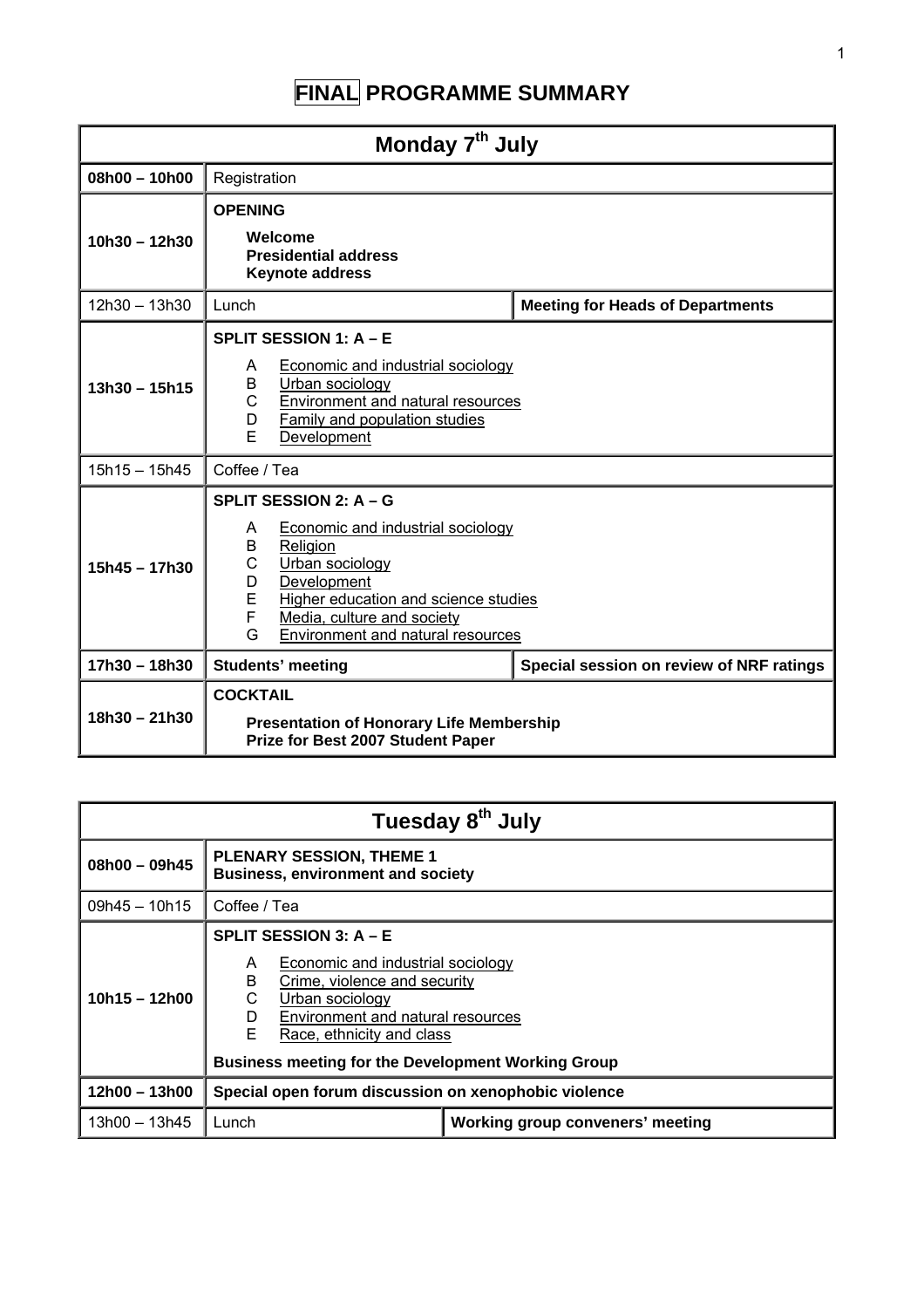| $13h45 - 15h30$ | SPLIT SESSION 4: $A - E$<br>Economic and industrial sociology I<br>A<br>B<br>Environment and natural resources<br>С<br>Economic and industrial sociology II<br>Gender studies<br>D<br>E<br>Economic and industrial sociology III |
|-----------------|----------------------------------------------------------------------------------------------------------------------------------------------------------------------------------------------------------------------------------|
| 15h30 - 15h45   | Coffee / Tea                                                                                                                                                                                                                     |
| $15h45 - 18h00$ | <b>SASA AGM</b>                                                                                                                                                                                                                  |
| 18h15 - late    | <b>BANQUET</b><br><b>Address</b><br>Signing of agreement between SASA and the Indian Sociological Society                                                                                                                        |

| Wednesday 9th July |                                                                                                                                                                                                                                                                                  |  |
|--------------------|----------------------------------------------------------------------------------------------------------------------------------------------------------------------------------------------------------------------------------------------------------------------------------|--|
| $08h30 - 10h30$    | <b>PLENARY SESSION, THEME 2:</b><br><b>Natural resources and local livelihoods</b>                                                                                                                                                                                               |  |
| $10h30 - 11h00$    | Coffee / Tea                                                                                                                                                                                                                                                                     |  |
| $11h00 - 12h45$    | SPLIT SESSION 5: A - F<br>Economic and industrial sociology<br>A<br>Race, ethnicity and class<br>B<br>С<br>Religion<br>Development<br>D<br>E<br>Higher education and science studies<br>F.<br>Health<br>Business meeting for the Environment and Natural Resources Working Group |  |
| $12h45 - 13h45$    | <b>New SASA Council meeting</b><br>Lunch                                                                                                                                                                                                                                         |  |
| $13h45 - 15h30$    | SPLIT SESSION 6: A - G<br><b>Economic and industrial sociology</b><br>A<br>B<br>Health<br>C<br>Political sociology and law<br>Environment and natural resources<br>D<br>E<br>Development<br>F<br>Race, ethnicity and class<br>G<br>PhD Workshop                                  |  |
| 15h30 - 17h00      | <b>SOCIAL OUTING TO WINE FARMS</b>                                                                                                                                                                                                                                               |  |
| $18h00 - 19h45$    | SPLIT SESSION 7: A - E<br><b>Economic and industrial sociology I</b><br>A<br>Crime, violence and security<br>B<br><b>Economic and industrial sociology II</b><br>C<br>Gender studies<br>D.<br>E<br>Development                                                                   |  |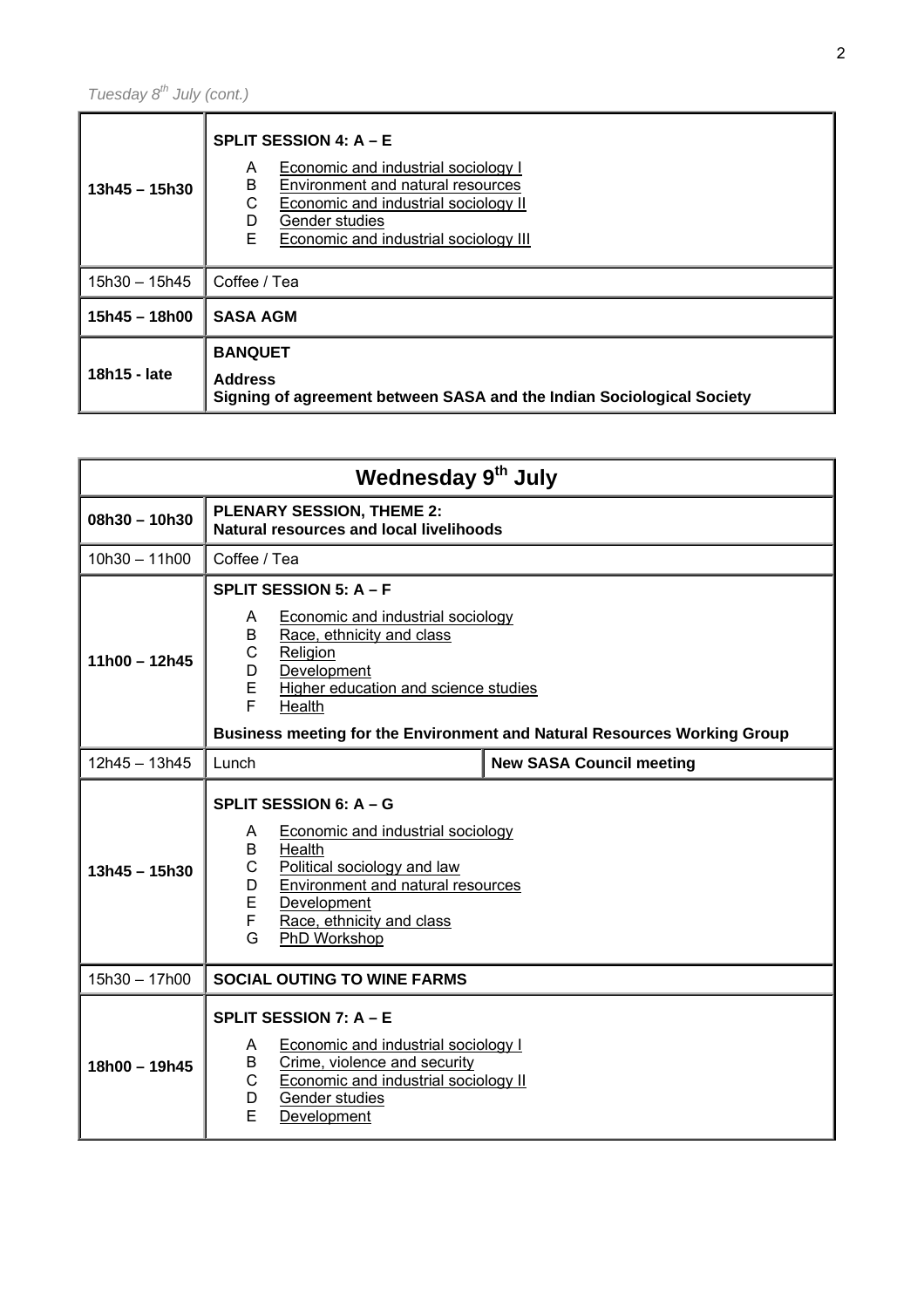| Thursday 10 <sup>th</sup> July |                                                                                                                                                                                                                                                                             |  |
|--------------------------------|-----------------------------------------------------------------------------------------------------------------------------------------------------------------------------------------------------------------------------------------------------------------------------|--|
| $08h30 - 10h15$                | SPLIT SESSION 8: A - G<br><b>Economic and industrial sociology</b><br>A<br>B<br><b>Family and population studies</b><br>С<br>Health<br>Environment and natural resources<br>D<br>E<br>Political sociology and law<br>F<br>Race, ethnicity and class<br>G<br>Rural sociology |  |
| $10h15 - 10h45$                | Coffee / Tea                                                                                                                                                                                                                                                                |  |
| $10h45 - 12h45$                | <b>PLENARY SESSION, THEME 3:</b><br>Climate, energy and survival<br>Vote of thanks and closing                                                                                                                                                                              |  |
| 12h45                          | Departure time                                                                                                                                                                                                                                                              |  |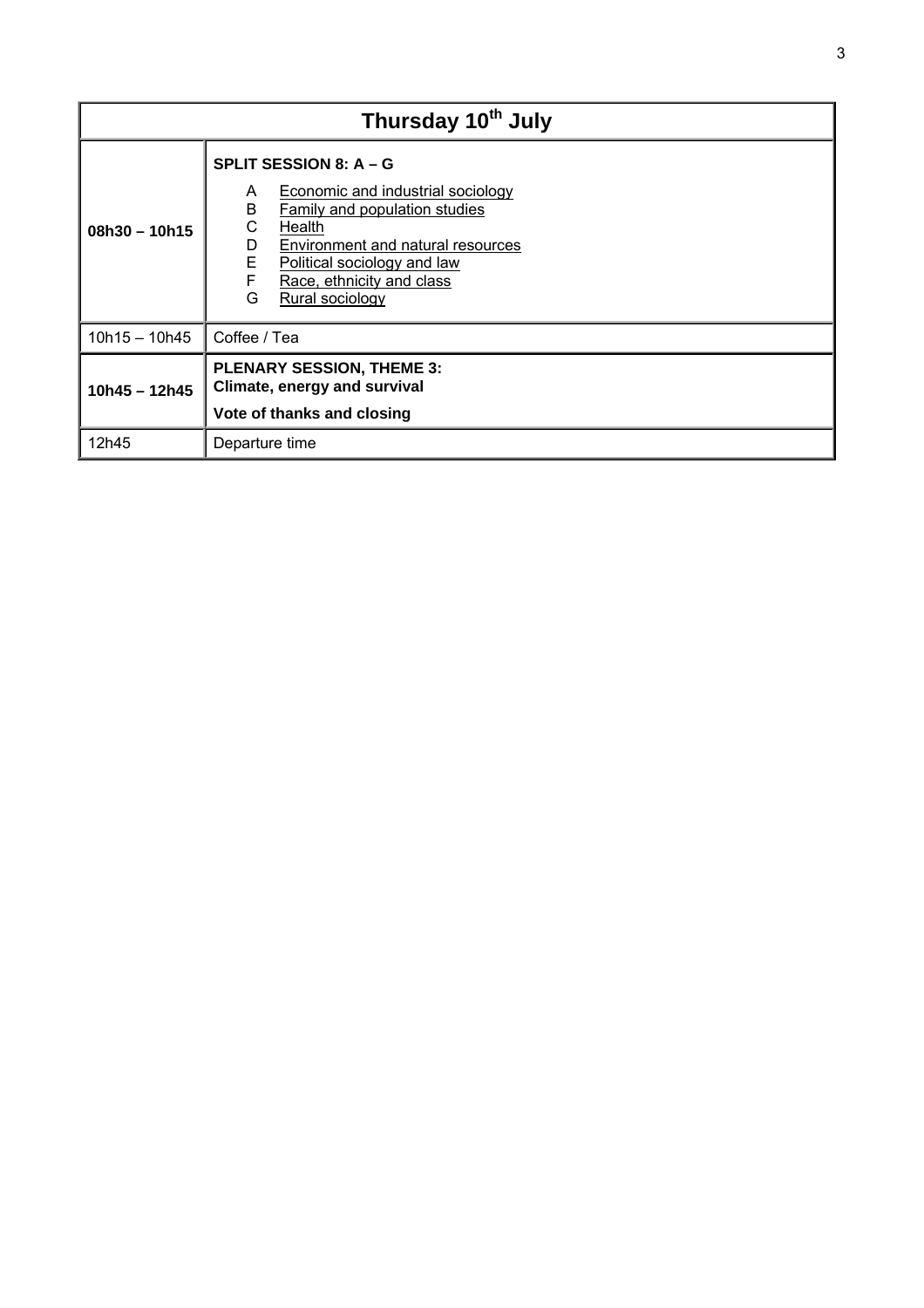## **FINAL DETAILED PROGRAMME**

### **VENUE: Arts and Social Sciences Building, corner Merriman Avenue & Van Ryneveld Street**

| Monday 7 <sup>th</sup> July                                                                                                                                                                                                                                                                                                                                                                                                                                                                                                                                                                                                                                                                                                                                                                                                                                                                                                  |                                                                                                           |                                                                                                                |
|------------------------------------------------------------------------------------------------------------------------------------------------------------------------------------------------------------------------------------------------------------------------------------------------------------------------------------------------------------------------------------------------------------------------------------------------------------------------------------------------------------------------------------------------------------------------------------------------------------------------------------------------------------------------------------------------------------------------------------------------------------------------------------------------------------------------------------------------------------------------------------------------------------------------------|-----------------------------------------------------------------------------------------------------------|----------------------------------------------------------------------------------------------------------------|
| $08h00 - 10h00$                                                                                                                                                                                                                                                                                                                                                                                                                                                                                                                                                                                                                                                                                                                                                                                                                                                                                                              | Registration (Foyer)                                                                                      |                                                                                                                |
| $10h00 - 10h30$                                                                                                                                                                                                                                                                                                                                                                                                                                                                                                                                                                                                                                                                                                                                                                                                                                                                                                              | Coffee / Tea                                                                                              |                                                                                                                |
| $10h30 - 12h30$                                                                                                                                                                                                                                                                                                                                                                                                                                                                                                                                                                                                                                                                                                                                                                                                                                                                                                              | <b>OPENING</b>                                                                                            | <b>Room 230</b>                                                                                                |
| Welcome:<br>Chair:<br>Address:<br>Briefing:                                                                                                                                                                                                                                                                                                                                                                                                                                                                                                                                                                                                                                                                                                                                                                                                                                                                                  | Prof Cherryl Walker (Stellenbosch University)<br>Prof Lindy Heinecken (Chair, Local Organising Committee) | Prof Arnold van Zyl (Vice-Rector: Research, and Acting Rector, Stellenbosch University)                        |
| <b>Presidential address:</b><br>Keynote address:                                                                                                                                                                                                                                                                                                                                                                                                                                                                                                                                                                                                                                                                                                                                                                                                                                                                             | Prof John Lungu (Copperbelt University, Zambia)                                                           | Dr Mokong S Mapadimeng (President, South African Sociological Association)                                     |
| 12h30 - 13h30                                                                                                                                                                                                                                                                                                                                                                                                                                                                                                                                                                                                                                                                                                                                                                                                                                                                                                                | Lunch                                                                                                     | <b>Meeting for Heads of Departments</b><br><b>Room 201</b><br>(or their representatives)<br>Chair: Monty Roodt |
| $13h30 - 15h15$                                                                                                                                                                                                                                                                                                                                                                                                                                                                                                                                                                                                                                                                                                                                                                                                                                                                                                              | SPLIT SESSION 1: A - E                                                                                    |                                                                                                                |
| <b>Economic and industrial sociology</b><br>Room 209<br>A<br>Roundtable discussion: Interrogating industrial sociology<br>Ari Sitas (University of KwaZulu-Natal) Re-theorising the world of work<br><b>Discussant</b><br>Bernard Dubbeld (Stellenbosch University) The standpoint of social critique: undoing the ontological<br>1<br>primacy of labour<br>Shireen Ally (University of the Witwatersrand) Industrial sociology? Deconstructing a discipline<br>2<br>Bridget Kenny (University of the Witwatersrand) Abasebenzi! Industrial sociology and the masculine<br>3<br>worker<br>B<br>Room 226<br>Urban sociology                                                                                                                                                                                                                                                                                                   |                                                                                                           |                                                                                                                |
| Theme: Urban livelihoods<br>Chair.<br>Irma du Plessis (University of the Witwatersrand)<br>Papers:<br>Jacquelin Borel-Saladin (University of Cape Town) and Owen Crankshaw (University of Cape Town)<br>1<br>Social polarisation or professionalisation? Another look at theory and evidence on de-industrialisation<br>and the rise of the service sector<br>$\overline{2}$<br>Sonja Narunsky-Laden (University of Johannesburg) Powerhouse sistas: female mobility and South<br>Africa's new black entrepreneurs<br>Maseabata Ntoanyane (National University of Lesotho) and Thope Mathobo (National University of<br>3<br>Lesotho) The social and environmental implications of the informal sector in Lesotho<br>Marcel Korth (University of Johannesburg) Right and wrong in Zola terms: toward an understanding of<br>4<br>delinquency as health-seeking behaviour among young urban township dwellers in Zola, Soweto |                                                                                                           |                                                                                                                |
| <b>Environment and natural resources</b><br><b>Room 224</b><br>C<br>Theme: Environment, conservation the sustainability debate<br>Jacklyn Cock (University of the Witwatersrand)<br>Chair.<br>Papers:<br>Joseph Rudigi-Rukema (University of KwaZulu-Natal) Exploring communities and government<br>1<br>response strategies to drought in South Africa: the case studies of Umsinga and Nguthu area in<br>KwaZulu-Natal province<br>Emeka E. Obioha (National University of Lesotho) Climate variability and indigenous adaptation<br>2<br>systems for food production in Lesotho<br>Jenni Kauppila (University of Tampere, Finland) Nature conservation in South Africa: balancing with<br>3<br>different needs.                                                                                                                                                                                                           |                                                                                                           |                                                                                                                |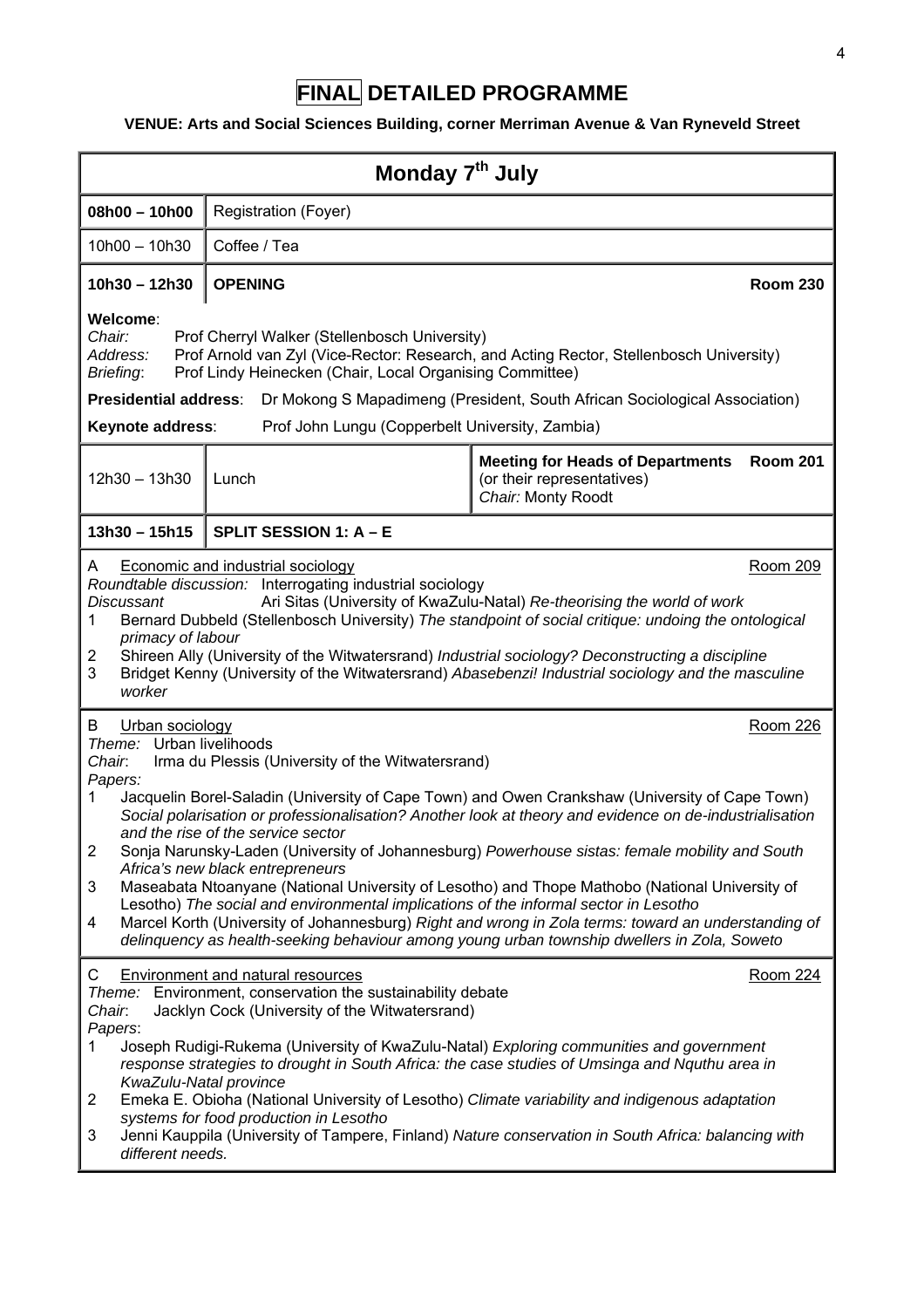| D<br>Chair:                                                                                           | <b>Family and population studies</b><br>Theme: Family relationships and ageing<br>Heidi Prozesky (Stellenbosch University)                                                                                                                                                                                                                                                                                                                                                                                                                                                                                                                                                                | <b>Room 222</b> |
|-------------------------------------------------------------------------------------------------------|-------------------------------------------------------------------------------------------------------------------------------------------------------------------------------------------------------------------------------------------------------------------------------------------------------------------------------------------------------------------------------------------------------------------------------------------------------------------------------------------------------------------------------------------------------------------------------------------------------------------------------------------------------------------------------------------|-----------------|
| 1<br>community.                                                                                       | Papers:<br>Sarah-Kate Engelbrecht (Stellenbosch University) and Elmien Lesch (Stellenbosch University) The<br>relationship satisfaction of heterosexual couples in one low-income, semi-rural Western Cape                                                                                                                                                                                                                                                                                                                                                                                                                                                                                |                 |
| 2                                                                                                     | Paul Bigala (North-West University) Ageing and its problems in the era of HIV/AIDS: a case study of<br>Mafikeng Local Municipality, North-West province, South Africa                                                                                                                                                                                                                                                                                                                                                                                                                                                                                                                     |                 |
| Development<br>Е.<br>Chair:<br>Papers:<br>1.<br>challenges<br>$\overline{2}$                          | Theme: Environment and natural disaster management<br>Michael Neocosmos (Monash, SA)<br>Gideon van Riet (North-West University) Disaster risk assessment in South Africa: some current<br>Kyle Farmby (Rutgers University, USA) and Jyldyz Kasymova (Rutgers University) Systematic                                                                                                                                                                                                                                                                                                                                                                                                       | Room 220        |
| 3<br>4.                                                                                               | coherence and disaster response: the case of the 2004 tsunami<br>Charles Dube (University of Fort Hare) Society, power and the environment: challenges for the 21st<br>century: business, environment and society<br>Lanre Olutayo (University of Ibadan, Nigeria) Engendering rural development through indigenous<br>production relations in Africa (paper to be presented by Wilson Akpan)                                                                                                                                                                                                                                                                                             |                 |
| $15h15 - 15h45$                                                                                       | Coffee / Tea                                                                                                                                                                                                                                                                                                                                                                                                                                                                                                                                                                                                                                                                              |                 |
| 15h45 - 17h30                                                                                         | SPLIT SESSION 2: A - G                                                                                                                                                                                                                                                                                                                                                                                                                                                                                                                                                                                                                                                                    |                 |
| A<br>Chair:<br>1.<br>2                                                                                | <b>Economic and industrial sociology</b><br>Roundtable discussion with authors: Transnational labour solidarity?<br>Bridget Kenny (University of the Witwatersrand)<br>Eddie Webster (University of the Witwatersrand), Andries Bezuidenhout (University of the<br>Witwatersrand) and Rob Lambert (University of Western Australia) comment on Beyond the boycott:<br>labor rights, human rights and transnational activism, by Gay W. Seidman<br>Gay Seidman (University of Wisconsin-Madison, USA) comments on Grounding globalization: labour<br>in the age of insecurity, by Eddie Webster and Andries Bezuidenhout.                                                                  | Room 209        |
| Religion<br>B<br>Chair.<br>Papers:<br>1<br>2<br>from a madrasah<br>3<br>4<br>Islam'                   | Theme: The socializing dynamism of social action through religious teleologies<br>Rashid Begg (Stellenbosch University)<br>Hans Peter Müller (Stellenbosch University) Work orientation, work ethos and religion: a comparative<br>analysis of African and European data<br>Zahraa McDonald (University of Johannesburg) Al-Mar'atus Salihah (the pious woman): initial findings<br>Obioha Emeka (National University of Lesotho) Religion, worldviews and the interpretations of climatic<br>conditions in African societies: examining the scientific and religious dichotomy<br>Rashid Begg (Stellenbosch University) Towards an historical sociology of alms-giving in 'South African | Room 228        |
| C<br>Urban sociology<br>Theme: Urban spatial orders<br>Chair:<br>Papers:<br>1.<br>Town<br>2<br>3<br>4 | Cherryl Walker (Stellenbosch University)<br>Owen Crankshaw (University of Cape Town) Race, class and the post-Fordist spatial order of Cape<br>Chike Okolocha (University of Benin, Nigeria) Environmental degradation and sanitation: an ontology<br>of African urban dilemma'<br>Irma du Plessis (University of the Witwatersrand) Making, imagining and inhabiting the urban: a social<br>history of walls in a Johannesburg suburb'<br>Adrianne Showalter Matlock (Southern Nazarene University) Realign, remove, redevelop: Oklahoma<br>City takes the same route                                                                                                                    | <b>Room 226</b> |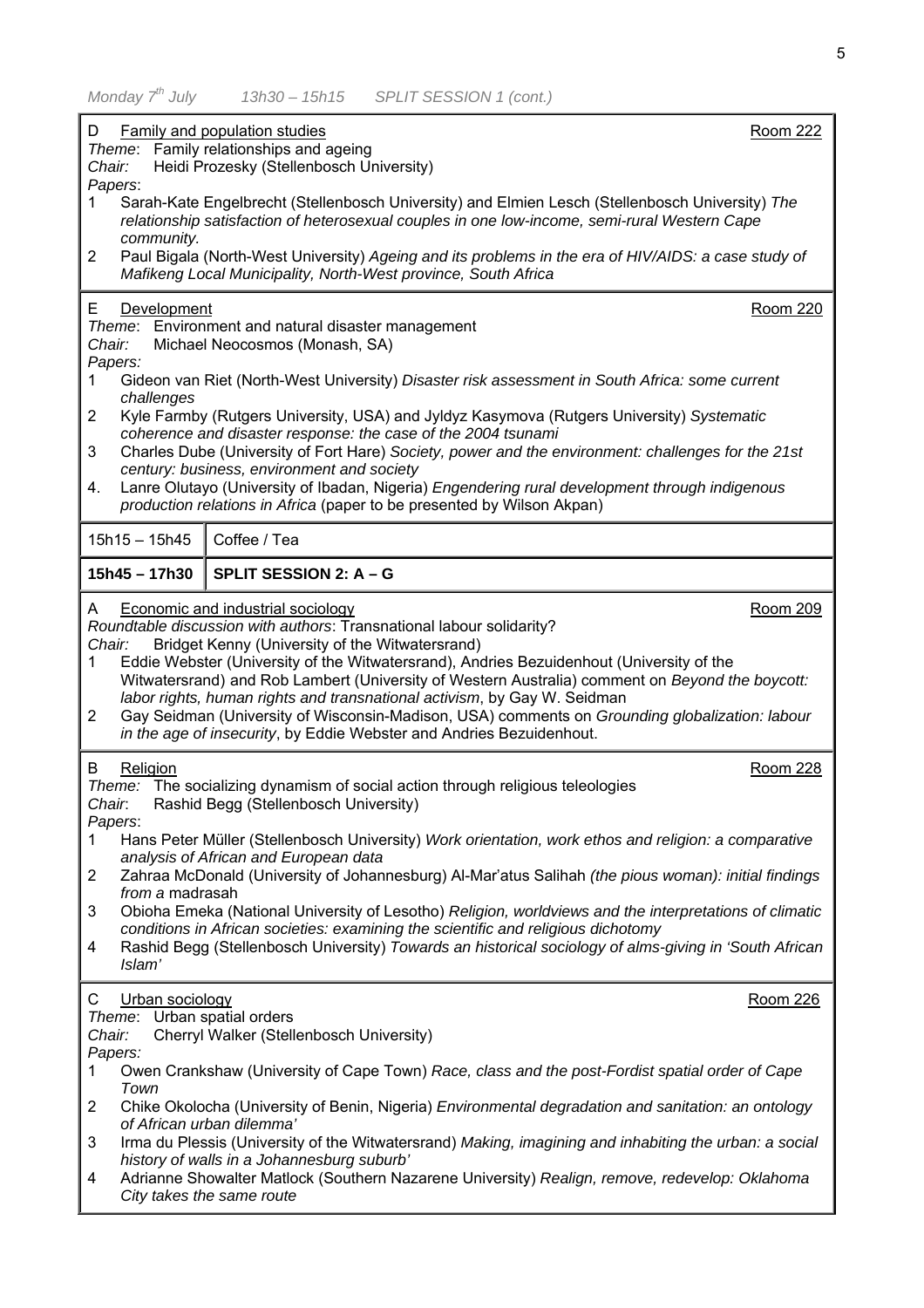| D<br>Development                                                                                                                                                                                                                                                                                                                          | <b>Room 224</b> |
|-------------------------------------------------------------------------------------------------------------------------------------------------------------------------------------------------------------------------------------------------------------------------------------------------------------------------------------------|-----------------|
| Theme: Macro-development issues<br>Papers:                                                                                                                                                                                                                                                                                                |                 |
| Jimi Adesina (Rhodes University) Transformative social policy in a post-neoliberal African context:<br>1.                                                                                                                                                                                                                                 |                 |
| enhancing social citizenship<br>Michael Neocosmos (Monash, SA) Developmental state or post-developmental state? Rethinking<br>$\overline{2}$                                                                                                                                                                                              |                 |
| politics and development in contemporary Africa<br>Adediran D. Ikuomola (University of Ibadan, Nigeria) Governmental policies and development, from<br>3                                                                                                                                                                                  |                 |
| cocoa to oil in south-western Nigeria: a study of two areas in Ondo state<br>Nsolo Mijere (Walter Sisulu University) The role of informal cross border traders in the creation of<br>4                                                                                                                                                    |                 |
| <b>SADC Common Market</b>                                                                                                                                                                                                                                                                                                                 |                 |
| Higher education and science studies<br>E.<br>Theme: Analyses of research and scholarship                                                                                                                                                                                                                                                 | <b>Room 222</b> |
| Johan Zaaiman (North-West University)<br>Chair.                                                                                                                                                                                                                                                                                           |                 |
| Papers:<br>Simone Esau-Bailey (Stellenbosch University) An analysis of Zambia's 'theoretical' S&T priorities vs.<br>1.                                                                                                                                                                                                                    |                 |
| their 'actual' S&T priorities.<br>Heidi Prozesky (Stellenbosch University) Qualifying the gender gap in publication productivity: a<br>$\overline{2}$                                                                                                                                                                                     |                 |
| review of the international literature.<br>David Cooper (University of Cape Town) A 3 <sup>rd</sup> capitalist industrial revolution: evidence from the<br>3                                                                                                                                                                              |                 |
| viewpoint of transformations in university research.                                                                                                                                                                                                                                                                                      |                 |
| Kende Kefale (University of Cape Town) A review of current debates about public sociology (2004-<br>4<br>2008).                                                                                                                                                                                                                           |                 |
| Media, culture and society<br>F.                                                                                                                                                                                                                                                                                                          | <b>Room 220</b> |
| Claudia Martínez Mullen<br>Chair:<br>Papers:                                                                                                                                                                                                                                                                                              |                 |
| James Nyirenda (International School of Lusaka, Zambia) Exploring traditional African methodologies<br>1.<br>of teaching                                                                                                                                                                                                                  |                 |
| Michael Drewett (Rhodes University) South African musicians and the HIV/AIDS conspiracy of silence<br>2<br>Marie Saramandif (University of KwaZulu-Natal) Cultural plurality and the notion of feminine beauty in<br>3<br>the 21 <sup>st</sup> century in South Africa: a comparative analysis of two magazines namely 'Cosmopolitan' and |                 |
| 'True Love'<br>Claudia Martínez Mullen (University of KwaZulu-Natal) The influence of global sport culture in South<br>4                                                                                                                                                                                                                  |                 |
| African football                                                                                                                                                                                                                                                                                                                          |                 |
| Environment and natural resources<br>G<br>Resource exploitation and contestations at the grassroots<br>Theme:                                                                                                                                                                                                                             | <b>Room 221</b> |
| Engobo Emeseh (University of Wales, UK)<br>Chair:                                                                                                                                                                                                                                                                                         |                 |
| Papers:<br>Ikechukwu Umejesi (University of Fort Hare) and Wilson Akpan (University of Fort Hare) A paradox of<br>1.                                                                                                                                                                                                                      |                 |
| economic diversification? Coal sector revitalisation and the resurgence of social justice controversies<br>in Nigeria's mining towns                                                                                                                                                                                                      |                 |
| Matthew Grant (University of Cape Town) Water, alienation and society in South Africa<br>2<br>3<br>Sonwabile Mnwana (University of Fort Hare) and Wilson Akpan (University of Fort Hare) Platinum                                                                                                                                         |                 |
| wealth and discourses of 'self-sufficiency' in South Africa's Royal Bafokeng municipal area: a class<br>analysis                                                                                                                                                                                                                          |                 |
| NRF rating review: a discussion on the evaluation of researchers                                                                                                                                                                                                                                                                          | <b>Room 226</b> |
| Prof. Eddie Webster (University of the Witwatersrand)<br>Chair.<br>Speakers:                                                                                                                                                                                                                                                              |                 |
| 17h30 - 18h30<br>Prof Peter Alexander (Vice President, South African Sociological Association)<br>1.<br>2.<br>Dr. Andrew Kaniki (Executive Director, National Research Foundation)                                                                                                                                                        |                 |
| <b>Students' meeting</b>                                                                                                                                                                                                                                                                                                                  | <b>Room 224</b> |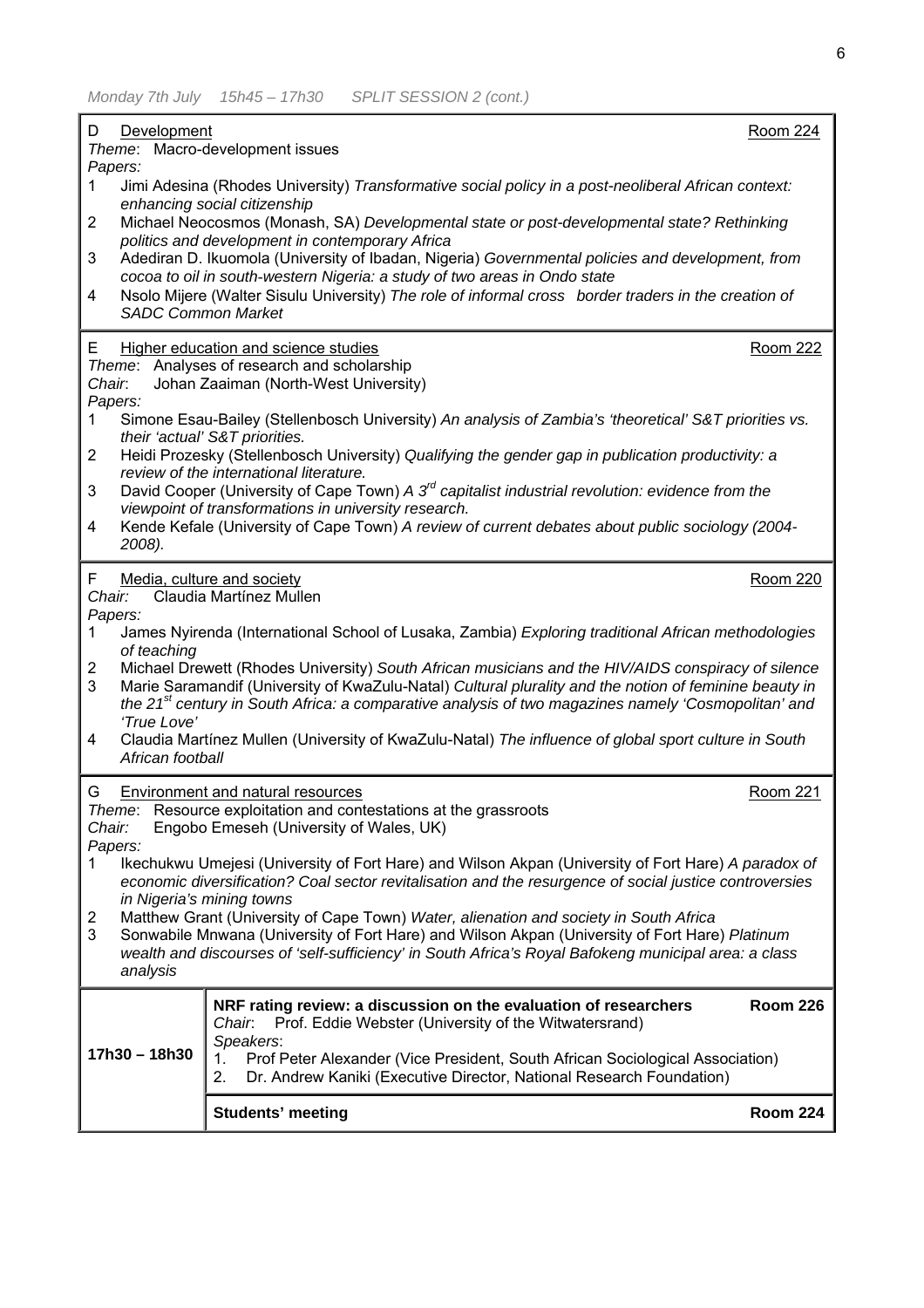**18h30 – 21h30 COCKTAIL Foyer**

**Presentation of Honorary Life Membership:** Dr Mokong Mapadimeng (President, South African Sociological Association)

**Prize for Best 2007 Student Paper:** Prof Ari Sitas (University of KwaZulu-Natal)

| Tuesday 8 <sup>th</sup> July                                  |                                                                                                                                                                                                                                                                                                                                                                                                                                                                                                                                                                                                                                                                                                                                                                                                                                                                                                                                                         |                 |
|---------------------------------------------------------------|---------------------------------------------------------------------------------------------------------------------------------------------------------------------------------------------------------------------------------------------------------------------------------------------------------------------------------------------------------------------------------------------------------------------------------------------------------------------------------------------------------------------------------------------------------------------------------------------------------------------------------------------------------------------------------------------------------------------------------------------------------------------------------------------------------------------------------------------------------------------------------------------------------------------------------------------------------|-----------------|
| $08h00 - 09h45$                                               | <b>PLENARY SESSION, THEME 1:</b><br><b>Business, environment and society</b>                                                                                                                                                                                                                                                                                                                                                                                                                                                                                                                                                                                                                                                                                                                                                                                                                                                                            | Room 230        |
| 1<br>$\overline{2}$<br>3<br>controversies                     | Chair: Dr Phakiso Mokhahlane (University of Venda for Science & Technology)<br>Prof Jacklyn Cock (University of the Witwatersrand) Connecting nature, power and justice<br>Ms Estelle Randall (Biowatch, SA) How much of the mountain you see, depends on where you stand:<br>revisiting the regulatory imperatives and discourses around genetically modified crops in South Africa<br>Dr Ralph Hamann (University of Cape Town) Revisiting critical theory to frame research on corporate<br>responsibility: sustainability reporting as communicative action in the case of three companies and                                                                                                                                                                                                                                                                                                                                                      |                 |
| 09h45 - 10h15                                                 | Coffee / Tea                                                                                                                                                                                                                                                                                                                                                                                                                                                                                                                                                                                                                                                                                                                                                                                                                                                                                                                                            |                 |
| $10h15 - 12h00$                                               | SPLIT SESSION 3: A - E                                                                                                                                                                                                                                                                                                                                                                                                                                                                                                                                                                                                                                                                                                                                                                                                                                                                                                                                  |                 |
| A<br>Chair:<br>Papers:<br>1<br>2<br>3<br>Namibia<br>4         | <b>Economic and industrial sociology</b><br>Theme: Precariousness work and community life<br>Sandra Matatu (Rhodes University)<br>Maria van Driel (University of the Witwatersrand) The social grants and black women in South Africa: a<br>case study of Bophelong township, Gauteng<br>Geoffrey Modisha (Human Sciences Research Council), Xolani Simelane (Human Sciences Research<br>Council), Ivor Chipkin (Human Sciences Research Council) and Nomazizi Jamela (Human Sciences<br>Research Council) From formal to informal migrant labour system: the impact of changing nature of<br>the migrant labour system on mining communities<br>I. E. Sakaria (University of the Witwatersrand) The contract labour system and its effects on families in<br>Yajiv Haripersad (University of KwaZulu-Natal) Work and employment in the clothing value chain: an<br>assessment of the clothing manufacturing and clothing retail sector of South Africa | Room 228        |
| B<br>Chair.<br>Papers:<br>1<br>2<br>3<br>2010 and beyond<br>4 | Crime, violence and security<br>Theme: Conflict, security and development<br>Lindy Heinecken (Stellenbosch University)<br>Adrienne Ansems (Stellenbosch University) Somalia 2007: starting from scratch on the long and<br>winding road to peace and democracy?<br>Rialize Ferreira (University of South Africa) The effects of war on African child soldiers<br>Theo Bekker (South African National Academy of Intelligence) Border management: challenges for<br>Francois Vreÿ (Stellenbosch University) and Ian van der Waag (Stellenbosch University) Conflict,<br>degradation and food insecurity in Africa                                                                                                                                                                                                                                                                                                                                        | <b>Room 226</b> |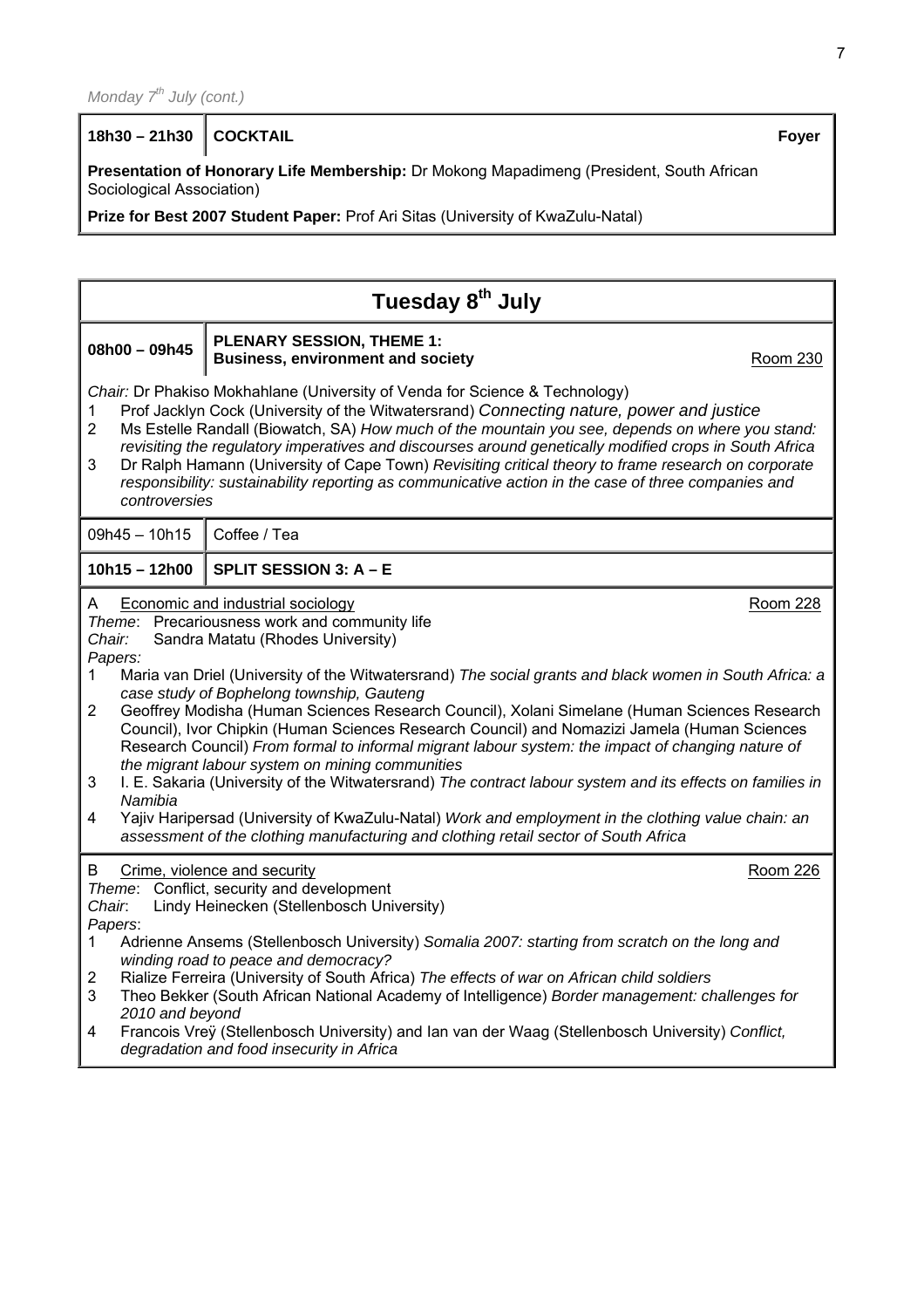| С<br>Urban sociology<br>Theme: Urban footholds                                                                                                                                           |                                                                                                                                                            |                                                                                                                                                                                                                                                                                                         | Room 224        |
|------------------------------------------------------------------------------------------------------------------------------------------------------------------------------------------|------------------------------------------------------------------------------------------------------------------------------------------------------------|---------------------------------------------------------------------------------------------------------------------------------------------------------------------------------------------------------------------------------------------------------------------------------------------------------|-----------------|
| Chair.<br>Papers:                                                                                                                                                                        | Yoon Jung Park (University of Johannesburg)                                                                                                                |                                                                                                                                                                                                                                                                                                         |                 |
| 1.                                                                                                                                                                                       |                                                                                                                                                            | Cherryl Walker (Stellenbosch University) and Michael Aliber (University of the Western Cape)<br>Women's property rights, HIV/AIDS and domestic violence in Amajuba District, KZN                                                                                                                        |                 |
| $\overline{2}$<br>authorities                                                                                                                                                            |                                                                                                                                                            | Andrew Spiegel (University of Cape Town), Kevin Winter, Neil Armitage, Elizabeth Kruger, Kirsty<br>Carden, Ntobeko Dyani, Ncedo Mngqibisi Toxic tribulations: greywater management in two small town<br>Western Cape shack settlements and the role of street committees, elected councillors and local |                 |
| 3                                                                                                                                                                                        | methodological considerations for future analysis                                                                                                          | Anita Venter (University of the Free State) Housing policy discourse in South Africa: theoretical and                                                                                                                                                                                                   |                 |
| 4                                                                                                                                                                                        | implications for informal settlements                                                                                                                      | Liela Groenewald (University of Johannesburg) Housing delivery plans in Gauteng province: potential                                                                                                                                                                                                     |                 |
| D<br>Workshop:<br>Co-ordinator. Wilson Akpan                                                                                                                                             | Environment and natural resources<br>Sociological research on the environment                                                                              |                                                                                                                                                                                                                                                                                                         | Room 209        |
|                                                                                                                                                                                          | <b>Business meeting for the Development Working Group</b>                                                                                                  |                                                                                                                                                                                                                                                                                                         | Room 222        |
| Race, ethnicity and class<br><b>Room 220</b><br>Е<br>Theme: Class configurations and re-configurations<br>Gerhard Maré (University of KwaZulu-Natal)<br>Chair:                           |                                                                                                                                                            |                                                                                                                                                                                                                                                                                                         |                 |
| Papers:<br>1                                                                                                                                                                             |                                                                                                                                                            | Jeremy Seekings (University of Cape Town) Theory and method in the analysis of class in                                                                                                                                                                                                                 |                 |
| $\mathbf{2}$                                                                                                                                                                             | contemporary South Africa                                                                                                                                  | Owen Manda (University of Johannesburg) Changing attitudes towards class, race and inequality in                                                                                                                                                                                                        |                 |
| 3                                                                                                                                                                                        | the East Rand metal industry in post-apartheid South Africa                                                                                                | Mosa Phadi (University of Johannesburg) and Claire Ceruti (University of Johannesburg) Class                                                                                                                                                                                                            |                 |
| 4                                                                                                                                                                                        | identities in Soweto after apartheid<br>Siniko Qingqua (University of Johannesburg) Funerals for the living in Soweto                                      |                                                                                                                                                                                                                                                                                                         |                 |
| One' Mazile (University of Cape Town), Ludwe Mbhele (University of Cape Town) and Claudia Naidu<br>5<br>(University of Cape Town) Labour market spatial and skills mismatch in Cape Town |                                                                                                                                                            |                                                                                                                                                                                                                                                                                                         |                 |
|                                                                                                                                                                                          | Special open forum discussion on xenophobic violence<br>Speakers:                                                                                          | Chair: Prof Peter Alexander (Vice President, South African Sociological Association)                                                                                                                                                                                                                    | <b>Room 230</b> |
| $12h00 - 13h00$                                                                                                                                                                          | 1.<br>Lebona Mohale (Chair, Merafong Demarcation Forum)<br>2.<br>Steven Robins (Stellenbosch University)<br>3.<br>Other leading South African sociologists | Abdulahi Abdi Guure (Somali community leader, Youngsfield refugee camp)                                                                                                                                                                                                                                 |                 |
| $13h00 - 13h45$                                                                                                                                                                          | Lunch                                                                                                                                                      | Working group conveners' meeting<br>Chair: Lindy Heinecken                                                                                                                                                                                                                                              | <b>Room 203</b> |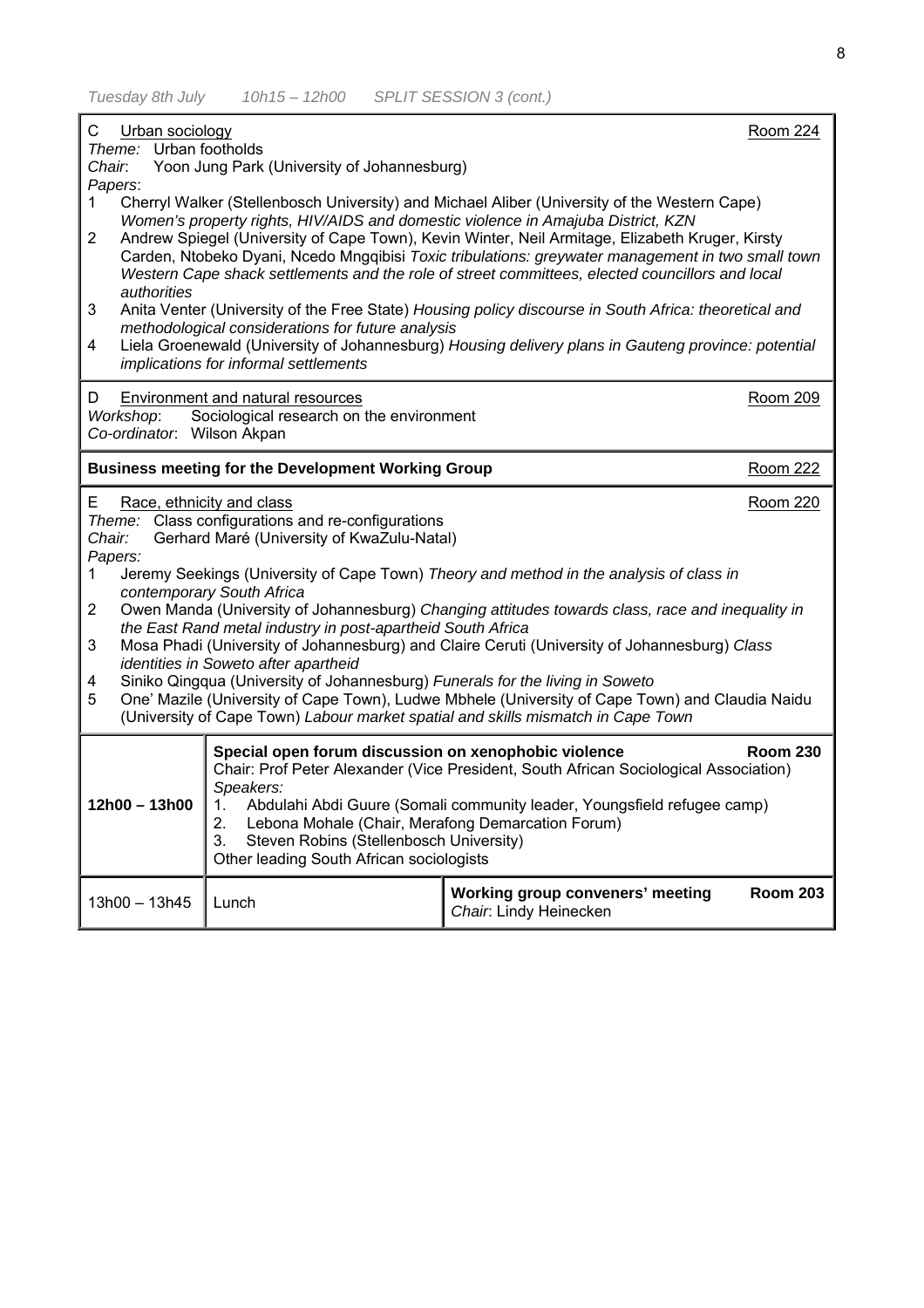| $13h45 - 15h30$                     | SPLIT SESSION 4: A - E                                                                                                                                                                                                                                                                                                                                            |          |
|-------------------------------------|-------------------------------------------------------------------------------------------------------------------------------------------------------------------------------------------------------------------------------------------------------------------------------------------------------------------------------------------------------------------|----------|
| A<br>Chair:<br>Papers:              | <b>Economic and industrial sociology I</b><br>Theme: Value chain analysis and the Decent Work Index<br>Bridget Kenny (University of the Witwatersrand)                                                                                                                                                                                                            | Room 228 |
| 1<br>platinum mines.                | Asanda Benya (University of the Witwatersrand) The informal within the formal: subcontracting in                                                                                                                                                                                                                                                                  |          |
| 2                                   | Katherine Joynt (University of the Witwatersrand) Workers in the clothing industry: a study of clothing<br>manufacture in inner-city Johannesburg                                                                                                                                                                                                                 |          |
| 3                                   | Xoliswa Dilata (University of the Witwatersrand) The conditions of employment of waste collectors: a<br>case study of waste paper collectors in Dobsonville, Soweto.                                                                                                                                                                                              |          |
| 4<br>metal                          | Kholofelo Ngoepe (University of the Witwatersrand) A value chain analysis of the recycling of scrap                                                                                                                                                                                                                                                               |          |
| 5                                   | Mariane Tsoeu (University of the Witwatersrand) Establishing the links between the formal and the<br>informal economy: the case study of South African Breweries and shebeens                                                                                                                                                                                     |          |
| B<br>Chair:<br>Papers:              | Environment and natural resources<br>Theme: Cross-cutting issues in climate change and natural resource management<br>Frank Matose (University of the Western Cape)                                                                                                                                                                                               | Room 226 |
| 1<br>analysis.                      | A. Baloyi (University of Limpopo) The European enlightenment scientific paradigm, antagonistic<br>relations between society and the environment and an Afrocentric sociological solution: a critical                                                                                                                                                              |          |
| $\overline{\mathbf{c}}$<br>3        | Narayan deVera (Flag IntraGlobal, USA) The power of society to preserve the environment<br>Thope A. Matobo (National University of Lesotho) and Motlasi Mokhothu (National University of<br>Lesotho) A sociological analysis of the newly formed local government structures and the traditional<br>authorities in the management of natural resources in Lesotho |          |
| 4                                   | Kira Erwin (University of KwaZulu-Natal) Metabolics: moving towards a conceptual theme in<br>environmental sociology                                                                                                                                                                                                                                              |          |
| C<br>Chair:                         | <b>Economic and industrial sociology II</b><br>Theme: Work organization and skill<br>Andries Bezuidenhout (University of the Witwatersrand)                                                                                                                                                                                                                       | Room 222 |
| Papers:<br>1                        | Sandra Matatu (Rhodes University) E-government initiatives and the changing organization of work at<br>South African municipalities: the case of Nelson Mandela Metropolitan Municipality                                                                                                                                                                         |          |
| $\overline{2}$<br>Municipality      | Babalwa Magoqwana (Rhodes University) The nature of work and well-being among call-centre<br>workers in local government: A case study of front-line workers in Nelson Mandela Metropolitan                                                                                                                                                                       |          |
| 3                                   | Margareet Visser (University of Cape Town) 'Dial 0 for complaints': taking a closer look at the quality<br>of call centre work in South Africa                                                                                                                                                                                                                    |          |
| 4                                   | Kelley Rowe (University of KwaZulu-Natal) Bottlenecks and constraints within the local labour market<br>for engineers in the petrochemical industry sector: a case study of Engen Refinery, Wentworth                                                                                                                                                             |          |
| 5<br>sector of South Africa         | Johann Maree (University of Cape Town), Paul Lundall (University of Cape Town) and Shane Godfrey<br>(University of Cape Town) Distorted and disrupted: beneficiation and skills in the engineering and metal                                                                                                                                                      |          |
| Gender studies<br>D                 | Theme: Gender approach to social and economic problems                                                                                                                                                                                                                                                                                                            | Room 221 |
| Darlene Miller<br>Chair:<br>Papers: |                                                                                                                                                                                                                                                                                                                                                                   |          |
| 1<br>of stigma                      | Letitia Smuts (University of Johannesburg) Managing South African lesbian identities in the presence                                                                                                                                                                                                                                                              |          |
| 2                                   | Desiree Gardiner (University of Cape Town) and Floretta Boonzaier "Sometimes weekends are a bitter<br>experience ". Alcohol and domestic abuse in a semi-rural, low-income community                                                                                                                                                                              |          |
| 3<br>strategy in Lesotho            | Pius Tanga (University of Lesotho) Gender and utilization of natural resources as a local livelihood                                                                                                                                                                                                                                                              |          |
| 4                                   | Ravayi Marindo (Western Cape Provincial Government) The situation of women in the Western Cape<br>Province, 1996 to 2007: a demographic trend analysis                                                                                                                                                                                                            |          |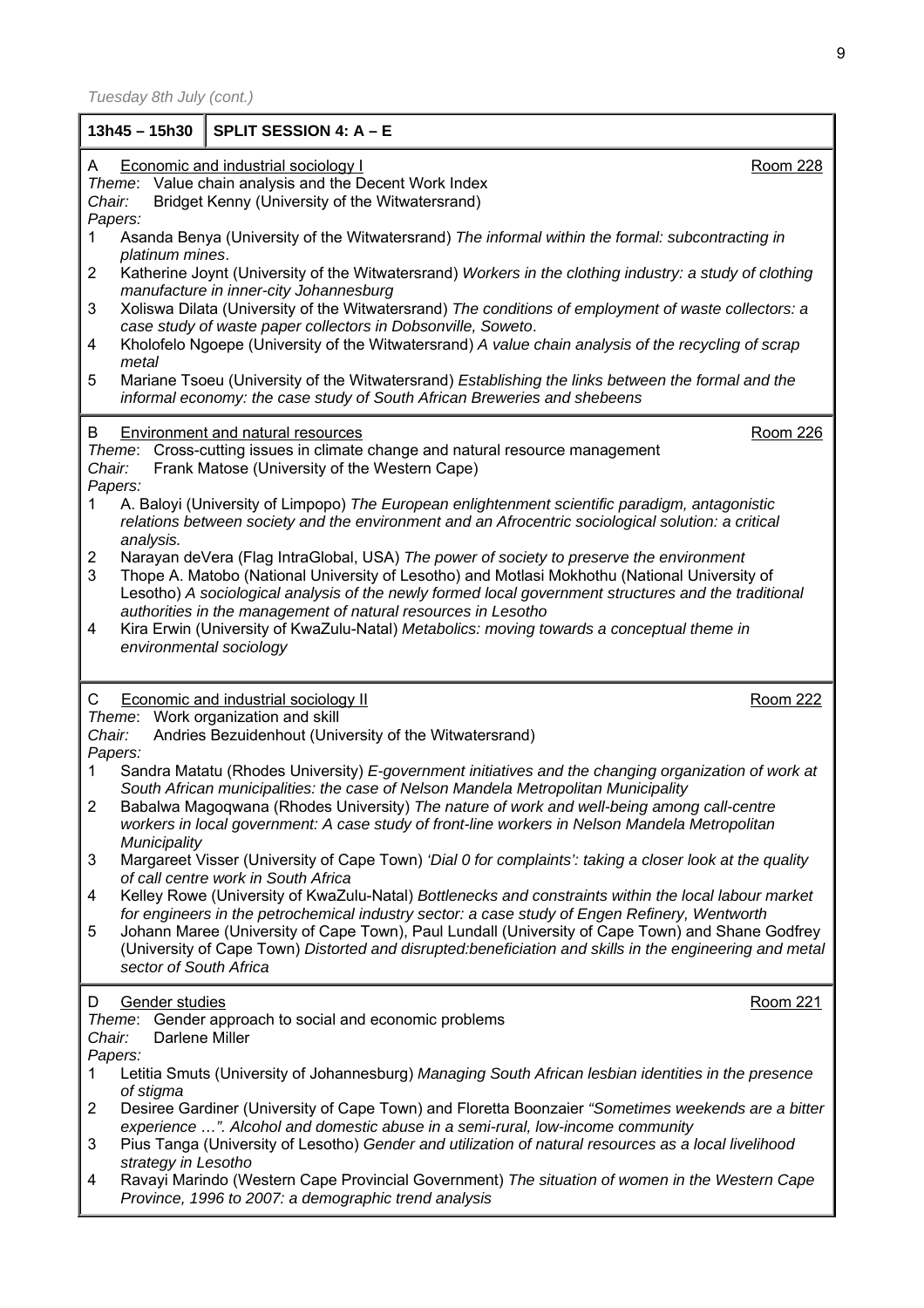| E<br>Economic and industrial sociology III<br>Room 229<br>Theme: Informal economy<br>Papers:<br>Praneschen Govender (University of KwaZulu-Natal), Nonkululeko Ntuli (University of KwaZulu-Natal),<br>Sarisha Maharaj (University of KwaZulu-Natal), Devon Ferreira (University of KwaZulu-Natal), &<br>Quraisha Daya (University of KwaZulu-Natal) and Informal traders' perceptions of their business<br>opportunities during FIFA World Cup 2010: a qualitative research study of informal traders operating in<br>five areas within the Durban metropolitan area<br>Simon Mapadimeng (University of KwaZulu-Natal) Street traders in Durban: the case study of fresh<br>$\overline{2}$<br>vegetables, herbs and fruit traders in Durban's Warwick Avenue |                                                                                                                |  |
|---------------------------------------------------------------------------------------------------------------------------------------------------------------------------------------------------------------------------------------------------------------------------------------------------------------------------------------------------------------------------------------------------------------------------------------------------------------------------------------------------------------------------------------------------------------------------------------------------------------------------------------------------------------------------------------------------------------------------------------------------------------|----------------------------------------------------------------------------------------------------------------|--|
| 15h30 - 15h45                                                                                                                                                                                                                                                                                                                                                                                                                                                                                                                                                                                                                                                                                                                                                 | Coffee / Tea                                                                                                   |  |
| $15h45 - 18h00$                                                                                                                                                                                                                                                                                                                                                                                                                                                                                                                                                                                                                                                                                                                                               | <b>SASA AGM</b><br><b>Room 230</b>                                                                             |  |
| Introductory address: Prof Michael Burawoy (International Sociological Association)<br>Invitation to the 2009 Congress: Prof Jacklyn Cock (University of the Witwatersrand)                                                                                                                                                                                                                                                                                                                                                                                                                                                                                                                                                                                   |                                                                                                                |  |
| 18h15 - late                                                                                                                                                                                                                                                                                                                                                                                                                                                                                                                                                                                                                                                                                                                                                  | <b>BANQUET</b><br>Neethlingshof wine farm<br>(Transport departs from Arts & Social Sciences Building at 18:15) |  |
| Address:<br>Prof Neville Alexander (University of Cape Town & Stellenbosch University) Language policy<br>and the transformation of higher education institutions in post-apartheid South Africa: some<br>fundamental considerations                                                                                                                                                                                                                                                                                                                                                                                                                                                                                                                          |                                                                                                                |  |
| Signing of agreement between SASA and the Indian Sociological Society<br>Prof Uttam Bhoite (President, Indian Sociological Society)<br>Address:                                                                                                                                                                                                                                                                                                                                                                                                                                                                                                                                                                                                               |                                                                                                                |  |

| Wednesday 9th July                                                                                                                                                                                                                                                                                                                                                                                                                                                                                                                                                                                                                                                                                                                                          |                                                                                                |  |
|-------------------------------------------------------------------------------------------------------------------------------------------------------------------------------------------------------------------------------------------------------------------------------------------------------------------------------------------------------------------------------------------------------------------------------------------------------------------------------------------------------------------------------------------------------------------------------------------------------------------------------------------------------------------------------------------------------------------------------------------------------------|------------------------------------------------------------------------------------------------|--|
| $08h30 - 10h30$                                                                                                                                                                                                                                                                                                                                                                                                                                                                                                                                                                                                                                                                                                                                             | <b>PLENARY SESSION, THEME 2:</b><br>Natural resources and local livelihoods<br><b>Room 230</b> |  |
| Chair: Dr Andries Bezuidenhout (University of the Witwatersrand)<br>Ms Muna Lakhani (Institute for Zero Waste in Africa, SA) South Africa's development path – an<br>1<br>opportunity for change<br>Prof Cherryl Walker (Stellenbosch University) Land reform, livelihoods and conservation<br>$\overline{2}$<br>3<br>Prof Cyril Obi (The Nordic Africa Institute, Sweden) Oil as the curse of conflict in Africa: peering<br>through the smoke and mirrors<br>Prof Erik Swyngedouw (Manchester University, UK) Sustainability as post-political and post-<br>4<br>democratic populisms                                                                                                                                                                     |                                                                                                |  |
| $10h30 - 11h00$                                                                                                                                                                                                                                                                                                                                                                                                                                                                                                                                                                                                                                                                                                                                             | Coffee / Tea                                                                                   |  |
| $11h00 - 12h45$                                                                                                                                                                                                                                                                                                                                                                                                                                                                                                                                                                                                                                                                                                                                             | SPLIT SESSION 5: A - G                                                                         |  |
| Economic and industrial sociology<br><b>Room 227</b><br>A<br>Theme: Trade union organising challenges<br>Tapiwa Chagonda (University of Johannesburg)<br>Chair:<br>Papers:<br>Andries Bezuidenhout (University of the Witwatersrand) and Sakhela Buhlungu (University of<br>1.<br>Johannesburg) Spaces of union organizing: the National Union of Mineworkers and the demise of<br>compounds in South Africa<br>$\overline{2}$<br>Elizabeth Mathebe (University of Pretoria) An analysis of the SACTWU in its struggle against<br>retrenchments at plant level: a case study of two Ellis Park factories in Doornfontein, Gauteng<br>Rahmat Omar (University of the Western Cape) Call centres: a new contested terrain for unions in<br>3<br>South Africa? |                                                                                                |  |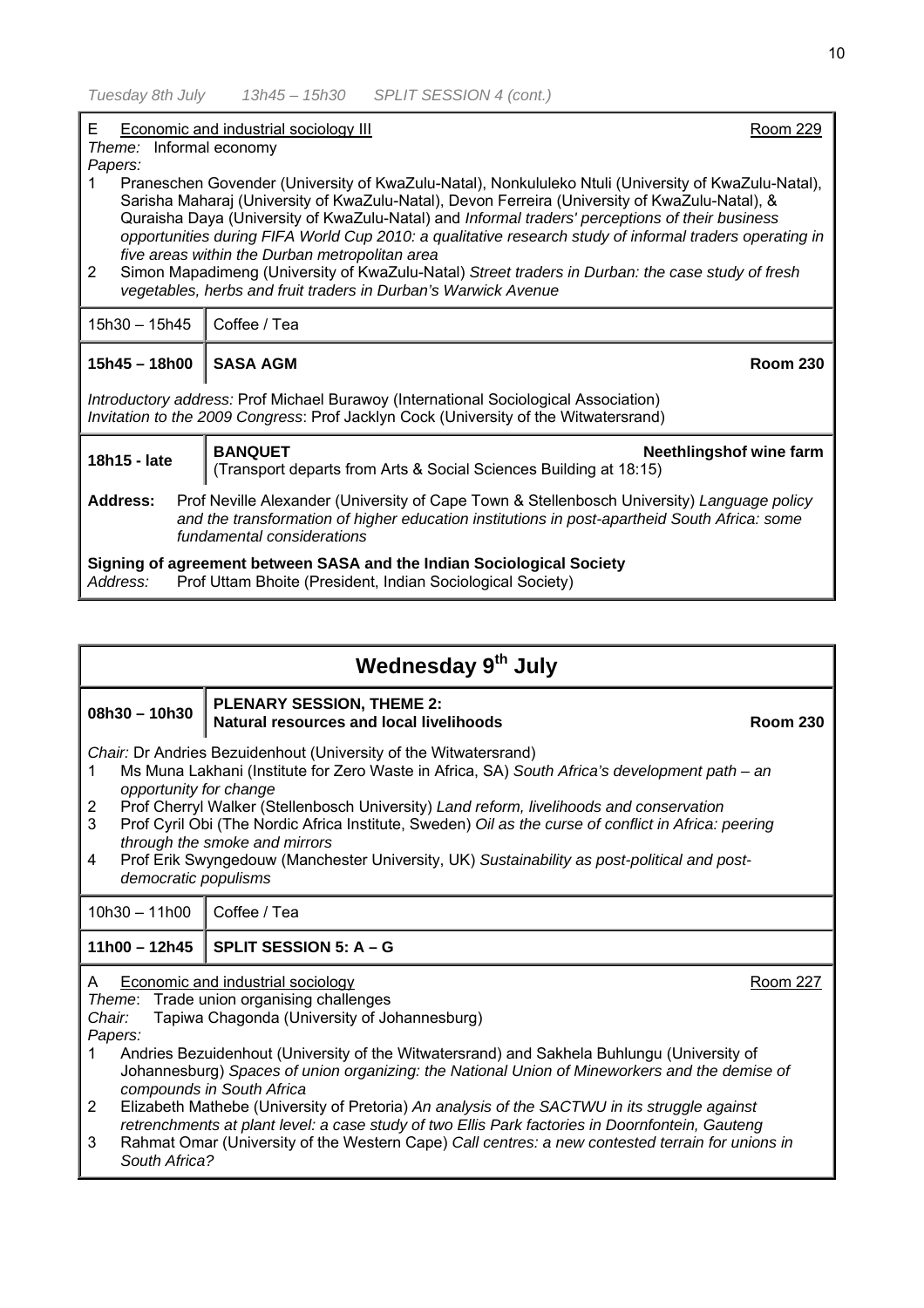*Wednesday 9th July 11h00 – 12h45 SPLIT SESSION 5 (cont.)* 

| Race, ethnicity and class<br>B<br>Theme: Foregrounding race                                                                                                                                                                     | <b>Room 229</b> |
|---------------------------------------------------------------------------------------------------------------------------------------------------------------------------------------------------------------------------------|-----------------|
| Yoon Jung Park (University of Johannesburg)<br>Chair:<br>Papers:                                                                                                                                                                |                 |
| Gerhard Maré (University of KwaZulu-Natal) Race-based redress: contesting the past with<br>1.<br>consequences for the present and the future                                                                                    |                 |
| Lee Stone (University of KwaZulu-Natal) and Yvonne Erasmus (University of KwaZulu-Natal) Race<br>$\overline{2}$<br>thinking and the law in post-1994 South Africa                                                               |                 |
| Tu Huynh (University of Johannesburg) Loathing and love: postcard representations of indentured<br>3<br>Chinese labourers in South Africa's reconstruction, 1904-1910                                                           |                 |
| Kim Wale (University of Johannesburg) Intersecting discourses, identities and systems of power -<br>4<br>unfolding the 'power complex' of the discourse of betrayal                                                             |                 |
| Religion<br>D                                                                                                                                                                                                                   | <b>Room 226</b> |
| Theme: The ontological basis of power interventions in prophetic charisma<br>Zahraa McDonald (University of Johannesburg)<br>Chair.<br>Papers:                                                                                  |                 |
| Rashid Begg (Stellenbosch University) and Sandra Troskie (Stellenbosch University) Die verhouding<br>$\mathbf{1}$<br>tussen religie en mag in Tibettaanse Boeddhisme                                                            |                 |
| Yasien Mohamed (University of the Western Cape) The Islamic ideology of Ali Shari'ati<br>2<br>3<br>Sundjata ibn Hyman (American University of Nigeria, Nigeria) Maiduguri al Majirai: the role of street                        |                 |
| boys in ethno-religious violence in Borno State (Nigeria)<br>Sibongile Mazibuko (University of Johannesburg) Class and religion: sociology of church attendance in<br>4                                                         |                 |
| Soweto<br>Paul Germond (University of the Witwatersrand) and Tessa Dooms (North-West University) Religion<br>5                                                                                                                  |                 |
| and adolescent sexual wellbeing: a case study of Christian youth in Potchefstroom, South Africa                                                                                                                                 |                 |
| Business meeting for the Environment and Natural Resources Working Group                                                                                                                                                        | Room 224        |
| Е<br>Development<br>Theme: Poverty, livelihood, and welfare                                                                                                                                                                     | <b>Room 222</b> |
| Nsolo Mijere (Walter Sisulu University)<br>Chair:<br>Papers:                                                                                                                                                                    |                 |
| Sultan Khan (University of KwaZulu-Natal) Challenges facing poverty relief programs in the Urban<br>1<br>Renewable Programme of Inanda in the eThekwini Municipality                                                            |                 |
| Mégan-Leigh Burgoyne (Stellenbosch University) Factors affecting housing delivery in South Africa: a<br>$\overline{2}$<br>case study of the Fisantekraal housing development project, Western Cape                              |                 |
| Bronwyn Dworzanowski (University of Johannesburg) and Elli Binikos (University of Johannesburg)<br>3                                                                                                                            |                 |
| Uncovering potential agency: assessing orphaned and vulnerable children (OVC) empowerment via<br>the 'instrumentalisation of disorder' as informed by Bourdieu                                                                  |                 |
| Higher education and science studies<br>F<br>Teaching and learning in higher education including sociology<br>Theme:                                                                                                            | Room 220        |
| Chair:<br>David Cooper (University of Cape Town)<br>Papers:                                                                                                                                                                     |                 |
| Janet K. C. Chisaka (Rhodes University) Teaching sociology: what am I doing?<br>1<br>Vera Gnevasheva (Moscow University for the Humanities, Russia) Russian youth in the mirror of its<br>$\overline{2}$<br>value orientations. |                 |
| Alastair Smart (Central University of Technology, SA) The use of e-learning in sociology: exploratory<br>3<br>notes on South Africa.                                                                                            |                 |
| Johan Zaaiman (North-West University) Transformation challenges for sociology in South Africa.<br>4                                                                                                                             |                 |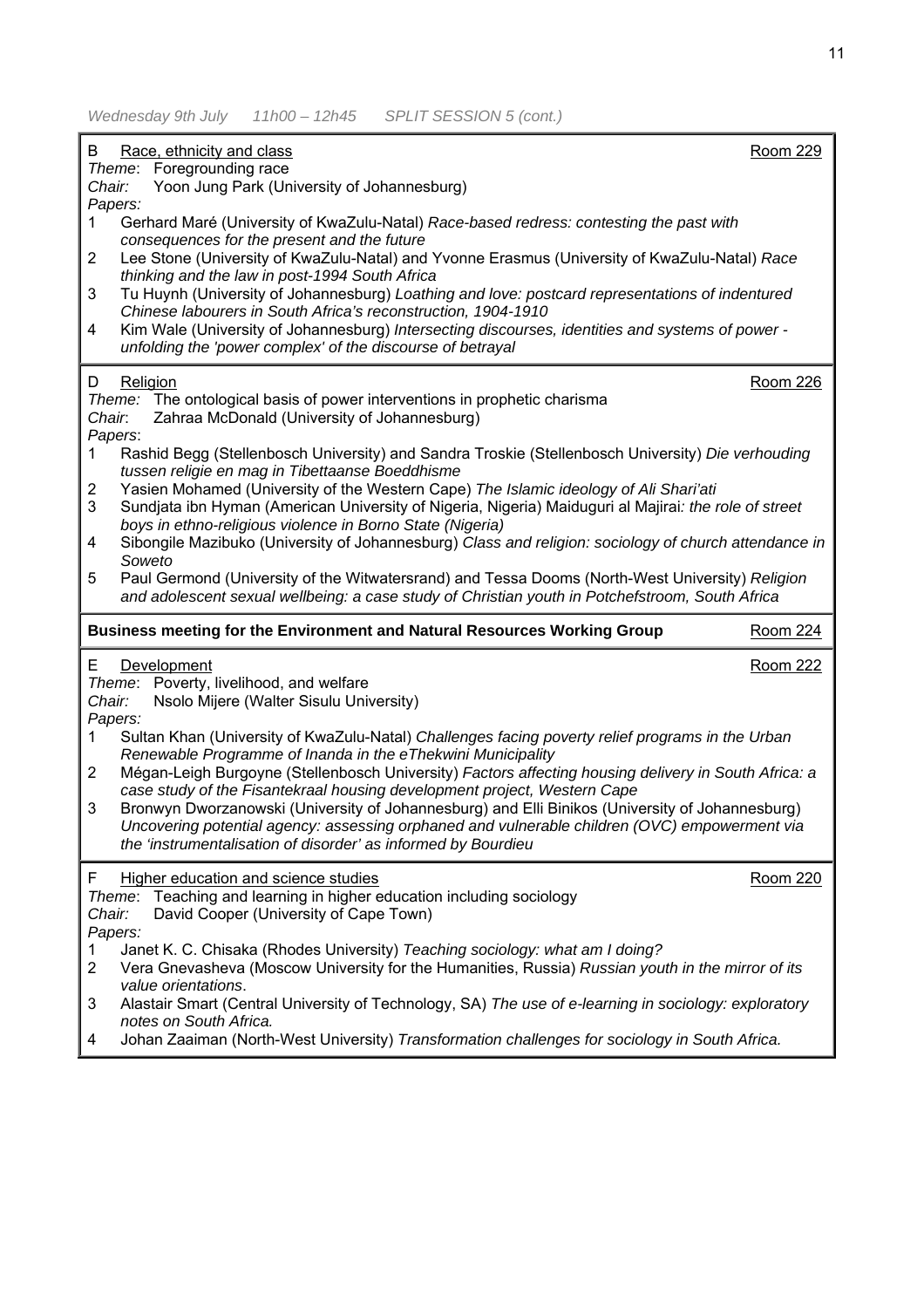| Health<br><b>Room 221</b><br>G<br>Theme: HIV / AIDS: sexual discourses and dialogues<br>Chair.<br>Freek Cronjé (North-West University)                                                                                                                                                                                                                                                                                                                                                                                                                                                                                                                                                                                                                                                                                                                                                                |                                                                                                                                                                                                                                                                                                                                                                                                                                                                                                                                                                                                |                                 |                 |
|-------------------------------------------------------------------------------------------------------------------------------------------------------------------------------------------------------------------------------------------------------------------------------------------------------------------------------------------------------------------------------------------------------------------------------------------------------------------------------------------------------------------------------------------------------------------------------------------------------------------------------------------------------------------------------------------------------------------------------------------------------------------------------------------------------------------------------------------------------------------------------------------------------|------------------------------------------------------------------------------------------------------------------------------------------------------------------------------------------------------------------------------------------------------------------------------------------------------------------------------------------------------------------------------------------------------------------------------------------------------------------------------------------------------------------------------------------------------------------------------------------------|---------------------------------|-----------------|
| Papers:<br>Rob Pattman (University of Kwazulu-Natal) Talking dirty: interviewing particular young men in<br>1<br>Zimbabwe and South Africa, and setting agendas for HIV and AIDS education<br>Terry-Ann Selikow (University of the Witwatersrand) 'Ka wena kamina, kamina ka wena': a case study<br>2<br>of relations of exchange amongst youth in an urban township in Gauteng<br>Tawanda Nyawasha (University of Fort Hare) Sexual citizenship, eroticism and sexual politics:<br>3<br>challenging hegemonic discourses of HIV and AIDS prevention in South Africa                                                                                                                                                                                                                                                                                                                                  |                                                                                                                                                                                                                                                                                                                                                                                                                                                                                                                                                                                                |                                 |                 |
| $12h45 - 13h45$                                                                                                                                                                                                                                                                                                                                                                                                                                                                                                                                                                                                                                                                                                                                                                                                                                                                                       | Lunch                                                                                                                                                                                                                                                                                                                                                                                                                                                                                                                                                                                          | <b>New SASA Council meeting</b> | <b>Room 209</b> |
| $13h45 - 15h30$                                                                                                                                                                                                                                                                                                                                                                                                                                                                                                                                                                                                                                                                                                                                                                                                                                                                                       | SPLIT SESSION 6: A - G                                                                                                                                                                                                                                                                                                                                                                                                                                                                                                                                                                         |                                 |                 |
| A<br>Chair:<br>Papers:<br>1<br>2<br>3<br>Lesotho                                                                                                                                                                                                                                                                                                                                                                                                                                                                                                                                                                                                                                                                                                                                                                                                                                                      | <b>Economic and industrial sociology</b><br><b>Room 228</b><br>Theme: Working class politics<br>Mariane Tsoeu (University of the Witwatersrand)<br>Alex Beresford (University of Edinburgh, UK) The JZ factor: a perspective from 'below' on the rise of<br>Jacob Zuma<br>Sithembiso Bhengu (University of KwaZulu-Natal) 'Singabasebenzi thina': work, consciousness and<br>everyday life of African working men in post-apartheid South Africa: the case study of Dunlop, Durban<br>Mapule Maema (Rhodes University) The role of civil society in promoting democracy: a case study of       |                                 |                 |
| B<br>Health<br><b>Room 226</b><br>Theme: Policy, practices and prevention: at the interface?<br>Terry-Ann Selikow (University of the Witwatersrand)<br>Chair.<br>Papers:<br>J.F Cronjé (North-West University) and L.J. van Wyk Mental health in the South African mining sector:<br>1.<br>part of corporate social responsibility (CSR) policy?<br>Penelope Cummins (University of the Witwatersrand). Responsibility with how much power? The role<br>$\overline{2}$<br>of hospital chief executives in South Africa, with reference to the 2007 public sector strike<br>Sepetla Molapo (University of the Witwatersrand) Mine migrant workers' understandings of HIV / AIDS<br>3<br>at Monyakeng: exploring the nexus between utility systems and workings of desire<br>Piotr Cichochi (Institute for Western Affairs, Poland) Who is at risk now? Mad-cow lessons for risk<br>4<br>society thesis |                                                                                                                                                                                                                                                                                                                                                                                                                                                                                                                                                                                                |                                 |                 |
| Room 224<br>С<br>Political sociology and law<br>International and sub-Saharan socio-politics (including South Africa)<br>Theme:<br>Chair:<br>Ian Liebenberg (Stellenbosch University)<br>Papers:<br>Ashraf Dockrat (University of Johannesburg) Muslims in Africa and beyond: between political Islam<br>1<br>and civil pluralist democracy<br>Monty Roodt (Rhodes University) Impediments to the delivery of socio-economic rights in South Africa<br>2<br>Xolani Simelane (Human Sciences Research Council/University of the Witwatersrand) In trust for the<br>3<br>Swazi-Nation: land, tradition and despots                                                                                                                                                                                                                                                                                      |                                                                                                                                                                                                                                                                                                                                                                                                                                                                                                                                                                                                |                                 |                 |
| D<br>Theme: Contested ecologies<br>Papers:<br>1                                                                                                                                                                                                                                                                                                                                                                                                                                                                                                                                                                                                                                                                                                                                                                                                                                                       | <b>Environment and natural resources</b><br>Willice Abuya (University of Fort Hare) and Wilson Akpan (University of Fort Hare) Back to Land? A<br>socio-ecological perspective on the 2008 post-election violence in Kenya                                                                                                                                                                                                                                                                                                                                                                     |                                 | Room 222        |
| $\overline{2}$<br>3<br>4                                                                                                                                                                                                                                                                                                                                                                                                                                                                                                                                                                                                                                                                                                                                                                                                                                                                              | Abdullahi A. Arazeem (University of Fort Hare) and Wilson Akpan (University of Fort Hare) Dams and<br>the 'damned': the impact of dams on indigenous communities in Nigeria"<br>Fazeela Hoosen (Human Sciences Research Council) and Jonathan Mafukidze (Human Sciences<br>Research Council) Land Management in Diepkloof: participation, contestations and contradictions in a<br>context characterised by land shortage<br>Frank Matose (University of the Western Cape) Natural resources contribution to the livelihoods in the<br>case of crop failure: experiences from Southern Africa. |                                 |                 |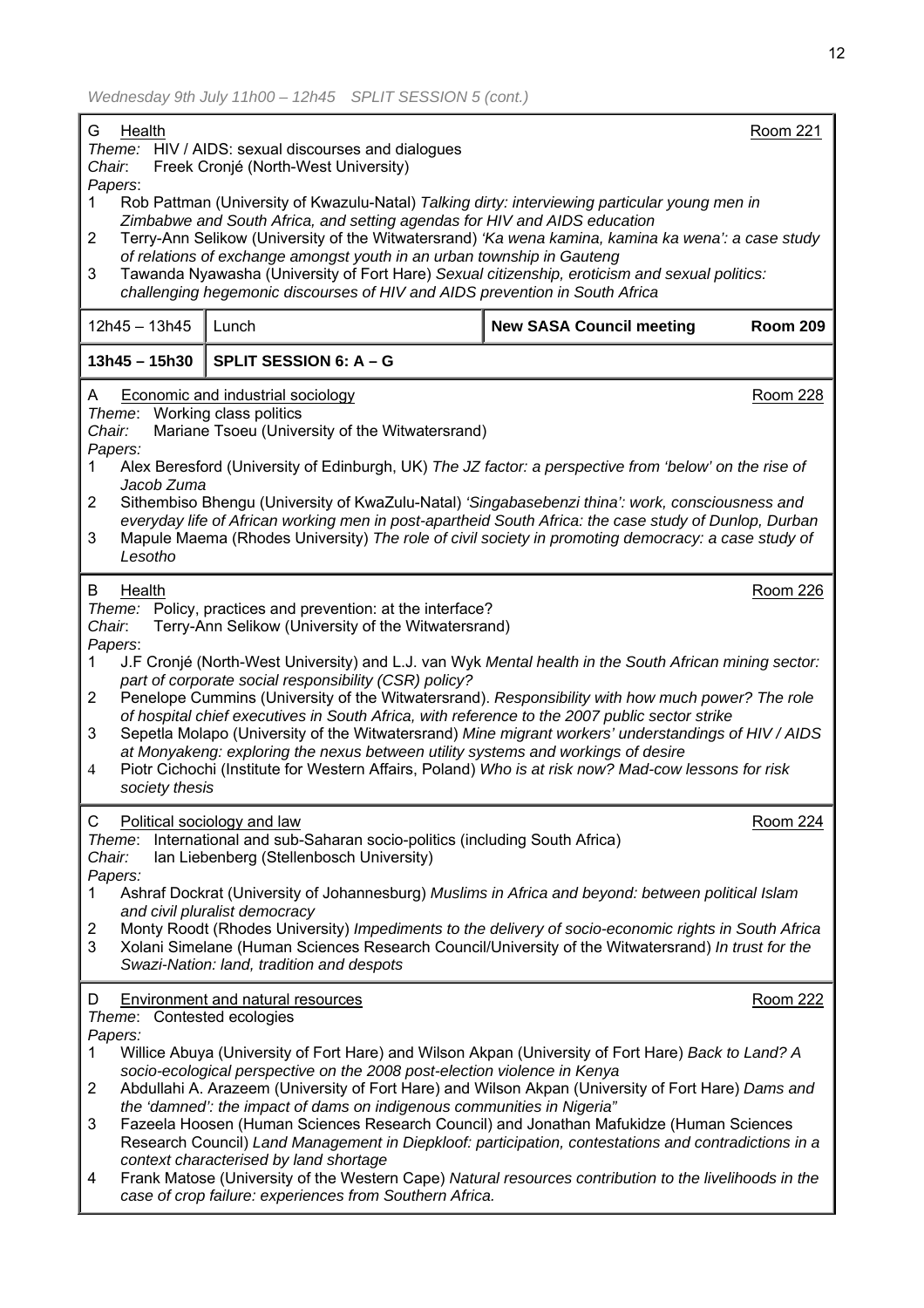| E<br><b>Room 220</b><br>Development                                                                                                                                                                       |  |
|-----------------------------------------------------------------------------------------------------------------------------------------------------------------------------------------------------------|--|
| Theme: Sustainable development and corporate responsibility<br>Sultan Khan (University of KwaZulu-Natal)<br>Chair:                                                                                        |  |
| Papers:                                                                                                                                                                                                   |  |
| Ntokozo Mthembu (University of KwaZulu-Natal) The challenges facing sustainable environment: the<br>1                                                                                                     |  |
| case of contending developmental ideologies in Azania (South Africa)<br>$\overline{2}$<br>Noel Chellan (University of KwaZulu-Natal) Socio-economic and environmental impacts of ecotourism:              |  |
| case studies of the greater St Lucia Wetlands Park and the uKhahlamba Drakensberg mountains in                                                                                                            |  |
| KwaZulu-Natal, South Africa                                                                                                                                                                               |  |
| F<br><b>Room 221</b><br>Race, ethnicity and class                                                                                                                                                         |  |
| Theme: Race and racism on campus: the racial discourse in higher education<br>Chair:<br>Claire Ceruti (University of Johannesburg)                                                                        |  |
| Papers:                                                                                                                                                                                                   |  |
| Safiyya Goga (Rhodes University) "100 years of excellence": silencing "race", the production of a<br>1                                                                                                    |  |
| sanitized history and "racial" power at Rhodes University<br>Rob Pattman (University of KwaZulu-Natal) Urinating in food and 'pissing in the wind'. How should we<br>$\overline{2}$                       |  |
| investigate 'race' and student relations at the University of KwaZulu-Natal in the light of the video at                                                                                                  |  |
| the University of Free State?<br>3<br>Abraham Serote (University of Cape Town) In black and white: racial discourse in the South African                                                                  |  |
| academy                                                                                                                                                                                                   |  |
| Room 209<br>G<br><b>PhD Workshop</b>                                                                                                                                                                      |  |
| Chair:<br>Johann Mouton (Stellenbosch University)                                                                                                                                                         |  |
| <b>SOCIAL OUTING TO WINE FARMS</b>                                                                                                                                                                        |  |
| 15h30 - 17h00<br>(Transport departs from Arts & Social Sciences Building at 15:30)                                                                                                                        |  |
| 18h00 - 19h45<br>SPLIT SESSION 7: A - E                                                                                                                                                                   |  |
| <b>Economic and industrial sociology I</b><br>Room 228<br>A                                                                                                                                               |  |
| Theme: Labour legislation and precarious employment<br>Shireen Ally (University of the Witwatersrand)<br>Chair:                                                                                           |  |
| Papers:                                                                                                                                                                                                   |  |
| Gilton Klerck (Rhodes University) The sectoral determination for farm workers<br>1<br>Kolawole Omomowo (University of Pretoria) Subcontracting of work and workers protection in post-<br>$\overline{2}$  |  |
| apartheid South Africa: a case study of cleaning services workers                                                                                                                                         |  |
| 3<br>Ntwala Mwilima (Labour Resource and Research Institute, Namibia) Labour hire in Namibia                                                                                                              |  |
| Joachim Ewert (Stellenbosch University) and Stefano Ponte (Danish Institute of International Studies)<br>4<br>Upgrading or trading down? Trajectories of change in the value chain for South African wine |  |
|                                                                                                                                                                                                           |  |
| <b>Room 226</b><br>В<br>Crime, violence and security<br>Theme: Youth and crime                                                                                                                            |  |
| Chair.<br>Lindy Heinecken (Stellenbosch University)                                                                                                                                                       |  |
| Papers:<br>Lydia Dekker (University of KwaZulu-Natal), Sazelo Mkhize (University of KwaZulu-Natal), Mageshni<br>1                                                                                         |  |
| Muruven (University of KwaZulu-Natal) and Eslidha Chimbedza (University of KwaZulu-Natal) Young                                                                                                           |  |
| people, their experiences of violence and the effects of this on them<br>Lee-Ann Inderpal (University of KwaZulu-Natal) Grade 9 students' accounts of conflicts and abuses in<br>2                        |  |
| a formerly Indian school near Durban                                                                                                                                                                      |  |
| 3<br>Reinhold Treptow (Stellenbosch University) Aspirations and life goals of youth offenders at Lindelani<br><b>Place of Safety</b>                                                                      |  |
| Helen Linonge (University of Pretoria) The treatment of female offenders in the criminal justice system<br>4                                                                                              |  |
| in Fako Division of the South-West Province, Cameroon                                                                                                                                                     |  |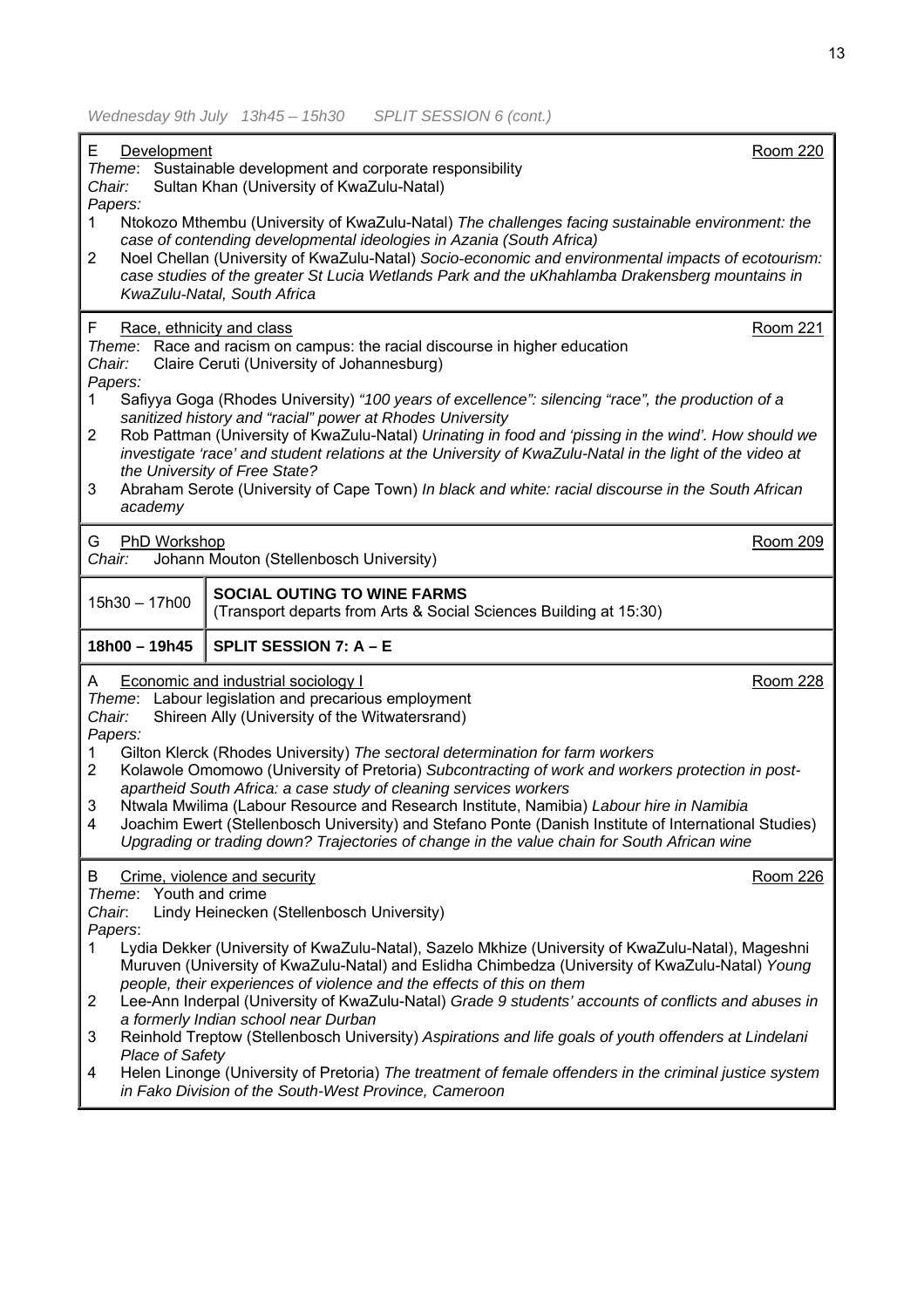| C<br>Chair:<br>Papers: | Economic and industrial sociology II<br>Theme: Studying up: managers, professionals, capitalists<br>Geoffrey Modisha (Human Sciences Research Council)                                                                                         | <b>Room 222</b> |
|------------------------|------------------------------------------------------------------------------------------------------------------------------------------------------------------------------------------------------------------------------------------------|-----------------|
| 1                      | Derik Gelderblom (University of South Africa) and Con Bruce (University of South Africa) Rogues,                                                                                                                                               |                 |
| 2                      | structures and rogue structures<br>Bento Marcos (University of Pretoria) Skilled professionals and xenophobia: experiences of African<br>professionals working in Pretoria, South Africa                                                       |                 |
| 3                      | Jantjie Xaba (Stellenbosch University) From Afrikaner 'volkskapitalisme' to black economic<br>empowerment: a sociological study of empowerment using a South African state corporation                                                         |                 |
| D                      | Gender studies                                                                                                                                                                                                                                 | <b>Room 220</b> |
| Chair:<br>Papers:      | Theme: Gender and integration<br>Ravayi Marindo (Western Cape Provincial Government)                                                                                                                                                           |                 |
| 1                      | Lindy Heinecken (Stellenbosch University) and Noëlle van der Waag (Stellenbosch University) Gender<br>integration in peace support operations: old and new challenges facing the South African armed forces                                    |                 |
| $\overline{2}$         | Darlene Miller (Human Sciences Research Council/Rhodes University) Misty lenses - engendering the                                                                                                                                              |                 |
| 3                      | stories we write: revisiting the Chipata villagers in Zambia<br>Kathleen Ebersohn (University of the Witwatersrand): The Beyonce condition meets with two<br>generations of coloured men in KwaZulu-Natal: race, masculinity and generation    |                 |
| E                      | Development                                                                                                                                                                                                                                    | <b>Room 229</b> |
| Papers:                | Theme: Politics and development management                                                                                                                                                                                                     |                 |
| 1                      | Liezel de Waal (Stellenbosch University) Making the connection: the inclusion of information and<br>communication technology in Western Cape municipal integrated development plans                                                            |                 |
| 2                      | Sultan Khan (University of KwaZulu-Natal) and Jayanathan Govender (University of KwaZulu-Natal)                                                                                                                                                |                 |
| 3                      | Direct politics: the struggle for participative spaces in local government decision-making<br>Sonwabo Stuurman (Rhodes University) Ward committees as interface between local government and<br>community: a case study of Makana Municipality |                 |

| Thursday 10 <sup>th</sup> July                                                                                                                                                                                                                                                                                                                                                                                                                                                                                                                                                                                   |                                                                                                                                                                                                                                                                                       |                 |
|------------------------------------------------------------------------------------------------------------------------------------------------------------------------------------------------------------------------------------------------------------------------------------------------------------------------------------------------------------------------------------------------------------------------------------------------------------------------------------------------------------------------------------------------------------------------------------------------------------------|---------------------------------------------------------------------------------------------------------------------------------------------------------------------------------------------------------------------------------------------------------------------------------------|-----------------|
| $08h30 - 10h15$                                                                                                                                                                                                                                                                                                                                                                                                                                                                                                                                                                                                  | SPLIT SESSION 8: A - G                                                                                                                                                                                                                                                                |                 |
| <b>Economic and industrial sociology</b><br>Room 229<br>A<br>Theme: Policy-making and labour markets<br>Jantjie Xaba (Stellenbosch University)<br>Chair:<br>Papers:<br>Eric Udjo (University of South Africa) Modelling the impact of increasing retirement age on the size of<br>1.<br>the labour force in an organization<br>$\overline{2}$<br>Woodraijh Aroun (University of KwaZulu-Natal), Vusumuzi Shezi (University of KwaZulu-Natal) and<br>Themba Ngcongo (University of KwaZulu-Natal) An examination of the crisis in the South African<br>energy-sector: implications for labour and economic policy |                                                                                                                                                                                                                                                                                       |                 |
| B<br>Chair:<br>Papers:                                                                                                                                                                                                                                                                                                                                                                                                                                                                                                                                                                                           | Family and population studies<br>Theme: Family, work and leisure<br>Heidi Prozesky (Stellenbosch University)                                                                                                                                                                          | <b>Room 228</b> |
| 1                                                                                                                                                                                                                                                                                                                                                                                                                                                                                                                                                                                                                | Nelisan Mlonyeni (Nara Women's University, Japan) Contemporary attitudes towards women's work:<br>perspectives from Japan                                                                                                                                                             |                 |
| $\overline{2}$<br>academics                                                                                                                                                                                                                                                                                                                                                                                                                                                                                                                                                                                      | Elli Binikos (University of Johannesburg), Mariam Seedat-Khan (University of Johannesburg) and Ria<br>Smit (University of Johannesburg) Towards an understanding of work-family fit of South African                                                                                  |                 |
| 3<br>4                                                                                                                                                                                                                                                                                                                                                                                                                                                                                                                                                                                                           | Carole Cilliers (University of Pretoria) and Kammila Naidoo (University of Pretoria) Balancing acts:<br>academics mediating work and family<br>lan van der Waag (Stellenbosch University) Life in a South African household, 1902-1923: changing<br>patterns in leisure and servitude |                 |
|                                                                                                                                                                                                                                                                                                                                                                                                                                                                                                                                                                                                                  |                                                                                                                                                                                                                                                                                       |                 |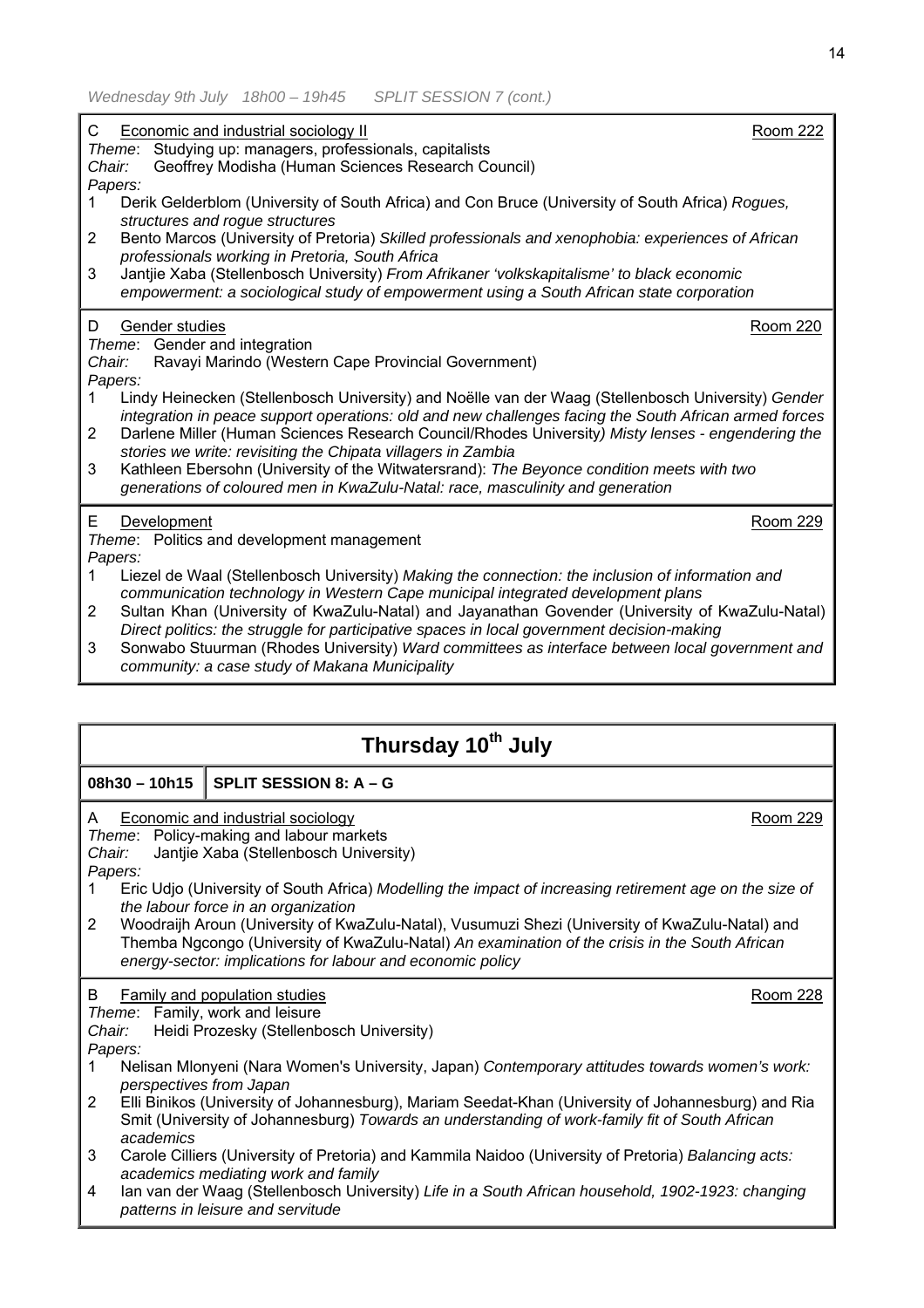*Thursday 10th July 08h30 – 10h15 SPLIT SESSION 8 (cont.)* 

| C<br>Chair.                                    | <b>Health</b>                       | Theme: HIV/AIDS, diabetes and the burden of disease<br>Rob Pattman (University KwaZulu-Natal)                                                                                                                                                                                                                                                                                                                                                                                                                                                                                                                                                                                                           | Room 226        |
|------------------------------------------------|-------------------------------------|---------------------------------------------------------------------------------------------------------------------------------------------------------------------------------------------------------------------------------------------------------------------------------------------------------------------------------------------------------------------------------------------------------------------------------------------------------------------------------------------------------------------------------------------------------------------------------------------------------------------------------------------------------------------------------------------------------|-----------------|
| Papers:<br>1.<br>2<br>3                        | <b>Western Cape?</b>                | Mariana Snyman (University of Pretoria) The social epidemiology of diabetes mellitus: an application<br>of conceptual frameworks for prevention and self-care management<br>Cecilia Schalekamp (University of Johannesburg) Food in an urban black community in South Africa<br>Penelope Cummins (University of the Witwatersrand) Health needs and hospital locality: how does<br>health care need affect decisions relating to the provision and locality of hospital services in the                                                                                                                                                                                                                 |                 |
| D<br>Chair:<br>Papers:                         |                                     | <b>Environment and natural resources</b><br>Theme: Sustainability and corporate conduct in a regulatory context<br>Wilson Akpan (University of Fort Hare)                                                                                                                                                                                                                                                                                                                                                                                                                                                                                                                                               | <b>Room 224</b> |
| 1.<br>2<br>3<br>4                              | Delta.                              | Jacklyn Cock (University of the Witwatersrand) Sociology and the struggle against corporate<br>environmental abuse in South Africa<br>Engobo Emeseh (University of Wales, UK) Environmental performance in the oil and gas industry:<br>insights from sustainability reports<br>Rose Mwebaza (Institute for Security Studies, Kenya) Multinational corporations, power and the<br>challenges of sustainable environmental process in Africa.<br>Yohanna Kagoro Gandu (Rhodes University) Oil, sexual liaisons and gender inequality in the Niger                                                                                                                                                        |                 |
| Е<br>Chair:<br>Papers:<br>1.<br>2<br>3<br>4    | mobilization<br>immigration policy? | Political sociology and law<br>Theme: Xenophobia, AIDS, the environment and policy discourse<br>Ian Liebenberg (Stellenbosch University)<br>Lindy Heinecken (Stellenbosch University) and Michelle Nel (Stellenbosch University) Human rights<br>and HIV testing in the military: whose rights are paramount?<br>Tawanda Nyawasha (University of Fort Hare) Community discontent, fragmentation and social capital<br>Vusumzi Duma (University of Fort Hare) Are South Africans ambivalent towards immigrants and<br>Steven Gordon (University of KwaZulu-Natal) Migrants in a 'state of exception'                                                                                                     | <b>Room 222</b> |
| F.<br>Chair:<br>Papers:<br>2<br>3              |                                     | Race, ethnicity and class<br>Theme: Intersections: race, class, gender, power and identity<br>Yvonne Erasmus (University of KwaZulu-Natal)<br>Charles Puttergill (University of Pretoria) Identity and social transformation: reflections of middle-class<br>white South Africans in a rural community<br>Yoon Jung Park (University of Johannesburg) and Anna Ying Chen (University of Johannesburg)<br>Intersections of race, class and power: Chinese in post-apartheid Free State<br>Mariam Seedat-Khan (University of Johannesburg) and Pragna Rugunanan (University of                                                                                                                            | <b>Room 220</b> |
|                                                |                                     | Johannesburg) Tracing the journey of the South African Indian women's identity from 1860 to present<br>society: a qualitative pilot study                                                                                                                                                                                                                                                                                                                                                                                                                                                                                                                                                               |                 |
| G<br>Papers:<br>1.<br>$\overline{2}$<br>3<br>4 | Rural sociology                     | Kondwani Kakhobwe (National University of Lesotho) and Thope Matobo (National University of<br>Lesotho) Agriculture for rural households in Lesotho: an answer to food security?<br>Thope Matobo (National University of Lesotho) Mohale dam construction and social capital<br>enhancement among the affected rural people in Lesotho<br>Phakiso Mokhahlane (University of Venda for Science and Technology) Land reform in the Free State:<br>an introspective visit to two farm equity schemes<br>Thembeka Ngcebetsha (University of Fort Hare) and Lungisile Ntsebeza (University of Cape Town)<br>Land rights for rural women in South Africa: tension between democracy and traditional authority | Room 221        |
|                                                | $10h15 - 10h45$                     | Coffee / Tea                                                                                                                                                                                                                                                                                                                                                                                                                                                                                                                                                                                                                                                                                            |                 |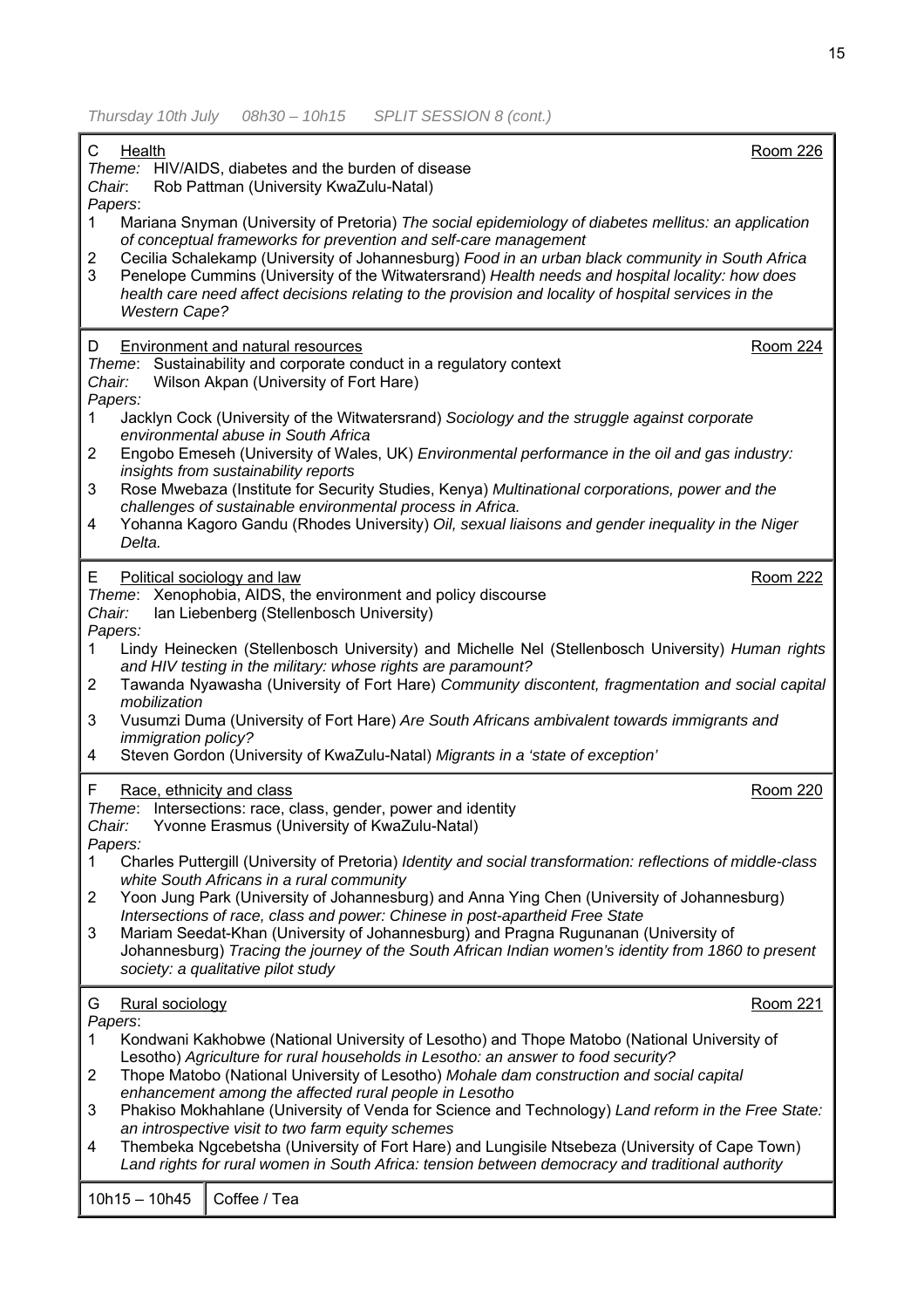*Thursday 10th July (cont.)* 

| $10h45 - 12h45$                                                                                                                                                                                                                                                                                   | <b>PLENARY SESSION, THEME 3:</b><br>Climate, energy and survival<br><b>Room 230</b> |  |
|---------------------------------------------------------------------------------------------------------------------------------------------------------------------------------------------------------------------------------------------------------------------------------------------------|-------------------------------------------------------------------------------------|--|
| Prof Johan Zaaiman (North-West University)<br>Chair:<br>Dr David Fig (Southern African Resource Watch, OSISA) Darkness and light: the energy crisis in<br>South Africa                                                                                                                            |                                                                                     |  |
| $\overline{2}$<br>Mr Noel Oettlé (Environmental Monitoring Group, SA) Climate change and small scale rooibos farming<br>in marginal environments in arid western South Africa<br>3<br>Prof Patrick Bond (University of KwaZulu-Natal) Climate change, market 'solutions' and social<br>resistance |                                                                                     |  |
| President, South African Sociological Association<br>Vote of thanks and closing:                                                                                                                                                                                                                  |                                                                                     |  |
| 12h45<br>Departure time                                                                                                                                                                                                                                                                           |                                                                                     |  |
|                                                                                                                                                                                                                                                                                                   |                                                                                     |  |

**SASA thanks a number of organisations that have provided financial support to the Conference:** 

- National Research Foundation
- Centre for Sociological Research, University of Johannesburg
- Department of Sociology, University of Johannesburg for its sponsorship contribution
- Stellenbosch University

*SASA Conference poster and programme cover design: Prof Keith Dietrich, Department of Fine Arts, Stellenbosch University*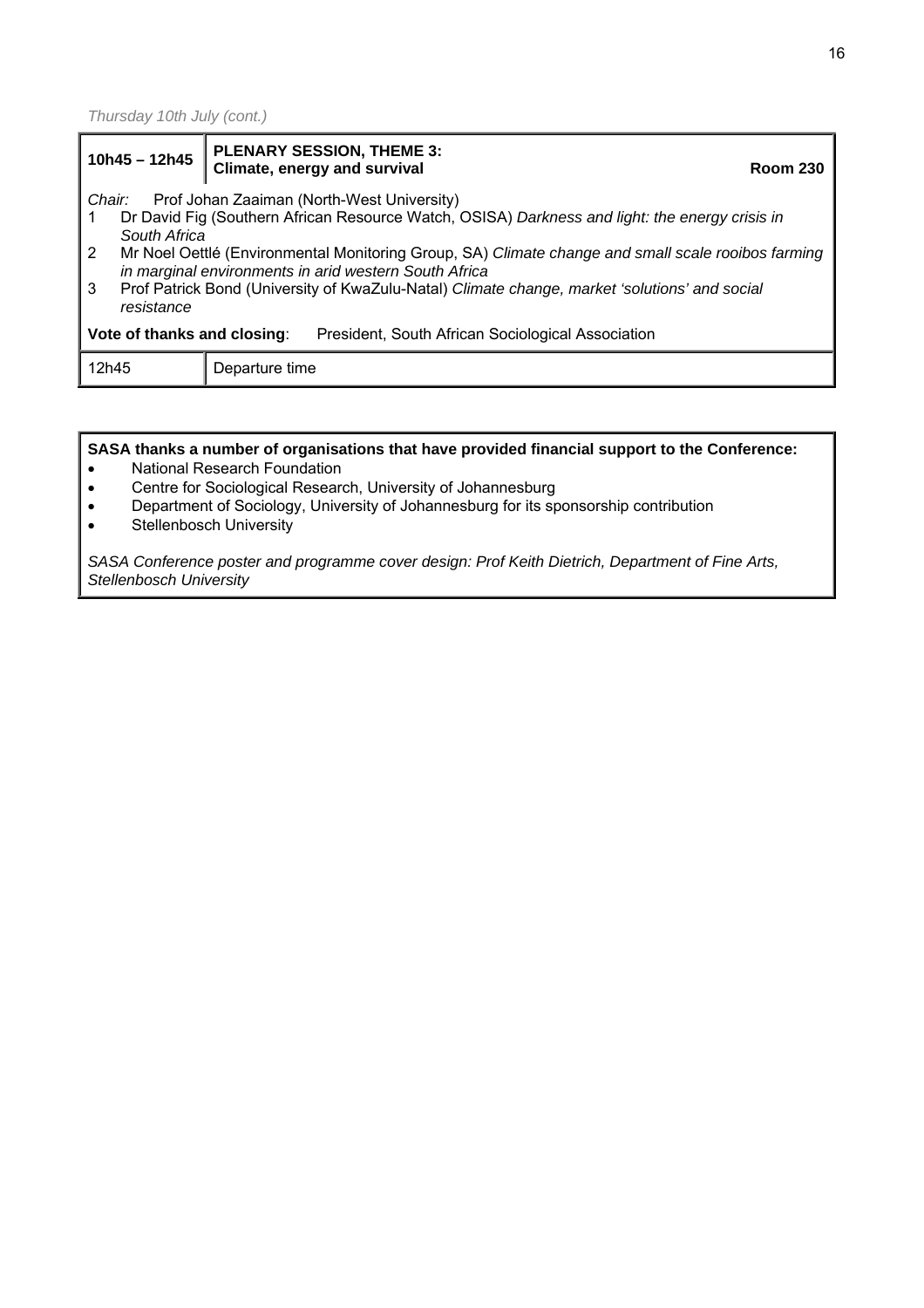## **INDEX OF PARTICIPANTS**

|                          | Page number(s)         |
|--------------------------|------------------------|
| Abuya, Willice           | 13                     |
| Adesina, Jimi            | 6                      |
| Akpan, Wilson            | 6 and 8 and 13 and 16  |
| Alexander, Neville       | 10                     |
| Alexander, Peter         | $7$ and $8$            |
| Aliber, Michael          | 8                      |
| Ally, Shireen            | 4 and 14               |
| Ansems, Adrienne         | 7                      |
| Arazeem, Abdullahi A.    | 13                     |
| Armitage, Neil           | 8                      |
| Aroun, Woodraijh         | 16                     |
| Baloyi, A.               | 9                      |
| Begg, Rashid             | 5 and 12               |
| Bekker, Theo             | 7                      |
| Benya, Asanda            | 9                      |
| Beresford, Alex          | 13                     |
| Bezuidenhout, Andries    | 5 and 10 and 11 and 11 |
| Bhengu, Sithembiso       | 13                     |
| Bhoite, Uttam            | 10                     |
| Bigala, Paul             | 5                      |
| Binikos, Elli            | 6 and 12 and 16        |
| Bond, Patrick            | 17                     |
| Boonzaier, Floretta      | 10                     |
| Borel-Saladin, Jacquelin | 4                      |
| Bruce, Con               | 15                     |
| Buhlungu, Sakhela        | 11                     |
| Burawoy, Michael         | 10                     |
| Burgoyne, Mégan-Leigh    | 12                     |
| Carden, Kirsty           | 8                      |
| Ceruti, Claire           | 8 and 14               |
| Chagonda, Tapiwa         | 11                     |
| Chellan, Noel            | 13                     |
| Chimbedza, Eslidha       | 14                     |
| Chipkin, Ivor            | 7                      |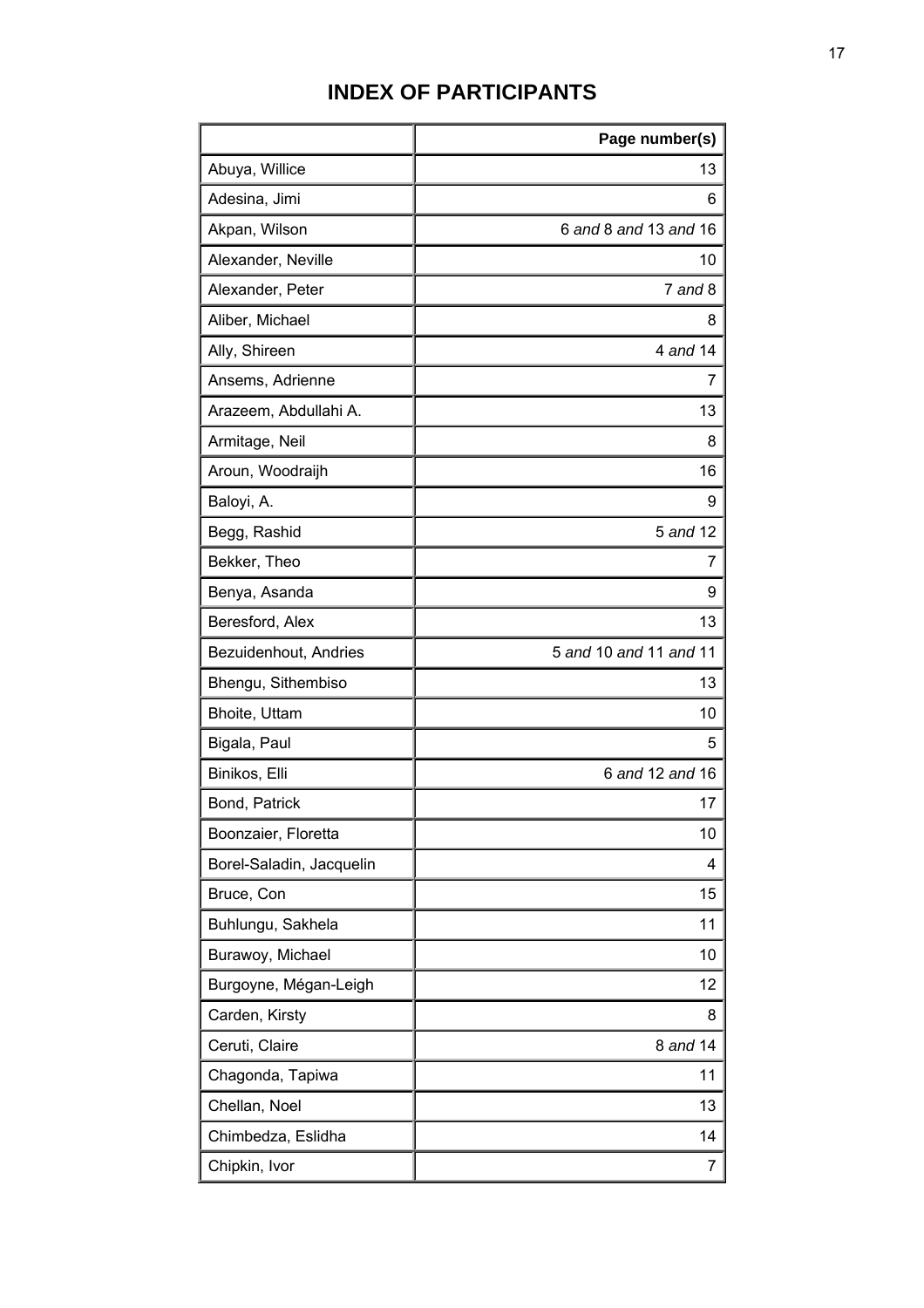| Index of participants (cont.) | Page number(s)        |
|-------------------------------|-----------------------|
| Chisaka, Janet K.C.           | 12                    |
| Cichochi, Piotr               | 13                    |
| Cilliers, Carole              | 16                    |
| Claudia, Naidu                | 8                     |
| Cock, Jacklyn                 | 5 and 7 and 10 and 16 |
| Cooper, David                 | 6 and 12              |
| Crankshaw, Owen               | $4$ and $6$           |
| Cronjé, Freek                 | 12                    |
| Cummins, Penelope             | 13 and 16             |
| Daya, Qurisha                 | 10                    |
| De Waal, Liezel               | 15                    |
| Dekker, Lydia                 | 14                    |
| DeVera, Narayan               | 9                     |
| Dilata, Xoliswa               | 9                     |
| Dockrat, Ashraf               | 13                    |
| Dooms, Tessa                  | 12                    |
| Drewett, Michael              | 6                     |
| Du Plessis, Irma              | $4$ and $6$           |
| Dubbeld, Bernard              | 4                     |
| Dube, Charles                 | $5$ and $8$           |
| Duma, Vusumzi                 | 16                    |
| Dworzanowski, Bronwyn         | 12                    |
| Dyani, Ntobeko                | 8                     |
| Ebersohn, Kathleen            | 15                    |
| Emeseh, Engobo                | 6                     |
| Engelbrecht, Sarah-Kate       | 16                    |
| Erasmus, Yvonne               | 11 and 17             |
| Erwin, Kira                   | 9                     |
| Esau-Bailey, Simone           | 6                     |
| Ewert, Joachim                | 14                    |
| Farmby, Kyle                  | 5 and 15              |
| Ferreira, Devon               | 10                    |
| Ferreira, Rialize             | 7                     |
| Fig, David                    | 17                    |
| Gandu, Yohanna Kagoro         | 16                    |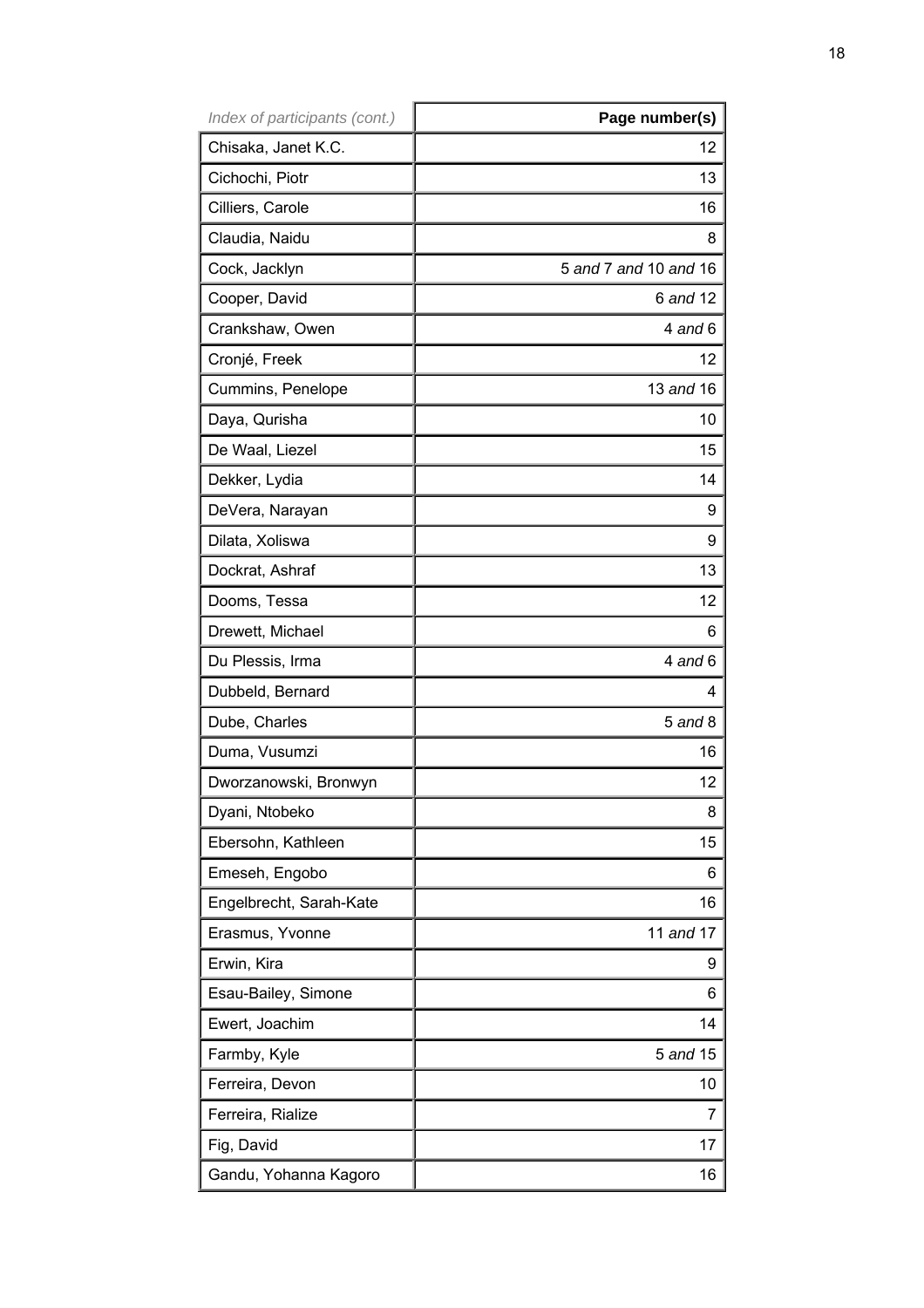| Index of participants (cont.) | Page number(s)                           |
|-------------------------------|------------------------------------------|
| Gardiner, Desiree             | 10                                       |
| Gelderblom, Derik             | 15                                       |
| Germond, Paul                 | 12                                       |
| Gnevasheva, Vera              | 12                                       |
| Godfrey, Shane                | 10                                       |
| Goga, Safiyya                 | 14                                       |
| Gordon, Steven                | 4                                        |
| Govender, Jayanathan          | 15                                       |
| Govender, Praneschen          | 10                                       |
| Grant, Matthew                | 6                                        |
| Groenewald, Liela             | 8                                        |
| Hamann, Ralph                 | 7                                        |
| Haripersad, Yajiv             | 7                                        |
| Heinecken, Lindy              | 4 and 4 and 7 and 8 and 14 and 15 and 16 |
| Hoosen, Fazeela               | 13                                       |
| Huynh, Tu                     | 11                                       |
| ibn Hyman, Sundjata           | 12                                       |
| Ikuomola, Adediran D.         | 9                                        |
| Inderpal, Lee-Ann             | 14                                       |
| Ingwu, Agnes Ushang           | 12                                       |
| Jamela, Nomazizi              | 7                                        |
| Joynt, Katherine              | 9                                        |
| Kakhobwe, Kondwani            | 17                                       |
| Kaniki, Andrew                | 7                                        |
| Kasymova, Jyldyz              | 5                                        |
| Kauppila, Jenni               | 12                                       |
| Kefale, Kende                 | 6                                        |
| Kenny, Bridget                | 4                                        |
| Khan, Sultan                  | 12 and 13 and 15                         |
| Klerck, Gilton                | 14                                       |
| Korth, Marcel                 | 4                                        |
| Kruger, Elizabeth             | 8                                        |
| Lakhani, Muna                 | 11                                       |
| Lambert, Rob                  | 5                                        |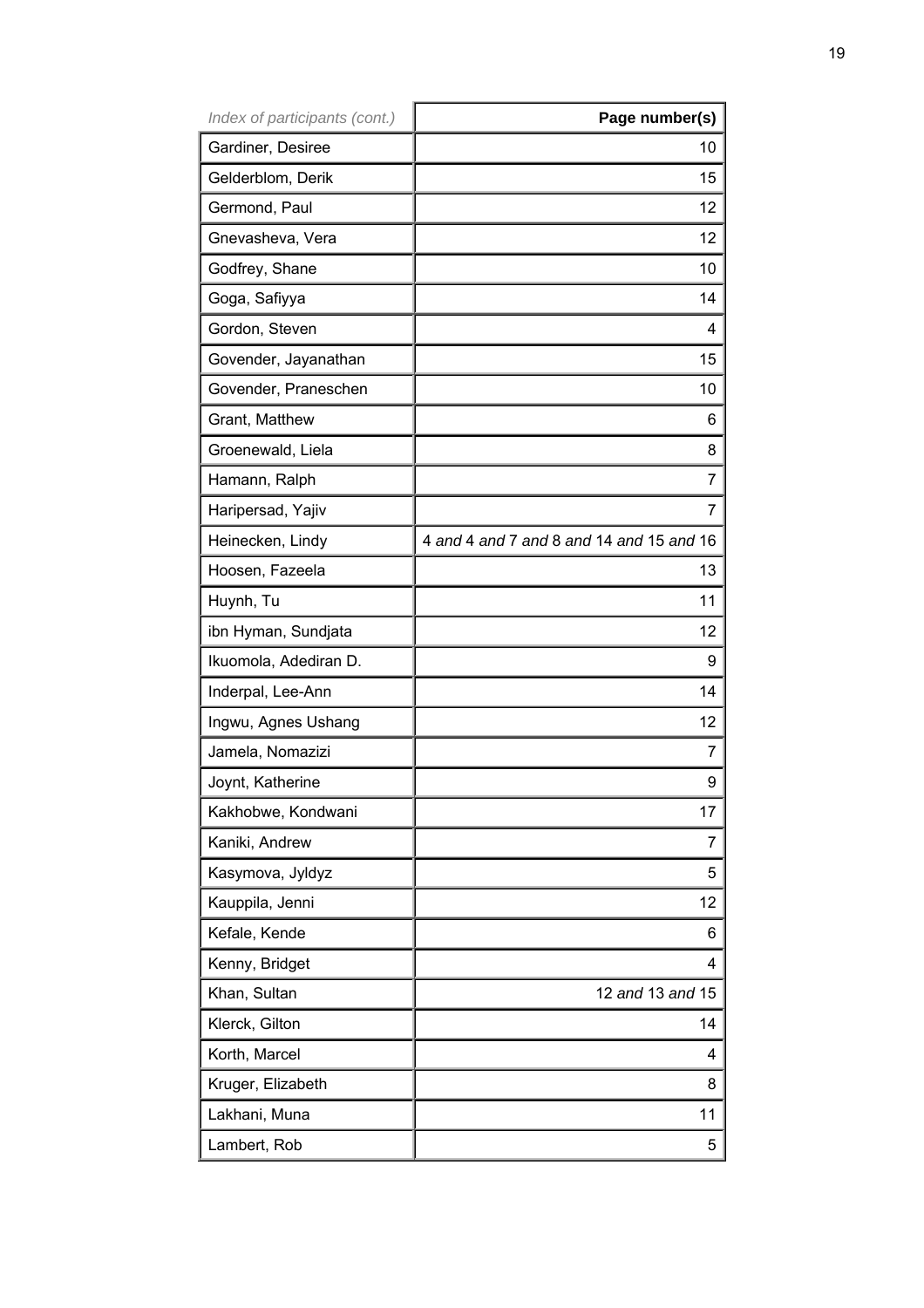| Index of participants (cont.) | Page number(s)        |
|-------------------------------|-----------------------|
| Lesch, Elmien                 | 5                     |
| Linonge, Helen                | 14                    |
| Loundou, Paul                 | 12 <sup>2</sup>       |
| Lundall, Paul                 | 10 <sup>°</sup>       |
| Lungu, John                   | 4                     |
| Maema, Mapule                 | 13                    |
| Magoqwana, Babalwa            | 10 <sub>1</sub>       |
| Maharaj, Sarisha              | 10 <sup>°</sup>       |
| Manda, Owen                   | 8                     |
| Mapadimeng, Simon             | 4 and 7 and 10        |
| Marcos, Bento                 | 15                    |
| Maré, Gerhard                 | 8 and 11              |
| Maree, Johann                 | 10 <sup>°</sup>       |
| Marindo, Ravayi               | 8 and 15              |
| Martínez Mullen, Claudia      | 6                     |
| Matatu, Sandra                | 7 and 10              |
| Mathebe, Elizabeth            | 11                    |
| Matlock, Adrianne Showalter   | 6                     |
| Matobo, Thope A.              | 4 and 9 and 17 and 17 |
| Matose, Frank                 | 9 and 13              |
| Mazibuko, Sibongile           | 12 <sub>2</sub>       |
| Mazile, One'                  | 8                     |
| Mbhele, Ludwe                 | 8                     |
| McDonald, Zahraa              | 5 and 12              |
| Mijere, Nsolo                 | 6 and 12              |
| Miller, Darlene               | 15                    |
| Mkhize, Sazelo                | 14                    |
| Mlonyeni, Nelisan             | 16                    |
| Mngqibisi, Ncedo              | 8                     |
| Mnwana, Sonwabile             | 6                     |
| Modisha, Geoffrey             | 7 and 15              |
| Mohamed, Yasien               | 12                    |
| Mokhahlane, Phakiso           | 7 and 17              |
| Mokhothu, Motlasi             | 9                     |
| Molapo, Sepetla               | 13 <sup>°</sup>       |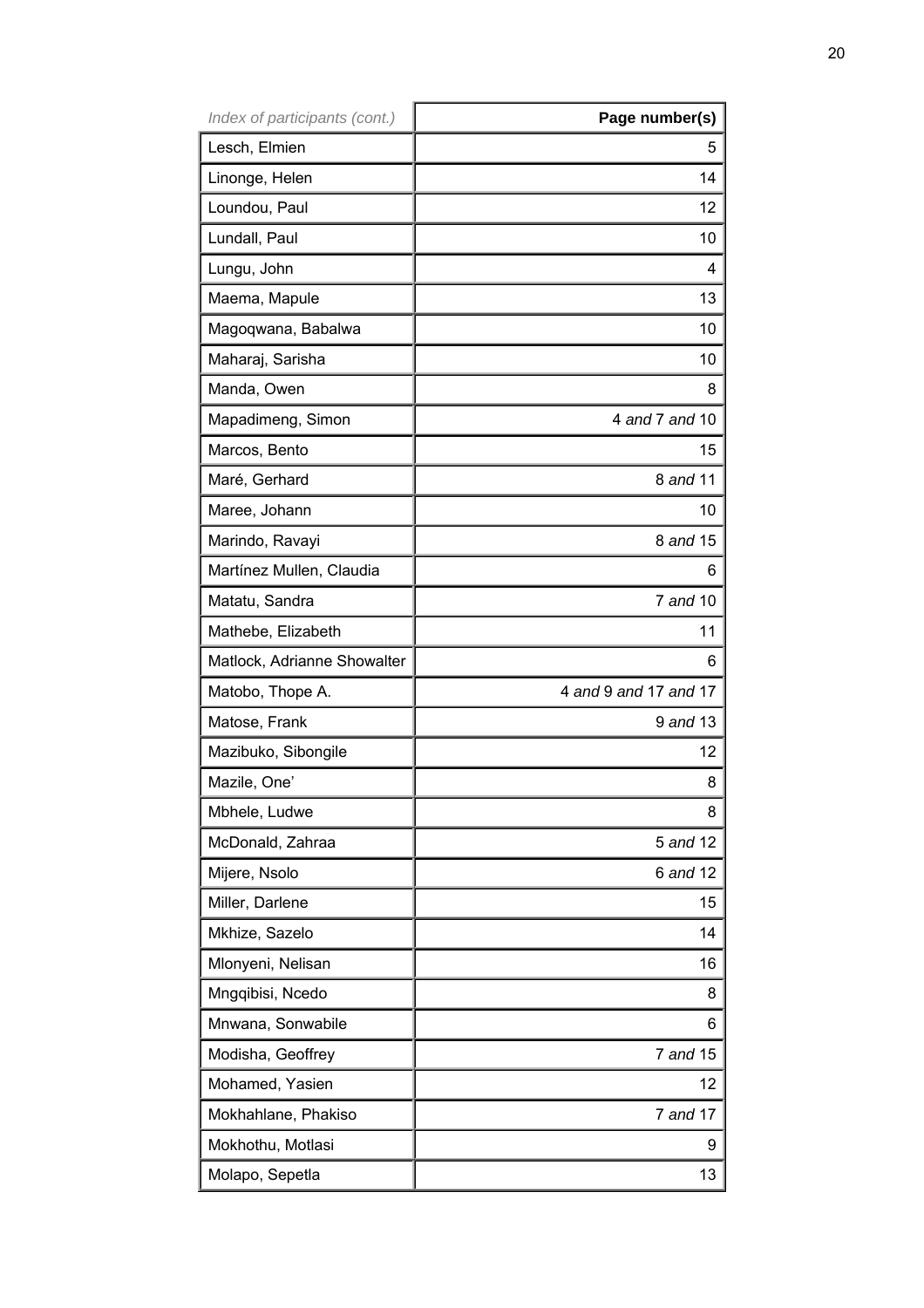| Index of participants (cont.) | Page number(s)   |
|-------------------------------|------------------|
| Mouton, Johann                | 14               |
| Mthembu, Ntokozo              | 9 and 13         |
| Mukwaya, Isolo                | 14               |
| Müller, Hans Peter            | 5                |
| Muruven, Mageshni             | 14               |
| Mwebaza, Rose                 | 16               |
| Mwilima, Ntwala               | 14               |
| Naidoo, Kammila               | 16               |
| Narunsky-Laden, Sonja         | 4                |
| Nel, Michelle                 | 16               |
| Neocosmos, Michael            | $5$ and $6$      |
| Ngcebetsha, Thembeka          | 11               |
| Ngcongo, Themba               | 16               |
| Ngoepe, Kholofelo             | 9                |
| Ntoanyane, Maseabata          | 4                |
| Ntuli, Nonkululeko            | 10               |
| Nyawasha, Tawanda             | 12               |
| Nyirenda, James               | 6                |
| Obi, Cyril                    | 11               |
| Obioha, Emeka E.              | $5$ and $5$      |
| Oettlé, Noel                  | 17               |
| Okolocha, Chike               | 6                |
| Omar, Rahmat                  | 11               |
| Omomowo, Kolawole             | 14               |
| Park, Yoon Jung               | 8 and 11 and 17  |
| Pattman, Rob                  | 12 and 14 and 16 |
| Phadi, Mosa                   | 8                |
| Ponte, Stefano                | 14               |
| Prozesky, Heidi               | 5 and 6 and 16   |
| Puttergill, Charles           | 17               |
| Qingqua, Siniko               | 8                |
| Randall, Estelle              | 7                |
| Roodt, Monty                  | 4 and 13         |
| Rowe, Kelley                  | 10               |
| Rudigi-Rukema, Joseph         | 9                |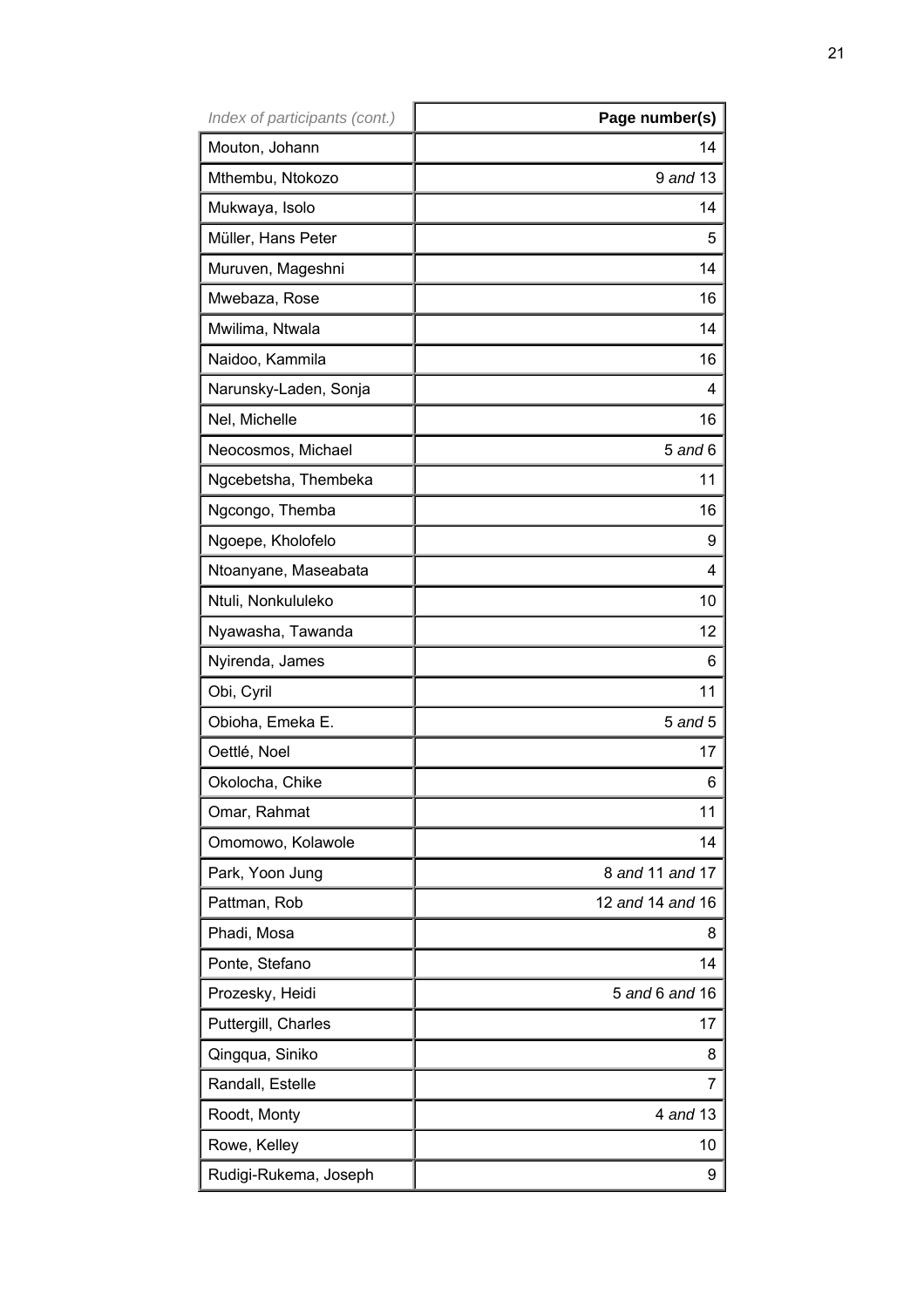| Index of participants (cont.) | Page number(s) |
|-------------------------------|----------------|
| Robins, Steven                |                |
| Rugunanan, Pragna             | 17             |
| Sakaria, I.E.                 | 7              |
| Saramandif, Marie             | 6              |
| Schalekamp, Cecilia           | 16             |
| Seedat-Khan, Mariam           | 16 and 17      |
| Seekings, Jeremy              | 8              |
| Seidman, Gay                  | 5              |
| Selikow, Terry-Ann            | 12 and 13      |
| Serote, Abraham               | 14             |
| Shezi, Vusumuzi               | 16             |
| Simelane, Xolani              | 7 and 13       |
| Sitas, Ari                    | 4 and 7        |
| Smart, Alastair               | 12             |
| Smit, Ria                     | 16             |
| Smuts, Letitia                | 10             |
| Snyman, Mariana               | 16             |
| Spiegel, Andrew               | 8              |
| Stone, Lee                    | 11             |
| Stuurman, Sonwabo             | 15             |
| Swyngedouw, Erik              | 11             |
| Tanga, Pius                   | 8              |
| Treptow, Reinhold             | 14             |
| Troskie, Sandra               | 12             |
| Tsoeu, Mariane                | 9 and 13       |
| Udjo, Eric                    | 16             |
| Umejesi, Ikechukwu            | 6              |
| Van der Waag, lan             | 7 and 16       |
| Van der Waag, Noëlle          | 15             |
| Van Driel, Maria              | 7              |
| Van Riet, Gideon              | 5              |
| Van Wyk, L.J.                 | 13             |
| Van Zyl, Arnold               | 4              |
| Venter, Anita                 | 8              |
| Visser, Margareet             | 10             |
| Vreÿ, Francois                | 7              |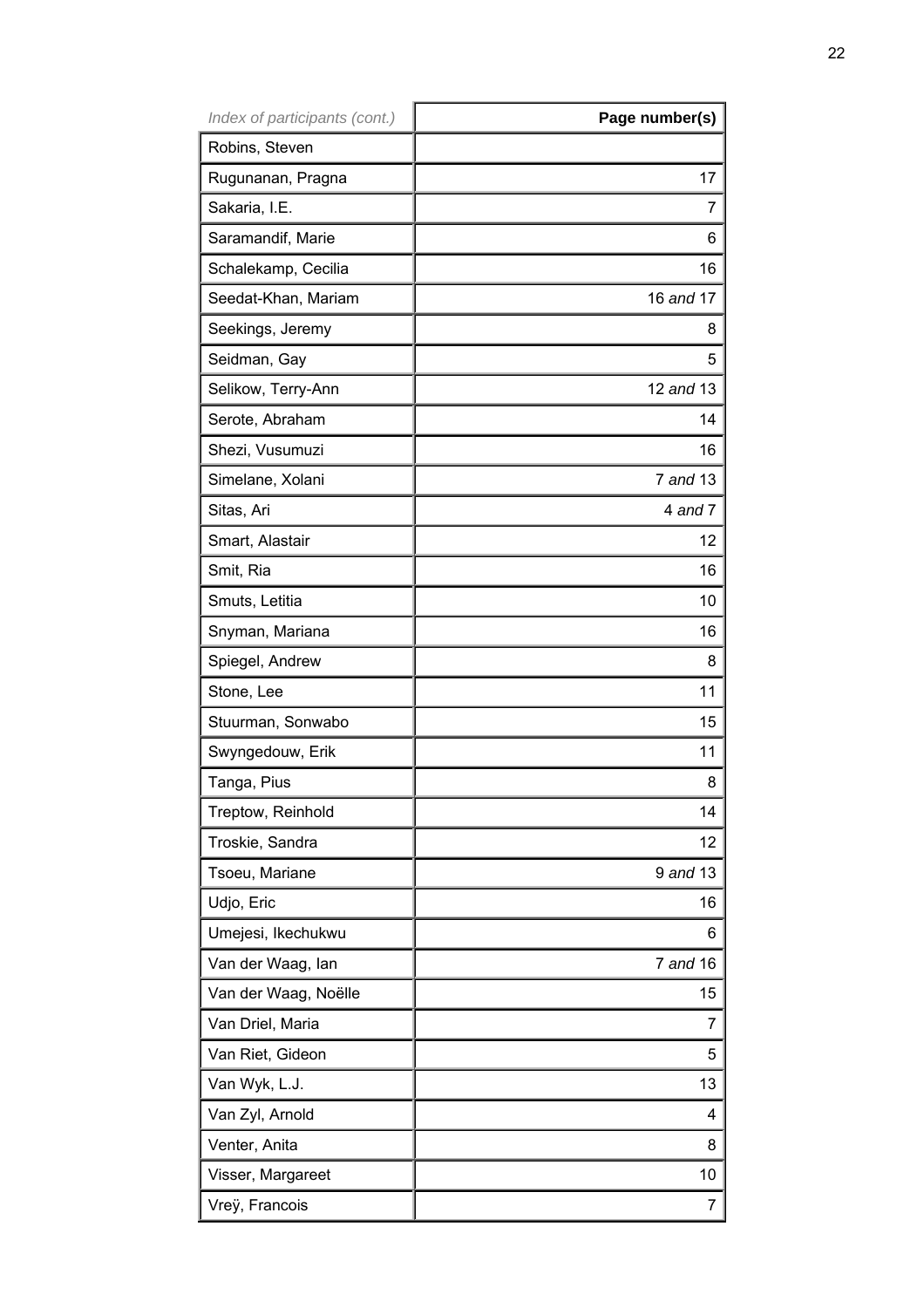| Index of participants (cont.) | Page number(s)       |
|-------------------------------|----------------------|
| Wale, Kim                     |                      |
| Walker, Cherryl               | 4 and 6 and 8 and 11 |
| Watts, Scotney                | 12                   |
| Webster, Eddie                | 5                    |
| Winter, Kevin                 | 8                    |
| Xaba, Jantjie                 | 15 and 16            |
| Ying Chen, Anna               |                      |
| Zaaiman, Johan                | 6 and 12 and 17      |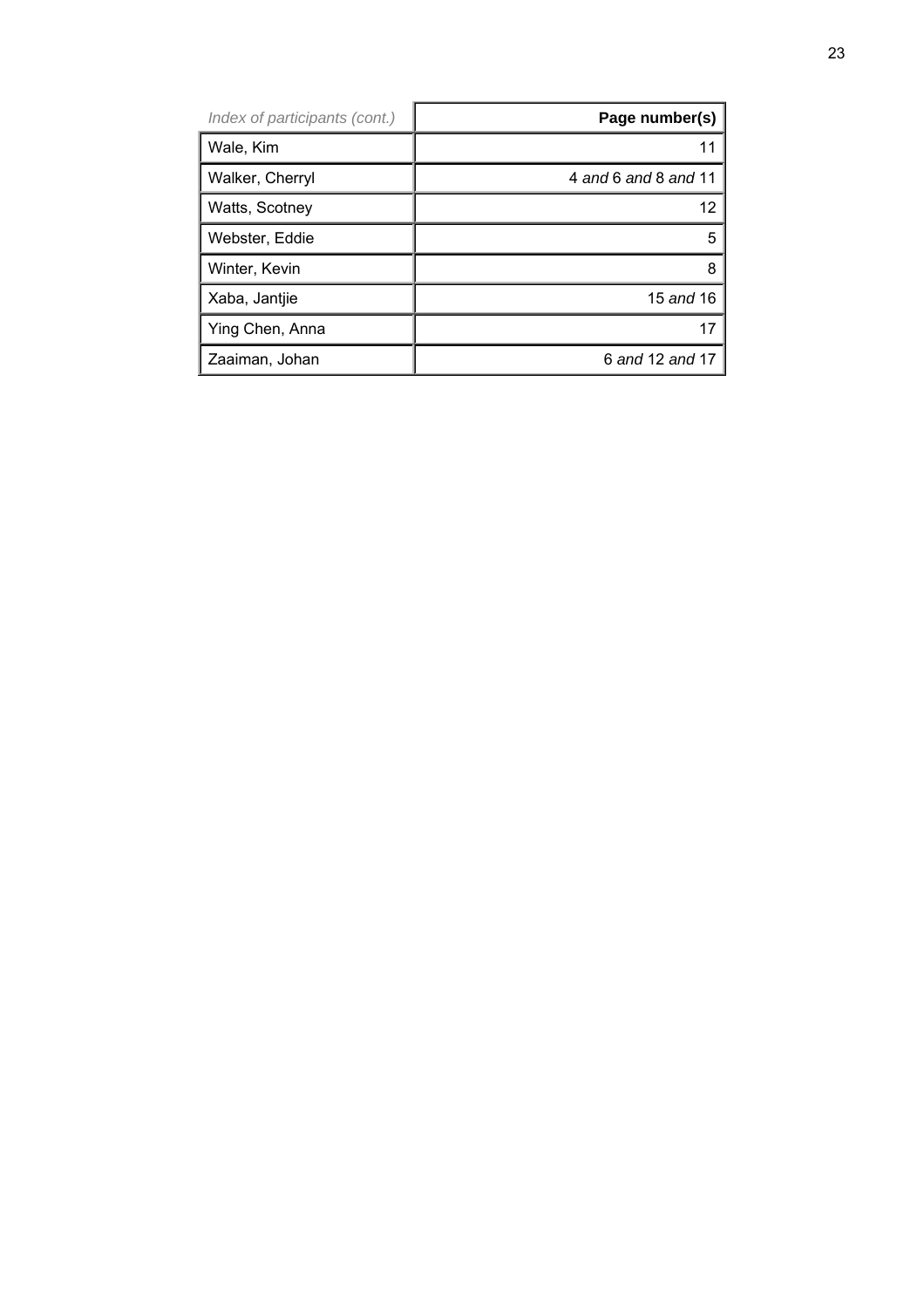### **ABSTRACTS**

**Abuya, Willice** & **Akpan, Wilson** (University of Fort Hare; e-mail: wabuya@ufh.ac.za) **Back to Land? A socio-ecological perspective on the 2008 post-election violence in Kenya** 

On 29<sup>th</sup> December, 2007, Kenyans went to the polls to elect their President and Members of Parliament. Next was a violent upheaval that threw into question Kenya's decades-old demeanour of being a peaceful country. Approximately a thousand people were killed in post-election skirmishes and thousands more were displaced.

The conflict has been widely attributed to a "flawed" electoral process, specifically the "manipulation" of votes in favour of the ruling Party of National Unity (PNU). However, the crisis has also led to a resurgence of fundamentally socio-ecological analyses, both nationally and internationally. For instance, the "Kenyan land question" has been invoked by many analysts to explain the post-election violence. This has brought to the fore an argument dating back to the 1950s that the land alienation of the Agikuyu (also known as the Kikuyu - Kenya's most populous ethnic group) by the British colonial authorities had the potential of undermining social progress in Kenya's postcolonial future. Social structures in much of Sub-Saharan Africa, as Martin Kilson, Jr. (1955) has noted, depend on land, to which there is great social attachment.

The aim of this paper is to contribute to this socio-ecological narrative, and to provide a reading of the Kenyan post-election violence that goes beyond the political interpretations that have loomed quite large in the popular imagination. The paper argues that specific socio-political and ecological dynamics embedded in Kenya's colonial past, the character of governance in much of the country's post-colonial history, as well as indigenous notions of, and attachment to, land contain important analytical ingredients for making sense of the 2008 election-related violence.

#### **Adesina, Jimi** (Rhodes University; e-mail: j.adesina@ru.ac.za) **Transformative social policy in a postneoliberal African context: enhancing social citizenship**

The severe retrenchment of social policy space and the deleterious impact on social outcomes under the policy regime of structural adjustment are now widely acknowledged. The retrenchment of state and the deployment of market-transaction logic across a range of social and economic spheres of existence and consumption have had similarly deleterious impact on social citizenship. Nowhere have these effects been more severe than in the African context. The waning of the neoliberal agenda—if not reality, at least in rhetoric—and the loosening of the policy stranglehold of the institutions of the global neoliberal project present a unique set of opportunity for reimagining Africa's development. The concept of transformative social policy provides a useful basis for reconnecting the 'economic' and the 'social' particularly in re-imagining the multiple roles of social policy: production, reproduction, protection, redistribution, which are grounded in the normative concerns for equity, inclusion, cohesion, and rights (Mkandawire 2004, 2007; Hatja 2006). It allows us to re-connect the development and social policy literatures. It represents a useful framework for thinking re-imagining social citizenship—beyond the market-transaction logic. We explore the development thinking that shaped what we have called the 'nationalist model' (Adesina 2006, 2007a, 2007b) in the context of what the idea of transformative social policy, as a handle on rethinking a post-neoliberal African development agenda. Rather than etatist, social provisioning was heterodox (social policy mix): by state and non-state agencies and institutions, including voluntary agencies (religious and secular). What lessons can we learn in the reconstitution of such state/society partnership and reimagining Africa's social policy landscape in the postneoliberal context? Further, what room is there for reviving and supporting the economic provisioning and protection that characterized self-organised network of citizens? What are the available policy instruments (fiscal, etc.) for stimulating the networks' resource mobilization and social protection capacities? How can such renewal be transformative of social relations: gender, generational, etc.; and deepen accountability at local levels? The paper draws on the author's on-going archival research in addressing these questions.

#### **Ally, Shireen** (University of the Witwatersrand; e-mail: shireen.ally@wits.ac.za) **Industrial sociology? Deconstructing a disclipline**

The paper provocatively considers whether the relative failure of Industrial Sociology to theorise and analyse paid domestic work - the single largest category of women's employment in the country - reflects the discipline's construction of the prototypical worker (and work) as male, urban, and industrial, and the constrained analytic and political potential of such a construction.

#### **Ansems, Adrienne** (Stellenbosch University; e-mail: 14158051@sun.ac.za) **Somalia 2007: starting from scratch on the long and winding road to peace and democracy?**

This article focuses on the current political and humanitarian crisis in Somalia, so describing the characteristics of a "collapsed state". In an attempt to answer questions surrounding the prospect of Somalia obtaining the "democratic ideal", this article reviews Somalia's historical background, the root and contributing causes of the civil war, missed opportunities and the current measures undertaken to resolve the conflict and restore peace. Included, a mention is made of various internal and external role-players in the conflict and peace-process, with the most prominent external role-players being Ethiopia, Uganda and the US in its focus on counterterrorism. It ends with an analysis of the prospects for peace, security and democracy in Somalia. To add a citizen's voice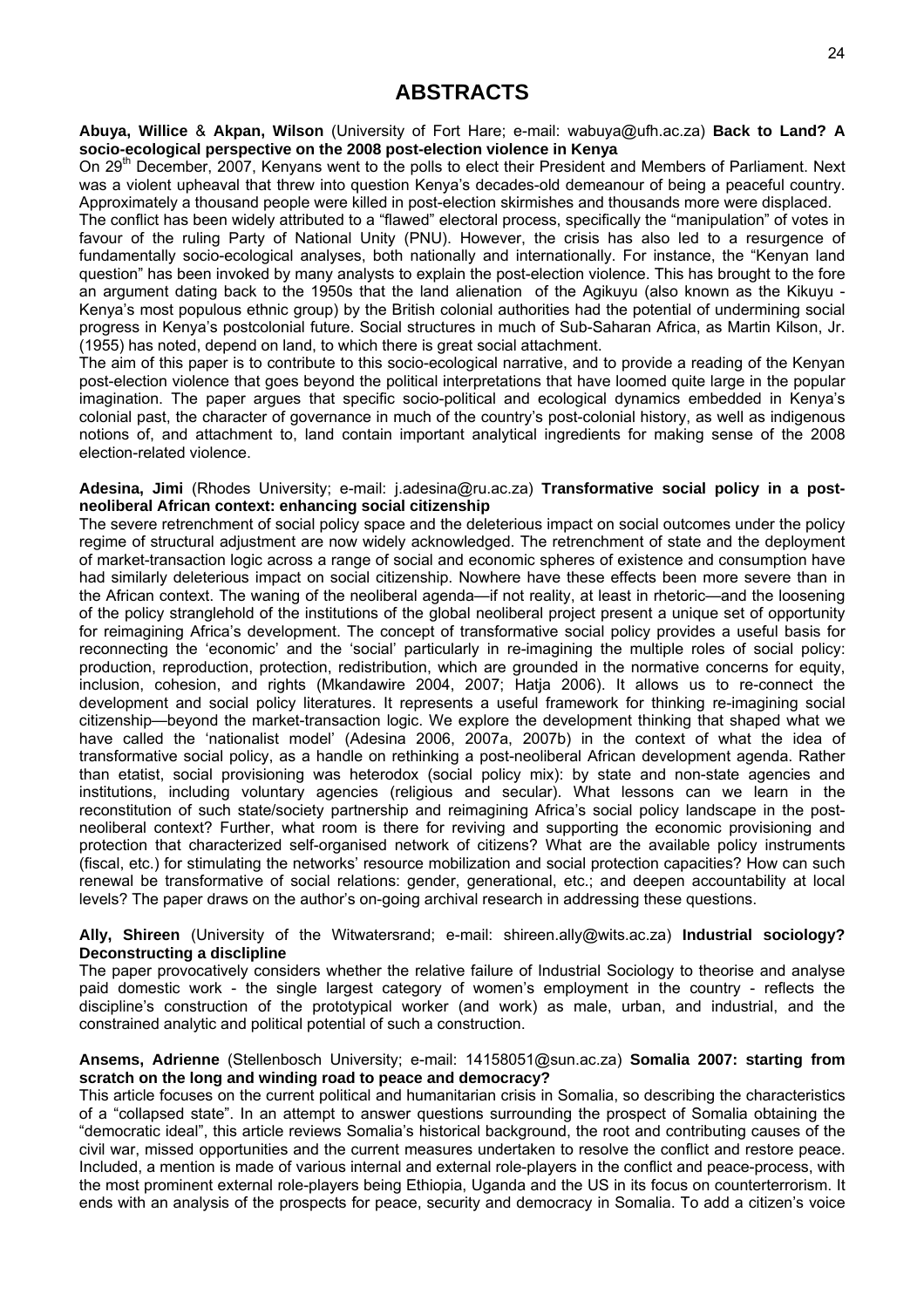to the debate, a number of Somali immigrants living in South Africa were interviewed to reflect on how they view the prospects of peace, stability and democracy in their country of origin.

#### **Arazeem, Abdullahi A.** & **Akpan, Wilson** (University of Fort Hare; e-mail: aabdullahi@ufh.ac.za) **Dams and the 'damned': the impact of dams on indigenous communities in Nigeria"**

The issue of environment and sustainability was echoed at the 1972 Stockholm UN conference on the Human Environment. In 1992 the UN conference on Environment and Development (the "Earth Summit") generated an action plan for sustainable development. These events brought to the fore the social and environmental problems associated with large dams. Foregrounding the growing global concern about the impact of large dams is the fact that some 40-80 million people have been displaced globally because of dam construction. The setting up in 1998 of the World Commission on Dams highlighted not only the developmental dimensions of large dams but also the reality of their adverse impacts.

In Nigeria, as in many other developing countries, dams are widely regarded as engines of national growth because they supply hydro-power and irrigation and are important flood control infrastructure. In some sense also, large dams are "developmental spectacles" – much like airports, soccer stadia and steel plants. Kainji, Jebba and Shiroro dams (built in 1968, 1985 and 1990 respectively) are Nigeria's largest dams.

The existing dams have had negative effects on both the dam communities and the natural environment. For instance, in 1999, a huge flood resulting from the failure of the Kainji dam displaced thousands of people. In August 2001, water from the Tiga dam broke its bounds and flooded the surrounding communities, displacing about 20, 000 people and damaging hundreds of hectares of land. There has been little success with the relocation of the displaced communities. Even more importantly, there has been in recent years a wave of grassroots activism in the dam communities seeking to distinguish between dams as "pieces of infrastructure" and the waters on which dams are built as "cultural assets" – all with a view to giving a "new" developmental symbolism to dams.

Using Nigeria – and particularly this emerging form of grassroots mobilization - as a case study, this paper looks beyond the devastating floods caused by dam failure and the controversies surrounding re-settlement plans put in place to assist affected communities. The paper asks the question: What socio-cultural and ecological meanings do indigenous communities attach to dams, and does it matter? What ethnographic issues lurk beneath emergent forms of grassroots mobilization in Nigeria's dam communities? On the whole, the paper draws on the concept of community participation to interrogate the socio-cultural and ecologic chasm that certain infrastructure projects appear to create between the state and local communities.

#### **Arojjo, Steven** (Rhodes University; e-mail: g08a5875@campus.ru.ac.za) **Rebuilding livelihoods after conflict and internal displacement: a study of Ugandan youth**

The orientation to mainstream youth concerns is relatively recent. Indeed much of the literature on youth tends to focus on the dangers posed by disaffected youth or views youth as at risk (World Bank, 2005). The main problem experienced by youth after conflict is exclusion and alienation. War blocks access to education and employment opportunities and yet involvement in conflict for some youth will have created a sense of empowerment. This exclusion also extends to the political arena. It becomes important to address this exclusion in the design of programmes and delivery of services if they are to succeed (World Bank, 2005). However, the attempt to be inclusive needs to be approached cautiously to avoid the perpetuation of disempowerment of local communities. Participatory development often begins by positing local communities in a negative sense and as having nothing positive. This forms the foundation for the relationship between the organizations(s) and the local communities (Ngujiri, 1998 cited in Tembo 2003). Participation in such a context is unconsciously skewed and results into legitimization of what the development agents do in the society. It does not offer a channel for local communities to make choices as they would have other wise done (Waddington and Mohan, 2004). The above critique leads to two questions; 1. Are institutional stakeholders' livelihoods programmes' designed in consideration of the participatory needs of the youth? 2. To what extent does post-conflict reconstruction address the livelihoods of youth? This paper which is a PhD proposal aims at: Determine the impact of the "return to pre-conflict settlements on livelihoods of youth; analyze the community institutional structures for the mobilization of youth for the economic development; examine the nature of participation of youth, NGOs and government in the reconstruction of livelihoods; and to establish the place of agro-based livelihoods in the overall youths' livelihood portfolio and its implications for contestations over land ownership. The study is to be carried out in the northern region of Uganda that has been in conflict for about two decades and has just recently begun to experience peace.

#### **Aroun, Woodraijh; Shezi, Vusumuzi** & **Ngcongo, Themba** (University of KwaZulu-Natal; e-mail: woodya@numsa.org.za) **An examination of the crisis in the South African energy-sector: implications for labour and economic policy**

The study examines the current energy crisis in South Africa through the perceptions of a group of workers belonging to the National Union of South Africa Metalworkers (NUMSA) and the South African Municipal Workers Union (SAMWU) in the Durban central area. The factors responsible for the electricity crisis, the role of policy and alternatives available to labour given the impact on job losses in the South African labour market forms the basis of the study. In the context of the current electricity crisis, the authors review a number of case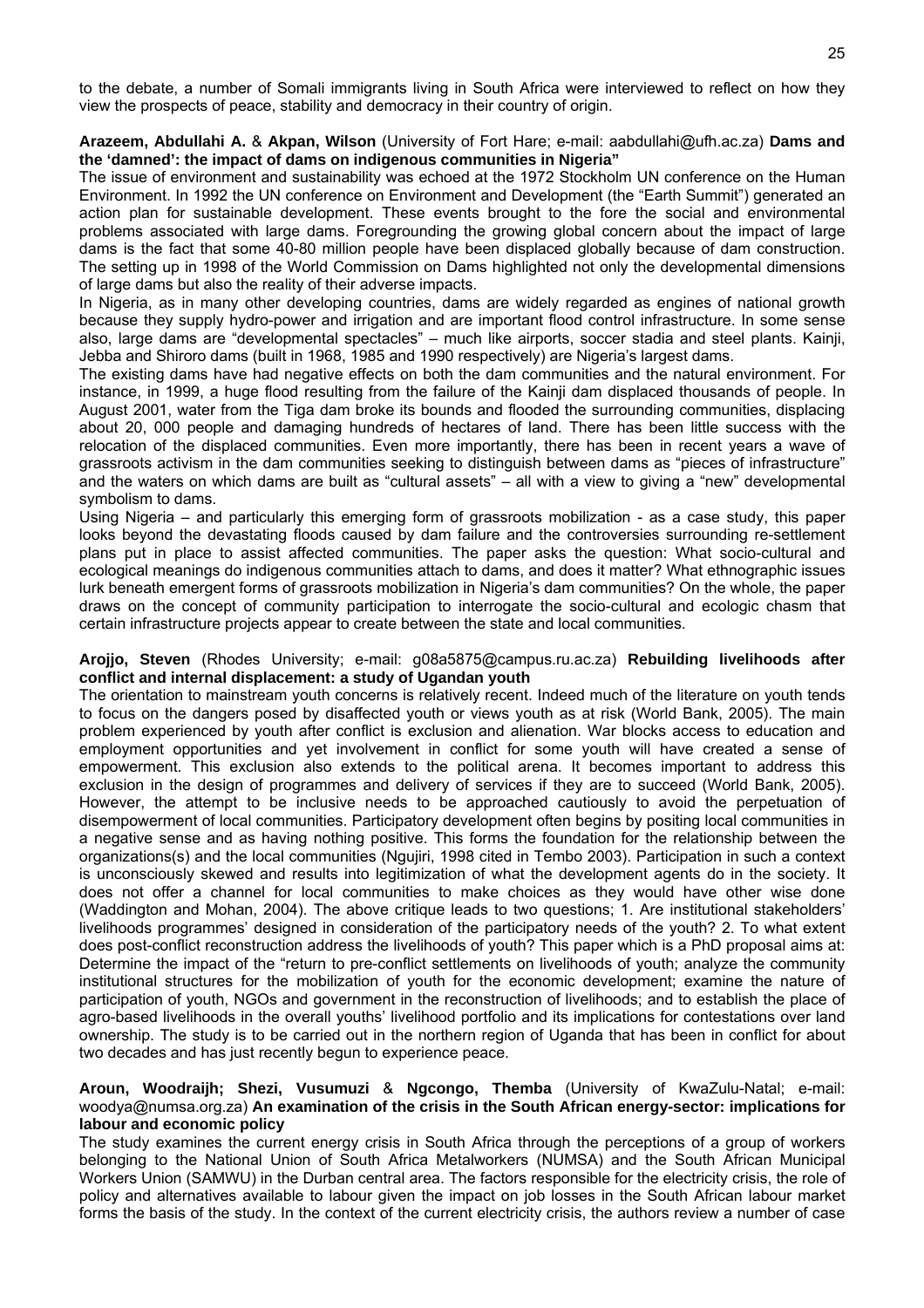studies of countries where similar occurrences of electricity restructuring and power outages have been documented. Through the use of questionnaires circulated to a small sample size of thirty workers, and an online personal interview with a development activist, the authors probe the electricity crisis and argue that while workers have certain perceptions about the probable causes of the crisis, their views in the main reflect the way the media has been reporting on the crisis. However, their perceptions about increased demand for electricity as a probable reason for the crisis is also justifiable, given that more households now have access to electricity. Apart from the negative effect that power cuts has on working life, the authors also examine the role of energy policy and restructuring of the electricity utility, as well as the need for the country to make some serious policy choices in relation to the growing debate on the use of alternate energy sources. The article concludes by briefly exploring some of the alternatives available to labour, given that a significant proportion of workers were expected to lose their jobs in the wake of the crisis.

#### **Baloyi, A.** (University of Limpopo; e-mail: abelb@ul.ac.za) **The European enlightenment scientific paradigm, antagonistic relations between society and the environment and an Afrocentric sociological solution: a critical analysis.**

The privileged position, in the global system, which has been assumed by Western European Enlightenment scientific thought and knowledge since the European Renaissance has led to the construction of power and social structures whose interface with the environment has precipitated the current intractable phenomena such as pollution, degredation, global warning etc. The Enlightenment scientific paradigm spawned sciences and knowledge based on domination, control/conquest over the environment which has resulted in the disturbance of natural flows and balances in the environment. The paper argues that the current environmental disasters are a product of the Enlightenment scientific paradigm and suggest that solutions must be sought within the framework of the emerging Afrocentric paradigm rooted in African culture and indigenous knowledge, based on ontology of harmony and balance in the relations between society and the environment.

#### **Begg, Rashid** & **Troskie, Sandra** (Stellenbosch University; e-mail: mrbegg@sun.ac.za) **Die verhouding tussen religie en mag in Tibettaanse Boeddhisme**

The role of religion in promoting the aspirations and interests of individuals or groups are well documented within the social sciences. The history of the most influential civilizations in the world speaks to the ability of political aspirants wanting to utilize religion to legitimate their imperialistic or expansionistic ambitions. But the willingness by religious institutions to serve the needs of political aspirants is seldom value-free. In return for the legitimating role that the institution of religion offers, political protection and economic advantages are often the expected reciprocity. The relationship between Church and State in Christianity and Islam is welldocumented. However, for a religion such as Buddhism − a tradition generally based on an ascetic cosmology − to have the same material ambitions as the Abrahamic traditions is generally less known to the Western world. And especially so in polities where Buddhism is romanticized as the spiritual antithesis of Western materialism. This article will investigate the relationships between religious aspirations, political power and economic interests by interpreting the socio-political and socio-historical phenomena that conflates in the Tibetan Buddhist theocracy.

#### **Begg, Rashid** (Stellenbosch University; e-mail: mrbegg@sun.ac.za) **Towards an historical sociology of alms-giving in 'South African Islam'**

This paper finds its inspiration in Max Weber's grand project published at the beginning of the 20<sup>th</sup> century: understanding the role of religion and its "*innere zusammenhang*" with modern capitalism (Weber, 1962). Pressing questions — explicit and sometimes implied — are engaged, with regard to the relationship between religion and the attitude toward poverty alleviation in general, and more immediately, the case of "South African Islam." Questions include: How are we to understand poverty in capitalist societies where life chances are seemingly equal for all citizens? Is it fair to expect the same level of commitment to the poor given the divergent religious backgrounds of our globalizing world today? Then more specifically, how does the religion of Islam in South Africa engage issues like poverty given the country's unique socio-historical backdrop? And finally, how does "South African Islam" attend to its social responsibilities? This question is addressed through an investigation of three Muslim organizations —Mustadafin, the Muslim Judicial Council (MJC) and the South African National Zakah Fund (SANZAF) — and their use of doctrine in poverty alleviation. A theory will be offered as to the commitment and the proposed underlying ideas that infuse each organization's particular attitude. It is the guiding premise of this paper that the manifold realities investigated by economists, sociologists, scholars of religious studies, theologians, and other students of the human social condition can find comprehension only through a full engagement with historical modes of analysis while progressively enfolding within its interpretive operations a corresponding sociological awareness (Bryant & Hall, 2005: I).

#### **Bekker, Theo** (South African National Academy of Intelligence; e-mail: bekkerjt@yahoo.com) **Border management: challenges for 2010 and beyond**

In the 2004 National Intelligence Estimate the intelligence community informed Extended Cabinet that "…the single most important security challenge facing government on the domestic terrain is the state of security at borders and ports of entry into South Africa. This is a national security threat that, among others, derives from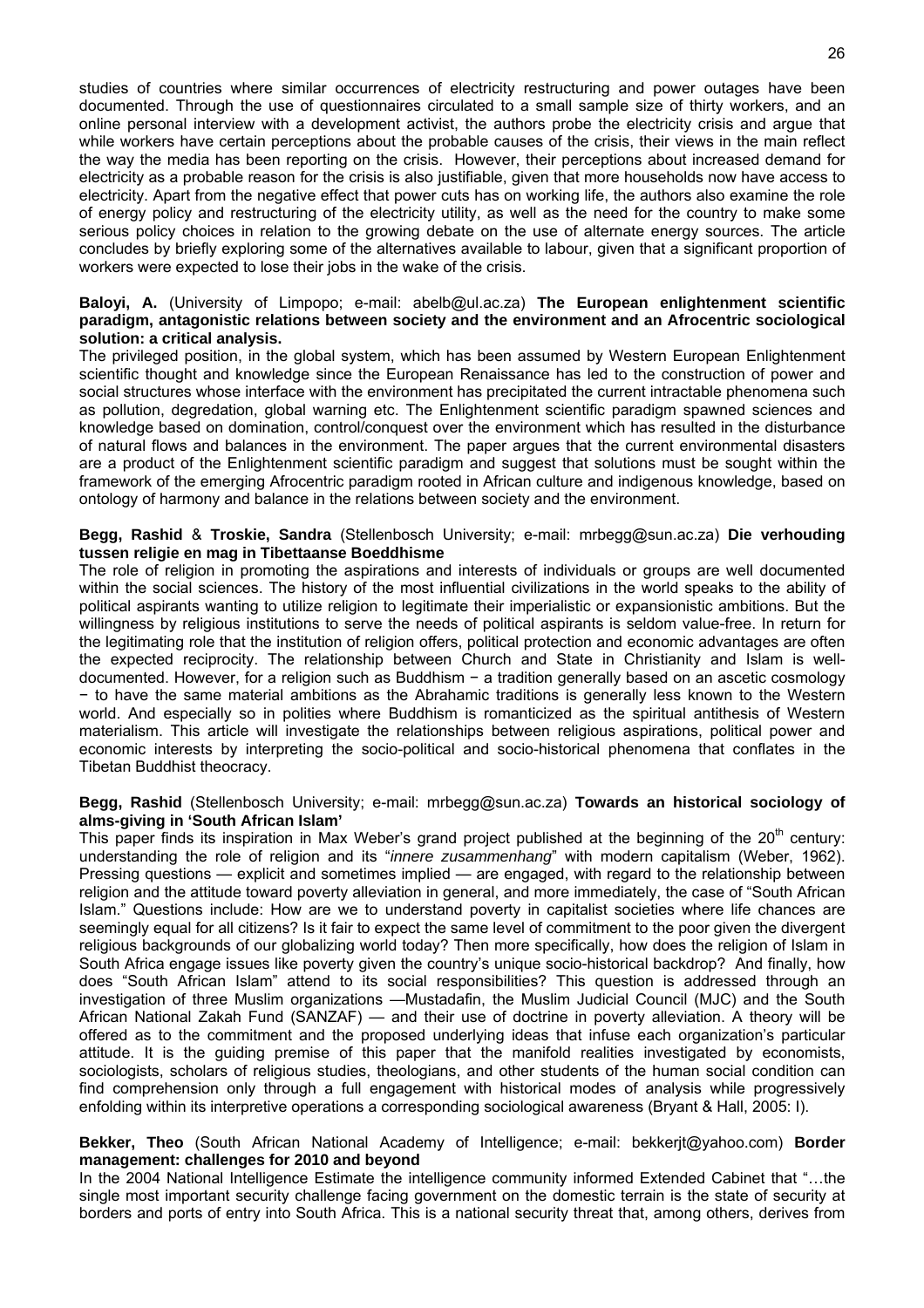fragmentation and ineffective coordination between government structures. The poor state of security at borders and ports of entry at times facilitates both transnational syndicated crime, and the presence of foreign nationals with links to prominent international terrorist organisations." This highlighted the need for a major paradigm shift in the management of border security.

The position taken by the South African Government was that any measures taken to address problems around border security be informed by the need to balance security with the need to facilitate trade, tourism and development in South Africa and in the SADC region.

The purpose of this paper is to evaluate the structures, functions and responsibilities of the Border Control Operational Coordinating Committee (BCOCC) as a direct outcome of the Border Control and Security Framework accepted at the January 2005 Cabinet Lekgotla. This framework makes provision for the integrated management of the land, rail, aviation and maritime environments, and for a streamlining of the functions of the structures managing these processes.

**Benya, Asanda** (University of the Witwatersrand; e-mail: asanda.benya@students.wits.ac.za) **The informal within the formal: subcontracting in platinum mines**.

South Africa produces over 70% of the world's platinum. Indeed, the price of platinum hit a record high of US\$2300 oz in March 2008. But price has not been the only increasing factor: the demand for labour to mine the platinum has increased rapidly over the past decade. This shows a growth in the industry; in fact, while other minerals sometimes experience losses, platinum has been gaining tremendously. This gain however has not trickled down to workers. Instead we are seeing a squeeze of labour and the erosion of labour standards alongside these gains. In order to reduce labour costs, platinum mines are increasingly relying on labour brokers to supply them with labour. The introduction of labour brokers in the employment relationship has had numerous gains for employers while it has left workers' stranded and without any protection from the state or trade unions. This paper examines the growth of the externalization of labour in platinum mines and the consequence use of labour brokers. Through research on two platinum mines I demonstrate how the wages and conditions of externalised workers are significantly lower than those workers in standard employment relationships.

**Beresford, Alex** (University of Edinburgh, UK; e-mail: a.r.beresford@sms.ed.ac.uk) **The JZ factor: a perspective from 'below' on the rise of Jacob Zuma**

The relationship between the African National Congress (ANC) and its alliance partners, the Congress of South African Trade Unions (COSATU) and the South African Communist Party (SACP) has recently been characterised by a bitter power struggle within and between each of the organisations. This centres around the ANC's leadership contests held at the party's Congress in December. A great deal of speculation surrounds Jacob Zuma's ascent to power as the newly elected President of the ANC, including the implications this might have for the future of the alliance. This paper analyses these developments from "below", based on interviews with rank-and-file members of the National Union of Mineworkers (NUM) working at Eskom, South Africa's electricity parastatal. Zuma's rise to power owed much to COSATU's support at the national level but also to the agency of regular union members in the grassroots branch structures of the ANC. This paper will explore some of the reasons for the strong support that Zuma carries with NUM workers in Eskom and what implications this kind of support might have for the South African political scene in the build up to the national elections in 2009. An analysis of how these workers perceive their own marginalisation in post-apartheid South Africa is fundamental to understanding why they invest their support and trust in Jacob Zuma. The paper will demonstrate how Zuma personifies a broader dissatisfaction with Thabo Mbeki's presidency and the alienation felt by his style of leadership: whereas Mbeki is perceived as an aloof intellectual, a "foreigner", out of touch with the plight of regular workers, Zuma is framed as a "listener" who understands their "pain" and "traditions". Zuma's victory is seen as part of a process of returning democracy to the ANC's grassroots structures and has thus reified the ANC as the primary force within these workers' political imaginaries.

#### **Bezuidenhout, Andries** (University of the Witwatersrand; e-mail: andries.bezuidenhout@wits.ac.za) & **Buhlungu, Sakhela** (University of Johannesburg) **Spaces of union organizing: the National Union of Mineworkers and the demise of compounds in South Africa**

The National Union of Mineworkers (NUM) is the largest affiliate of the Congress of South African Trade Unions (COSATU) and one of the most powerful unions in the country. The union's success in organizing mineworkers is in part due to the fact that the union was able to capture the space of the compound. The single-sex compound system was created under colonialism as an attempt at labour control. These compounds were a key part of the migrant labour system, a spatial order which provided the industry with cheap black labour. Mining companies attempted to use divisions along ethnicity and nationality to divide workers. Nevertheless, the NUM was able to turn the hostel system on its head. Where manufacturing unions had to organize on a small scale – factory by factory – the NUM used the economies of scale of mines to their advantage and was able to grow worker organization at a rapid pace. Once the NUM captured the compounds, workers were able to shape the labour geography of the mining industry. Their campaigns against migrant labour and the compound system paid off, and with democracy mineworkers increasingly tend to live in spaces outside these compounds. Ironically, this change in the landscape of mining is now presenting the NUM with a challenge. The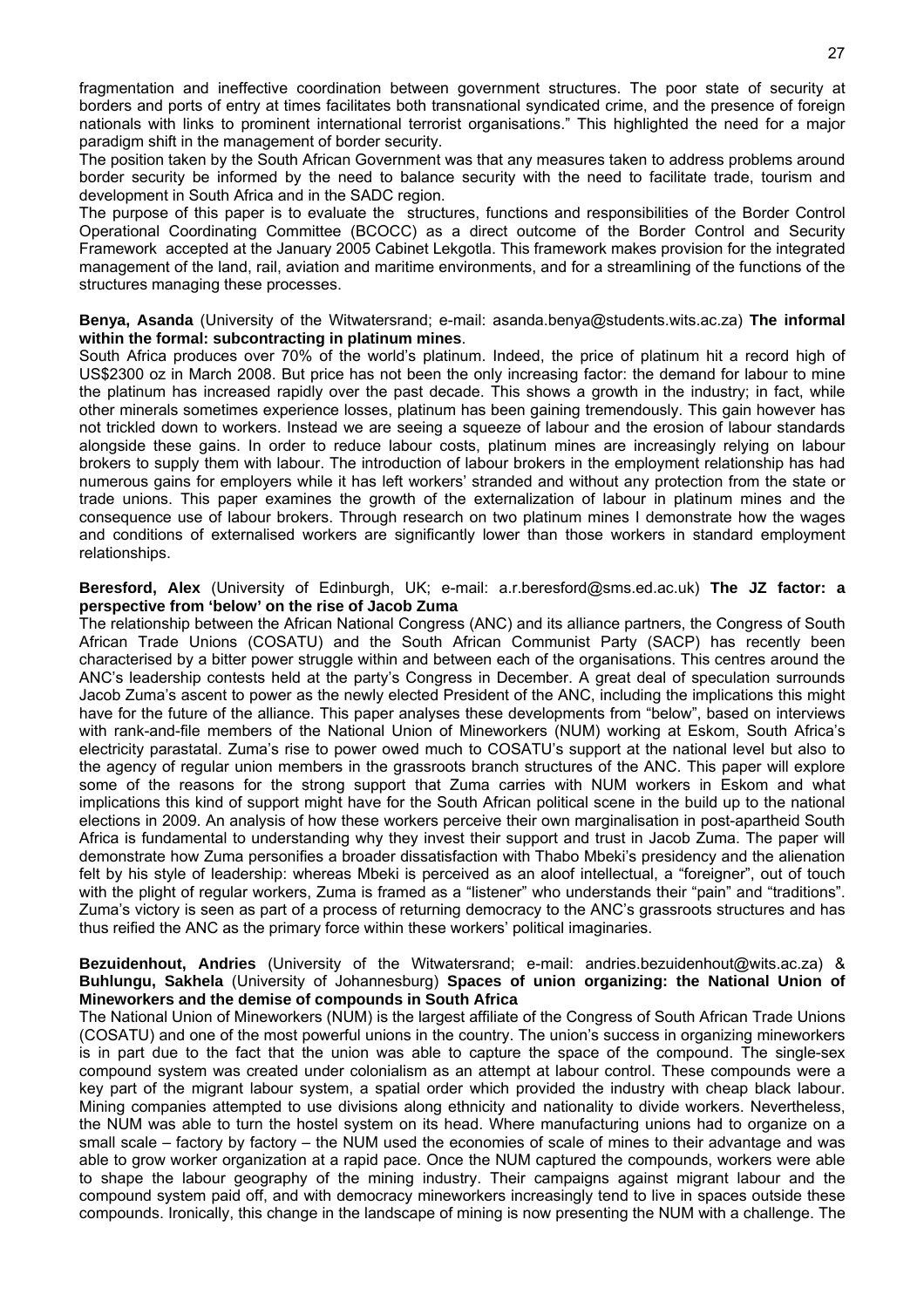union has to adapt to the new spatial order to which workers themselves contributed. The union now also organizes the construction industry, which operates on a different order of spatial scale. It challenges the union's notions of what constitutes a branch, how union meetings are called, and how union democracy is structured. As the spatial order is reconfigured, old divisions of ethnicity and nationality come back to haunt the NUM, as well as newer fissures around gender.

#### **Bhengu, Sithembiso** (University of KwaZulu-Natal; e-mail: bhengus@ukzn.ac.za) **'Singabasebenzi thina': work, consciousness and everyday life of African working men in post-apartheid South Africa: the case study of Dunlop, Durban**

This paper uses observations by the researcher of more than three months with workers at Dunlop Tyre Manufacturing factory to explore the complex dynamics of worker (working class) consciousness, how it is mobilised and how it is a consternation of a complex set of meanings mediated lives and everyday experiences of these men as workers, as Africans, as Zulu, as men, as household heads (breadwinners) and for some as socialists/communists). The paper will explore how these complex meanings weave together in three areas of workers' lives, viz. formal trade union discourse, informal (everyday discourse amongst workers) discourse and personal private discourse.

The paper will also make reflections from observation of the five week long strike action at Dunlop, coalescing with general reflections on strikes in the past two months from Public sector, Engineering sector, Petroleum and Chemical, Municipal sector in Gauteng, Auto sector and the Tyre sector. Through these reflections the paper will make three assertions. Workers in South Africa, especially COSATU affiliated trade unions continue to wield considerable amount of power through collective action. Trade Unions continue to be the bona fide representatives and voice of workers in post apartheid South Africa and continue to be relevant in their defending of workers' interests, with specific reference to issues of wages. The power and authentic recognition of trade unions is not without contradictions and is not immune from systemic as well as reflecting of political dynamics of post apartheid South Africa and transition societies in general. Thus NUMSA, the organising trade union at Dunlop reflects these contradictions (internal and systemic) and problematic of the vanguard nature of trade union movement in South Africa which might be seen as trade union oligarchy vis-à-vis democracy.

#### **Bigala, Paul** (North-West University; e-mail: paulgigs@yahoo.com) **Ageing and its problems in the era of HIV/AIDS: a case study of Mafikeng Local Municipality, North-West province, South Africa**

Background/Problem statement: South Africa is one of the few sub-Saharan African countries with an ageing population and also a youthful population creating enormous challenges for a young democracy in addressing all the needs of its population. Among those challenges is addressing elderly socio-economic and health concerns particularly those that reside in the rural areas who are left alone to fend for themselves due to a disintegrating family system resulting from "urbanisation and Development". The HIV/AIDS pandemic that is ravaging most sub-Saharan African countries including South Africa has brought an added burden to the elderly own concerns in the form of care giving to the sick and orphaned children. Broad Objective(s): The aim of this study is to examine elderly concerns in the era of HIV/AIDS in the Mafikeng local municipality of the Northwest province of South Africa. Methodology: Primary sources of data were used in which structured questionnaires were used to interview about 506 elderly households from randomly selected rural and urban enumeration areas in the Mafikeng local municipality on socio-economic and health concerns. Also In-depth focus group discussions were done on HIV/AIDS issues from rural and urban elderly respondents. Multi-variate analysis was used to establish any relationship between variables. In addition statistical techniques like chisquare, ANOVA and Logistic regression were also used to any association between socio-economic and health variables Results: Preliminary results indicate that there were more elderly females at older ages than males by 5 percentage points and there were more elderly people in the rural compared to the urban areas by 74% to 26%. Also, there were more elderly males that were married in contrast to female elderly respondents that were widowed by 66% compared to 55%. Lack of respect of the community towards the elderly was one of the main problems encountered by elderly respondents, together with limited financial resources for them to adequately take care of the sick and their families. Also health facilities particularly in the rural areas were not sufficient enough to deal with their health concerns, in addition to their long distance from their homes Conclusions and Recommendation: Most rural elderly are not in a position to save, with, most elderly indicating that they are less respected by their community. The community in general must be sensitised about the importance of respecting the elderly since most of them provide socio-economic support to their families. In addition there has to be more socio-economic development in the rural areas that would foster the development of health facilities. This would help in meeting the needs of the elderly and the general population who have to travel for several kilometres to get proper health cares. Mobile clinics if need be must be frequent enough to help the sick elderly and their households in rural areas.

#### **Binikos, Elli; Seedat-Khan, Mariam** & **Smit, Ria** (University of Johannesburg; e-mail: ebinikos@uj.ac.za) **Towards an understanding of work-family fit of South African academics**

Although the past few decades have seen an increase in studies of the reciprocal impact of work and family life in South Africa, few studies have researched work-family life integration in the case of university academics. Universities have unique features as work environments that warrant exploration. Furthermore, the assumption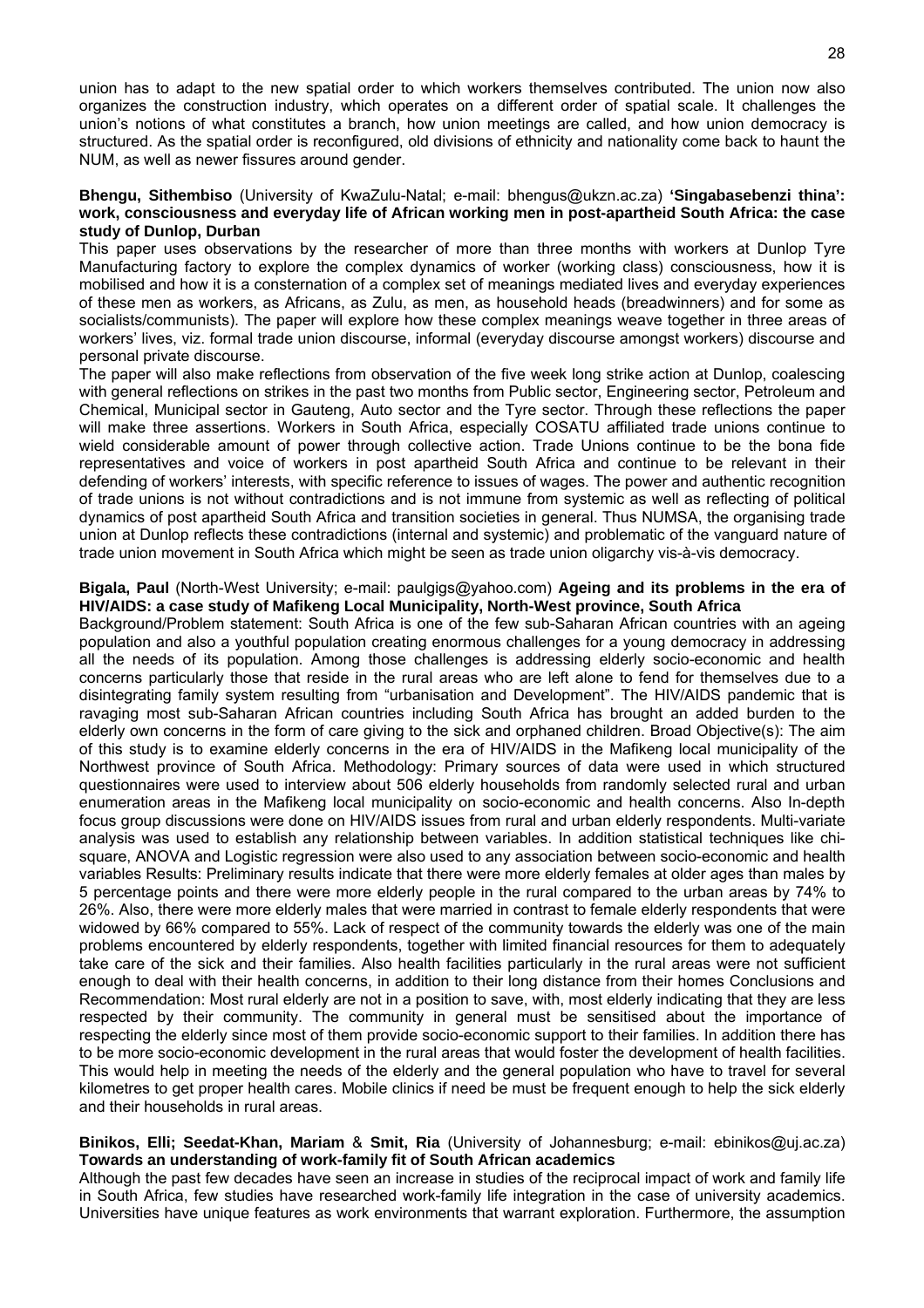that universities are ideal environments for dual-earner families to manage work and family demands requires interrogation. The tension between the demands made by work and family life seem to be of increasing concern for academics, especially in light of escalating student numbers, low remuneration, budget cuts, heavy teaching loads, pressure to publish and long working hours. As such, this study aimed at understanding (a) the unique experience of academic work-family spillover, (b) the strategies that academics in dual earner families adopt to achieve a better work-family fit, and (c) whether there are any gender differences in the strategies adopted. With the use of Becker and Moen's (1999) analytical framework, 32 qualitative interviews were conducted among academics in various South African universities. As a pilot study, it will inform a broader quantitative study that will be also be implemented within universities of the neighbouring countries of Namibia and Swaziland in order to develop a Southern African perspective on work-family spill-over and integration of academic life. This paper presents the preliminary findings of the pilot study and highlights the strategies adopted from a gendered perspective, the emergence and usage of family and social capital, and the achievement of "good" academic citizenship within this context.

#### **Borel-Saladin, Jacquelin** & **Crankshaw, Owen** (University of Cape Town; e-mail: jsaladin@iafrica.com) **Social polarisation or professionalisation? Another look at theory and evidence on de-industrialisation and the rise of the service sector**

The debate over whether or not the de-industrialisation of cities is accompanied by the occupational and income polarisation of their working populations has been characterised by some confusion over the relationship between incomes and occupations in the service sector. Specifically, many scholars have misunderstood the significance of middle-income service sector occupations in the post-industrial class structure of cities. Through a comparative study of de-industrialisation in Cape Town, we present evidence to show that the growth of service sector employment can produce a large middle-income occupational class of clerks, sales and personal services workers. The growth of this class can offset the decline of middle-income jobs caused by the loss of artisans, machine operators and drivers in the declining manufacturing sector. These results therefore suggest that many studies have overestimated the extent of occupational polarisation and underestimated the extent of professionalisation.

#### **Burgoyne, Mégan-Leigh** (Stellenbosch University; e-mail: meganb@sun.ac.za) **Factors affecting housing delivery in South Africa: a case study of the Fisantekraal housing development project, Western Cape**

This article examines the issue of housing delivery in South Africa since the democratic elections in 1994. The case study of Fisantekraal, a low-income housing project situated close to Cape Town in the Western Cape, illustrates the challenges associated with housing delivery and allocation. The main issues associated with housing allocation and delivery, as well as how these processes were managed in the said housing project, are addressed. Key findings suggest that, as in other developing countries, providing adequate housing will remain a contentious issue so long as the demand outweighs the government's ability to provide housing. The Fisantekraal case study illustrates how housing delivery takes place in practice. Despite its definition as a lowincome housing project, it managed to succeed in providing a settlement that is situated on the periphery of an urban hub, thereby providing access to resources and facilities to the residents. However, the project was not exempt from challenges in the process of allocating and delivering housing, especially with regard to the selection process of beneficiaries against the backdrop of an ever-increasing influx of people.

#### **Chellan, Noel** (University of KwaZulu-Natal; e-mail: chellan@ukzn.ac.za) **Socio-economic and environmental impacts of ecotourism: case studies of the greater St Lucia Wetlands Park and the uKhahlamba Drakensberg mountains in KwaZulu-Natal, South Africa**

This paper sets out to critically examine the ecotourism sector within the context of sustainability and contestation. The study focuses on two World Heritage sites in KwaZulu-Natal (uKhahlamba Drakensberg Park and the Greater St. Lucia Wetlands Park). In the post apartheid South Africa, ecotourism has evolved rapidly into a panacea to rid impoverished local communities of its financial woes and promote local economic development. It has become government's national policy platform to raise previous poor politically marginalized communities from the depths of poverty through economic engagement. World Heritage sites are high on the list of choices for the international tourists. Whilst these eco-tourism sites generate a substantial portion of the provincial and national GDP through the organized tourist industry, local communities absorb more of the costs than the benefits of ecotourism. This paper examines the findings of two World Heritage sites in the Province of KwaZulu-Natal in respect of the social and economic conditions of surrounding communities and the impact of eco-tourism on their livelihoods. The author is of the belief that any impacts of the ecotourism sector must be understood within the context of the wider economic, political, social, and cultural structures that govern spaces in society.

#### **Chisaka, Janet K. C.** (Rhodes University; e-mail: j.chisaka) **Teaching sociology: what am I doing?**

What can one do to have a sustained and substantial influence on the intellectual and moral development of one's students? What do good lecturers do to help and encourage students to achieve remarkable learning results? What do they do that enables their students to learn deeply? What makes some teachers successful with students of diverse backgrounds? These questions, posed by Bain (2004) in his book "What the best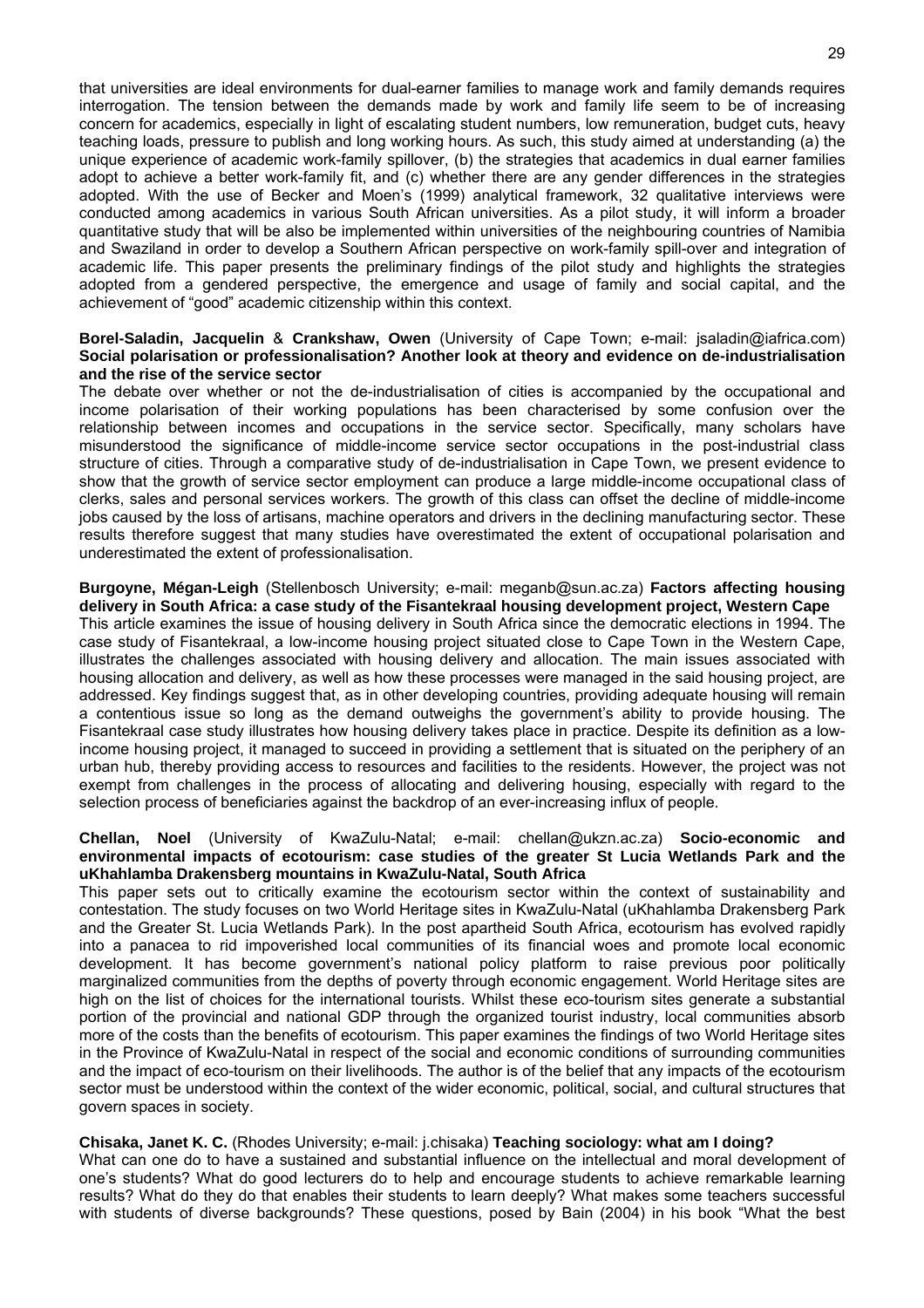college teachers do", underpin a personal reflection on a year's experience of teaching sociology. The contemplation involves a comparison of some of the acclaimed teacher's teaching methods and the results of my attempt at utilising these methods. The reflection also includes students' apathy towards learning. The article draws on literature on using assessment as a learning tool.

#### **Cichochi, Piotr** (Institute for Western Affairs, Poland; e-mail: cichocki@iz.poznan.pl) **Who is at risk now? Mad-cow lessons for risk society thesis**

Urlich Beck had not been by any means an internationally unknown theorist before the mid 1990. One could easily demonstrate, however, that his "risk society thesis" was often perceived as a typically German - or perhaps even Bavarian - perspective, i.e. expressing a "green" call for environmental sustainability from a position of unprecedented affluence and (social) security. The shock of Chernobyl explosion - which Risikogesselschaft publication conceptualised for the German-speaking audience - was not predominant in the public opinion at the point of the book\'s English translation in 1992. Nevertheless, the Risk society did not remain a mere academic theory for too long, as the 1996 mad-cow-disease crisis made it fit to capture the public imagination yet again. It seems reasonable to argue that "the BSE case highlights one of Beck's strongest claims: that in the risk society the calculating of probabilities collapses under the weight of our collective inability to conceptualise the consequences" (van Loon 2000: 174). Looking at the unfolding of the BSE crisis, the events seemed all to have been predicted a decade ago. Over ten years after the BSE crisis it seems clear that the potentially catastrophic consequences did not materialise. In medical terms, the BSE-CJD linkage remains under "potential" label, and clearly there has been no surge in CJD-related deaths which disproved the "long incubation period" argument. On the level of public opinion, the BSE-threat seems to enjoy only a residual presence in Britain and the EU - asked about food-related health-threats only 5% of EU citizens indicated BSE as one in an open-ended questions, however, 53% still would say it is a threat if specifically asked about it (cf. http://ec.europa.eu/public opinion/archives/ebs/ebs 238 en.pdf). With the advantage of hindsight it is possible to critically re-evaluate both the events as well as their conceptualisation in terms of the risk society thesis. I would argue that the theory of risk society proved to be a good piece of academic sociology, while not being comparably advantageous in the field of public sociology (both in the sense of Burawoy 2005). It did accurately explain the social mobilisation surrounding the BSE crisis as well as the problematic position in which this social dynamics put science and technology. However, in giving a theoretical footing to moral panic it did little to increase the quality of the public sphere debates relating to the issues of environmental threats.

**Cilliers, Carole** & **Naidoo, Kammila** (University of Pretoria; e-mail: carole.cilliers@up.ac.za) **Balancing acts: academics mediating work and family**

The relationship between the spheres of work and family-life has been a subject of growing interest and sociological research since the late 1970s. A rapidly transforming global economy has altered work routines and effected changes at the micro-level of domestic and household organization. As the gender composition of the workforce progressively changes, dual earner families become more pronounced – if not the established norm - leading to the reworking of familial arrangements and reproductive activities. With respect to the particular situation of university academics, the international literature reveals mounting pressures as universities navigate financial constraints and political transformation. Despite the considerable change that South African universities have undergone in the post-apartheid era, there has been a paucity of scholarly research investigating the ways in which academics mediate the demands of work and family. This article offers preliminary insights into the couple-level strategies that academics in dual-earner families in South Africa, and specifically the University of Pretoria, adopt to manage different facets of their work and family lives. Using an analytical framework by Becker and Moen, results show that many academics felt passionate and determined about pursuing an academic career and they adopted a variety of strategies in order to both successfully manage their family life and continue with a career. For some, choosing an academic career was a couple-level strategy which offered time-flexibility to one or both partners. Results also showed that, despite egalitarian gender ideologies, in practice women were still more likely to be the ones placing limits on their careers.

#### **Cock, Jacklyn (**University of the Witwatersrand; e-mail: jacklyn.cock@wits.ac.za) **Sociology and the struggle against corporate environmental abuse in South Africa**

The central argument of the paper is that current thinking about development is deeply flawed by an economistic bias which ignores how the emphasis on growth can further inequality and neglect negative environmental impacts. Corporate globalisation involves the increasing commodification and pollution of natural resources. "...nature is ceasing to be common…it is becoming private property and exclusively controlled by its new owners". (Hardt and Negri, 2004:72). Increasingly the 'new owners' are powerful, multinational corporations concerned largely with profit. However resistance to the social and environmental injustice they impose is increasing. The Steel Valley struggle is outlined by way of illustration.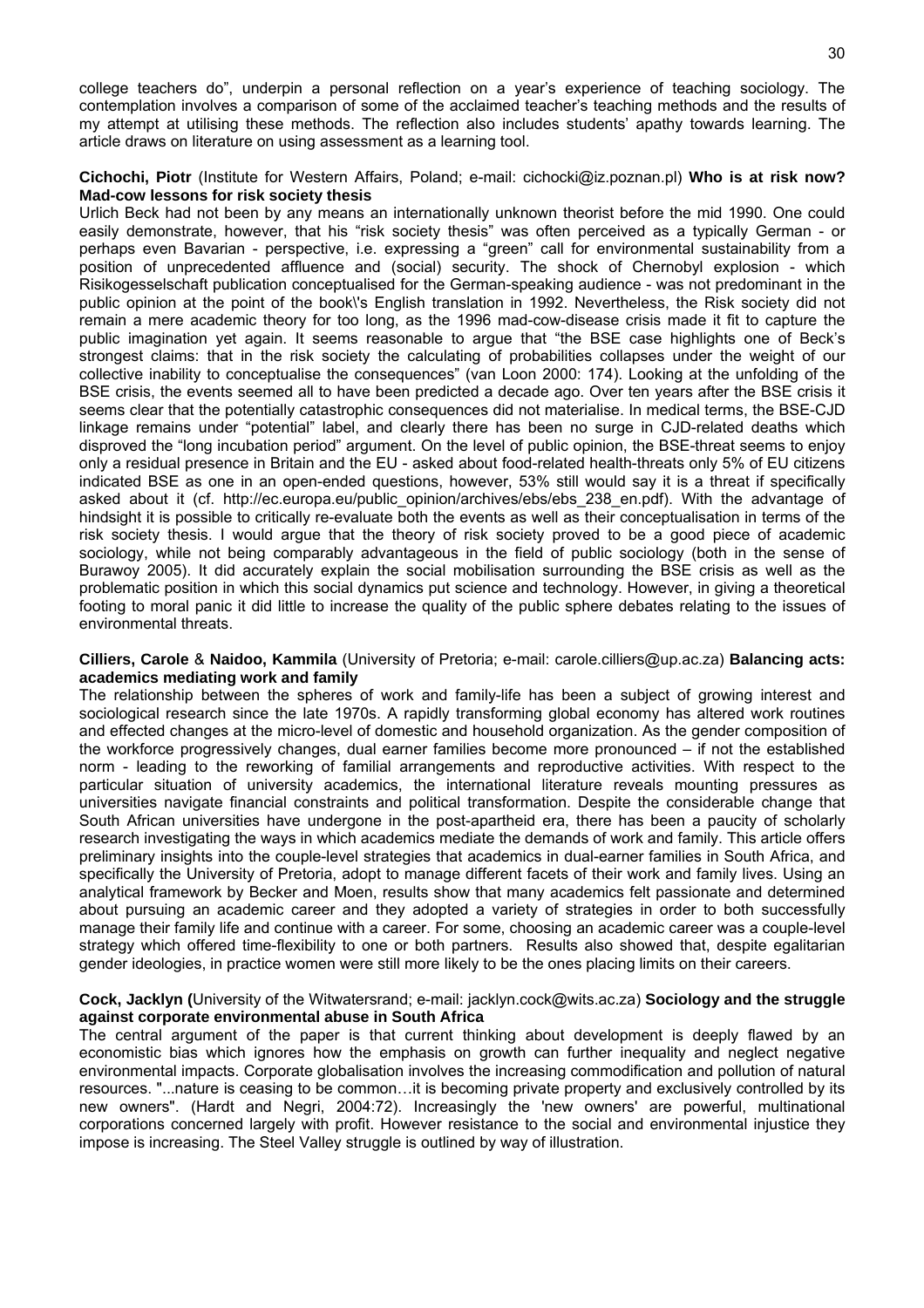**Cooper, David** (University of Cape Town; e-mail: david.cooper@uct.ac.za) **A 3rd capitalist industrial revolution: evidence from the viewpoint of transformations in university research.**

The paper argues that after the 1970s, there has been emerging a  $3<sup>rd</sup>$  Capitalist Industrial Revolution, with socio-political-cultural impacts and differences in economic and technological structures, as significant as that of the 2<sup>nd</sup> Capitalist Industrial Revolution of the post-1870s period. Although this new revolution often comes under vague terms like 'globalisation', or is specifically viewed in terms of 'neo-liberal' ideology and 'freemarket' organisations like the IMF/World Bank/WTO etc., it is suggested such conceptions miss the central core. The latter comprises transformations in (i) economic form, from national corporation to transnational corporation-cum-networks, and (ii) a new technological regime based on scientific theory-driven innovations in ICT, biotechnology, nanotechnology etc

The second part of the paper argues that in my own research into research centres and units at universities, I have surprisingly found quite stark 'indicators' (inside universities) of this transformation at the level of capitalist industry. For example, one can see a shift from Industry 'requiring' from universities during the  $2^{nd}$  Industrial Revolution, what can be defined as empirically-driven PAR (Pure Applied Research), to a new focus on need by Industry for UIBR (Use-Inspired Basic Research) which is more theory-driven. Another indicator is in the shift in mode of research at universities: from a small research unit around a principal investigator (PI) with a few postdocs and postgraduate students (itself linked to the 2nd Industrial Revolution), to a larger research centre rooted in UIBR, with complex organisation around a director, senior researchers, postdocs/postgraduates and admin infrastructure. Thus we are seeing an Academic Revolution at universities parallel to, and interfaced with, the new Industrial Revolution, far deeper than captured by common slogans of 'managerialism at our universities', 'market university' etc.

#### **Crankshaw, Owen** (University of Cape Town; e-mail: owen.crankshaw@uct.ac.za) **Race, class and the post-Fordist spatial order of Cape Town**

Social inequality in post-apartheid Cape Town has been characterised by two contradictory trends. On the one hand, the de-centralisation of businesses is entrenching the old apartheid geography of inequality. Employment growth has been greater in the middle-class, formerly whites-only northern suburbs, exacerbating the spatial mismatch between jobs and poor black residents who live in the south-eastern suburbs. On the other hand, there has been upward occupational mobility among black (mostly coloured) residents, leading to declining inter-racial inequality. This study investigates the extent to which upward occupational mobility among blacks has translated into residential mobility into the formerly whites-only middle-class suburbs. We have used the 2001 Population Census to measure the racial and occupational composition of the population of each suburb of Cape Town. The results show that some residential racial de-segregation of formerly whites-only suburbs has indeed taken place. Although residential desegregation has meant that blacks (mostly coloureds) have moved closer to sources of employment, substantial de-segregation has taken place only at the fringes of formerly whites-only suburbs.

#### **Cronjé, J.F.** & **van Wyk, L.J.** (North-West University; e-mail: freek.cronje@nwu.ac.za) **Mental health in the South African mining sector: part of corporate social responsibility (CSR) policy?**

Mining activities have impacted on the health and safety of mining communities for many decades. Despite the economical contributions of mining to its surrounding communities, there is also a large amount of environmental and social harm to be associated with the industry. Much attention has recently fallen on reducing health and safety risks, but there is still a long way to go before working and living in the mining environment would be regarded as healthy and safe. This may to a large extent be due to the "hazardous nature" of the industry; however, it may also be related to the lack of mining companies' responsibility towards looking after the welfare of their workers and surrounding communities. The lack of proper accountability has been a significant factor in the damaging effects of corporations on society. Proper corporate accountability is necessary to ensure that there is an adequate balance between (economic) development on the one hand and the well-being of people and the environment on the other. Mining companies have recently started to implement different health programmes around mines (Noise Induced Hearing Loss, HIV/AIDS, and TB – programmes). It is however the long term impacts (like mental health impacts) of mine activities that will remain long after the company closes and there is little evidence that companies are keen to address these long-term responsibilities. This is despite the fact that impacts related to mine activities are more the responsibility of the industry than any other health programmes.

The aim of this paper is to discuss the impact of mining on the mental health of mining communities as it is experienced by community members, mine employees as well as other role players involved in the industry. The paper will also examine the need for the inclusion of mental health care in the CSR programs of mining companies in order to advance sustainable development of mining communities and consequently improve their quality of life.

The paper is based on mainly qualitative research undertaken in the North West and Limpopo Provinces of South Africa, where mining officials, mine workers, community members and different stakeholders from civil society were interviewed.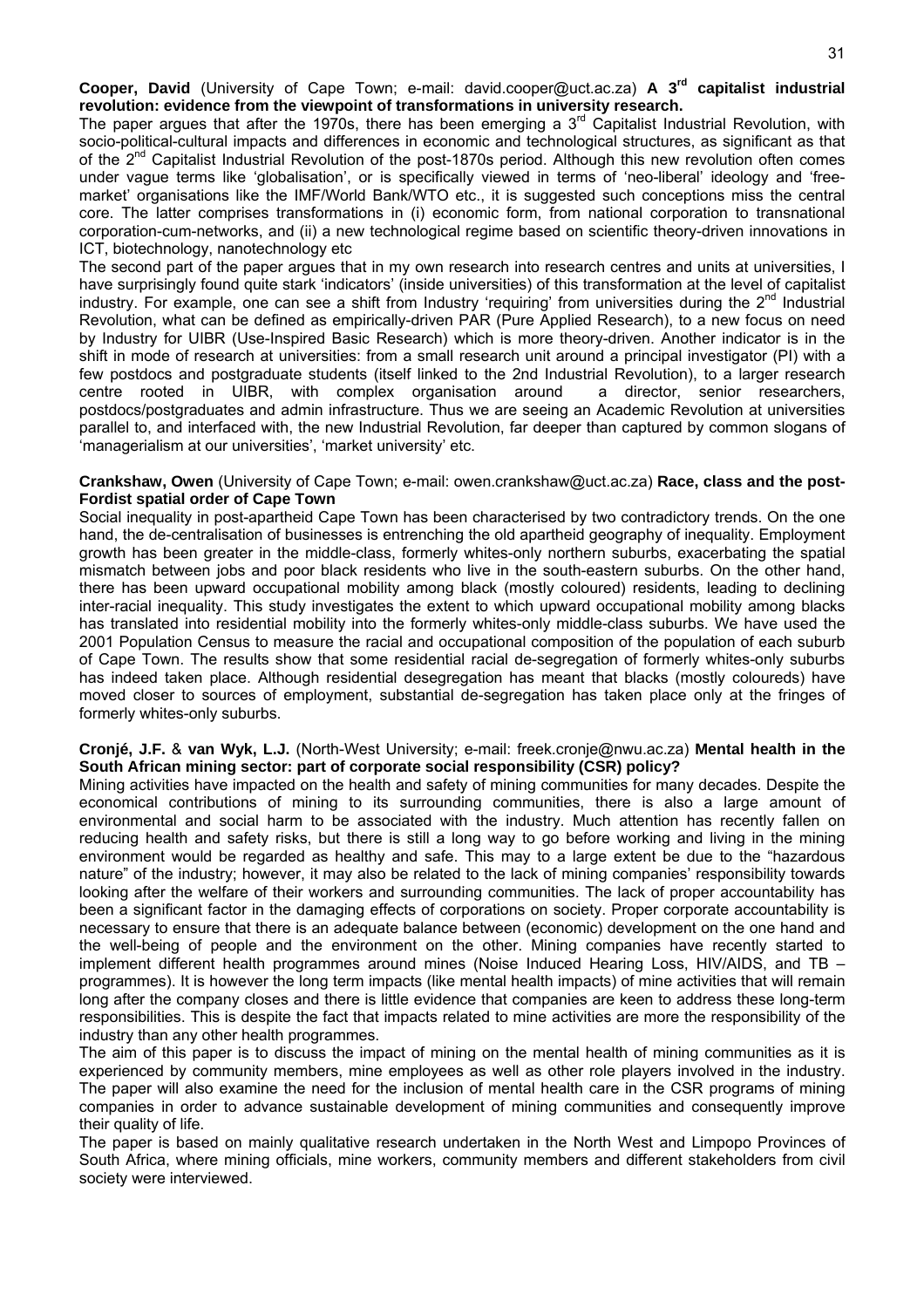**Cummins, Penelope** (University of the Witwatersrand; email: penelope.cummins@wits.ac.za) **Health needs and hospital locality: how does health care need affect decisions relating to the provision and locality of hospital services in the Western Cape?** 

Once it has been established, urban form is much more enduring than the political and planning policies which shaped it. Fifteen years after the end of Apartheid, the settlement pattern of Cape Town continues to grow in such a way that the patterns of inequity and deprivation are reinforced and sustained.

Since 1994, the population of Cape Town has grown exponentially, mostly due to migration by job-seekers from elsewhere in the province and from the very poorest rural areas of the country, mainly the Eastern Cape. The shape of the metropolis has changed, but the development of transport networks and other public services, and the location and number of employment opportunities, have not matched the population growth. Most of the incomers are confined to the hinterland of the Cape Flats, in informal settlements which are remote from jobs or services.

The Western Cape Department of Health is proposing to build three new hospitals to accommodate the growing population's need for acute health care. This paper examines the planning decisions associated with the selection of sites for these hospitals, the choice of locality and the decision that all three of the new facilities should be District hospitals, providing only the lowest-intensity of hospital care.

To what extent has the epidemiology of health care need affected the planning of services and the proposed location of these three hospitals? How will they contribute to the patterns of service delivery in the metropolitan area? To what extent will these three hospitals increase accessibility and equity of healthcare provision?

This paper examines the demographic characteristics and location of the population of the Cape Town Unicity, and compares it against the known health care need and the location of the existing hospitals and the proposed sites.

This paper shows the distribution of the need for emergency health care in Cape Town, and discusses the appropriateness of location and service-level decisions for the three new hospitals in terms of the epidemiology of emergency conditions and of other issues around access requirements for hospitals.

It shows that the decisions made by the Western Cape Department of Health about the location and distribution of hospital services in Cape Town have not necessarily emphasised the importance of accessibility. In that case, what have been the factors taken into account?

#### **Cummins, Penelope** (University of the Witwatersrand; email: penelope.cummins@wits.ac.za) **Responsibility with how much power? The role of hospital chief executives in South Africa, with reference to the 2007 public sector strike**

The role of the chief executive is a new one in public hospitals in South Africa. It is only since the implementation of the 2003 Health Act that hospital CEOs have been appointed, replacing a triumvirate of doctor, nurse and finance officer, led by the doctor, a Medical Superintendent. For the first time, hospitals are led by people who are not necessarily clinicians. But do the people who are in post have the skills, and the powers, to run a hospital effectively?

This paper examines the role of the hospital CEO, with particular reference to their experiences in the public sector strike of 2007. Many of the decisions about managing the strike were taken at National or Provincial level – yet the hospital managers were in the front-line, dealing with the staff who they would have to continue working with after the strike.

A survey of 40 hospital CEOs showed that many of the CEOs felt helpless, sandwiched between the demands of the hospital workers, visiting strikers, and Provincial and National government. The situation at particular hospitals was ameliorated or exacerbated by pre-existing local tensions and labour relations.

Death threats are a feature of the job for many senior managers in South Africa, particularly among those responsible for uncovering or punishing fraud or theft, and more than 20% of the group had received deaththreats previously. This affected their morale and also their willingness to engage in subsequent confrontations.

The way that different Provinces in South Africa have interpreted the appointment of CEOs, and the delegation of authority and responsibility to them, has varied widely. The extent to which provinces delegate financial authority also varies widely. This paper examines these constraints, and the way in which they affect the capacity of the individual hospital chief executives to rebuild their organisations after the 2007 strike.

#### **Daya, Qurisha; Ferreira, Devon; Govender, Praneschen; Maharaj, Sarisha & Ntuli, Nonkululeko** (University of KwaZulu-Natal; e-mail: 203500925@ukzn.ac.za) **The perceptions of Durban informal traders on the growth opportunities presented by the 2010 FIFA World Cup**

In then year 2010, South Africa will be hosting one of the most prestigious sporting events in the world, the FIFA Soccer World Cup. It is hoped that the FIFA Soccer World Cup will generate economic growth and benefits for the country. Most of this growth and benefits will be primarily be in the formal sectors in tourism, hospitality, recreation, and service based industries. The question though is, will similar kind of anticipated growth and benefits accrue to the informal economic sector as well? In order to assess the extent of the opportunities presented by the World Cup to the informal economic sector, we intend to investigate the perceptions of informal traders on these opportunities and potential benefits. In doing so, we aim to target five main areas in the Durban Metropolitan Area which are the main hub of informal business activities i.e. the Warwick Junction, Beachfront, Durban Station, the Workshop and West Street in the inner city. We hope to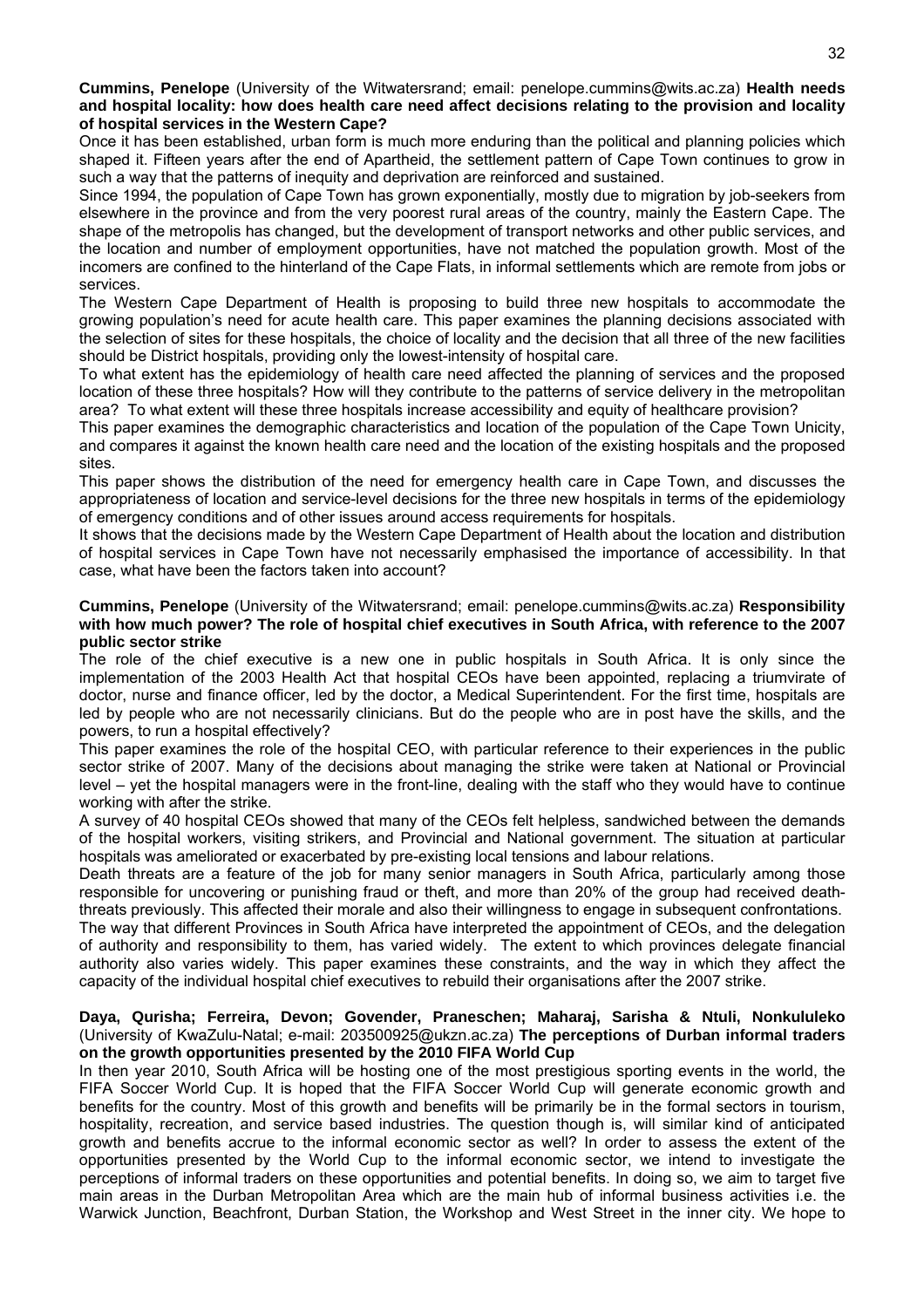outline the regulations which may impose restrictions on informal traders and whether these will influence positively or negatively the business opportunities for this sector. In essence, the objectives of this project lie in assessing the awareness of informal traders regarding their business opportunities in 2010, the regulations dictating these operations and to evaluate if the enthusiasm surrounding the 2010 World Cup is shared by all.

#### **De Waal, Liezel** (Stellenbosch University; e-mail: ldewaal@sun.ac.za) **Making the connection: the inclusion of information and communication technology in Western Cape municipal integrated development plans**

In light of the emergence of the 'Information Society' and its subsequent implications, it is necessary to examine how the South African government is advancing in terms of Information and Communication Technologies (ICTs). This article reports on research conducted in the Western Cape on municipal Integrated Development Plans (IDPs). The research focused on three objectives, namely: whether these IDPs addressed ICTs at all; whether the nature of the ICT initiatives was determined by the municipality; and finally, a framework was developed, which included the classification of the different types of municipalities, together with the different types of ICT initiatives. Various issues concerning the use of ICT for development are also discussed and they include the 'Information Society', the 'Digital Divide' and ICT for development. This discussion emphasises that success of ICT initiatives for development depends on the nature of the underlying policy agenda; this agenda must be demand-driven and pro-poor.

#### **Dekker, Lydia; Mkhize, Sazelo; Muruven, Mageshni** & **Chimbedza, Eslidha** (University of KwaZulu-Natal; email: lydiadekker@hotmail.com) **Young people, their experiences of violence and the effects of this on them**

Young people, their experiences of violence, and the effects of this on them The paper is based around a project we have completed as part of our Honours methodology course which aims to investigate the impact of violence on the lives and identities of young people We were interested in examining this not only in relation to young people's experiences of violence perpetrated against themselves, but also in relation to their experiences of witnessing violence perpetrated either against close friends and relatives or against people more generally. We conducted loosely structured interviews on these themes with young people in schools who had specifically experienced forms of violence as well as with their friends and teachers. We also interviewed some street kids about their experiences of violence. As well as reporting on our findings based on these interviews, we also address the sorts of relations we as interviewers established with our interviewees and how they positioned us. Our view is that this is a particularly important though often unrecognized aspect of the research process and we examine, for example, the very different relations a young black man and a middle aged white women managed to establish with a group of street children and how that crucially affected the ways the street kids presented themselves and how they responded to the violence they witnessed and experienced. In line with our emphasis on self reflexivity, we ( the four researchers conducting the project from very different (class, gender and 'race') backgrounds) have explored, through interviewing with each other, our own interests and investments in the topic.

#### **DeVera, Narayan** (Flag IntraGlobal, USA; e-mail: ruleofforty@yahoo.com) **The power of society to preserve the environment**

Climate change is accepted by many scholars to be one of the most pressing issues which will challenge society in this century. However, the 2000 Kyoto scientists in agreement about the cause of climate change are not correct; they are just in agreement with themselves that they are correct. That agreement created a heavy inertia in the year 2000, but South Africa has demonstrated its capacity to overcome social inertia by virtue of its resolution of racial relations when it began its current era of democracy. Now, South African is becoming the global vanguard for understanding climate change with a brand new explanation; climate change is the result of a slowly increasing force of gravity.

When gravity increases, the core temperatures from the center of the earth creep closer to the surface, bringing global warming. The increasing gravity causes polar ice to melt faster than can be accounted for merely by the tiny increase in ambient temperatures. Finally, can any scientist explain how and why earthquakes get more frequent and more severe based upon accumulation of carbon dioxide in the atmosphere??? It cannot be done using any form of acceptable logic.

However, the strength of the current climate change debate is acting to polarize society into cohesive action, which in itself is very good. This alignment for the betterment of the globe is absolutely necessary because increasing gravity means that critical mass is decreasing. If all the nuclear weapons are not dismantled, then they will eventually pop off while they sit around as idle threats. Thus, the strength of a united civil society, even if the force behind this union is climate change, will come to fruition by creating a global movement to eliminate nuclear weapons. The SASA venue in July is the spark of enthusiasm to ignite this movement.

#### **Dilata, Xoliswa** (University of the Witwatersrand; e-mail: xolidilata@yahoo.com) **The conditions of employment of waste collectors: a case study of waste paper collectors in Dobsonville, Soweto**.

With the increase in unemployment in South Africa, many people are moving into the informal economy in order to earn a living. This report looks at the waste paper collectors, who earn a living from collecting waste at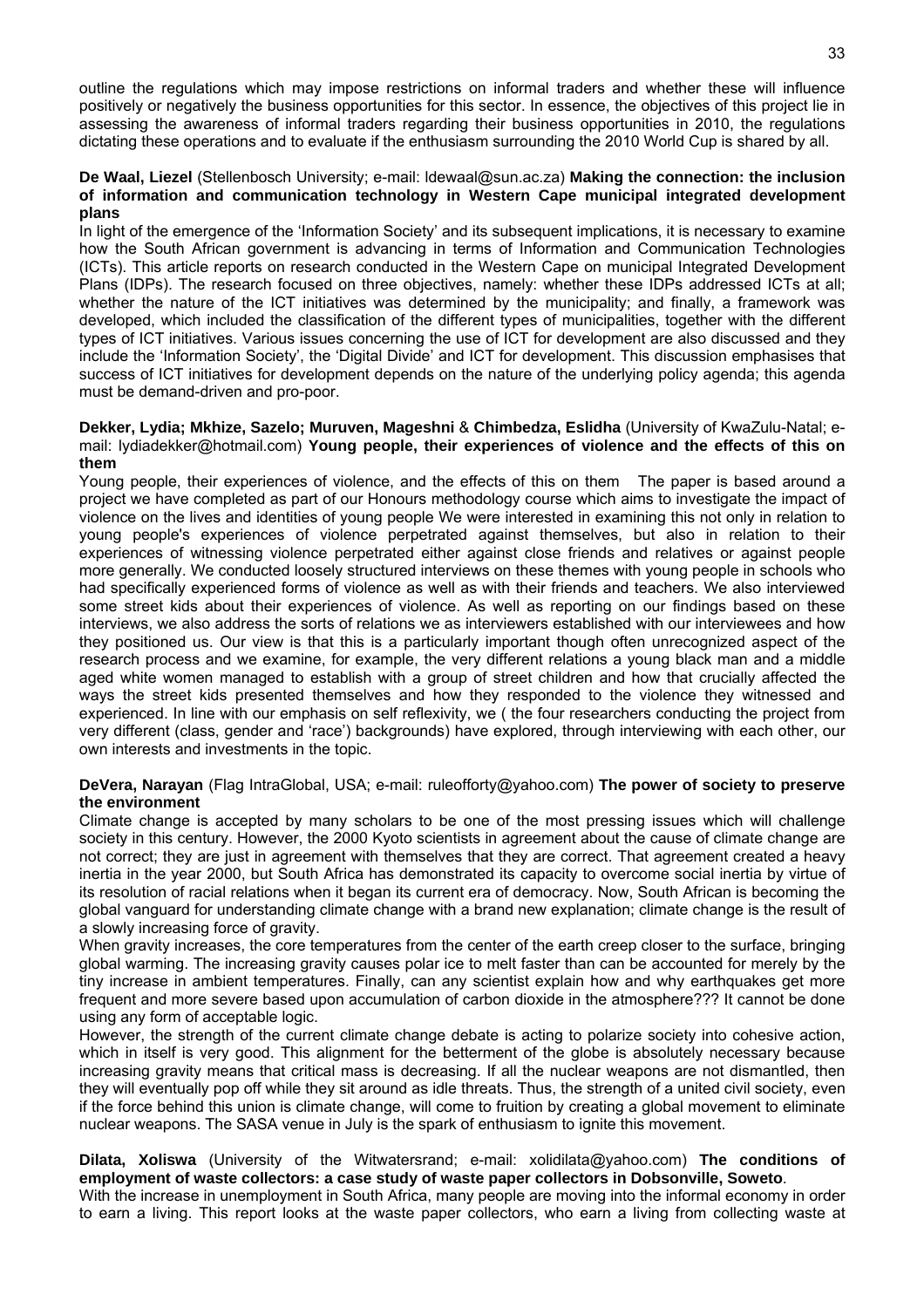landfills. The waste produced by South Africans is estimated to be around 566 million tons per year and approximately 90% of that waste ends up in landfills. The landfills have allowed many people to earn a living by picking up waste for recycling. Waste pickers are however not recognized for the important service that they are offering. The waste collectors are increasingly forming part of the invisible labour. The aim of this report was to examine the levels of insecurity of the waste paper collectors, using the value chain analysis. The chain that was used in the report starts at Households, then moves to landfills; buy-back centers and end at recycling companies such as Mondi, Sappi and Nampak. The collector levels of insecurity were calculated using Standing's decent work index. The findings of the report revealed that the collectors work under harsh conditions, earning as little as R150 per week. The report also reveals the power dynamics that exist, with the owners of the buy-back centers holding more power and influence over the earnings of the collectors, by controlling the prices. The findings also revealed that the waste collectors see what they are doing as a real job, and at the same time try to deal with the negative attitudes from the public associated with the work that they do. The report concludes by suggesting that municipal and governmental recognition of the waste collectors need to be encouraged. Waste collectors could be trained and offered funding to open up their own by-back centers, as that would increase their income and help them move up the chain.

#### **Dockrat, Ashraf** (University of Johannesburg; e-mail: adockrat@uj.ac.za) **Muslims in Africa and beyond: between political Islam and civil pluralist democracy**

First with the Iranian Revolution in 1979 and then with 9/11, the political thought of Muslim communities has received greater attention. Scholarship has tried to make sense of Islam and Muslims in a globalised world. Policy studies have looked at pressing issues of conflict and development. This paper examines some of the definitions used and shows how development in Africa has been stunted as a direct consequence of foreign policies based on incorrect readings of Muslim politics. Suggestions are made on how to better understand the political thought of Muslim communities. In particular the Muslim reaction to concepts of "political Islam" and "civil pluralist democracy" is examined closely. The conclusions drawn are linked to the concepts of "society", "power" and the "environment"; the themes of this conference. Panel Chair: Ian Liebenberg

#### **Drewett, Michael** (Rhodes University; e-mail: m.drewett@ru.ac.za) **South African musicians and the HIV/AIDS conspiracy of silence**

Of the approximately 40 million people presently infected with HIV or AIDS worldwide, around 80% live in sub-Saharan Africa, one of the most affected countries being South Africa with an estimated five to six million HIV/AIDS sufferers (second only to Swaziland in per capita infection rates). The enormity of the HIV/AIDS crisis in South Africa is therefore not in dispute. There is also no disputing Judy Greenway's proclamation that on the AIDS issue, silence = death. Yet, as Warrick Sony of South African group the Kalahari Surfers has noted, for too long there has been "a national conspiracy of silence around the whole issue" including denials from President Thabo Mbeki that there is a connection between HIV and AIDS, and the ANC government's strong reluctance to dispense anti-retroviral medication to HIV and AIDS sufferers. Within this context musicians have increasingly spoken out about HIV/AIDS by singing songs which deal with the HIV/AIDS pandemic. The focus of this paper is on the response of South African musicians to the HIV/AIDS crisis in South Africa. It provides a critical evaluation of the lyrical messages and broader forms of activism undertaken by musicians in their attempt to invade public space through the construction of "an effective theatre of images" (Simon Watney). It is argued that in becoming HIV/AIDS activists in this way, musicians' messages have become truly public, drawing attention to the issue, and thus making a difference, however difficult it is to measure the impact of their interventions.

#### **Du Plessis, Irma** (University of the Witwatersrand; e-mail: irma.duplessis@wits.ac.za) **Making, imagining and inhabiting the urban: a social history of walls in a Johannesburg suburb'**

Given the centrality of racial spatial ordering and control to the apartheid project, it is perhaps no surprise that analyses of post-apartheid South Africa turn to the landscape, cityscapes. This paper is situated against two current tropes deployed in contemporary urban studies - in the first place the language of fluidity and in the second the notion of the barricaded city. In following Jennifer Robinson and Alan Mabin, the focus is on 'ordinary' parts of the city, in particular the suburbs. It traces the social history of walls in Jan Hofmeyr, Johannesburg. In doing so, it draws on the past and the present, on pragmatic concerns, fears and the imagination. Indeed, walls perform many functions'

#### **Dubbeld, Bernard** (Stellenbosch University; e-mail: dubbeld@sun.ac.za) **The standpoint of social critique: undoing the ontological primacy of labour**

As is well known, labour studies (especially through the disciplines of sociology and history) became a central point of theoretical and comparative debates internationally and in South Africa during the 1970s and 1980s. This interest was many faceted, from EP Thompson's Making of the English Working Class, to renewed hopes of a working class-centered politics that could inspire social transformation. In South Africa, both of these major influences spawned debates about the existence of an "African working class" and the possibility of the dual liberation from Apartheid and capitalism. However, the theoretical position of labour studies was undone, in a sense by those seeking to work within the nuances that Thompson's study demanded: what were the cultural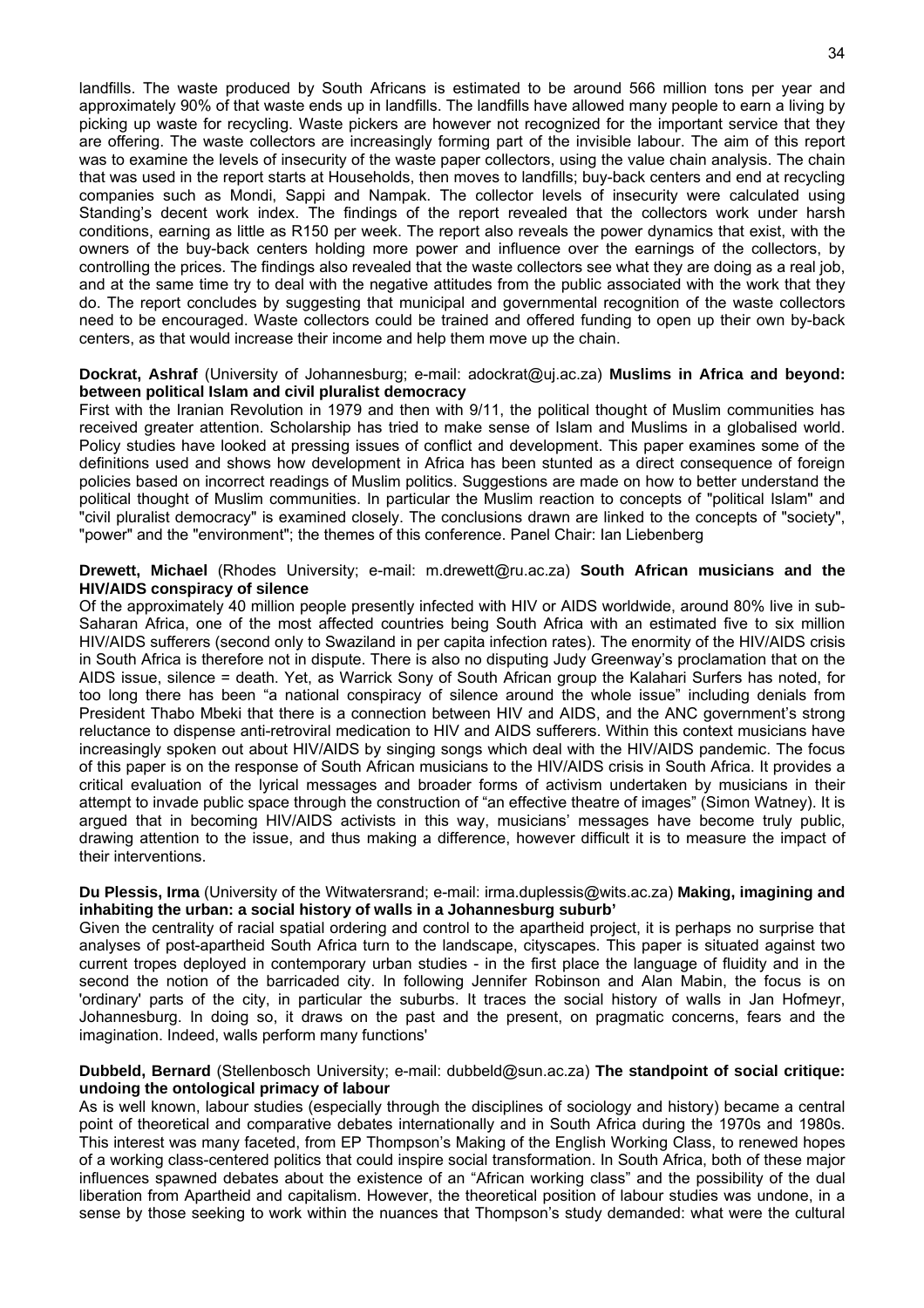and discursive terms of working class life, and to what extent did oppressive working conditions generate a politics capable of radical social transformation? Rather than insist that these discussions represented "apolitical postmodernists" this paper in the first place considers how these debates nuanced labour studies (Stedman Jones 1983, Chakrabarty 1989, Ranciere 1989). Secondly, this paper outlines a fresh reading of Marx (Postone 1993, see also Bloch 1953) that views labor as the site of abstract domination in capitalism and dispenses with traditional Marxist claims of labour as the site of heroic resistance and liberation. These two approaches, I argue, dovetail in their critique of the ontological primacy of labour, and suggest that "emancipation" requires an understanding (and critique) of how the logic of abstract labour extends into all branches of life, rendering all activity as "measurable value" (Marx 1973, 1976). Thus, rather than viewing Post-Fordism and the proliferation of the "service industry" as the fragmentation of work (cf. Webster and Von Holdt 2005), this paper suggests that we analyze these as processes entailing the ever more careful calibration of social value to abstract labour.

#### **Dube, Charles** (University of Fort Hare; e-mail: charliedoobs@yahoo.com) **Society, power and the environment: challenges for the 21st century: business, environment and society**

This paper highlights that environmental policy issues are a contestation in which power dynamics and contestations have militated against proposing lasting remedies to environmental challenges facing African countries and the world at large. The arm-twisting and conflict characterizing global environmental policy making and implementation have always been a hindrance to a successful formulation and implementation of sound environmental policies which are an antidote to the prevailing environmental challenges. Against this background, the paper questions the prospects of the South African state, business and its communities devising lasting solutions to prevailing environmental challenges in the 21st century. Globally, there are inherent power plays between and among states vis-à-vis definition of environmental challenges, their causes and the proposition of solutions. The paper also highlights the high degree of interconnectedness that exists between the social world and the natural world, a delicate ecological environment whose protection is a must for every human being. The saying "Poverty in the midst of plenty" sums the whole economic standing between the majority of African societies and their natural environment. In most African societies, the destruction of the natural environment has also meant self-destruction on the part of the perpetrators. The paper concludes by analyzing how environmental policy makers, researchers and activists can learn from the preceding power plays and come up with sustainable solutions to the prevailing environmental challenges.

#### **Duma, Vusumzi** (University of Fort Hare; e-mail: vduma@ufh.ac.za) **Are South Africans ambivalent towards immigrants and immigration policy?**

There is evidence of internal complexity and ambivalence in the xenophobic attitudes held by many South Africans towards immigrants and immigration policies. I argue that South Africans' xenophobic attitudes are profoundly ambivalent, combining both aversive and sympathetic tendencies. Some parallels could be drawn between this ambivalence thesis and the" Myrdalian guilt hypothesis" accentuating the contradiction of America's promises of liberty and freedom and the denial of these rights to Blacks. This study attempts to test the ambivalence thesis. The results indicate that ambivalence exists in the sample of South African citizens studied, but that these results are not conclusive.

#### **Dworzanowski, Bronwyn** & **Binikos, Elli** (University of Johannesburg; e-mail: ebinikos@uj.ac.za) **Uncovering potential agency: assessing orphaned and vulnerable children (OVC) empowerment via the 'instrumentalisation of disorder' as informed by Bourdieu**

From a macro-viewpoint, the devastating impact of adult HIV/AIDS mortality upon 1.2 million South African minors cannot be denied. One could be forgiven for excessive pessimism due to the lack of concentrated interventions to assist these orphaned and vulnerable children (OVC). Nevertheless, a foray into the world of a grass-roots programme located in Eldorado Park, Gauteng, namely the Elton John Masibamisane Centre (EJMC), provides room for qualified optimism. Using Bourdieu's theory of practice, as a lens to analyse programme evaluation data, we came to believe that the provision of economic, social, cultural and symbolic capitals could transform the lives of the Eldorado Park OVCs. Nevertheless, the provision of capitals was imperfect and often characterised by shortages that were remedied by 'instrumental disorder'. We interpreted this to be indicative of agency within a blurred Western-African OVC empowerment habitus. In reflecting on the findings we commended EJMC for surviving despite constraints. This is, however, a short term view. To ensure longer term sustainability we recommend that EJMC staff extend their agency to pressuring the State for greater assistance as it is unrealistic to allow this community organisation to bear the brunt of Eldorado Park OVC empowerment indefinitely. In deepening understandings of OVC work in South Africa, especially in terms of its operation within a skewed power framework, we recommend that more studies of this nature take place.

#### **Ebersohn, Kathleen** (University of the Witwatersrand; e-mail: kathleen.ebersohn@gmail.com) **The Beyonce condition meets with two generations of coloured men in KwaZulu-Natal: race, maculinity and generation**

This paper explores some of the changing perceptions of identity and masculinity within the coloured community of Mangete, KwaZulu-Natal. In the context of major socio-political changes in South Africa over the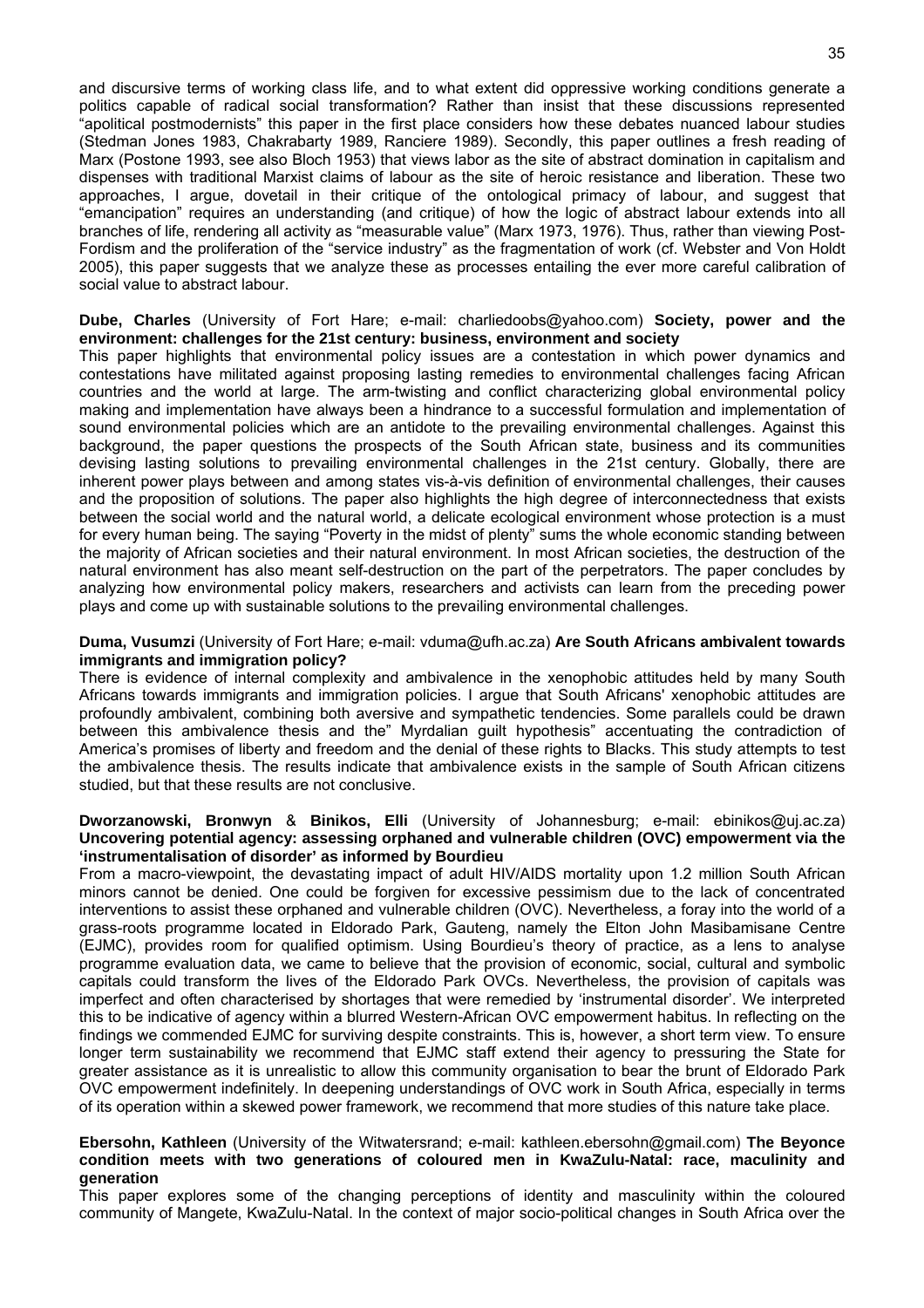last thirteen years, identity and masculinity are under transformation. This paper interrogates these changes within the generational frame of father/son relationships. It finds that definitions of masculinity have not changed significantly as they are deeply embedded within long standing traditions of patriarchy and racial prejudice. Generationally, condescending attitudes towards women are encoded by these men as a tool to deal with the threat of women's empowerment, the so-called Beyoncé condition. The paper therefore analytically examines the intersections of masculinity, generation, and race, focusing specifically on coloured identity.

#### **Emeseh, Engobo** (University of Wales, UK; e-mail: ege@aber.ac.uk) **Environmental performance in the oil and gas industry: insights from sustainability reports**

Corporate sustainability reports have evolved from environmental performance reports as a more holistic approach by organisations of providing information about their operations in order to ensure greater accountability and transparency. Owing to various initiatives which have standardized performance indicators, reporting is also now more coherent and therefore more comparable. The accuracy and credibility of such reports have sometimes been questioned owing to the lack of rigorous auditing processes with some arguing that these reports are little more than public relations documents by companies.

This paper argues in the first instance that while there are limitations inherent in sustainability reports providing an accurate picture of a company's environmental performance, they do serve various useful functions, one of which is to provide some much needed access to information in economically sensitive industries which is sadly lacking from regulatory authorities in developing countries. Others include providing a basis for assessment of a company's own performance over time, and the opportunity to challenge claims within such documents not just by environmentalists but also competitors within the industry.

Following from this, the paper goes on to look specifically at sustainability reports from the oil and gas industry to assess their performance over time, and also across jurisdictions. The paper will argue that even within the framework of the limited credibility of such reports, a pattern emerges clearly that environmental performance varies across different jurisdictions, even though operations are carried out by the same companies which claim to adhere to similar standards. Finally, the paper tries to explain this variation, focussing in particular on the role of law and enforcement.

#### **Engelbrecht, Sarah-Kate & Lesch, Elmien** (Stellenbosch University; e-mail: sarahkatee@gmail.com) **The relationship satisfaction of heterosexual couples in one low-income, semi-rural Western Cape community.**

The quality of intimate relationships has the ability to shape family wellbeing and health outcomes. For example, intimate relationship conflict is related to important family outcomes such as poorer parenting, problematic attachment to parents, poorer child adjustment, increased likelihood of parent-child conflict, and conflict between siblings. A number of theoretical frameworks that have influenced the study of child development recognise the importance of the relationship between parents. For example, social learning theory proposes that children learn how to behave in relationships through observing the interaction between their parents. Moreover, intimate relationship quality has been shown to have strong intra- and intergenerational effects, highlighting the importance of preventing problems in intimate relationships and promoting healthy dyadic functioning. Effective interventions, however, are hindered by a lack of context-specific data on how South African men and women construct and experience intimate heterosexual relationships. Most studies exploring committed heterosexual relationships have been conducted with white populations living in developed countries. As relationship satisfaction is seen as a requirement for a healthy relationship, this study examined the relationship satisfaction of longer-term committed heterosexual couples in one low-income semi-rural Western Cape community. A cross-sectional survey approach was used to examine relationship satisfaction among heterosexual married, cohabiting and dating couples. A random sample of 100 couples was drawn from the community, 93 of which were included in the final analyses, on the criterion that both partners were interviewed. Trained fieldworkers administered a demographics and relationship questionnaire, as well as 3 relationship satisfaction measures namely the Dyadic Satisfaction subscale of the Dyadic Adjustment Scale, the Index of Marital Satisfaction and the Kansas Marital Satisfaction Scale. Analyses (including analysis of variance and reliability analyses) were conducted using the statistical programme Statistica 7.0. Both descriptive and inferential statistics were computed separately for men and women. Significant gender differences in relationship satisfaction levels were found. Results show that although, on average, neither men nor women were experiencing clinically significant problems in their relationships with their partners, women reported significantly lower relationship satisfaction than men. Significant correlations were also found between relationship satisfaction and a number of demographic and relationship variables, namely, educational level (only the men's); perception of religious status; church attendance; sharing of bedroom and bed at night (with one or more children and/or partner); and previous marriage/s. For cohabiting couples, relationship satisfaction was also significantly correlated with the age at commencement of cohabitation. Directions for future research are suggested.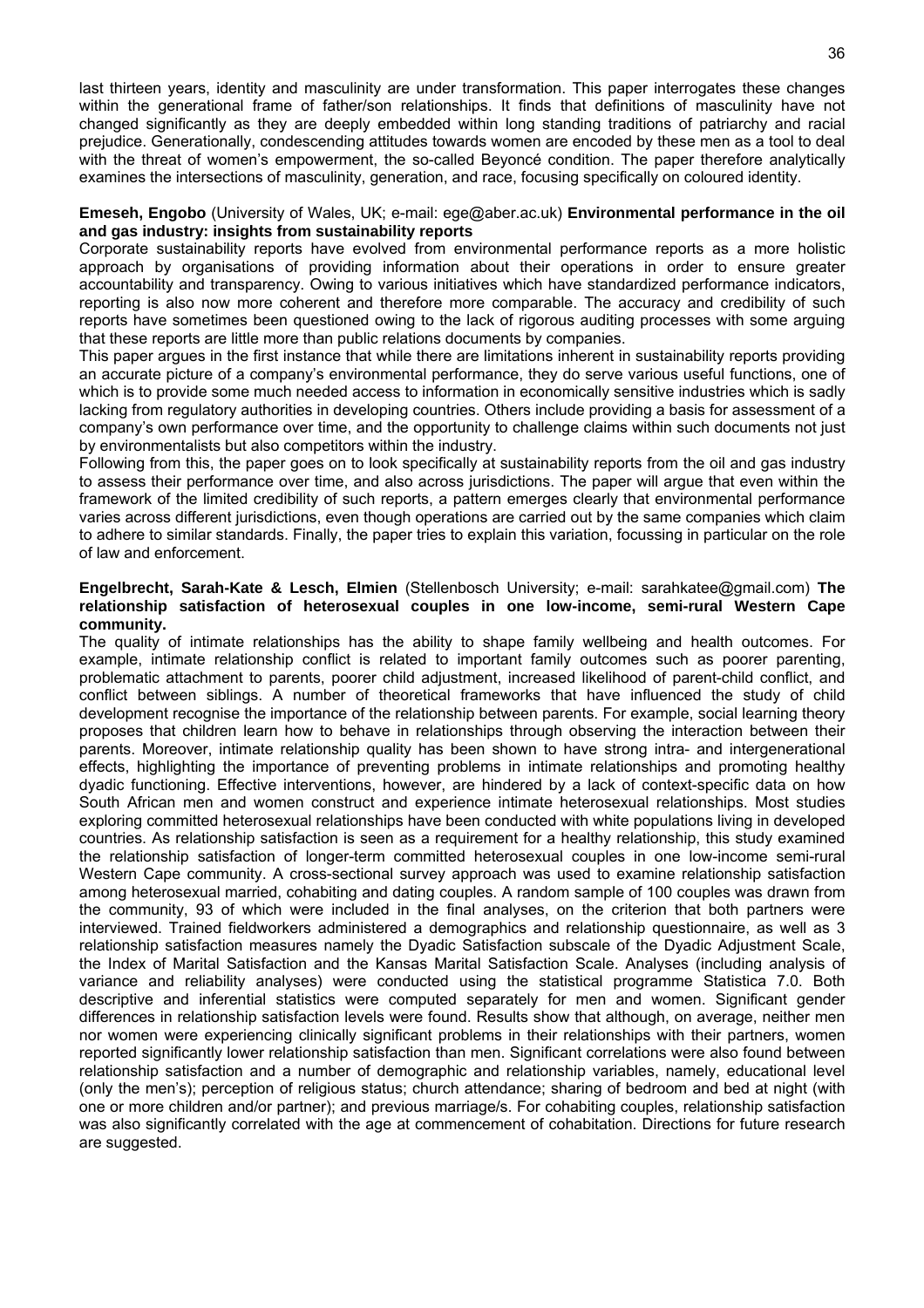**Erwin, Kira** (University of KwaZulu-Natal; e-mail: kira@vegaschool.com) **Metabolics: moving towards a conceptual theme in environmental sociology** 

This paper offers a brief outline of the intellectual history of Environmental Sociology in the Western context and the ramifications the early formation has had on the field as a whole. It also discusses some of the contemporary debates that have attempted to expand the scope of sociology to include an analysis of society's biophysical environment. While there has certainly been an increased interest in the environment by contemporary sociologists, nevertheless, after 30 years as a sub-field, its impact on broadening the scope of mainstream sociology towards an ecological perspective has been marginal. It is argued that, whilst obviously vital to creating a rich theoretical base, an emphasis on the ontological and epistemological questions within environmental sociology has hindered its integration into the main body of sociology. In order to rectify this sociologists working in the field need to be more proactive in building an overall conceptual theme in which a multitude of theoretical and epistemological stances can fit. This paper proposes the conceptual theme of Metabolics as providing such a framework. Its adoption, would allow for an increased dialectical perspective of society and nature as well as encouraging cross-discipline collaboration. This may prove to be a more successful strategy for broadening the scope of what is currently perceived as the domain of the social, as well as opening up a number of exciting prospects for moving beyond the restrictive borders of contemporary sociology as a whole.

**Esau-Bailey, Simone** (Stellenbosch University; e-mail: simone@sun.ac.za) **An analysis of Zambia's 'theoretical' S&T priorities vs. their 'actual' S&T priorities.**

African countries look to the developed world for guidance where Science and Technology policy and priority setting are concerned. Now that S&T has gained greater prominence on the African continent and in most African countries, the matter of resource allocation is of even greater importance due to limited resources. Research priority setting is a complex process that needs to involve all relevant stakeholders, so that the process may be an effective one. The gap between the needs and resources available is large in most African countries. It is therefore imperative that priority setting is not taken lightly. All the stakeholders need to ensure firstly that priorities are set as close to the actual needs of the country, and secondly, that the resources and necessary capacity be available. African governments need to move away from S&T policies, with broad and ambitious S&T priorities, which are inappropriate and cannot be implemented within their own countries. In a well-articulated S&T system priorities are identified on the basis of research, analysis, advice and consultative processes. In this paper Zambia's S&T policy is analysed in terms of their S&T priorities. The alignment between their theoretical S&T priorities and actual S&T priorities will be determined. One manner to observe S&T priorities of a country is to observe the actual research programmes and projects the S&T community of that country is involved in. In this regard a bibliometric analysis of the fields of research output will present an entry point into this landscape. The subject categories of journals in which scientists publish (in the ISI-output) will also be examined. By observing and interpreting what scientists actually do, one is able to get a sense of what they prioritize; these are actual (or factual) priorities. The research institutions who dominate in the subject categories will be assessed to determine their own research priorities. Whether these institutions are government funded or internationally funded will also be looked, which in turn shows who directs the research within each country.

#### **Ewert, Joachim** (Stellenbosch University; e-mail: jwe@sun.ac.za) **& Ponte, Stefano** (Danish Institute of International Studies, Denmark) **Upgrading or trading down? Trajectories of change in the value chain for South African wine**

Global Value Chain (GVC) analysis uses the concept of upgrading to highlight paths for developing country firms to 'move up the value chain', usually through the lenses of four categories (product, process, functional and inter-chain upgrading). The implicit normative expectation is that these firms move towards producing higher value-added products and/or take on more sophisticated functions along a value chain. In this article, upgrading is approached more broadly as 'reaching a better deal', including a balance between rewards and risk. The case study of South African wine shows that better product quality, improved processes and some functional upgrading have co-existed with processes of 'trading down', higher risks and limited rewards, especially in traditional export markets. A reflection on further conceptual development and directions for empirical research is also provided.

#### **Farmby, Kyle & Kasymova, Jyldyz** (Rutgers University, USA; e-mail: kfarmbry@rutgers.edu) **Systematic coherence and disaster response: the case of the 2004 tsunami**

The tsunami that struck the Indian Ocean in December of 2004 brought with it levels of catastrophe never before seen by many of the communities directly impacted. In total, over 200, 000 people were reported dead or missing, and more than two million people were displaced. The tsunami also however brought about an enormous response from individuals and agencies around the globe. The International Red Cross and Red Crescent launched their largest relief and response efforts in history, and hundreds of other nongovernmental organizations engaged in efforts to respond to the crisis. The efforts of these agencies coupled with those of governments and intergovernmental actors such as The United Nations, The World Health Organization, and the World Bank leveraged a major discussion on institutional frameworks for responding to disaster and crisis.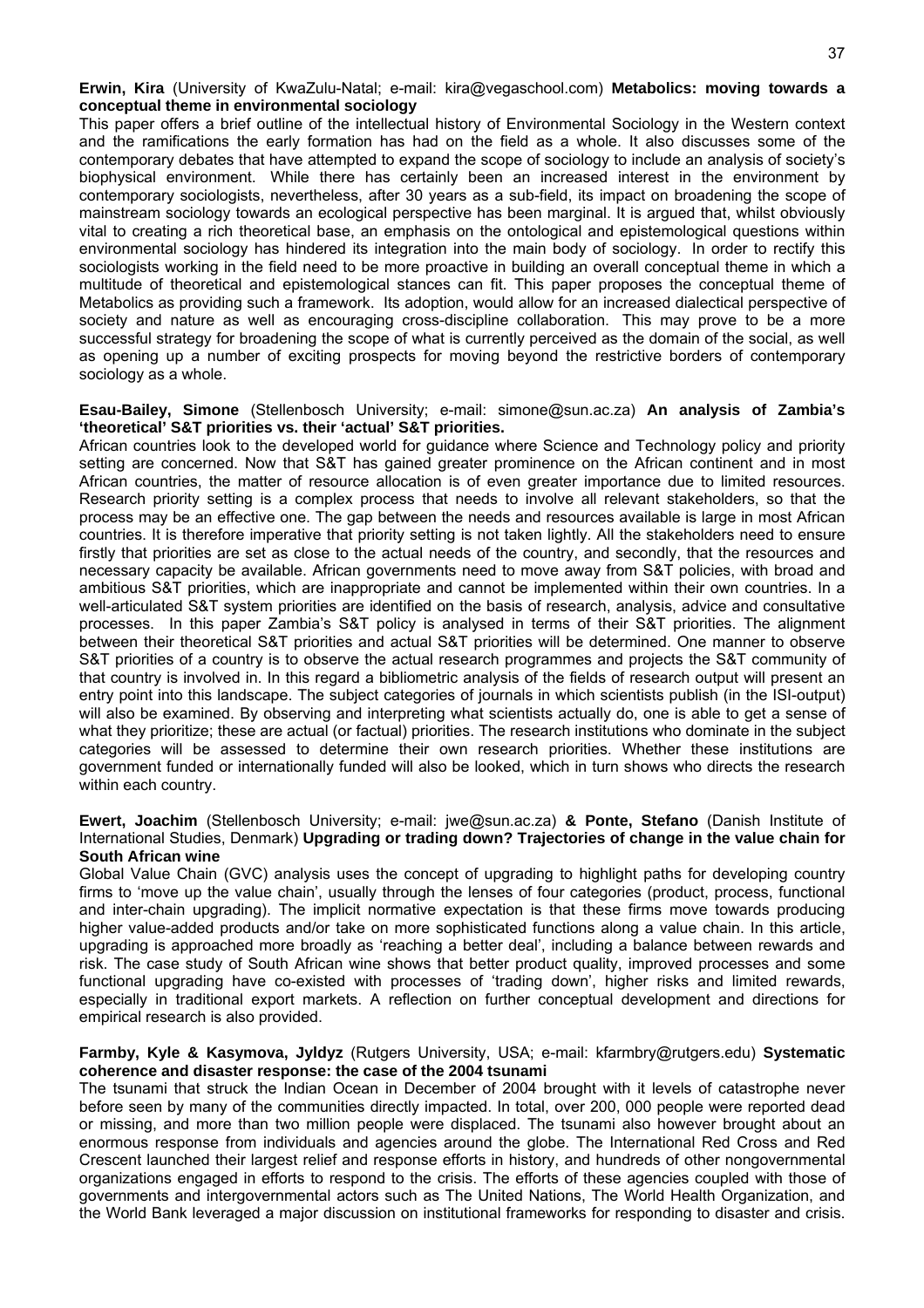One of the major challenges that resulted in the response and recovery stage related to the issue of relief coordination – being able to effectively coordinate and respond to a rapid outpouring of support from formal and informal efforts from around the world. In time, lessons of the challenge of effective response led to a discourse within and between international donors on a notion increasingly referred to as systematic cohesion. This notion is increasingly being applied to efforts to coordinate the planning for and response to disasters and crises on the grandest of scales. The proposed paper will examine the emergence of this notion of systematic coherence and its use in reforming how agencies at the local and international levels prepare for and respond to crises and disasters such as the 2004 tsunami.

**Ferreira, Rialize** (University of South Africa; e-mail: ferrer@unisa.ac.za) **The effects of war on African child soldiers**

Studies conducted in Africa showed that child soldiers have proven not to be inherently vulnerable and passive victims of social and psychological trauma as the general viewpoint might have it. Research revealed that some youth voluntarily joined armed groups for practical and functional reasons such as for protection and survival. They have proven to be active participants in the war and are resilient in the midst of conflict and employed effective coping mechanism to rebuild their lives in post-conflict situations.

The aim of this paper is to discuss how conflict impacts upon child soldiers and how they demonstrate abilities to survive, negotiate and protect others within their social environment.

#### **Gandu, Yohanna Kagoro** (Rhodes University; e-mail: aboliyat@yahoo.co.uk) **Oil, sexual liaisons and gender inequality in the Niger Delta.**

Nigeria started exploration for hydrocarbon deposits in 1907. Large-scale extraction and exportation began in 1957. By the 1970s, Nigerian oil and gas industry became the main revenue generating source. While oil contributes enormous revenue to the national economy, it also induces environmental as well as social and economic problems. The place of women in this debacle has attracted array of gender-specific discourse. This paper interrogates the phenomenon of disproportionate income and sexual liaisons between expatriates oil workers and local women in the Niger Delta. The paper seeks to understand the dynamics of gender and income differentials created by oil enclaves and its transmutation impact on women sexual rights. Expatriates oil workers live in luxury, leisure and affluence. Marginal host communities remain in strikingly deplorable conditions plague by joblessness, mass unemployment and restlessness. Local women in most cases are compelled by economic pressure to enter into sexual liaisons as survival mechanism. This paper shows that patriarchal disparities in command over income in the Niger Delta has weaken normative codes of social interaction between men and women and effects the ability of women to negotiate sexual rights. Beyond the moralizing approach to the phenomenon of sexual liaison are the more sociologically implications for the social cohesiveness of host communities and how this plays into the resentment against oil companies and their employees. In spite of the long recognition of this problem, it has received very little scholarly attention; something that remains a gap in making sense of the rising tide of civic revolts, armed attacks, and the kidnapping of oil company employees in the region. The paper therefore analyzes the socio-economic matrixes and consequences of transactional sexual liaison on local women and the role it plays in the deepening crisis of civic instability and social unrest in the region. This paper obtains its data from existing body of knowledge and qualitative field research.

#### **Gardiner, Desiree** & **Boonzaier, Floretta** (University of Cape Town; e-mail: desiree.gardiner@gmail.com) **"Sometimes weekends are a bitter experience…". Alcohol and domestic abuse in a semi-rural, lowincome community**

This paper explores communication between couples in abusive intimate relationships using narrative analysis. Situated in a low-income, semi-rural context, 15 women were interviewed using unstructured techniques. Participants described their experience of relationship with their partners, what interaction occurs between them, and how domestic violence influences women\'s ability to communicate with their partners. The topics addressed in this paper relate to the process of interaction which occurs between couples and how violence impacts this process. Power dynamics present in couple communication are also explored. The paper explores how several pervasive gender norms emerged in women's narratives of their relationships. These included the domination of men over women, and norms of femininity and masculinity. Women's narratives also provide evidence of the rejection of traditional forms of femininity. This paper provides some insight into the dynamics of abuse in intimate heterosexual relationships.

#### **Gelderblom, Derik** & **Bruce, Con** (University of South Africa; e-mail: gelded@unisa.ac.za) **Rogues, structures and rogue structures**

This paper concerns a comparative study of the phenomenon of the 'rogue trader' in financial markets. The best-known recent example of a rogue trader is Jerome Kiervel of Societe Generale, who managed to hide losses of 4,9 billion Euros incurred by his speculative positions in the financial markets. We can define a rogue trader with reference to the following characteristics: they generally (but not necessarily) deal in complex financial derivatives, employ steep amounts of leverage to increase their possible profits (and losses) exponentially, try to hide their losses over a long period of time in the hope that at some stage they will be able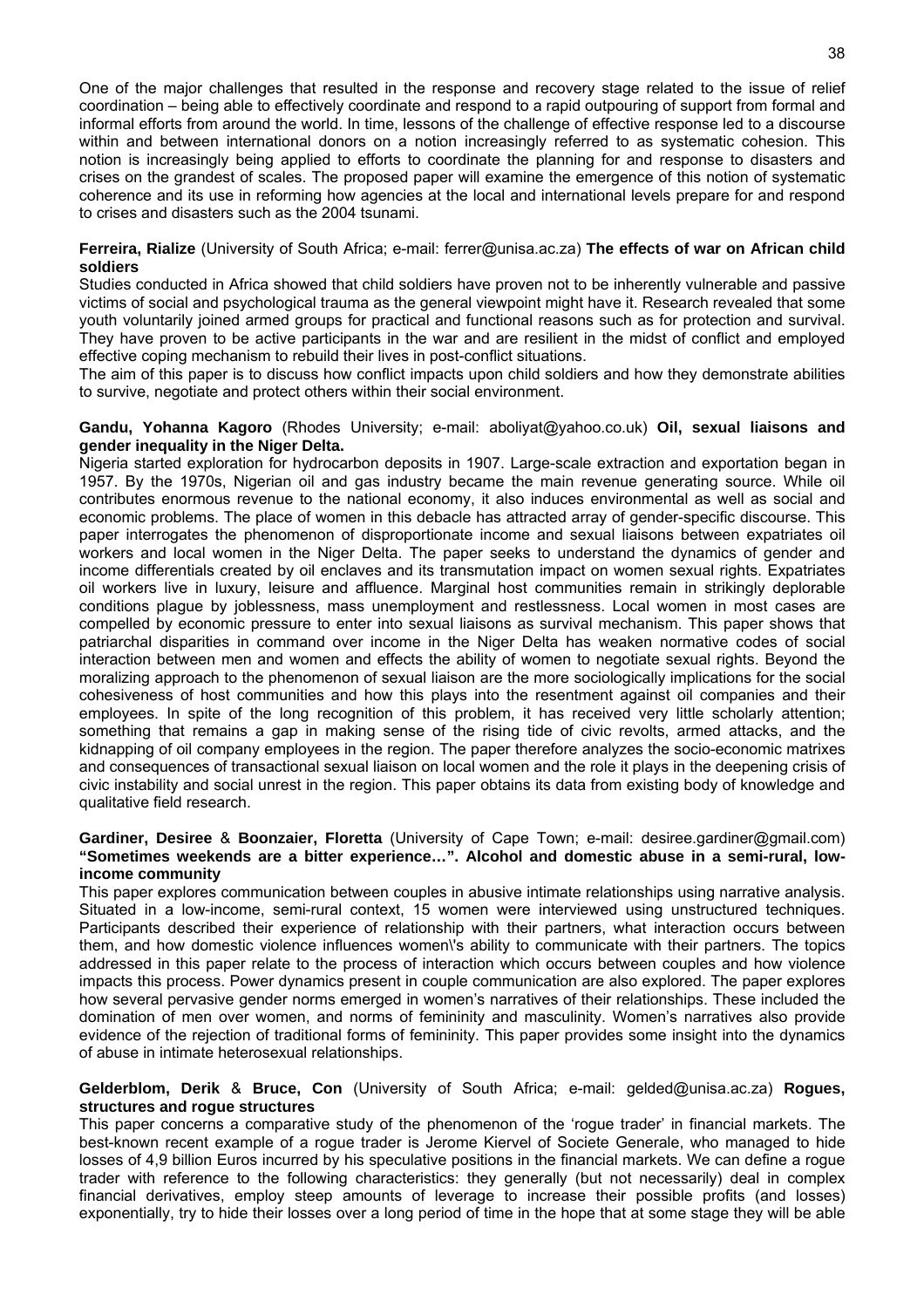to trade themselves out of the hole they find themselves in, or, if not making a loss, use subterfuge to hide their ill-gotten gains, and often take very large positions in the market in an attempt to manipulate the market in their favour. As the name 'rogue trader' signifies, the typical conception of rogue traders is that they are individuals who are somehow morally deficient. The typical discourse is therefore one of individual moral responsibility, with a conception of rogue traders as a few bad apples in an essentially well-functioning financial system. We argue in this paper that this conception is an oversimplification, and that it provides a very convenient justification for management cadres at both middle and top level, as well as regulators, to deflect attention from their own culpability in the phenomenon. We also argue that the mainstream economics conception of rogue traders is deficient in a number of ways. For neo-classical theorists, rogue traders are an aberration, because enlightened self-interest, as spelt out by game theory, dictates that people will, over the long run, try to maintain their reputation for clean dealing. Neo-institutionalists such as Williamson accept that opportunism can indeed occur in economic exchanges, and regard economic institutions as the product of a quest to control opportunism. In addition, neo-institutionalists view existing economic institutions as the outcome of a long adaptive struggle for survival. They therefore represent the most efficient configuration of social practices in the economy possible at the present time. We therefore cannot blame the configuration of economic institutions for the presence of rogue traders, which strengthens the idea that the phenomenon is nothing but a moral failing of individuals. In contrast to these views, we argue that rogue traders are not an aberration, and that the phenomenon is intimately connected to social structural forces, both at the level of the firm and at the level of the wider economy. The raw material for this paper is a comparative study of a number of recent incidents of rogue trading. What is apparent from this study is how often certain patterns repeat themselves. For example, rogue trading often occurs in situations where firms neglect their back offices (viewing these as simply a cost to be cut) in favour of their traders, who are paid huge bonuses to encourage risk taking and profit making. Managers often collude in excessive risk taking by turning a blind eye to regular breaches of trading limits. We argue that this is part of a general pattern of perverse incentives in which traders, and their superiors right up the management hierarchy, focus on profit generation at all costs. We argue that this trend should not be seen in isolation from the broader structural features of current financial capitalism, which resulted from the deregulation of the 1980s and the rise of the notion of shareholder capitalism.

#### **Germond, Paul** (University of the Witwatersrand; e-mail: paul.germond@wits.ac.za) & **Dooms, Tessa** (North-West University) **Religion and adolescent sexual wellbeing: a case study of Christian youth in Potchefstroom, South Africa**

The question of adolescent sexual health, rightly, is at the forefront of HIV/AIDS prevention strategies in southern Africa. What is less well understood is the impact of religion on the sexual lives of adolescents, despite an overwhelming majority of adolescents reporting close religious affiliation. The African Religious Health Assets Programme (Arhap) at the University of the Witwatersrand, Johannesburg, has initiated a research project into religion and adolescent sexual health. Our first site of investigation has been Christian Youth in Potchefstroom, a town 100 kms West of Johannesburg. We are now in a position to present an analysis of our first round of findings, which would be presented in this paper.

**Gnevasheva, Vera** (Moscow University for the Humanities, Russia; e-mail: vera\_cos@rambler.ru) **Russian youth in the mirror of its value orientations**.

The value-normative crisis revealed by empirical researches the last 15 years consists in the revaluation of cultural, ethical and spiritual values of the preceding generations. What can be confirmed by the monitoring research " Russian Institute of Higher Education Through the Eyes of Students " (N=3000), which is conducted by Moscow University for the Humanities since the year 2000. Though we examine the period of life when people are getting education, we can speak only about a certain level of socialization. This level of socialization is exposed to changes because any educational system directly acts as an institute of socialization. The results of this research show that with all the difference between the students of the State and nongovernmental institutes of higher education their attitude to the studies, their satisfaction with the student life, integration in the life of his/her institute of higher education, the level of material well-being, belief on their future life prospects and plans and – what is important most of all – the basic values of the Russian students have a similar configuration. This configuration is determined by the features of economical situation, by social and cultural processes and by public spirits in a country.

#### **Goga, Safiyya** (Rhodes University; e-mail: gogasaf@gmail.com) **"100 years of excellence": silencing "race", the production of a sanitized history and "racial" power at Rhodes University**

"Race" remains highly relevant and charged in post ten-years-after-democracy South Africa, particularly in the country's institutions of higher learning. In this paper I explore Trouillot's idea of silencing within particular dominant and official representations of the history and identity of Rhodes University. Powerful discursive and symbolic acts of silencing underlie the drive for representative legitimacy over the "true" institutional history. I argue that the silencing of history is an act of social power ultimately reproducing the representative dominance of "apolitical" 'whiteness' at Rhodes University. Focusing primarily though not exclusively on predominant discourses of Rhodes University's past produced at a crucial historical moment, the institution's 2004 centenary celebrations, the paper weaves an understanding of how the silencing of "race" in dominant representations of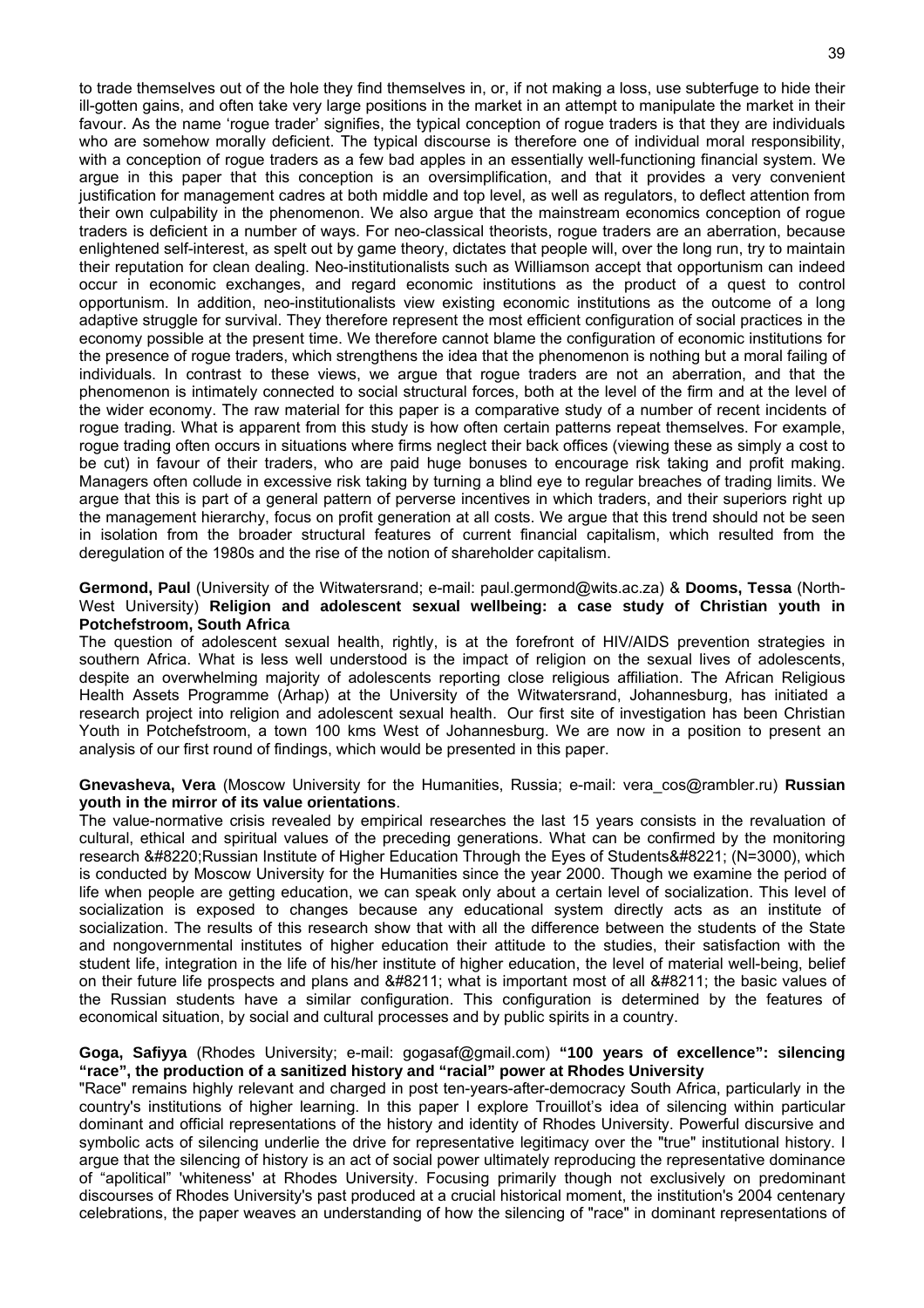the institution's past works to produce a particular kind of history that renders legitimate a particular institutional identity. Ultimately, it is precisely through silencing the centrality of "apolitical" "whiteness" in the institution's past that the dominance and legitimacy of an "apolitical" "white" institutional identity is partially produced in the present.

#### **Gordon, Steven** (University of KwaZulu-Natal; e-mail: steven24gordon@gmail.com) **Migrants in a 'state of exception'**

This paper will discuss how migrants exist within legal 'spaces of exception' and how their extortion, exploitation and maltreatment is propagated by the post-apartheid state. By envisioning South Africa as being 'invaded' by a 'horde' of threatening foreigners, notions of 'a state of siege' are invoked. Migrants are cast as an economic threat, as competitors and consumers who will overburden the economic virility of the nation-state and sow discord and eventual instability. Such a threatened position necessitates the suspension of certain aspects of the constitution (or those constitutional norms which are designed to protect individual liberties) to defend and guarantee the very political and economic posterity sought by these migrants. The illegality of these migrants locates them in 'spaces of exception' that exist outside the law. In this fashion, even the most comprehensive human-rights sensitive refugee and asylum laws provide the state with potentially powerful tools for subordinating the rights of migrants. This produces a system that contributes to new economies of corruption and violence existing either entirely outside the realm of state regulation or more disturbingly through legitimate avenues. Within these spaces, extortion, corruption, and violence are becoming normalised in ways that ultimately undermine the concept of universal rights articulated in the South African constitution. This paper will investigate these 'spaces of exception' though an analysis of the content, process and participation of relevant immigration legislation. The focus will on the participation in and reaction to immigration legislation by the different actors during the public participation process. This paper will draw on the work of Carl Schmidt and Agamben's analysis of sovereignty centred on the notion of exception. Through this investigation, the forces shaping this 'state of exception' will be uncovered and discussed.

#### **Grant, Matthew** (University of Cape Town; e-mail: matthewpgrant@gmail.com) **Water, alienation and society in South Africa**

There are many contestations in South Africa around water; from the pollution of ground water by the mining industry to the resistance of prepaid water meters. This highlights a problematic relation to water in South Africa, which may be representative of other relations to nature. This paper argues that the relation between society and water is one of alienation. Using Marx's theory of alienation as a theoretical framework, some questions are raised about our relation to water – where is water put to use in South Africa? Where is water needed in South Africa? Why is there contestation over water in South Africa? How can this problem be addressed? A social theory of water is investigated which enables a critique of the movement of water from source to use in South Africa. Areas of contestation (e.g. Orange Farm, Sebokeng) and possible reasons thereof are focussed on. This paper argues that water is first put to use industrially (thus economically) resulting in the exchange-value of water exceeding its use-value, therefore naturalising second order needs over first order needs: alienation. This is a reflection of a society based on second order mediation. The proposed solution is the reorganisation of society rooted in first order mediation thus negating alienation.

#### **Groenewald, Liela** (University of Johannesburg; e-mail: lielagr@uj.ac.za) **Housing delivery plans in Gauteng province: potential implications for informal settlements**

The South African province of Gauteng and metropolitan municipalities within it have far-reaching housing delivery plans for the next seven years. While these plans broadly respond to Millennium Development Goals on slum eradication, statements in this regard by key government officials reflect a particular concern with informal settlements on privately owned land. The paper analyses a series of housing delivery plans in terms of the typology of six kinds of responses to informal settlement recently developed by Huchzermeyer et al. Based on previously described corresponding forms of state-society relations in Africa, the typology considers the spectrum of responses, from those with a repressive character to those with transformative potential. The paper concludes that positive responses to past failures as well as continued limitations in processes of housing delivery in the province are evident.

#### **Hamann, Ralph** (University of Cape Town; e-mail: ralph.hamann@uct.ac.za) **Revisiting critical theory to frame research on corporate responsibility: sustainability reporting as communicative action in the case of three companies and controversies**

This paper considers and applies particular elements of the conceptual legacy of critical theory writers Adorno and Habermas in research on corporate responsibility. The first part suggests that dichotomised disciplinary approaches to research on business results in the risk that sociologists, in particular, are too easily ignored by economic decision-makers. It recommends the concept of immanent critique to enhance the impact of sociological analysis of corporate practices. The second part of the paper offers an appraisal of corporate responsibility efforts – in particular sustainability reporting – based on criteria derived from the ideal speech situation suggested by Habermas. It will be shown that to some extent these criteria are well represented in the explicit principles of the international corporate responsibility movement, as codified for instance in the Global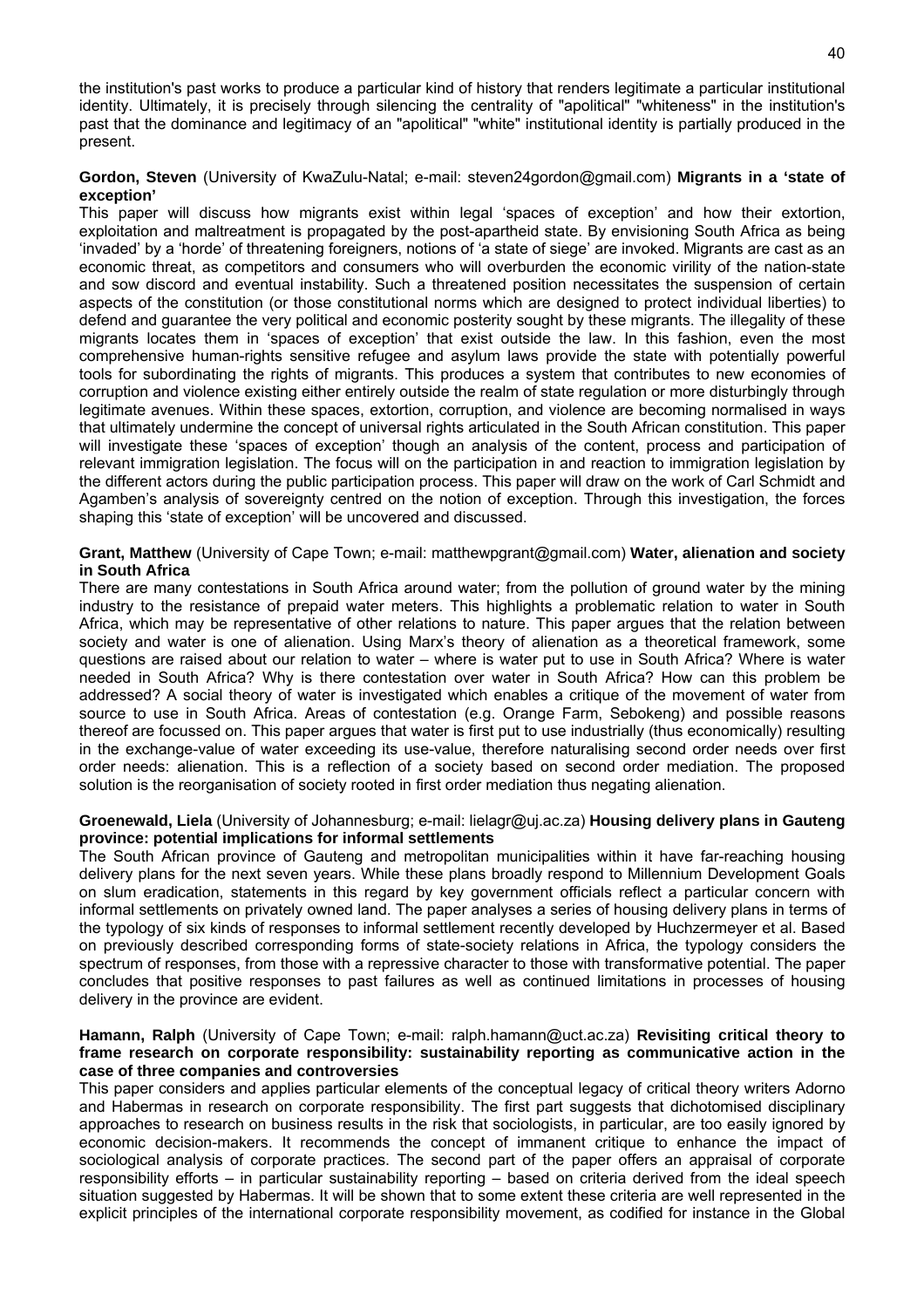Reporting Initiative, so this is within the ambit of immanent critique. The analysis focuses on the public reports of three companies, with particular emphasis on specific controversies that they have been involved in: Anglo Platinum and recent disputes around resettlement; Mittal Steel and environmental pollution; and Monsanto and trials of genetically modified crops. The paper concludes by suggesting that the principles and practices of corporate responsibility require a differentiated analysis and that they open an important space for engagement by sociologists.

#### **Haripersad, Yajiv** (University of KwaZulu-Natal; e-mail: yajiv@mtnloaded.co.za) **Work and employment in the clothing value chain: an assessment of the clothing manufacturing and clothing retail sector of South Africa**

This paper illustrates the dynamic, multifaceted manner in which capital squeezes more productivity out of labour within clothing value chain. These are some reflections on my research towards a Masters degree at the University of KwaZulu-Natal. The primary aim of the research is to examine how the current wave of changes in the organization of clothing production and retail sites affect wages livelihoods of workers. The hypothesis of this research is that there is a convergence between the clothing manufacturing and retail sectors in the organization of work, working and employment conditions and in the allocation of wages to workers. Utilizing a theoretical framework that sees workers as active agents, this paper will examine the activities of workers who are subjected to casualization of employment and flexibility of work and wages. This research will show that in general workers are increasingly facing vulnerabilities and uncertainties regarding their employment, working conditions and incomes resulting from the changes in work. Yet, careful examination of workers, their everyday life and activities shows workers and their struggles for a better quality of work and livelihoods, and how workers constitute meaning of their work, their lives in these everyday life activities.

#### **Heinecken, Lindy** & **Nel, Michelle** (Stellenbosch University; e-mail: Lindy@sun.ac.za) **Human rights and HIV testing in the military: whose rights are paramount?**

The issue of testing for HIV as a pre-employment practice is highly controversial given the human rights implications this holds. However, across the world most militaries test recruits and service members for HIV as part of their overall health assessment, which may affect enlistment, promotion and deployment. Numerous court cases have challenged these practices, claiming that they are unfair and discriminatory. In this paper, we examine the legal position in terms of HIV testing in the military by referring to current testing policies, SANDF policies on HIV/AIDS, as well as various national and international court cases that have challenged the consequences of HIV-testing for military personnel. In the last section of the paper, we address the implication increasing number of HIV/AIDS compromised persons have on the organizational and operational effectiveness of armed forces. In essence, what this paper attempts to answer is whose rights are paramount – the human rights of individual soldiers, or the state's obligation to ensure that the armed forces are operationally effective to safeguard the interests of society, or the international community.

**Heinecken, Lindy** & **van der Waag, Noëlle** (Stellenbosch University; e-mail: lindy@sun.ac.za) **Gender integration in peace support operations: old and new challenges facing the South African armed forces** This article commences with a discussion on why gender mainstreaming has become an imperative in peacekeeping operations, what initiatives are currently in place to ensure that this is implemented, and the benefits this holds. Some of the factors currently undermining these initiates, such as shortcomings in terms of gender training for and during operations and the fact that women are still not a critical mass in such operations are discussed. With this as background, the focus shifts to the South African National Defence Force (SANDF) which in recent years has made a concerted effort to increase the number of women serving in the ranks and remove barriers that restrict their full integration and participation in the military. The gender profile, composition and current constraints on gender integration are highlighted with specific reference to the continued impact the patriarchal culture of the military system has on women in terms of their status, sexuality, and ability to function as equals within the military context. Here the interplay between female emancipation, culture and sexuality in the military as well as peacekeeping zones are deliberated. The last section of the article addresses some of the real challenges facing women who are deployed on peacekeeping operations, which bring to the fore new challenges in terms of gender integration. From a scholarly point of view, the SANDF's gender mainstreaming initiatives are of interest to all who study Southern Africa, as South Africa is the only SADC state which is implementing this initiative on any appreciable scale. Furthermore, the primary focus of South Africa's peacekeeping operations is on creating political stability within sub-Saharan Africa in order to promote peace and economic growth. Therefore it is evident that the success of gender mainstreaming as a key pillar of peace-building is of benefit to the region as a whole.

#### **Hoosen, Fazeela** & **Mafukidze, Jonathan** (Human Sciences Research Council; e-mail: fhoozen@hsrc.ac.za) **Land Management in Diepkloof: participation, contestations and contradictions in a context characterised by land shortage**

This paper analyses contestations and contradictions that characterise land management related participatory decision making at a local level. It discusses challenges, contestations and successes that came out of invaluable efforts made by local authorities and residence of Diepkloof, to engage in seeking a solution to the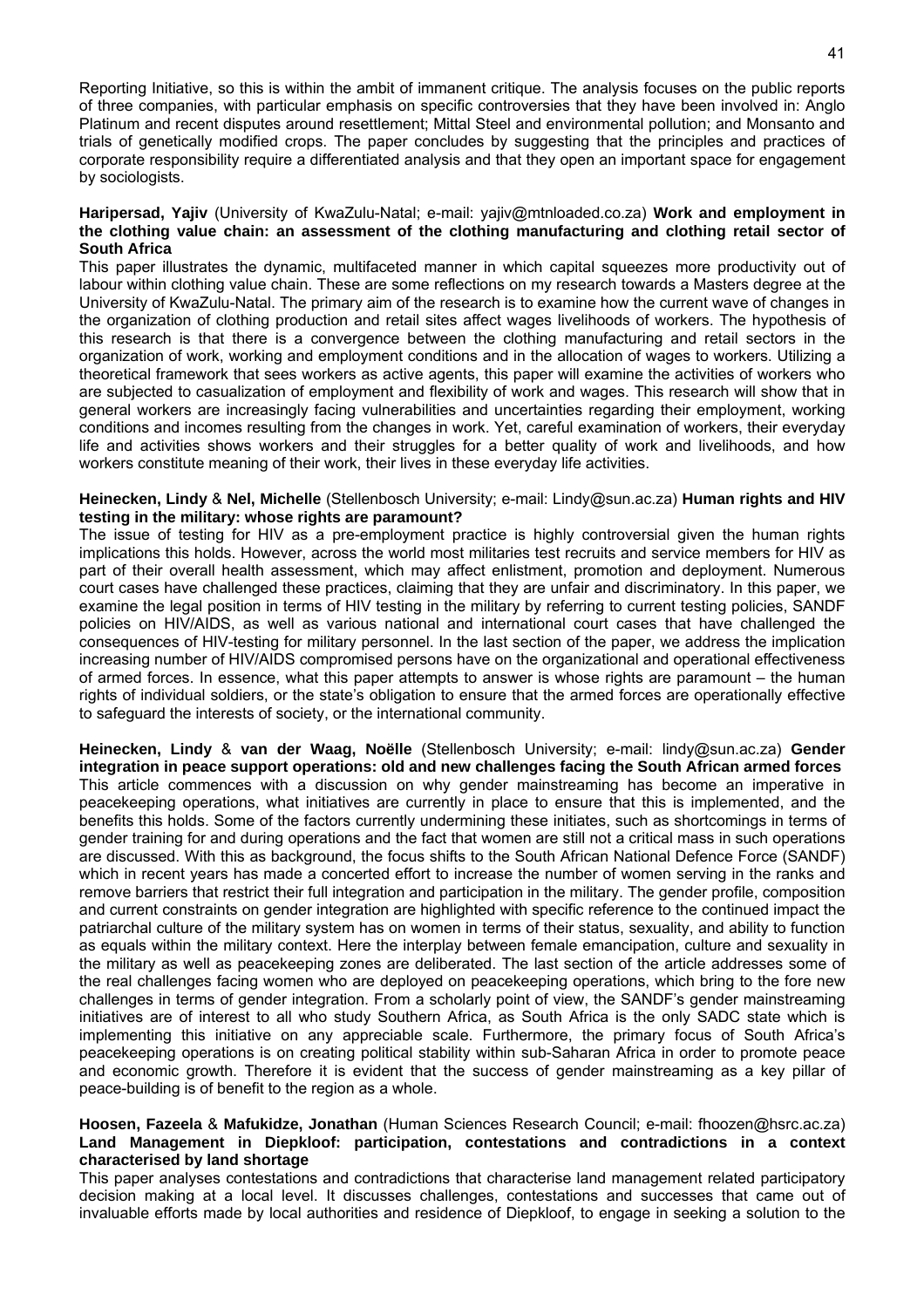problem of land shortage and the subsequent housing shortage that arises from it. In so doing it brings to the fore weaknesses characterising this participatory process most of which are unintended after effects of the process of engagement. Basing its arguments on an intensive fieldwork carried out in 2007 involving both the local administration and the local community of Zones 1 to 6, this paper argues that the idea behind engaging the local communities was vital but was not well planned and orchestrated to the extent that authorities were not well equipped in dealing with contestations that ensued. This paper therefore argues that in as much as participatory processes in principle "deepen" democratic processes, they also negatively impact on social cohesion largely when "propertied" actors who over the years accrued social capital have their opinions or views contested by the young and "propertiless". Whereas such engagement aims and should ordinarily assist at finding a solution to social challenge, it is evident that when mishandled it not only creates animosity within communities but also brings into question the intention of authorities in the use of participation. In so doing it awakens latent mistrust that communities usually have towards the state considering the history of the country. This paper further argues that the disturbance of social cohesion negatively impacts upon the realisation of free association for the socially weak who have to co-exist with unhappy local heavyweights. The process of getting inputs resulted in a battle for supremacy as community members fought not only to be heard but also to silence the other. Each group appeared to claim that "real knowledge" resided with it hence could only be tapped from it. The authorities on the other hand did not know and did not try to ensure that "normalcy" prevailed after the consultation exercise. In conclusion this paper argues that authorities should realise that the positive merits of participation such as collectively driven development and social cohesion among others can only be realised if the process of participation is successfully carried through. It is the position of this paper that if not handled properly by all stakeholders, participation my result in social fragmentation, mistrust and conflict. This paper therefore, recommends that, as a process, participatory decision making requires a committed, informed and well intentioned handling by all parities so that all stakeholders identify not only with the ultimate product but also with the way it is conceived. This paper was developed out of a study undertaken in March and April 2007, which was funded by the Ford Foundation. This study aimed to look at Land Management in Johannesburg with five smaller case studies being undertaken.

#### **Huynh, Tu** (University of Johannesburg; e-mail: huynh.z.t@gmail.com / bg23736@binghamton.edu) **Loathing and love: postcard representations of indentured Chinese labourers in South Africa's reconstruction, 1904-1910**

South Africa's experience with indentured Chinese laborers in the Transvaal gold mining industry, in the two years after the Anglo-Boer War (1899-1902), is well documented in national archives, libraries, and museums. The South African experience is not unique, as a similar source of labor had been deployed in other white settler societies and British colonies, such as North America, Australia, New Zealand, British Columbia, as well as the British West Indies. However, little has been written about the social influence of Chinese deployment in South Africa, except for their economic contribution to a distressed gold mining industry. Mining capitalists' demand for cheap unskilled labor as a means to extend the productivity of the gold mines indeed shaped this labor experience. More significantly, such demand, together with the restriction of Chinese laborers to underground work and to separate mining compounds, contributed to the "sharpen[ing] of racial sensibilities." Deepening of raciality can be observed in different situations (e.g., cartoons and sketches; pamphlets, newspaper articles, colonial correspondence, and minutes of meetings; and importation legislation). In this article I will discuss how representations of indentured Chinese laborers in postcards participated in strengthening racial perceptions by using images that invoked concerns of British morality, by reproaching "Chinese slavery," on one hand, while uplifting the Chinese laborers through indentureship on the other. The images offer a glimpse of the ways in which local printing companies, photographers, and consumers attempted to answer questions about the utility of Chinese laborers, but also the making of a "white South Africa." Postcard representation of the Chinese ostensibly normalized exploitative practices, but also instilled viewers with noble sentiments that informed their sense of national identity. I argue that representations of indentured Chinese laborers on postcards promoted the ideals of church ministers, colonial administrators, and mining capitalists (all supporters of importing Chinese laborers), further contributing to individuals' selfunderstanding as "white" and citizens of a larger Empire, as well as a changing South Africa.

#### **ibn Hyman, Sundjata** (American University of Nigeria, Nigeria; e-mail: sundjatakeita@gmail.com) **Maiduguri al Majirai: the role of street boys in ethno-religious violence in Borno State (Nigeria)**

Global outrage over the recent Danish publication of offensive depictions of the Prophet Muhammad reached Northern Nigeria on February 18, 2006 when a public rally in the city of Maiduguri erupted in violence that left more than fifty Christians dead and more than fifty-six churches destroyed. Several days later the largely Christian city of Onitsha erupted, leaving many mosques and businesses burned and destroyed, and a death toll of well over one hundred persons. The Maiduguri incident has been attributed to the organization and functioning of local tsangayas as significant factors in the incident. Because tsangayas remain strong traditional institutions in a city that fiercely resists Western cultural influences, it was believed that an assessment of religious and ethnic attitudes among its graduates – referred to as "al-Majirai"— would elucidate the association advanced by Fearon and Laitin (2003) of poverty, relative group size and overlap in diverse identities to violent civil conflict. Sample data from an inventory of socioeconomic and identity indicators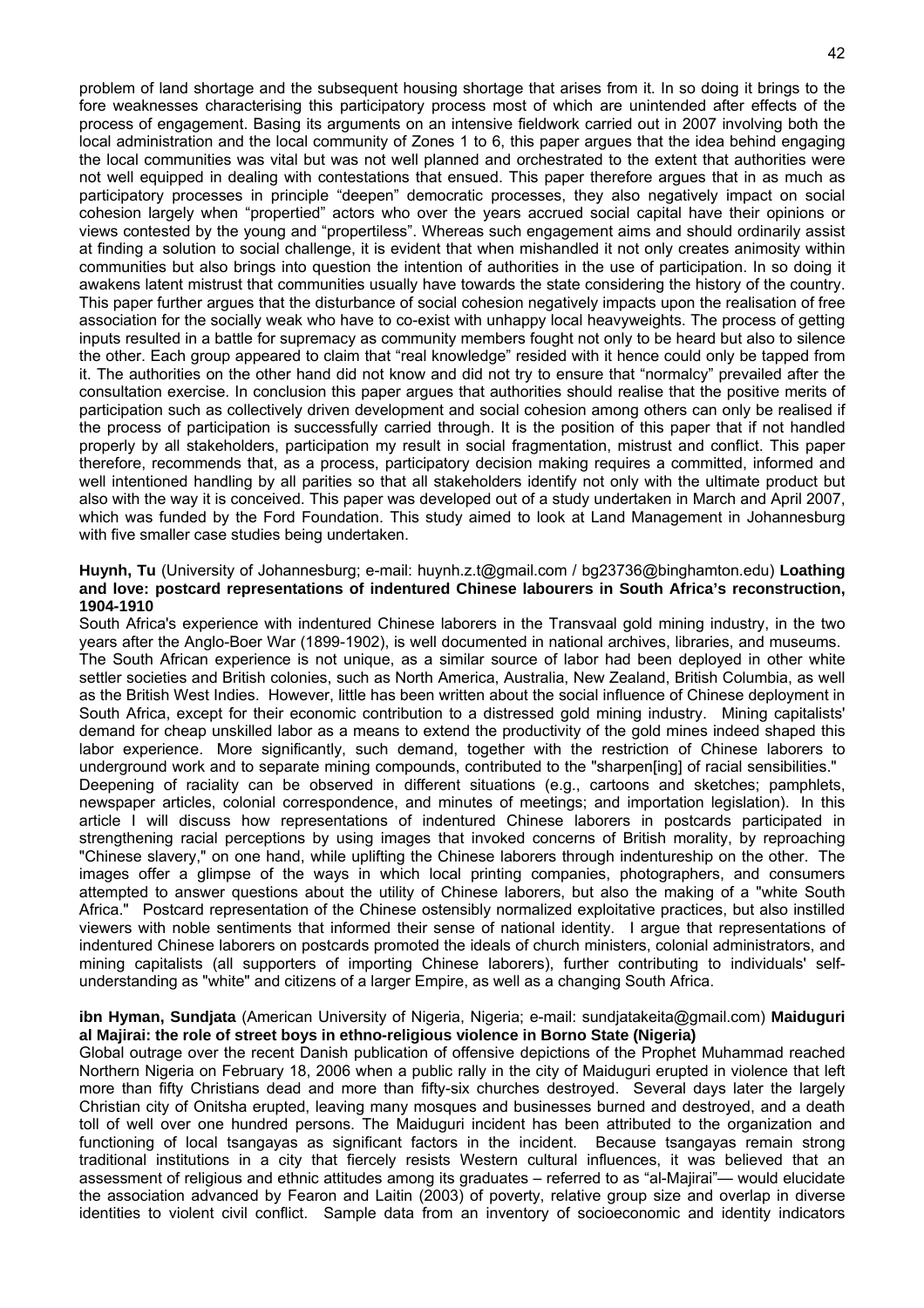administered to a small sample of Maiduguri al-Majirai (n= 60) using a non-probabilistic technique appears to suggest that religious identity is more salient factor in self perception than is ethnic identity. However, ethnic identity appears weakened by shared historical ties to the spread of Islam in Northern Nigeria. This work is a preliminary study that intends to fit into a larger, more comprehensive examination of the intersection of religion, ethnicity and geopolitics in Northern Nigeria, and within a larger theoretical framework that reconceptualizes the treatment of culture as a scientific social behavioral phenomenon.

#### **Ikuomola, Adediran D.** (University of Ibadan, Nigeria; e-mail: diranreal@yahoo.com) **Governmental policies and development, from cocoa to oil in south-western Nigeria: a study of two areas in Ondo state**

The youth empowerment in the provision of development by the state government has been a welcome development so also is the building of technological base institutions in Ondo State. The introduction of Oil base economy has prompted past government to focus on black gold, neglecting other resources that once were attributed as the main lubricant of the nation's economy. Cocoa was known to have brought development to the South West, Groundnuts to the North and Palm Oil to the South-South before the discovery of oil in the 1950s and Oil boom of the 1970s. Development at this period was not marred by crises as it is today in virtually all states in South-South Region of nation. This study through qualitative methodology, via focus Group Discussions and Interviews observed the recent biases in the developmental policies and activities to wards Oil base resources in relation to agriculture especially on Cocoa production, Community attitudes to recent development, and emerging conflicts among youths of various ethnic groups in Ondo State and lastly the rate of drift from agriculture to oil by the youths. This study involved a cross-section of Fifty Household including parents and adults - children and youth organizations that came up as a result of the discovery of Oil, and its production in two communities in Ondo State (Ese-Odo and Ilaje local government areas). Some of results of the findings revealed that communal conflicts are on the increase, this 74% of the respondents attested. Also most farmers are now aged left alone by their children in search of opportunities in other Oil Servicing Industries coupled with governmental policies which are now geared to words the petrol-chemical industries. Lastly recommendations were made towards alleviating the emerging problems in this area in other not to create another Niger-Delta area in the South-Western part Nigeria.

#### **Inderpal, Lee-Ann** (University of KwaZulu-Natal; e-mail: 202501218@ukzn.ac.za) **Grade 9 students' accounts of conflicts and abuses in a formerly Indian school near Durban**

The aim of my study was to investigate the nature of possible conflicts between Grade nine learners. Focus group discussions were conducted with about forty learners; boys and girls, Black and Indian, aged between fourteen and sixteen at a formerly Indian school near Durban. In these, I started by asking very general questions and then picked up on what the young people said, asking them to elaborate and illustrate. In this way I tried to put the onus on young people themselves to set the agenda. I am interested in investigating whether learners will talk differently about conflict depending on whether they were in different kinds of groups marked by 'race' and gender. Therefore, I divided the participants into mono-racial single sex as well as mixed gender and mixed 'race' groups. According to all the participants in the focus group discussions, conflicts between pupils were very common at Grade nine levels. However, what sort of conflicts they spoke about and how these were spoken about, and especially those which related to gender and 'race', differed significantly between the various kinds of focus groups mentioned above. This paper reports on these conflicts and compares the kinds of conflicts spoken about in the different kinds of groups.

#### **Ingwu, Agnes Ushang** (Abanbeke Development Association, Nigeria; e-mail: ushangingwu@yahoo.com) **Deforestation! The rural woman's monster.**

Natural resources are poorly managed by the existing governing bodies in different parts of the world especially in sub- Saharan Africa. Poor management has been the basic cause of many environmental problems such as deforestation, land and watershed degradation all over the world. It has also contributed to loss of livelihoods and widespread poverty among people in the rural communities of Sub Saharan Africa. This has been aided by the exclusion of women from the management of these resources. Using Nigeria as a case study, this paper argues that the exclusion of women from the management of the natural resources is an act of social injustice.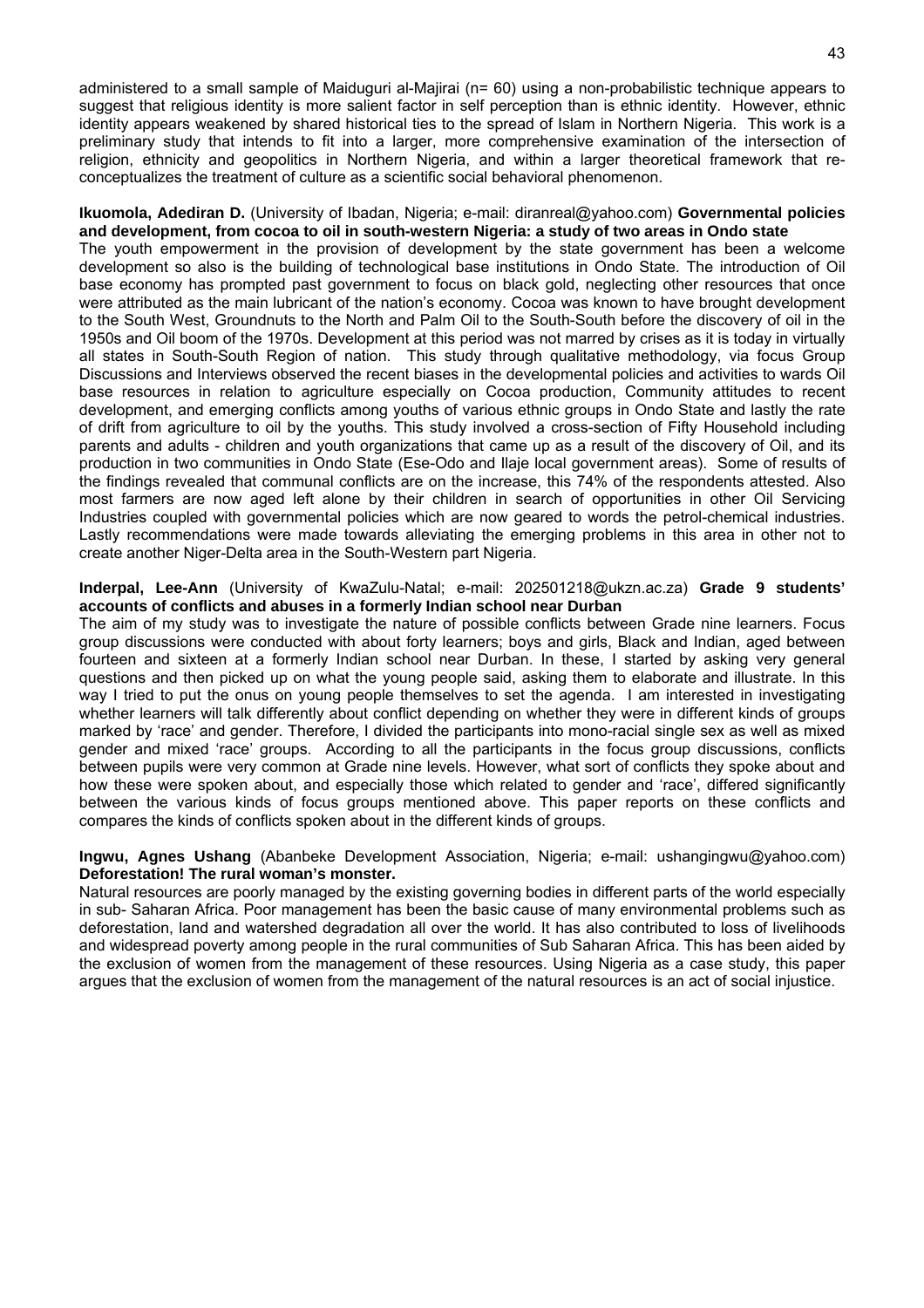**Joynt, Katherine** (University of the Witwatersrand; e-mail: katherine.joynt@students.wits.ac.za) **Workers in the clothing industry: a study of clothing manufacture in inner-city Johannesburg**

My research examines the clothing industry in inner-city Johannesburg. The focus is on the working conditions of workers in the clothing industry in both micro-enterprises and in small to large factories. The value chain for the production of clothing was used to identify linkages between formal and informal activities in the industry and to locate the position of the industry's most vulnerable workers. Using a Decent Work Index Questionnaire combining objective and subjective indicators, the security levels of workers were measured in order to establish where the decent work deficits for these workers lie and what can be done to improve their working conditions.

**Kakhobwe, Kondwani** (National University of Lesotho; e-mail: kakhobwe@yahoo.com) & **Matobo, Thope**  (National University of Lesotho) **Agriculture for rural households in Lesotho: an answer to food security?** In April, 2002 the Prime Minister of Lesotho declared a state of famine in the country. Five years later, in July 2007, he declared yet another food crisis in the country. In response to the food crises that have hit Lesotho in the post 2000 period, the Government of Lesotho has been encouraging the revitalisation of agriculture in attaining food security for rural households, in particular. Without the requisite knowledge of the performance of rural households in agriculture, and consecutive knowledge of their capacity to engage in agriculture, the ability of rural households in attaining food security remains uncertain. In Lesotho agriculture is vital, not only to the accessibility of food supplies to the country as a whole, but to the achievement of food security in individual households as well as to the national economy. For many a time a great amount of resources are committed by national governments, non- governmental institutions and donor agencies in implementing a wide variety of agricultural policies, programmes, and services with the specific objective of alleviating poverty. However, despite elaborate policies and intervention measures formulated and adopted by various stakeholders over the years, in an endeavour to attain food security in rural Lesotho, the majority of rural households still remain food insecure. Against this backdrop the paper will look into the circumstances of rural households in attaining food security through agriculture stressing on what rural households possess to engage in agricultural production. Furthermore, the author will relate the performance of rural households in agriculture in attaining food security. The paper will therefore assess how the capability and performance of rural households through agriculture can facilitate greater food security leading to the improvement of local livelihoods. The information for this paper is based on research being conducted on 300 households in Lesotho for a Masters thesis in Sociology.

**Kauppila, Jenni** (University of Tampere, Finland; e-mail: jenni.kauppila@uta.fi) **Nature conservation in South Africa: balancing with different needs.** 

Conservation areas have increased both in numbers and size during the 21<sup>st</sup> century, but the destruction of nature is not in decline. The old challenges, such as conflicting interests on land and resource use, and the challenge of protecting endangered ecosystems and species, have not faded away. In addition to that, new challenges, such as negative impacts of the climate change, have to be dealt with in the near future.

The concept of stakeholders in conservation has expanded rapidly since the mid-1980s and now most of the increase in conservation areas worldwide comes in the categories of private and community conservancies. Co-operation and flexible arrangements (e.g. voluntary and temporary conservation arrangements) are the buzzwords of the day, and the conservation community is pressured to adopt new ways of dealing with the other sectors of the society in order to maintain the social legitimacy of conservation areas.

In South Africa the situation was particularly poignant at the dawn of democracy due to the legacy of apartheid land policies and hostile neighbour relations between parks and people. Conservation as a form of land use was politicized and the power relations between the actors were altered dramatically (at least temporarily). The case study on the Makuleke community's land restitution and the establishment of the contractual national park, the Makuleke Region of the Kruger National Park, shows how a complex set of processes and actors created a rupture in the old conservation management style of South Africa in the 1990s and how a new system was set up. The study contributes to the international discussion on the roles of communities, the state and private businesses in conservation in creating conditions for sustainable environmental processes.

The case study is based on my PhD research with extensive field work (over 60 open interviews, archival material etc.) conducted in South Africa during 2003 and 2005.

#### **Kefale, Kende** (University of Cape Town; e-mail: kflken001@uct.ac.za) **A review of current debates about public sociology (2004-2008).**

Social Sciences have increasingly been characterized and criticized as being too professional, detached and generally not responsive to major social problems facing societies globally. It was based on this allegations that Michal Burawoy appealed for a Public Sociology that engages and speaks directly with society (as opposed to *professional* Sociology where it is limited to sociologists) Therefore, this paper aims to examine the various debates and directions Public Sociology is taking (and has taken) from its recent re-introduction by Buroway during his 2004 ASA presidency, which has inspired and encouraged a lot of debate.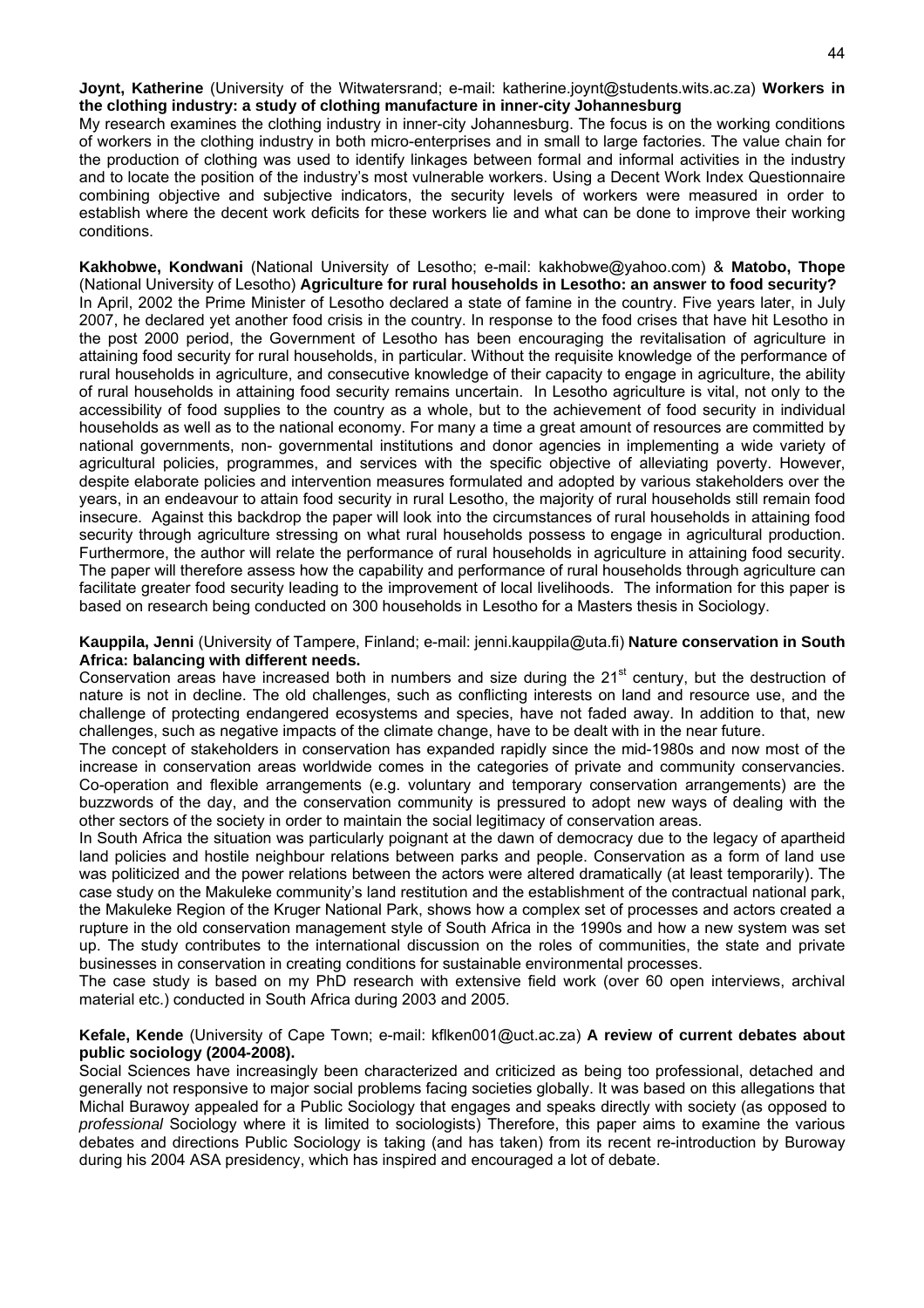Industrial sociology has a strong tradition in South Africa. One of the concepts upon which it rests is the unexamined category of 'worker'. This paper examines the production of knowledge around this heroic subject within the subdiscipline. It argues that a narrow, masculinist notion of worker has defined the political subjecthood of workers through much of the literature. In the process, scholars have themselves contributed to the marginalization of multiply inscribed subjectivities of working class actors.

#### **Khan, Sultan** & **Govender, Jayanathan** (University of KwaZulu-Natal; e-mail: khans@ukzn.ac.za) **Direct politics: the struggle for participative spaces in local government decision-making**

Participation policy in South Africa provides for among others, the right of citizens, and/or their representatives to influence local decisions. Legislative framework and principles of participation in local government in South Africa appears to be well designed to regulate and promote democratic praxis. Participation is encouraged and institutionalized in a variety of processes at all levels of the political structure. At the local sphere, citizens have the right to be included in decision-making on policies, budgeting, and planning processes. One of the main grey areas in the implementation of participation policies at the local level is that it does not analyze sufficiently the meaning of the concepts, citizens, representatives, or civil society for that matter resulting in 'democratic tension' between citizens, their representatives in the form of community-based organizations and municipal councillors. In the former case, citizens and community-based organizations have the right to a direct say in local decision-making, and in the latter case, municipal councillors, in the form of ward and proportional representatives, have legislative mandates to represent citizens. Local democratic praxis therefore is open to a combination of challenges and complexity. This paper examines the complexity of local relations between the municipality and civil society in the eThekwini Municipality. It is informed by field research and contributes to debate on the relationship between representative and deliberative local politics.

#### **Khan, Sultan** (University of KwaZulu-Natal; e-mail: khans@ukzn.ac.za) **Challenges facing poverty relief programs in the Urban Renewable Programme of Inanda in the eThekwini Municipality**

Widespread poverty is one of the major social issues causing much anxiety amongst all South Africans in the post-apartheid era. Policy analysts predict that if the rate of poverty continues to increase then it is most likely to undermine the very foundation of democracy that has been hard fought for. Over fourteen years the government has attempted to implement various poverty alleviation strategies with minimal levels of success. In 2001 the government refocused its approach to poverty alleviation in twenty one nodes in the country considered to have the highest levels of poverty. This paper seeks to evaluate the implementation of new poverty alleviation strategies in one of the Urban Renewable Programme nodes in the eThekwini Municipality (formerly Durban). It evaluates three projects aimed at targeting constitutionally defined vulnerable groups using a variety of qualitative research techniques. It assesses factors that promote success, present risks and failures and lessons that can be learnt in the future implementation of poverty relief projects.

#### **Klerck, Gilton** (Rhodes University; e-mail: g.klerck@ru.ac.za) **The sectoral determination for farm workers** A central question regarding the impact of minimum wages is the extent to which they disrupt prevailing employment and work arrangements. This research paper exams the extent to which a statutory floor of wages has challenged existing employment arrangements and assesses its impact on the working conditions of farm workers on selected farms in the Eastern Cape. The experiences of farm workers are largely absent from existing studies of minimum employment conditions in the agricultural sector. The research highlights the need to explore the significance of the characteristically informal industrial relations in the agricultural sector regarding minimum wages, and to examine the implications of regulatory change for different categories of farm workers. Following a brief overview of the provisions in the sectoral determination, the paper outlines some of the problems associated with the enforcement of statutory minimum wages, considers the impact of statutory minimum wages on remuneration and industrial relations, and tracks changes in wage levels before and after the introduction of the sectoral determination.

#### **Korth, Marcel** (University of Johannesburg; e-mail: mkorth@uj.ac.za) **Right and wrong in Zola terms: toward an understanding of delinquency as health-seeking behaviour among young urban township dwellers in Zola, Soweto**

While offering a wealth of new hopes and dreams and new possibilities and opportunities, the New South Africa has proved to be inundated with challenges, specifically for youth. Violence sweeping the country during the early years of transformation; continued separation of children and youth from their parents due to migrant labour; continuously changing social structures and social norms; increased risk related to sexually transmitted diseases and HIV-infections; increased requirements for possible absorption in the formal market economy coupled with numerous amendments of the education system; and current global social and economic trends, have had significant bearing on young people's formation of an identity. This is particularly true in urban settings, where exposure to a wealth of diverse stimuli, typically comprising a mixture of 'modern' and 'traditional' pressures, compete for preponderance in a young person's identity formation.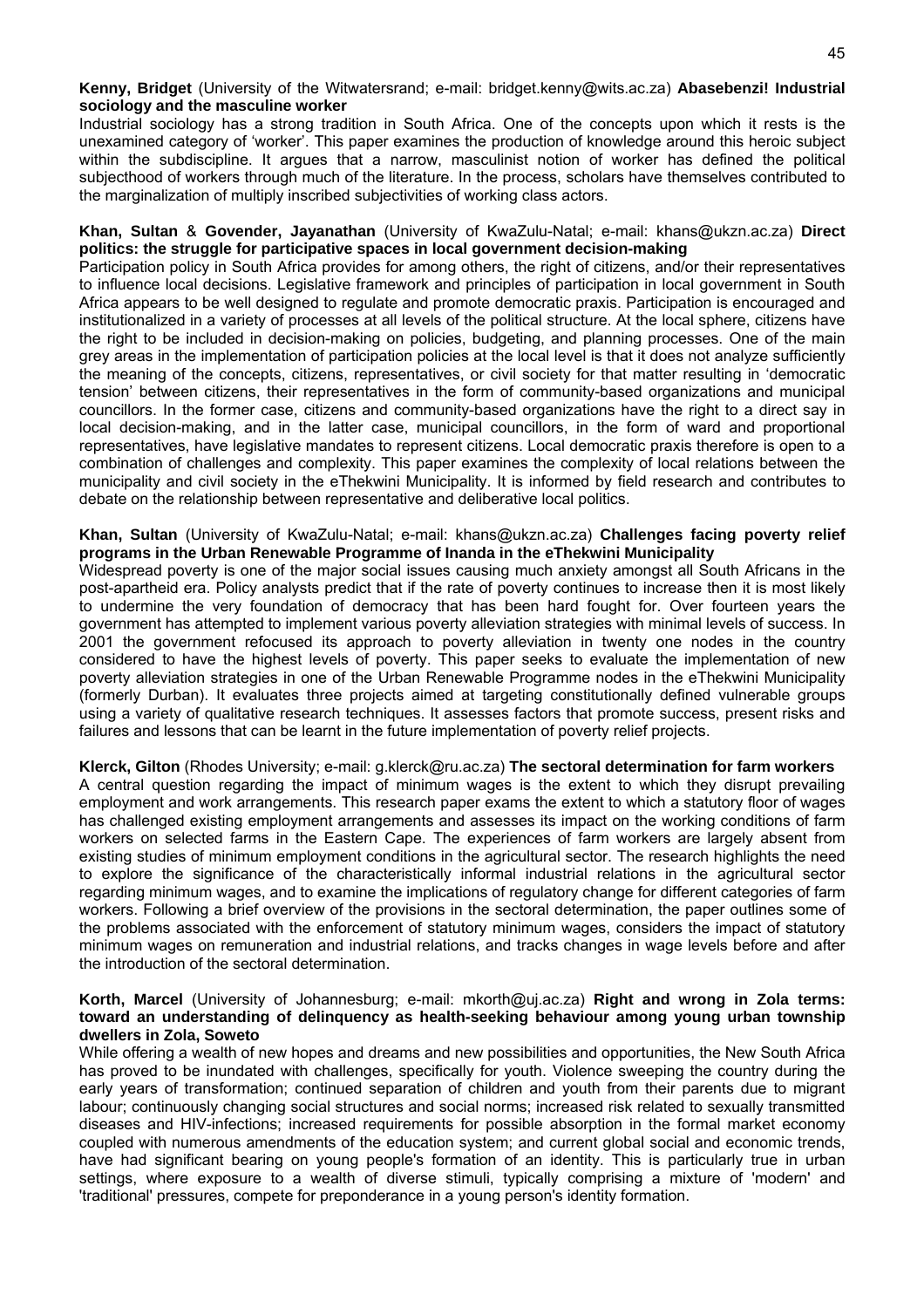This paper shows how in Zola, Soweto, an urban township neighbourhood (in)famous for its seemingly incessant capacity as breeding ground for violent crime, some young men identified their very own means of responding to challenges and adversity in their lives. The paper draws on in-depth and life history interviews which were conducted with young men between 18 and 24 years of age in Zola, Soweto, during 2007. It seeks to relate some of the young men's narratives of delinquent behaviour to notions of delinquency as healthseeking behaviour. In this way, the paper highlights how the young men's understanding of their own or associates' delinquency is used in their construction of a positive self-concept in a contemporary urban township neighbourhood. It highlights how traditional notions of 'being a man' are integrated with other pressures emanating from landscapes in current urban South Africa.

#### **Linonge, Helen** (University of Pretoria; e-mail: helen@up.ac.za) **The treatment of female offenders in the criminal justice system in Fako Division of the South-West Province, Cameroon**

The greater involvement of men in crime than women has been a conundrum since the creation of mankind. However, the gradual increase in the involvement of women in crime warrants a study of the treatment of female offenders in an institution, which has been predominantly male oriented. Literature provides that female offenders are treated equitably in the criminal justice system in Cameroon. This study seeks to understand the treatment of female offenders by the criminal justice system; to determine if the treatment of female offenders is as a result of the arbitrariness of the operators of the criminal justice system; to examine the problems and needs of female offenders in prison. The study utilizes content analysis to analyse the Cameroon Penal Code, Criminal Procedure Ordinance, Cameroon Constitution and case files from police stations and courts. Focus group discussion was used with female offenders in Buea central prison to get their experiences. Questionnaires were also administered to the criminal justice experts to evaluate their attitudes towards female offenders. Findings indicate that female offenders are more leniently treated in the criminal justice system than their male counterparts. For the same offence committed by a male and female, the female is likely to be discharged, or given a suspended or lesser sentence than the male offender. However, the study reveals that a few criminal justice experts tend to be harsh because they think that female offenders have violated the 'natural order'.

#### **Maema, Mapule** (Rhodes University; e-mail: g03m2063@campus.ru.ac.za) **The role of civil society in promoting democracy: a case study of Lesotho**

This a work in progress paper, based on my Masters thesis. My Masters research addressed one of the unexplored areas in Lesotho's industrial relations; public sector unionism in one of the Southern African countries, Lesotho. The aims of this study were to investigate the developments and changes that led to the Public Service act, No.1 of 2005; explain why such changes took place, and explore some of the issues that these changes have brought to the fore. It traced the process, including the roles of state and non-state agencies, that led to the promulgation of the Public Service Act, No.1 of 2005, and the constraints and contradictions entailed in the process; investigated the reasons behind the amendment of the Public Service Act, No.13 of 1995; examined the extent to which the Public Service Act, No.1 of 2005 adheres to International Labour Standards concerning ILO Convention No.87. There is sufficient ground for wondering why it took ten years-from the first time objections were made by trade unions-to get the 1995 Act repealed. What does the extended nature of the process tell us about state/civil society relations in Lesotho? What does the process tell us about the effectiveness of the ILO in ensuring compliance by its member-states? The basic assumption of this research is that public policy is a contested terrain. Data was obtained qualitatively, with the use of in-depth interviews. In-depth interviews allow the researcher to interpret from the respondents' facial expressions and body language exactly how strongly they feel about a particular issue. Findings show that civil society played a major role in the process leading to the promulgation of Lesotho's Public Service Act of 2005; that the Government of Lesotho did everything in their power to thwart the efforts made by civil society to influence the legislative law governing Lesotho's Public Sector. However, through the support from the ILO and some international labour organisations, civil society was able to influence the Government to repeal the 1995 Act. What does the link between my research and the theme of the Congress is that there are burning issues in African countries that relate to society, power relations and the environment as a whole. For example, at present Zimbabwe does not follow the democratic principles. Its citizens are deprived the freedom to associate and organise for whatever purposes. There is a power struggle between the State and Civil Society. What role does power, broadly defined play in environmental relations and processes, and how does one tackle the problem of power in these matters? What does Lesotho's experience mean for Southern Africa?

#### **Magoqwana, Babalwa** (Rhodes University; e-mail: bmagoqwana@yahoo.com) **The nature of work and wellbeing among call-centre workers in local government: A case study of front-line workers in Nelson Mandela Metropolitan Municipality**

Influenced by New Public Management, South Africa introduced Batho Pele (People first), which changed the identity of the citizen into a 'customer'. Through Municipal Systems Act (95, 2000) municipalities are required to set up customer care and performance management. Central to these reforms in the local government is the introduction of neo-Taylorist customer-centred workplace -call-centres. The call-centres are occupied by the public servants, who deal with customer queries on account balances, electrical disconnections and other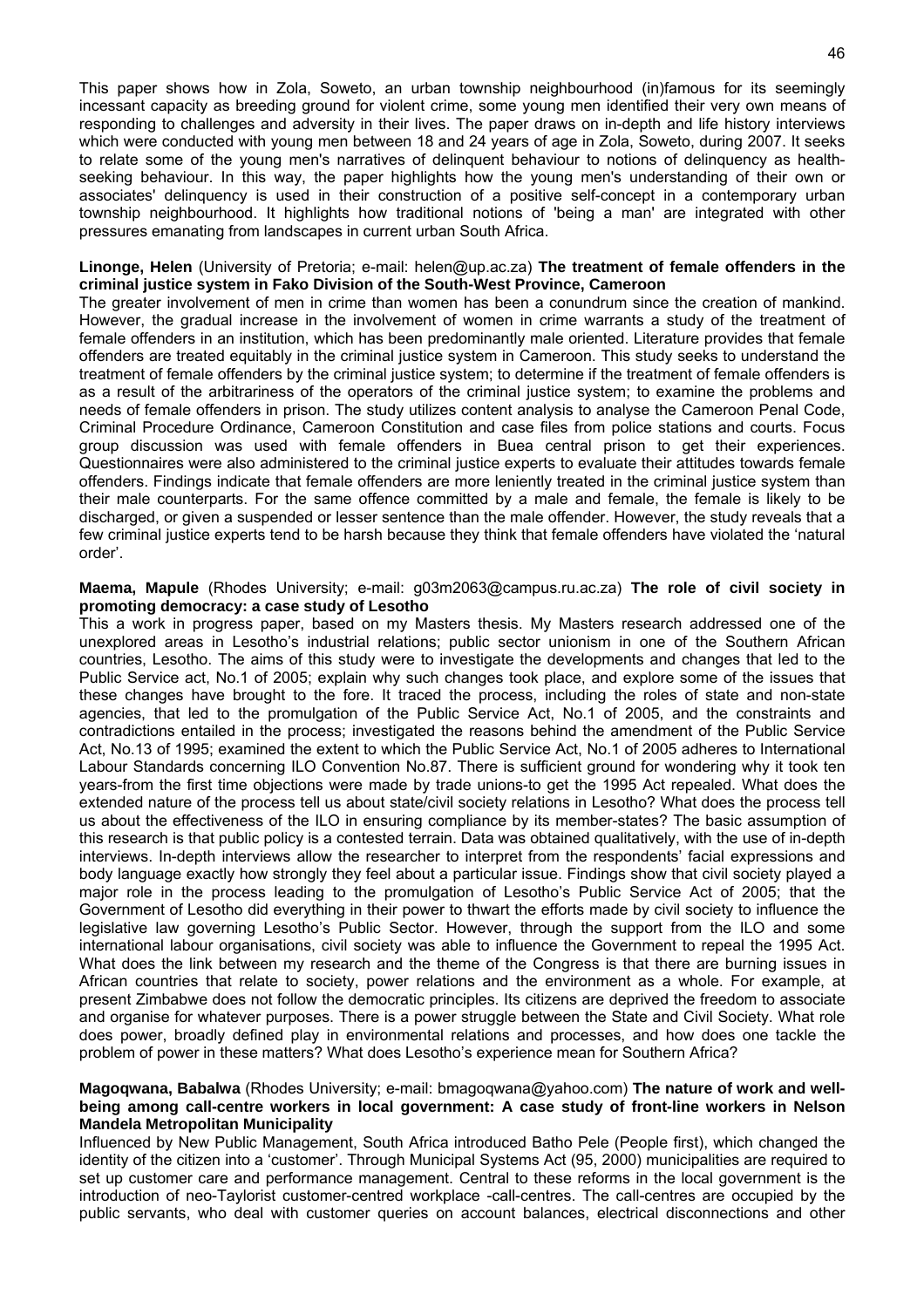related services. This paper draws on a study conducted in the Nelson Mandela Metropolitan Municipality (NMMM). NMMM and Buffalo City Municipality are pilot municipalities in the Eastern Cape Province with a callcentre. The study involved interviews with managers, call-centre operators and trade unionists.

#### **Manda, Owen** (University of Johannesburg; e-mail: omanda@uj.ac.za) **Changing attitudes towards class, race and inequality in the East Rand metal industry in post-apartheid South Africa**

This paper examines the attitudes of metalworkers in the East Rand metal industry towards class, race and inequality in post-apartheid South Africa. The paper is informed by a current study that I am undertaking for my Ph.D. project. The project is in its beginning stages and it seeks to find out what are the attitudes of East Rand metalworkers towards class, race and inequality, how these have changed in post-apartheid South Africa and how these should be explained. Using the literature and studies conducted from the early 1990s up to the current era, the paper takes into account differences between workers in terms of gender generation, inter-andintra racial inequalities among workers, union membership, and the size of workplace, skills and development, character of output and production and number of permanent versus casual workers. Class in post-apartheid South Africa is not only an inter-racial issue but also an intra-racial one as well. The high levels of inequalities that exist in our society can no longer be seen along the lines of racial divisions that used to exist during the apartheid era. Political achievements of 1994 that brought socio-economic changes have eroded the correlation between race and class in South Africa. I use Natrass and Seekings (2002) class structure i.e. (at the top is an increasingly multi-racial upper class or elite. In the middle lie workers in a range of classes: the \'semiprofessional\' class, the \'intermediate\' class and most of the \'core\' or urban industrial working class. At the bottom are the marginalised sections of the working-class and households where no one is in employment)to try and understand how workers in the post-apartheid era have been categorised in terms of class by social scientists. In conclusion I look back on the goals of both the apartheid regime and the ruling party prior to 1994. The apartheid system ensured that it perpetuated the notion of divide and rule. Apartheid was characterised as racial capitalism. The goal of the struggle was not to de-racialise capitalism, but to do away with both apartheid and capitalism. Political activists envisaged a colour-blind, egalitarian, participatory society. Participation rather than pluralism was seen as the defining characteristic of democracy. However, more than a decade after the introduction of South Africa\'s democratic constitution, South Africa remains a highly stratified society: racial stratification is no longer the guiding principle of its social and political institutions, but social stratification remains as stark as before. The ruling class seems to have conveniently forgotten their previous egalitarian ideals. How did the concept of change acquire a different meaning in post-apartheid South Africa: from the ideal of a democratic, non-racial, egalitarian society to a new goal of black empowerment, the fostering of a black middle class, consumerism and African nationalism.

#### **Mapadimeng, Simon** (University of KwaZulu-Natal; e-mail: mapadime@ukzn.ac.za) **The informal economy in Durban: a case study of fresh vegetables and fruits street traders in Durban's Warwick Avenue**

Street trading constitutes part of the informal economic sector, which according to Dewar and Watson (1991: 183), refers to "the bottom end of the continuum ranging from very small to very large businesses". The informal economic sector, under which street trading is often categorized, has in about the past four decades and a half in South Africa, received great scholarly attention (Rogerson, 1986). This, Rogerson (1984) argues, was influenced by the perception that the sector had a significant role to play in the country's economy, especially in reducing the problems of poverty and unemployment. Hence, an argument for national policy interventions. In the later period of the 1990s, Rogerson argues that this view was replaced by a much more sober one which asserts that while the informal economy may not necessarily be a panacea to the problems of poverty and unemployment, it however still has a contributory role to play. Research throughout the decades addressed a wide range of questions including that of the socio-economic profile of those involved in the sector; the links, if any, that it has with the large-scale formal sector; and the approach that needs to be used in policy development and implementation for the sector (Preston-Whyte and Rogerson, 1991). The view about the economic significance of the sector as a source of income and livelihood, especially for the poor in the light of growing unemployment, has been reiterated in recent and current ongoing research (Devey, Skinner, and Valodia, 2003 and 2005; and Skinner, 2005). Subsequent to and in the light of research evidence, the government in the poat-1994 period, took the informal economic sector seriously leading to policy interventions at both the national and provincial levels aimed at regulating and supporting the sector. In Durban, the eThekwini municipality responded through the 2001/2 Informal Economy Policy informed by evidence from scholarly and policy research.

This paper provides a critical review of the research literature and debate around the sector whereby attention is drawn to the present discourse and understanding of the informal economic sector. This is done through a focus on street trading, using the case study of vegetables and fruits sellers in the Warwick Avenue area of Durban, the eThekwini municipality.

#### **Marcos, Bento** (University of Pretoria; e-mail: bento.marcos@up.ac.za) **Skilled professionals and xenophobia: experiences of African professionals working in Pretoria, South Africa**

The transition, in 1994, from an authoritarian apartheid state characterised by racism and exclusion, to a formal democratic state has led to manifestations of discrimination and exclusion of a different kind. The post-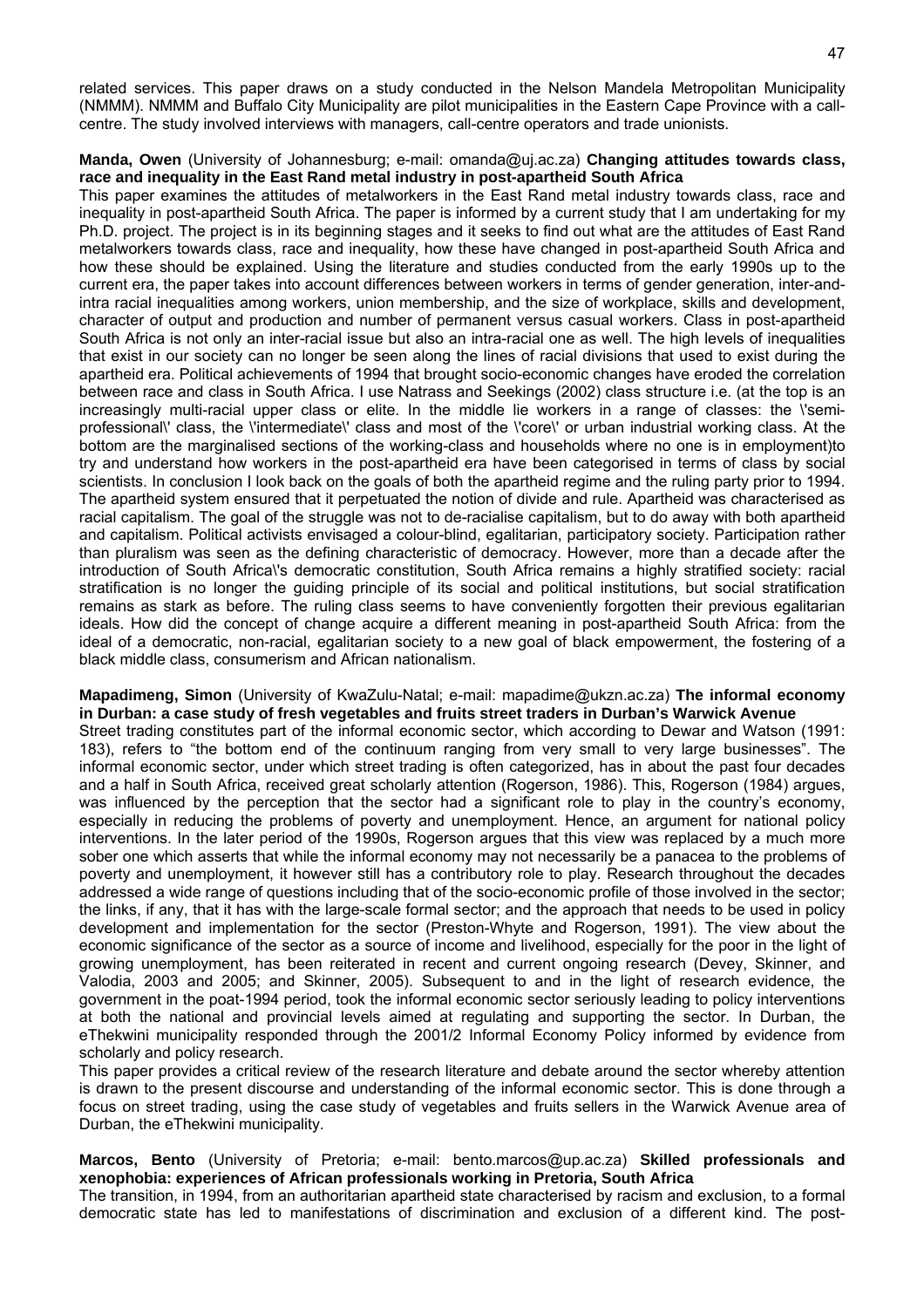apartheid state has formally abandoned racism and discrimination, at least in its legal sense, but the concomitant effect of the transition was the 'creation' of a new target for exclusion, the foreigner. The literature concurs that xenophobia has escalated in the post 1994 period. The new 'rainbow nation' with emphasis on nation-building and nationalism, has resulted in discriminatory, stereotyping and violent attacks on foreigner, which can be categorised as xenophobic behaviour. In the new South Africa, it could be argued, not all foreigners are subject to xenophobic attacks/behaviour. A new victim has been identified, the black African from north of the Limpopo or as Nyamnjoh puts it "the Heart of Darkness north of the Limpopo", while foreign whites seem to be more acceptable in the new South Africa. Experiences of xenophobia have been racial, whereby one's pigmentation qualifies a foreigner as a target for exclusion. As important as racial stereotyped fragmentation is for understanding the intricacies of xenophobia, one has to ask the question; can Black Africans be understood as a monolithic grouping when addressing issues of exclusion? Due to the overwhelming literature on refugees, asylum seekers and illegal 'aliens', this paper addresses the experience of skilled African professionals working in Pretoria, to address the gap in the literature regarding the consideration of the experiences of xenophobia by the African middle class.

#### **Maré, Gerhard** (University of KwaZulu-Natal) **Race-based redress: contesting the past with consequences for the present and the future**

If debate on race takes as sacrosanct the *form* which redress takes (common sense race-based) then any meaningful debate that takes as central the Constitutional commitment to the value of non-racialism is effectively silenced. Unless non-racialism is taken to mean 'non-racism', or a 'multi-racialism' informed by an ideal of good race relations served by race thinking, and not the rejection of race thinking in both its hard and soft forms, such a social goal is seen as insensitive or even racist itself.

In addition, justifiable concern over *incidents* of crude racism and xenophobia deflects attention from deeper examination and understanding of the racialised and nationalised *infrastructure* (in thought, policy, bureaucratic practice, power relations, and political mobilisation) of South African society – in which acceptance of redress primarily in the existing form dominates the field as common sense. It is a simultaneous examination of the complexity, rather than the obviousness, of that infrastructure, and reflection on (utopian) alternatives to it, that is called for to avoid the multiple consequences of unquestioningly holding on to categorical sense-making.

#### **Maree, Johann; Lundall, Paul** & **Godfrey, Shane** (University of Cape Town; e-mail: johann. maree@uct.ac.za) **Distorted and disrupted: beneficiation and skills in the engineering and metal sector of South Africa**

The paper examines the development of the metal and engineering industry pipeline in South Africa. A major finding is that remarkably little beneficiation of metals takes place and that large proportions of metals are being exported with low levels of beneficiation. The paper explores the reasons for this distorted development and interrogates whether a shortage of skills in the country is part of the explanation for it. It finds that skills development is indeed a factor, although the upstream pricing policy in the pipeline is probably the biggest culprit for low beneficiation. In addition the paper finds that the public education sector at both the Further Education and Training (FET) and Higher Education (HE) levels has been relatively inadequate in providing the necessary skills required by the metal and engineering industry. Finally, the paper explores - by means of case studies - ways in which the industry itself is trying to make up the skills deficiencies. It was found that many firms were undertaking their own skills training while a couple had launched innovative projects.

#### **Marindo, Ravayi** (Western Cape Provincial Government; e-mail: rmarindo@pgwc.gov.za) **The situation of women in the Western Cape Province, 1996 to 2007: a demographic trend analysis**

Globally women constitute about 50% of the global population. In South Africa and in the Western Cape Province in particular, women constitute about 52% of the population thereby making them a majority compared to men. Yet in spite of their demographic dominance, women still continue to be disadvantaged in many sectors of social life. Why does a majority continue to be marginalised by a minority?

The importance of women in population and demographic research has a long history but gained impetus since the 1994 International Conference on Population and Development held in Cairo where it resurfaced as gender. Since then, international bodies, specifically the UN section dedicated to population issues, UNFPA has continuously highlighted, funded and pushed for focus on gender issues in population and reproductive health. Has the shift from women to gender really worked for the cause of women? This is however not the subject of this paper.

*Objectives of the paper*: This paper is an attempt to provide demographic and statistical indicators to highlight whether the situation of women in the Western Cape Province has changed in the last ten years, from 1996 to 2007.

Using census data, the paper uses trend analysis and provides demographic and statistical indicators of the situation of women at population, household and individual levels. Two questions are of particular relevance to the paper.

The first is whether the demographic and social situation of women differs from that of men in the province and the second is whether the situation of women has changed in the last ten years. The first question focuses on a comparative approach, the second on a trend analysis.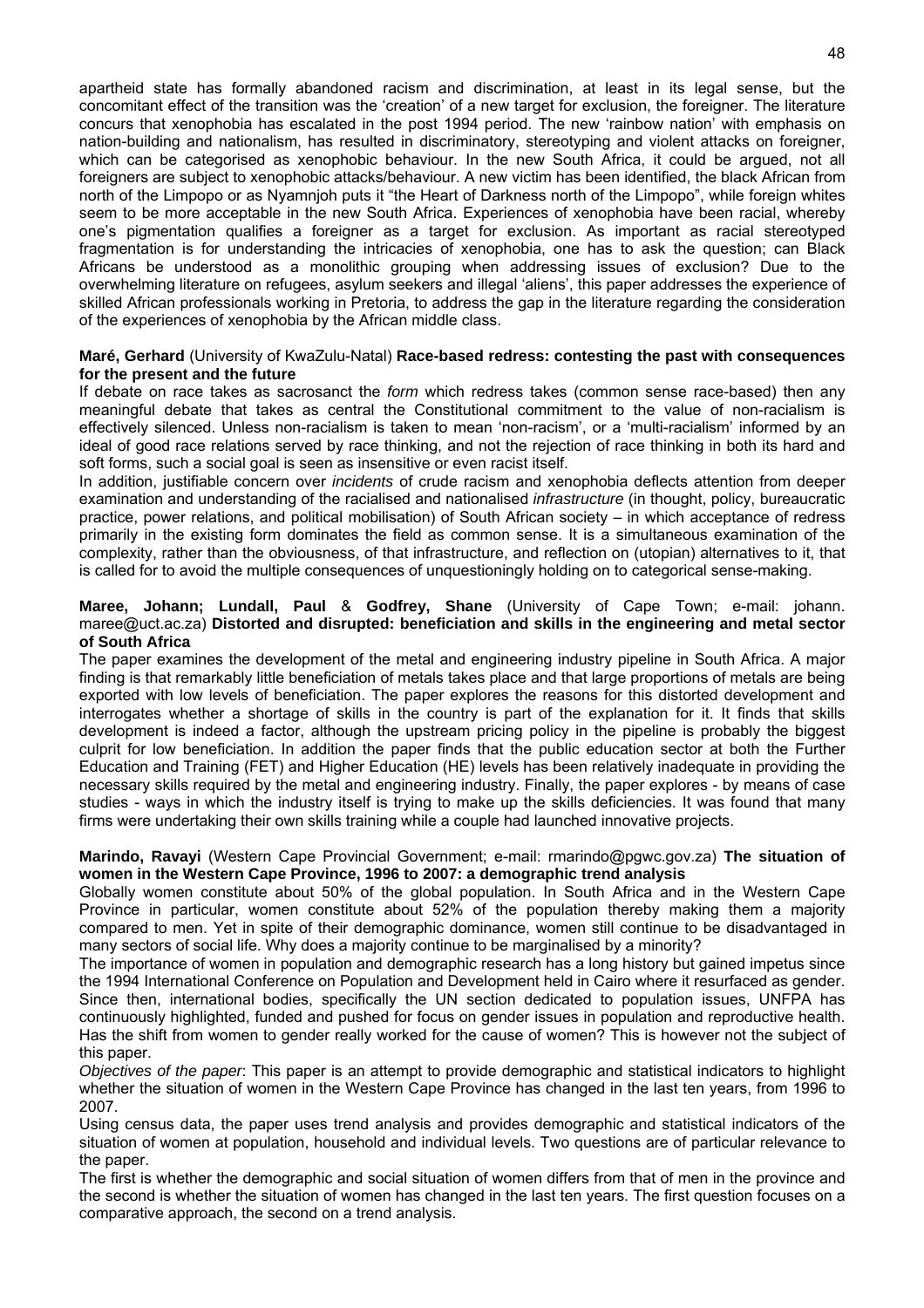*Data sources:* Data for the paper are based on census databases for 1996 and 2001 and the Community Survey database for 2007. The data are provided by Stats SA, together with Supercross the analysis software for census data. To analyse the data, Supercross is used to extract basic two by two tables, these are then transferred to Excel and SPSS for further demographic analysis.

*Some results*: The female population in the Western Cape has been growing at an exponential growth rate of 2.7% per year for the period 1996-2001 and 2.8% per year for the period 2001-2007. These rates are almost double those of the South African female population at national level.

28% of all households in the Western Cape are headed by women compared to men. Yet of the female households, a large percentage, 16% are headed by elderly people aged 65 years and over compared to only 9% of male households headed by elderly persons. There are higher proportions of female headed households with no income and a high proportion of the female heads are unemployed compared to males.

Sex ratios indicate that except for age zero, all other age groups have sex ratios lower than 100, indicating that there are more women in almost all age groups than men. This discrepancy becomes higher at older ages. Female adult mortality based on probabilities of dying between ages 15 and 60, calculated from census data on maternal and paternal survivorship, showed that female mortality was quite low in the past, but there are some indications of an increase in the mid 1990s. In terms of individual social indicators, there are higher proportions of females aged over 10 years who have no education compared to males and a very small proportion of women are in senior management positions compared to men.

These preliminary results suggest that though some progress has been made in terms of gender equity, census data seem to suggest otherwise. At population, household and individual levels, females in the Western Cape appear to be quite disadvantaged compared to males for period 1996 to 2007. The paper concludes that gender equity will only be achieved when almost all indicators of development are higher for women, than for males. This makes statistical and demographic sense because women are the majority in the province.

#### **Martínez Mullen, Claudia** (University of KwaZulu-Natal; email: martinezmullen@ukzn.ac.za) **The influence of global sport culture in South African football**

Since a few decades ago the concept of sport in South Africa has acquired a different dimension due to the impact of globalization and the particular changes and challenges that the country has faced since 1994 with the welcome of a democratic government. The multiple steps following the transformation of amateurism into professionalism in several sports and in particular in football have been possible in South Africa due to the advance of technology, media, the internationalization and institutionalization of sport, the increased role of sponsorship and commercialization, etc.

This process of transformation within the production of professional sport has impacted directly within consumers: 'the spectatorship'. It is well known that football as the most popular sport is the sport with more spectatorships within Durban, and in the other two cities as well. However, the way in which the spectators are appropriated such sports have changed significantly in the last decades creating new ways to expend the leisure time and to accumulate a different social-cultural capital based in their own cultural beliefs and social practices.

My hypothesis is that spectators of sports and professional football in particular have changed due to the influence of globalization along the last decades their social attitude and social practices transforming at the same time their cultural identity and the ways in what they expend their leisure time.

#### **Matatu, Sandra** (Rhodes University; e-mail: s.matatu@ru.ac.za) **E-government initiatives and the changing organization of work at South African municipalities: the case of Nelson Mandela Metropolitan Municipality**

The implementation of technologies to deliver public services has become a global trend in public administration. Both simple and complex technologies are being implemented to link citizens to government and improve service delivery. Soon after 1994, the South African government began focusing on the public sector as a key area for reform. The Public Service Act of 1994, the White Paper on the Transformation of the Public Service of 1995 and the White Paper on Transforming Service Delivery of 1997 are legislation that have enabled the most change towards technological implementation in government. Electronic government or egovernment implementation plans are being introduced at municipalities to develop customer-centric delivery of services. While technology based solutions have the capacity to improve service delivery, a gap appears to exist between policy and what is happening in reality. In addition, while there has been a focus on rapidly providing information and communication technology based services, little attention is being given to the resultant changes in work organisation at municipalities. This paper explores issues of changing work organisation and internal and external work practices with the implementation of e-government based on the case of Nelson Mandela Metropolitan Municipality. The analysis is based on secondary sources and empirical data from Nelson Mandela Metropolitan Municipality.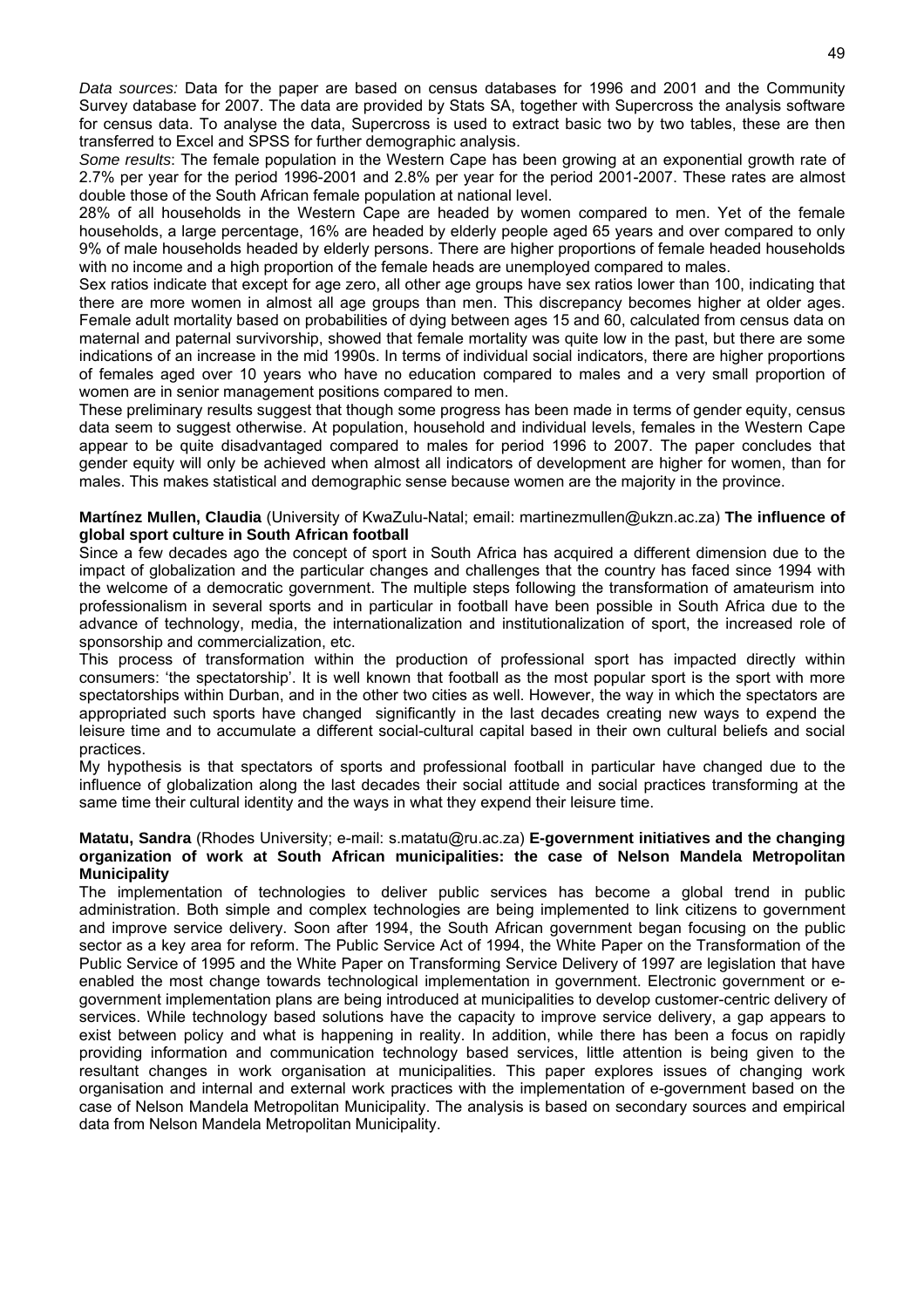#### **Mathebe, Elizabeth** (University of Pretoria; e-mail:s23415739@tuks.co.za) **An analysis of the SACTWU in its struggle against retrenchments at plant level: a case study of two Ellis Park factories in Doornfontein, Gauteng**

This paper intends to understand the role of the South African Clothing and Textile Workers' Union (SACTWU) in the prevention of the retrenchment of its members. In the broader context of globalization, the paper attempts to unravel and analyze the kinds of strategies that SACTWU is implementing or has implemented to reduce retrenchment at a time of global competition that emphasizes restructuring and the changing nature of work, i.e. so called flexible accumulation and work/ industrial restructuring. In the 1990s there was a massive decline in employment in the formal sectors of the South African economy in particular in manufacturing, mining and agriculture. The re-incorporation of the South African economy into the global economic chain 'required' major transformations in policies that would subsequently affect the workings of industries i.e. restructuring to remain globally competitive was enacted. In South Africa the clothing and textile sector has lost more than 60 000 jobs since the 1990s when global competition from foreign clothing and textile manufacturers, such as those from China occurred. Most local textiles industries have been forced to retrench workers or close down as the imported textiles were more competitively priced. The major challenge for SACTWU officials is strategic engagement with the State and/or employers, with emphasis on job protection for their members. This aim is addressed through interviews with Union officials and Union members. A case study of two factories at Ellispark City in Johannesburg is undertaken.

#### **Matlock, Adrianne Showalter** (Nazarene Compassionate Ministries; e-mail: mrsmatlock@gmail.com) **Realign, remove, redevelop: Oklahoma City takes the same route**

By 2012, the 4.5 mile stretch of the Interstate 40 freeway that runs through downtown Oklahoma City will be rerouted to run approximately five blocks south of its current alignment. Plans for realignment by the Oklahoma Department of Transportation have spurred the Oklahoma City Planning Department to extend existing efforts of urban redevelopment to include the redevelopment of the area between the current freeway and the nearby river. This paper attempts to establish and assess the factors contributing to this realignment and redevelopment, and project possible effects of both. The author considers various sources of information for this project; historical perspective and general theories of urban sociology are obtained through book research, while insight regarding current data and attitudes of involved and affected persons are acquired through interviews. The results of this exploration indicate that historical development of the city, the need for a safer freeway, a national trend toward urban redevelopment, and a desire of both city and private investors for economic augmentation are among the major factors catalyzing these changes. The proposed affects of these changes include a migration of a significant portion of the homeless population out of the area, the dispersement of a predominately Hispanic community followed by an inhabitance of the area by predominately middle-class Whites, and increased economic benefits for investors, retailers, and entertainment venues. Cities change and develop in intentional and unintentional ways as the result of directed planning and redevelopment. Oklahoma City stands as a prime example of a city in the midst of these changes, caused by and affecting people.

#### **Matobo, Thope** (National University of Lesotho, Lesotho; e-mail: ta.matobo@nul.ls) **Mohale dam construction and social capital enhancement among the affected rural people in Lesotho**

The literature on large dam construction carries with it different implications for different people. People's perceptions differ with regard to the extent to which dams contribute to the development of those who are affected. There is literature that points to the contrary, that instead of fostering development, dams shatter people's hopes and increase their poverty and social exclusion. Similarly, other literature sees opportunities for social capital formation, which this paper is all about.

Mohale dam forms Phase 1B of the Lesotho Highlands Water Project after Katse Dam which is Phase 1A. The construction of this dam left many people who were affected directly or indirectly, since many lost their physical assets that included fields, trees, grazing lands, medicinal plants and housing infrastructure. There were those who got relocated within their home vicinity, while others had to be resettled in places that were far away from their villages, relatives and friends. They needed mechanisms that could assist them to boost their livelihoods in places they were not accustomed to, especially those who moved from the far remote areas to the lowlands in the urban areas.

The paper discusses affected people's mechanisms for social capital enhancement and argues that it is important for people who have been affected by resettlement to form social capital if they have to survive in places that are foreign to their livelihoods. In order to adapt and be accepted by the host communities, social capital formation and enhancement is very important.

#### **Matobo, Thope A** & **Mokhothu, Motlasi** (National University of Lesotho, Lesotho; e-mail: mn.mokhothu@nul.ls) **A sociological analysis of the newly formed local government structures and the traditional authorities in the management of natural resources in Lesotho**

Traditionally, management of natural resources has always been the prerogative of the traditional authorities in Lesotho. They allocated land for settlements, fields and for grazing animals. This they performed with dignity although lately there were incidences of improper management as some tended to misuse their powers.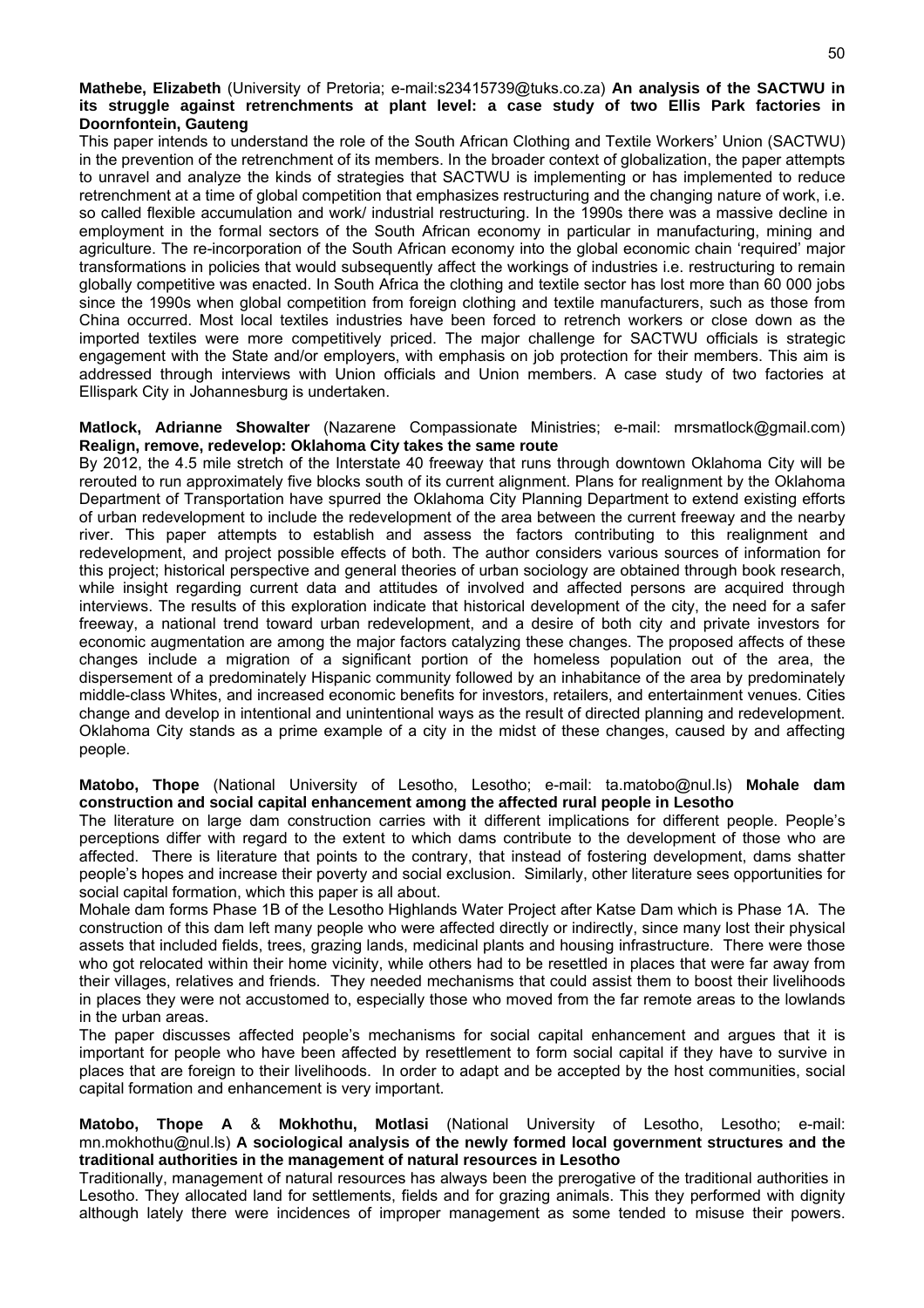Gradually chiefs who are the traditional authorities lost their power of land allocation to land committees which ensured that chiefs did not perform the activities they have inherited from their forefathers. They could no longer allocate land without the committees consent. In fact chiefs became committee members and not chairpersons of such committees. With the establishment of the Local Government structures, the traditional authorities seem to have lost most of their powers to these structures. In particular, the management of natural resources has been given to the Local Government and yet it remains unclear as to who between the two powers is responsible for the mountain grazing areas and the other surrounding natural resources like the wetlands. There different perceptions regarding proper management plans of such areas which are sensitive and are becoming heavily eroded. The 'tragedy of the commons' has prevailed and yet there is this confused state of power relations.

In this paper, the power struggle that prevails with regard to management of natural resources with special reference to the wetlands of Lesotho and land tenure is sociologically analysed based on the research that has been conducted in Lesotho. Such a power struggle has implications for the future protection of the water sources and livelihoods of Basotho and other nations that source their water from the wetlands in Lesotho. People's perceptions regarding these issues were sought.

#### **Matose, Frank** (University of the Western Cape; e-mail: fmatose@uwc.ac.za) **Natural resources contribution to the livelihoods in the case of crop failure: experiences from Southern Africa.**

Following several years of drought conditions in Zimbabwe, Swaziland and Lesotho, the World Food Programme, Food and Agriculture Organisation, together with humanitarian assistance NGOs, declared the 2007-8 agricultural season as requiring emergency interventions in the form of food aid to these countries. Under situations of crop failure, it is necessary to understand how vulnerable households cope in relation to their livelihoods given their dependence on agriculture for their needs. A study was undertaken, using the livelihoods approach (Scoones, 1998) to examine what the contribution of natural resources (ranging from rangelands, forest, and a variety of woodland products) would be to vulnerable households. This study was undertaken using reviews of available documents about livelihood strategies for each specific country. This was then followed up with detailed group discussions with community representatives and development assistance personnel in each of the countries using the livelihoods framework. For each of these methods, the following data on; current livelihoods strategies, capital Assets at the disposal of households, the Policies, Institutions and Procedures (PIPs) influencing capital asset availability and household decisions about their utilisation, as well as the current and desired livelihoods outcomes as perceived by the discussants were collected for each country in relation to a number of natural resources. What is emerging from across the different countries is the need to strengthen community institutions for natural resource management in order the identified resources to continue to contribute to the livelihood of especially poorer households.

#### **Mazibuko, Sibongile** (University of Johannesburg; e-mail: sibongilem@uj.ac.za) **Class and religion: sociology of church attendance in Soweto**

Class continues to play a role in shaping and distinguishing religious denominations of people and their social situation. The main purpose of this paper is to determine the link between class and religion pertaining to church attendance in Soweto. In this regard, the main research problem addresses the link between class and religion in churches of Soweto. Existing literature (although there is little literature stemming from an African perspective) suggests that the poor in churches are more likely to demonstrate greater religiousness in those aspects of faith that serve as a relief for suffering, while the middle and upper classes participate in religious activities that help confirm the legitimacy of their claim to high status. In this instance, the poor view the church as a place where they can escape from their daily hardships. In collecting the data that informed this research, a quantitative data analysis from questionnaires was conducted from the Classification of Soweto Survey of 2006 (CSS), followed by qualitative follow ups involving in-depth interviews, simple observations and participant observations. Against this background, this paper concludes that some of the aspects that determine the link between class and religion include the size of the congregation, the leadership hierarchy in church structures, church donations (tenth) and the language utilized to conduct the sermons.

#### **Mazile, One'; Mbhele, Ludwe** & **Naidu, Claudia** (University of Cape Town; e-mail: dirang5@yahoo.com) **Labour market spatial and skills mismatch in Cape Town**

The South East (the South east being locations such as: Khayelitsha, Guguletu and Mitchell's plain) workers of Cape Town are currently faced with the problem of unemployment. The movement of industry primarily to the north of Cape Town has considerably contributed to this spatial mismatch. The problem that this issue raises is that lack of employment is a sufficient condition for poverty.

This currently means that workers have to travel far to their prospective workplaces, because of the movement in industry, or they have to travel far to find employment. There is also the risk that they may not be adequately skilled for the jobs that they do find. This commuting of employees is not only tiresome but more importantly it is expensive. Although local transport is heavily subsidized by government, it is evident that the cost of transport impacts heavily on their salaries in proportion to what they are earning.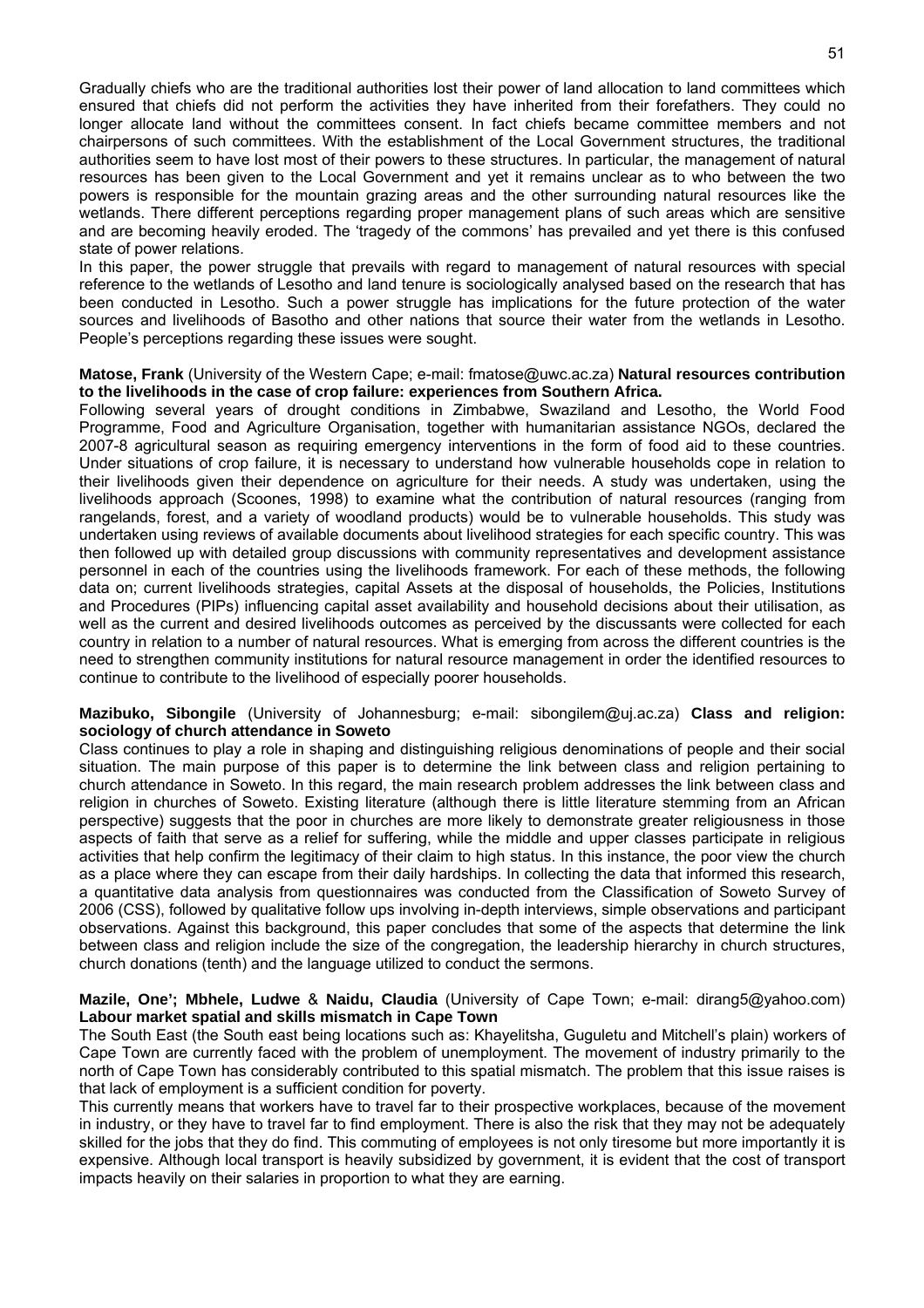This ultimately results in a low standard of living and continued poverty. One has to take into consideration that majority of these workers come from areas that are relatively poor and their salaries have to support more than just themselves; hence it is crucial to understand this location shift by industry.

Therefore the shift by industry has raised the issue of the availability of employment. What seems to be the issue is that there might be employment, but this shift is heavily burdensome on the salaries of those that need to commute daily to their prospective workplaces.

Industry has a vital role to play in addressing current poverty levels, if people cannot get to work or it cost them a significant amount to get there this impacts heavily on their living standards. It is crucial to understand what is causing location change, in order to address other social inequalities. Our paper is aimed at researching this phenomenon.

#### **McDonald, Zahraa** (University of Johannesburg; e-mail: zahraamcdonald@hotmail.com) **Al-Mar'atus Salihah (the pious woman): initial findings from a madrasah**

South Africans have in the recent past fought and died for the right to formal citizenship in their country. Since the vote was achieved however there has been a small but increasing part of the population within the Muslim community who are opting to exclude or isolate themselves from broader South African society. This could, however, also be interpreted as claiming their right to freedom of association as guaranteed by the constitution. The paper seeks to examine the delicate dynamics that surround expressions of citizenship in a fledgling democracy. While many South Africans are struggling to claim further and deeper access to basic rights and democratic institutions in the country, participants in this study are actively disengaging with these processes. Participants for the study were drawn from previous learners and students of a girls' Islamic school or seminary, sometimes referred to as madrasahs, in Johannesburg. The paper explores the understandings and expressions of citizenship within a decidedly anti-state environment. The paper explores whether the choice of the participants is related to failures on the part of the state or for personal religious needs that they want to fulfil. The conclusion is that the two reasons and others intertwine and operate together in complicated ways. The paper adds important texture to citizenship debates that tend to focus on how people can further claim their rights or affect their citizenship and not why people actively choose not to.

#### **Mijere, Nsolo** (Walter Sisulu University; e-mail: nmijere@wsu.ac.za) **The role of informal cross-border traders in the creation of SADC Common Market**

One of the persistent colonial relic and structure of dominance in Southern African countries is trade with the former colonial masters. The former Belgian, British, French, and Portuguese colonies in the present Southern African Development Community (SADC) conduct trade mostly with their former colonies almost four decades after political independence. The bizarre structure of authority is the absence of significant intra-regional formal and informal trade among neighbouring African Countries. This relic of dominance pervades the SADC member countries.

This paper discusses the initiatives of informal cross border traders (ICBTs) to dismantle the colonial structures of dominance visa avis regional intra trade among SADC member states. The study probes the presence of ICBT, the volume of trade, and the contributions to the economies in the SADC member nation states of Malawi, South Africa, Zambia and Zimbabwe. The focus, however, is on the southern and the eastern corridors with reference to Zambia. The first and perhaps the most import corridor trade for the Zambian informal traders is that of South Africa and Zimbabwe. With the political and economic dominance of South Africa and until recently Zimbabwe, the Zambian micro entrepreneurs look to the south for trade business activities. The Zambians too have a test for imports from South Africa. It further explores flow of exports from Zambia to South Africa.

The raison d'etre this study on informal cross border trade is the mission of the SADC. The 14 nationalist political heads governments maintain that the mission of SADC is to promote social, economic and political integration in the region. The fundamental question of this work is to investigate the role ICBTs in advancing the mission of SADC. The hypothesis of this study is that the ICBTs are agents of SADC in promoting and facilitating economic integration and creating SADC common market.

The data for this research was collected through three methodologies, survey interviews of purposive sample of ICBTs. We interviewed 147 MCBTs from towns nearest to Zambian southern and eastern corridors. The researchers interviewed ICBT at their market stands in the neighbouring markets of the border posts.

The paper shows that there is a vibrant informal cross border trade among the SADC member countries. The Zambian, Zimbabwe, Malawian ICBTs prefer to import textile and grocery goods from South Africa. The study is biased toward Zambian traders. Secondly, the social profile reveals that most ICBTs belong to the lower class. They are young adults who are unemployed. The traders purchase goods from South Africa in small quantities to facilitate the security of essential commodity in the region. In addition they contribute to national government revenue through customs tariff charged at the border posts. For these traders the ICBT is a safety urban net. The sources of capital of cross border marketing trade accrue from the personal and family savings. On average the traders carry three to four cartons, boxes and bags at one trade trip. These traders facilitate the market liberalization and competitions in the SADC member countries at grassroots.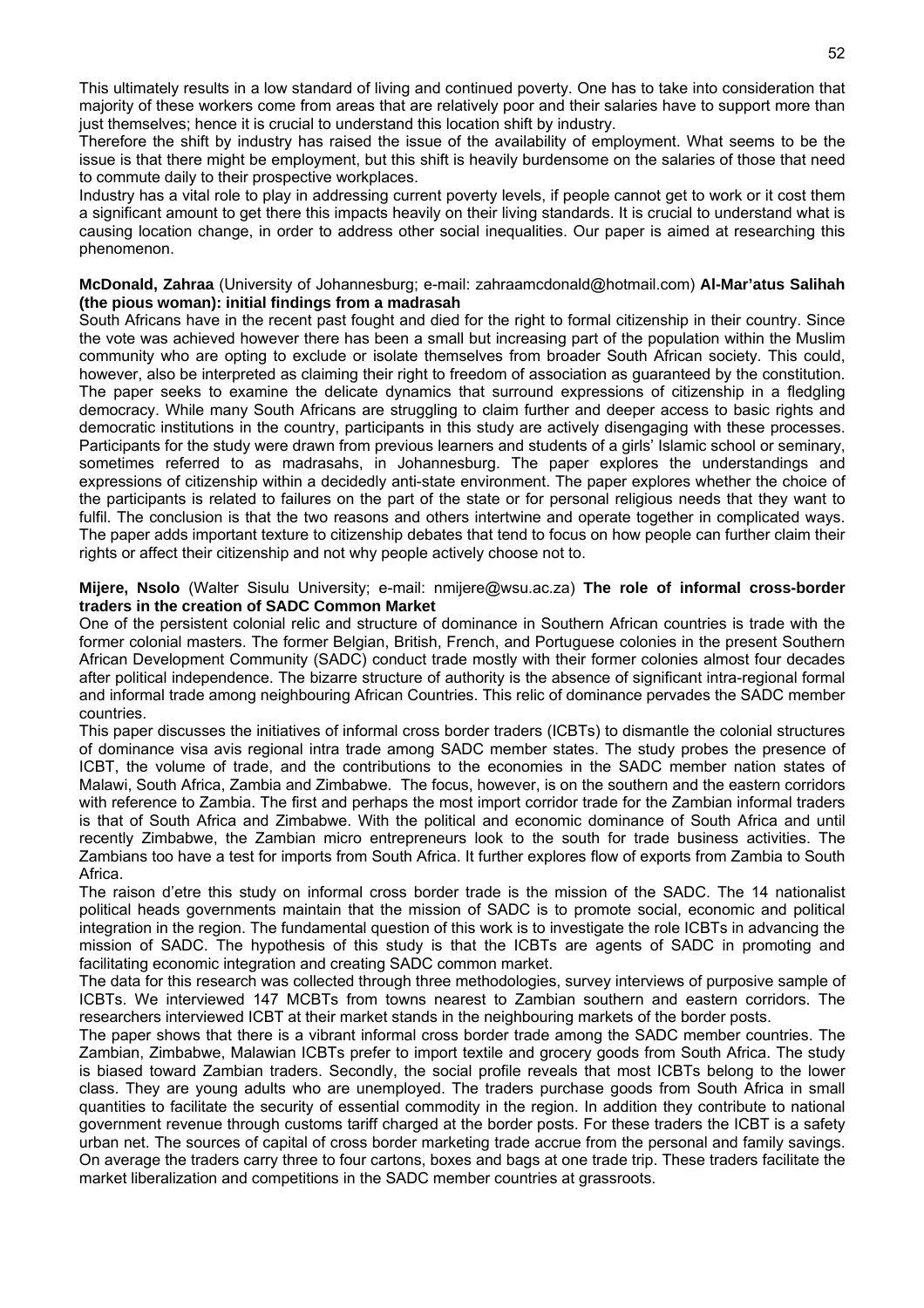**Miller, Darlene** (Human Sciences Research Council/Rhodes University; e-mail: dmiller@hsrc.ac.za) **Misty lenses - engendering the stories we write: revisiting the Chipata villagers in Zambia** 

This paper takes research I have done on the resistance of local farmers in Zambia to the expansion of the South African retail multinational, Shoprite, and questions the limited epistemologies in the original research. The original paper was about a local struggle in Chipata, a town in the Eastern Province of Zambia where small black farmers threatened to burn down the Shoprite supermarket. Pre-empting this struggle, the Luangeni Partnership Forum in Chipata provides an important case of averted militancy and collaboration between local suppliers in a host country, on the one hand, and a large, regional multinational investor, on the other. Villagers formed a cooperative and entered into a supply arrangement with Shoprite. The changed regional political opportunity structure presented by post-Apartheid South Africa, allows for the 'upscaling' of fragmented local struggles. This new regional conjuncture has seen working class communities 'upscaling' their claims from the local to the regional level, such as the workplace strikes of Shoprite workers in Zambia and Mozambique. Lacking the material links of workers in the regional workspace, however, local producers failed to identify other potential allies in their struggles with the regional South African multinational. The revision to this paper questions the original research methodologies and the failure to differentiate between the experiences of men and women farmers. The paper develops suggestions based on feminist theory as to how this research could more accurately reflect the social realities of the men and women who were the subjects of this study.

#### **Mlonyeni, Nelisan** (Nara Women's University, Japan; e-mail: nelisa1979@yahoo.com) **Contemporary attitudes towards women's work: perspectives from Japan**

This paper presents an analysis of the current participation of women in the labour force in Japan. The study aimed to find out the reasons why the labour force is represented by relatively few women, despite their good educational background. With their education, they can be able to contribute in the labour force since Japan is facing unprecendented labour shortages. A mini survey was undertaken in the Kansai region of Japan where a sample of 171 housewives was randomly selected to respond to a self-administered structured questionnaire written in Japanese. Age, Level of Education, Household Income, Family Size, Previous Work Experience, Reasons for Quitting Work are some of the main variables that were explored in this study. Culture, Education and the Economy have been distinguished as the 3 major aspects of analysis, thereby formulating the CEE Model of analysis. The findings revealed that, in Japan, the conceptual meaning of the term "housewife" has a different meaning, compared to the global understanding. Childcare has been stated as the major reason for non-participation in the labour force.

#### **Mnwana, Sonwabile** & **Akpan, Wilson (**University of Fort Hare; e-mail: smnwana@ufh.ac.za) **Platinum wealth and discourses of 'self-sufficiency' in South Africa's Royal Bafokeng municipal area: a class analysis**

The Royal Bafokeng ("People of the Dew") are a distinct Setswana-speaking community occupying an area near Rustenburg in North West Province. This community has preserved a unique traditional and cultural identity for centuries. Its present Kgosi (king) is the 36<sup>th</sup> in a long hereditary monarchy. Not only have the Bafokeng retained their cultural identity but they have, since the last quarter of the nineteenth century, uncompromisingly kept the ownership of their land. The area harbours the world's richest platinum reserves. Due to its huge platinum revenues (earned through mining royalties) the Bafokeng community has since been nicknamed "Africa's richest tribe". However, studies have shown that the Bafokeng community, like most communities in South Africa, is faced with severe challenges such as high levels of unemployment, illiteracy, poor access to medical facilities, informal settlements, HIV and Aids, and malnutrition. In spite of these challenges, the "2020 Vision" of the Bafokeng Royal Administration seeks, among other things, to create a "self-sufficient" Bafokeng nation by 2020.

This paper subjects platinum-engendered notions of "self sufficiency" in this 'rich' community to a class analysis. Applying a Neo-Marxist frame of analysis, the paper contends that despite the economic potential of platinum, and the fact that the Bafokeng community owes much of its modern history of modernization to this resource, existing patterns of utilization of platinum royalties infuse the notion of "self-sufficiency" with contradictions. The concept of self-sufficiency is critically examined, especially against present-day patterns of elite formation and growing grassroots discontent in the community. On the whole, the paper makes an attempt to unravel the hidden fallacies and antimonies in the tag of "Africa's richest tribe" that is commonly applied to the Bafokeng community.

#### **Modisha, Geoffrey; Simelane, Xolani; Chipkin, Ivor** & **Jamela, Nomazizi** (Human Sciences Research Council; e-mail: gmodisha@hsrc.ac.za) **From formal to informal migrant labour system: the impact of changing nature of the migrant labour system on mining communities**

The 1990s saw major disruptions to the centuries old migrant labour system that underpinned the economic development of the SADC region and South Africa in particular. This was due to changes in the mining industry, being the main user of the migrant labour, and the South African government's internalisation and localisation process of the labour market. Using empirical evidence gathered in Lesotho, Swaziland, Mozambique and the Eastern Cape, this paper argues that the migrant labour system has changed from the formal to the casualised/informal labour system. Not only do foreign migrant workers use illegal or illicit means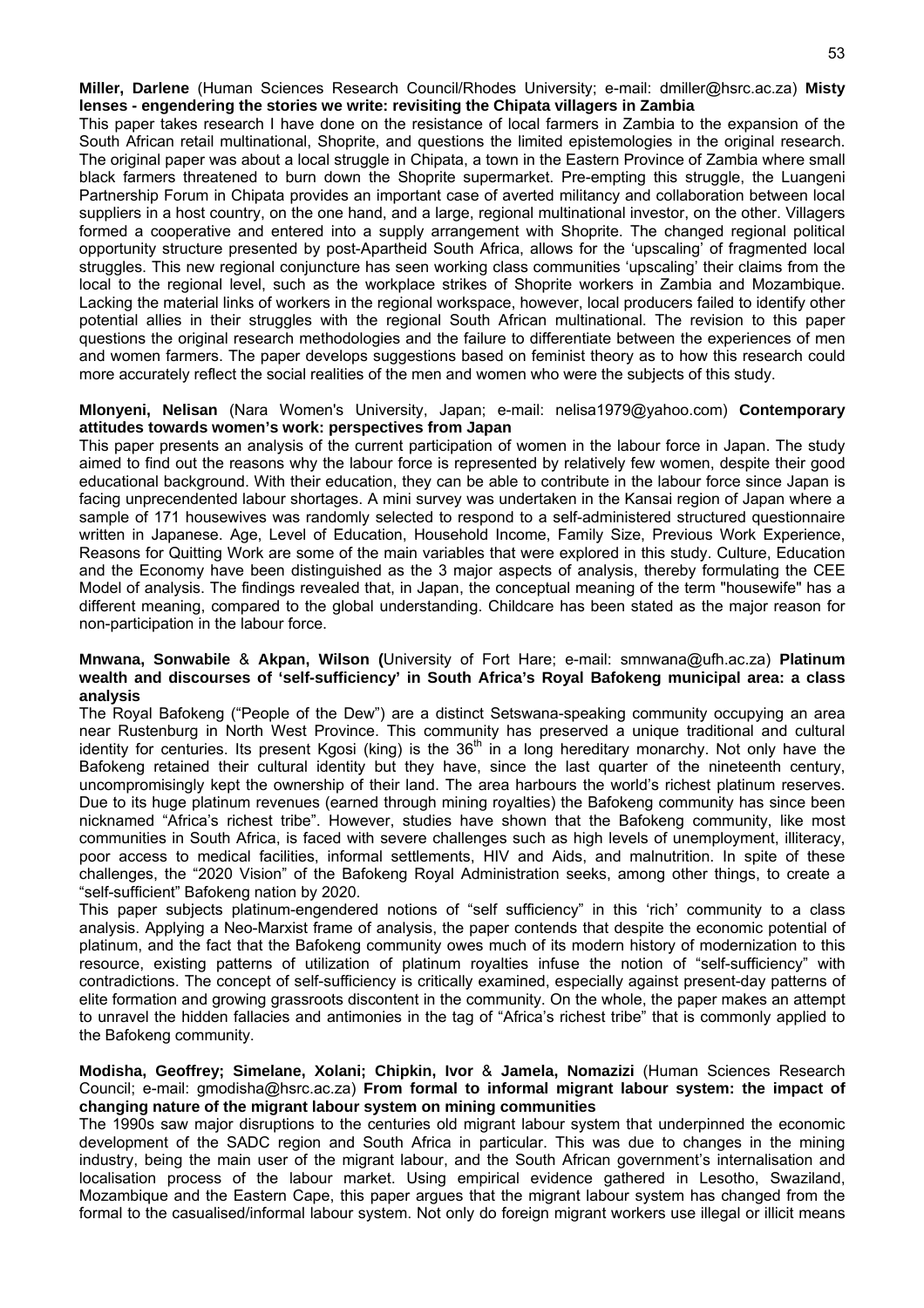to cross the border to South Africa, but they are also being employed in mines as casual workers. Of course, migrant workers' persistent return to the South African mines is caused mainly by socio-economic difficulties resulting from the erosion of the core source of livelihood for traditional mining communities. This paper argues that the situation is further complicated by the expansion of South Africa's capitalist empire throughout the region, if not the continent. It further shows that the return to the mines is also underpinned by the socio-cultural elements associated with minework created over the years. Once regarded as rural aristocrats, now both current and ex-mineworkers are plagued by several degrading identities, such as men who cannot provide for their families and carriers of diseases in communities.

#### **Mohamed, Yasien** (University of the Western Cape; e-mail: zaida@mweb.co.za) **The Islamic ideology of Ali Shari'ati**

The Iranian Ali Shari'ati (1977) had an impact on the Islamic identity of the Muslim youth in South Africa, and shaped their perspective to the struggle against Apartheid. The impact of Shari'ati's writings were only felt in South Africa after the Iranian Islamic revolution of 1979. Shari'ati influenced the thought of Imam Achmad Cassiem and Qibla (Rice, 1987: 438-471), and sought to present Islam as an instrument of social change, and as an alternative to Capitalism and Communism. South Africa is an example of his impact on a Muslim minority, but his immediate effect was felt in his native country, Iran.

This paper will focus on his concept of jihad and his contribution to the Islamic revolution in Iran. It is said that his influence was equal to, if not greater than, Khomeini, the leader of the Islamic revolution in Iran. Shari'ati viewed Islam as a political movement, and while he opposed the secular nationalism that had dominated the 1960s, he also rejected the traditional Sunni or Shi'ite view that relegated political jihad to a secondary concern. He broke away from the established order, and attracted a new generation of Muslim youth, but alienated the middle class and the ulema.

The 1960s was a period of nationalist ideology that gripped the Muslim countries, and was shaped by homegrown elites who had fought to break the stranglehold of European colonization and who led their countries to independence in the aftermath of the Second World War. The nationalist sentiments among Iranians had fragmented the historic land of Islam into nation states that pursued the agenda of Iranian nationalism. Shari'ati rejected the nationalist goals and reactivated Islam as the political standard for Muslim behaviour.

#### **Mokhahlane, Phakiso** (University of Venda; e-mail: drphakiso@univen.ac.za) **Land reform in the Free State: an introspective visit to two farm equity schemes**

Generations of black South Africans have been denied land for productive purposes. Profound injustices and inequalities arose as a result of colonialism and became embedded in South African legislation during the decades following the promulgation of the Natives' Land Act of 1913. The land question was a crucial aspect of the negotiated settlement that ushered in a democratic political dispensation in South Africa in 1994. The land reform programme embarked upon rests on three pillars, viz. land restitution, land redistribution and land tenure reform. The focus of this paper is on land redistribution. Land redistribution may (among other strategies) assume the form of share equity schemes. In this paper, two share equity schemes are studied to determine how they operate in practice, and who the real beneficiaries of government's reform initiatives are.

#### **Molapo, Sepetla** (University of the Witwatersrand; e-mail: s\_molapo@hotmail.com) **Mine migrant workers' understandings of HIV / AIDS at Monyakeng: exploring the nexus between utility systems and workings of desire**

This paper examines mine migrant workers' understandings of HIV/AIDS at Monyakeng (this a pseudonym for the actual company in which the study was done. The company is about 100kms south-west of Johannesburg). It demonstrates that these understandings find expression on a continuum between men who are conventionalists (i.e. those who believe in the reality of HIV/AIDS) and those who are sceptics (i.e. those who are indifferent to the existence of HIV/AIDS). The different configurations of understandings of HIV/AIDS found on this continuum, it argues, are indicative of how utility systems (i.e. prevention programmes) interface with the workings of desire and Aids scepticism. The paper contests that this interface, which is inevitable, is critical to an understanding of why prevention programmes fail.

#### **Mthembu, Ntokozo** (University of KwaZulu-Natal; e-mail: mthembun@ukzn.ac.za) **The challenges facing sustainable environment: the case of contending developmental ideologies in Azania (South Africa)**

This paper will attempt to scrutinise the bases of the current interventions that are been adopted when dealing with issues affecting the environment practitioners especially those based in Azania. It looks at the changes that have taken place in the post apartheid era that signalled the new epoch in the country's welfare history. The paper will revisit various approaches of interventions in relations to meeting challenges experienced in the environment world in the country. In understanding various approaches, the paper will look at Vexliard (1968) theories such as the autoplastic and alloplastic notions. Lastly, the paper will examine the current environment practices and their implications towards the developmental of sustainable environmental policy in Azania, holistic environmental education approach in meeting community daily livelihoods in view of poverty and the unemployment that is ravaging the vulnerable communities in the country.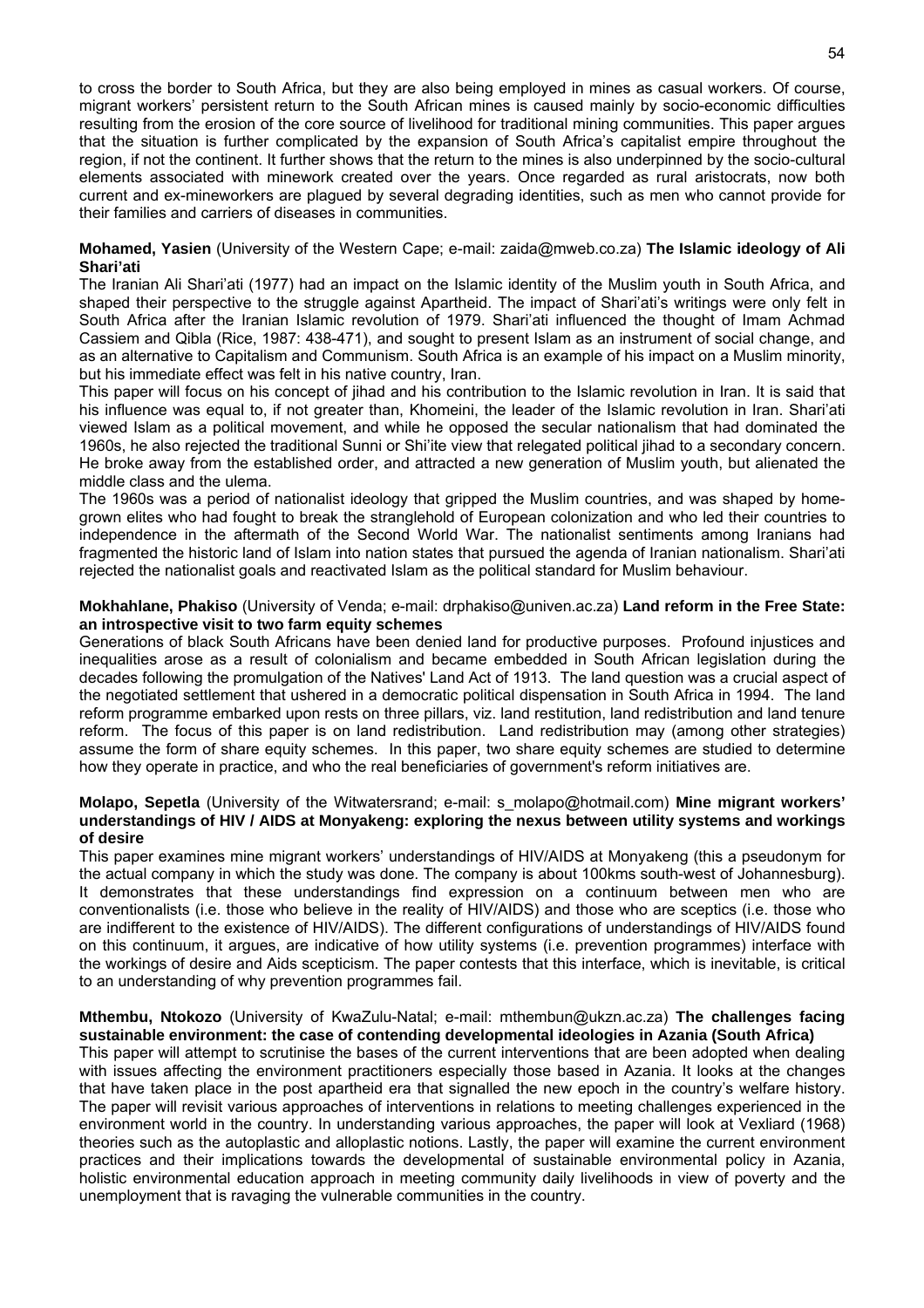#### **Mukwaya, Paul Isolo** (Makerere University, Uganda; e-mail: mukwaya@arts.mak.ac.ug) **Negotiating water security in rangelands: institutional practices and responses in pastoral communities in the Karamoja cluster: Uganda's cattle corridor**

The importance of water has moved towards the top of the international agenda and its fair and effective management is one of the great imperatives of governance and institutional challenge today. Few studies in Uganda have fully identified the relationship between institutions and water insecurity/poverty. The structure and format of available data and information does not lend itself to full understanding of the influence of institutional mechanisms to reducing or exacerbating water insecurity/poverty in the rangelands and consequently formulation of "best bet" development planning mechanisms to reduce water insecurity/poverty become very difficult. This paper is a result of a project being carried in the rangelands of Uganda, popularly referred to as the cattle corridor, to understand how institutional practices (formal and informal) are helping communities to negotiate water security. Using the environmental entitlements framework integrated with the institutional analytical discourse two specific questions are answered; 1) under what mechanisms are access, control and use of water resources (re)negotiated among competing uses and users in the rangelands; 2) what is the influence of institutional mechanisms and practices in causing and arbitrating contested and challenged claims to water in the rangelands. Preliminary results indicate that water scarcity/poverty in the cattle corridor is greatly felt in the cattle corridor where the demand for water for pastoralism, the lifeblood of the community, is so acute that overall deficits have been recorded. The inadequacy of institutions continues to reinforce a migratory pattern of lifestyle among the pastoral communities. Government efforts to stabilise settlements and introduce formal water allocation structures have not succeeded in the traditional pastoralist communities for reasons that are yet unclear. Most of them seem to suffer from political manipulation, corruption and "a one solution fits all dilemma". It is therefore important that to significantly change the welfare patterns of pastoral communities, well designed institutional frameworks are very important for each community.

#### **Müller, Hans Peter** (Stellenbosch University; e-mail: hpm@sun.ac.za) **Work orientation, work ethos and religion: a comparative analysis of African and European data**

In this paper we explore and compare work value orientations of people in Europe and Africa and then focus on work ethic and religion in three African countries in the Southern African region. The two themes deal with a key aspect of perceptions about Africa in that work orientation and work ethic would somehow explain something of the lack of development in Africa. The analysis follows previous analyses of work orientation and work ethic closely in order to attempt a duplication of the methodology that is used in other contexts and learn from the result of such a study when including Africa or focusing on Africa. Europe is significant to Africa culture in that it is very often seen as 'the other' that would be the opposite. The second comparison between South Africa, Zimbabwe and Tanzania (sample determined by data available but useful in spite of that) echoes the European-African comparison in that it compares the most industrialised and modern country in Africa with close neighbours that are significantly different economically but could be seen as relatively similar in terms of culture and cultural exposure to Europe – also on the level of exposure to Christian missionary activity.

Our analyses suggest that indeed intrinsic and extrinsic work orientations can be found in African countries and that the meaning and interpretation of these terms resemble the meaning and interpretation in Europe to a large extent. The two orientations appear highly similar so that comparisons can be made. The notion of work ethos seems to work on an aggregate level but we are not confident that the construct is valid across countries.

The comparisons on work orientation and the less successful work ethos comparisons, however, do not yield a clear and obvious pattern. Africans do not appear to have exceptional or unusual orientations compared with Europeans with regards to work orientation and Africans do not seem to have a clearly religious origin in their work ethos – for as much as we can use that construct. European countries are much more extreme in their work orientations. E.g., Latvia and Turkey are each other's opposites, while African countries display more modest positions on both work dimensions. Also the work ethos aggregate analysis indicates that internal differences may be smoothed out unduly if a regional or continental analysis is done.

#### **Mwebaza, Rose** (Institute for Security Studies, Kenya; e-mail: rmwebaza@issafrica.org) **Multinational corporations, power and the challenges of sustainable environmental process in Africa.**

The last two decades have witnessed tremendous growth in foreign direct investment by multinational corporations in developing countries. The size, and geographical spread, the multiplicity of their activities and their command and generation of resources and the use of such resources to further their objectives, rival in terms, scope and implications and sometimes out rightly out do traditional economic exchanges among nations. It is now estimated that private flows through multinationals are five times as large as public flows exceeding 50 billion dollars more than six times their 1990 levels. The concentrated power of multinational corporations is no longer in doubt and statistics indicate that 100 of the world's largest multinationals hold 1.8 trillion in assets and employ six million people. A small percentage of multinational corporations account for an estimated one quarter of global trade and control over half of all foreign direct investment. The ten largest multinationals control over one quarter of multinational corporation assets. It is further reported that parent multinational corporations have generated at least 170,000 foreign affiliates forty percent of which are located in developing countries. This unprecedented expansion of multinational corporations has evoked a strong interest in them. While multinational corporations are key instruments for maximising world welfare, there is a growing concern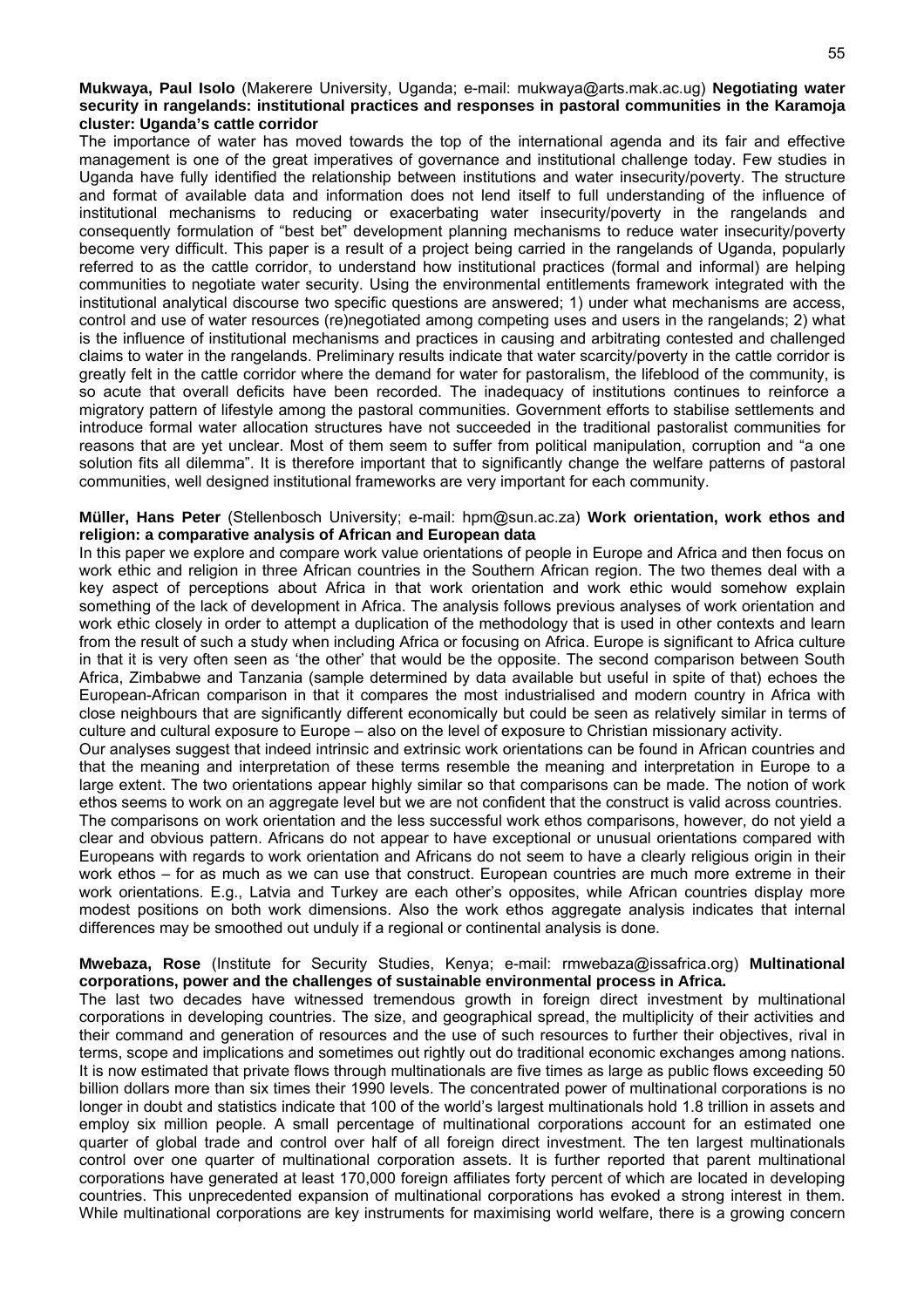over the environmental consequences of their actions especially in developing countries. This concern can be traced back to the early 1970's when the United Nations first deliberated on the phenomenon of multinational corporations. In recognition of the growing power and expansion of multinationals, the United Nations in July 1972 unanimously adopted Resolution 1721 (L111). Prior to this, the social consequences of multinational corporations formed part of the resolutions adopted by the International Labour Conference in 1971. Likewise in 1972, the third session of the United Nations Conference on Trade and Development adopted a resolution on restrictive business practices in Resolution 73 (111). Within the EU system, there were also several actions that were taken around the same time in recognition of the growing power of multinational corporations. For example, the EU as part of the OECD countries in 1972 adopted the OECD Guidelines for Multinationals Operating in Developing Countries. Accordingly, what this paper sets out to do is to discuss the value of voluntary corporate environmental social responsibility for European multinationals operating in developing countries. It will commence with a general examination of the concept of multinational corporations. It will explore the different taxonomical approaches for describing multinational corporations; it will then examine the main features of multinational corporations including why multinational corporations invest in developing countries. The paper will end with a contextual discussion of the activities in South Africa of Thor Chemicals a British Multinational Corporation headquartered in Margate on the Southeast Coast of England. The case will be used to demonstrate why there is need for the EU to regulate environmental liability by European multinational corporations operating in developing countries. The case study will also demonstrate the complexities and draw backs of trying to hold European Multinational Corporations in developing countries liable for environmental damage and challenge of achieving sustainable development in Africa. The paper will be presented broadly within the context of the ever growing power of multinational corporations and the challenges and complexities this presents in ensuring sustainable development in light of the lax and non binding environmental corporate social responsibility rules governing multinationals in the global arena.

#### **Mwilima, Ntwala** (Labour Resource and Research Institute, Namibia; e-mail: ntwala@gmail.com) **Labour hire in Namibia**

Since Independence, Namibia experienced a substantial growth in Labour hire companies. Hence this became a concern both the government and the trade union movement. It is against this background that LaRRI conducted studies on labour hire companies ad its employment practices. In a nutshell the study revealed the following: employment conditions are characterized by precariousness, low wages, and lack of benefits, lack of training and skills development, low unionization and job insecurity. On the other hand, employers indicated that they use labour hire because it allowed them to concentrate on their core business, did not have to deal with trade unions and in some case, it allowed them to save on labour costs. The findings led LaRRI to conclude that all forms of outsourcing - including labour hire should be abolished as it did not create any employment and did not add value to the skills of workers. Based on these recommendations, the Namibian government outlawed labour hire in Namibia in 2008. This has led to the biggest labour hire company (African Personnel Services) waging a court course against the government. (Abstract based on a study conducted by the Labour Resource and Research Institute, LaRRI in 2006: Main Authors were Ntwala Mwilima & Herbert Jauch).

#### **Narunsky-Laden, Sonja** (University of Johannesburg; e-mail: sonjan@uj.ac.za) **Powerhouse sistas: female mobility and South Africa's new black entrepreneurs**

This paper seeks to establish to what extent (1) the growing black middle class in South Africa is propagated by female members of the rising entrepreneurial work-force, and (2) is itself a symptom of the 'feminization' of the South African urban socio-culture sphere. Proceeding from the view that commercial culture is becoming increasingly more pervasive in South Africa today, and corporate culture is emerging as new form of 'national' capital and a strategic means of social bonding, this paper argues that the growing consumption by black South African women of material goods typically associated with Western notions of beauty, female identity and 'feminized' social practices, is paralleled by a steep rise in the urban work-force of black women, and in the entrepreneurial positions and practices taken up by many black South African women today.

This strongly suggests that a dynamic shift has taken place in the functionality and prioritization of urban social spaces in the lives of South African women.

Bearing this in mind, the paper seeks to demonstrate that the growing participation of black South African women in the urban public sphere through the culture of consumption, attests to the cultivation of new repertoires of 'urban belonging' and new urban etiquettes. Among other things, these include new understandings of the necessities of everyday life vis-à-vis stylized or aesthetic choices. In so doing, the paper interrogates widespread objections to the ways in which black middle-classness' in South Africa is manifested largely through the ostensibly uncritical adoption of 'white' middle-class practices, such as shopping practices and middle-class modes of stylization, the increased visibility of material wealth, and notions of domesticity, female sexuality and pleasure, as appropriate sites of agency for black South African women today.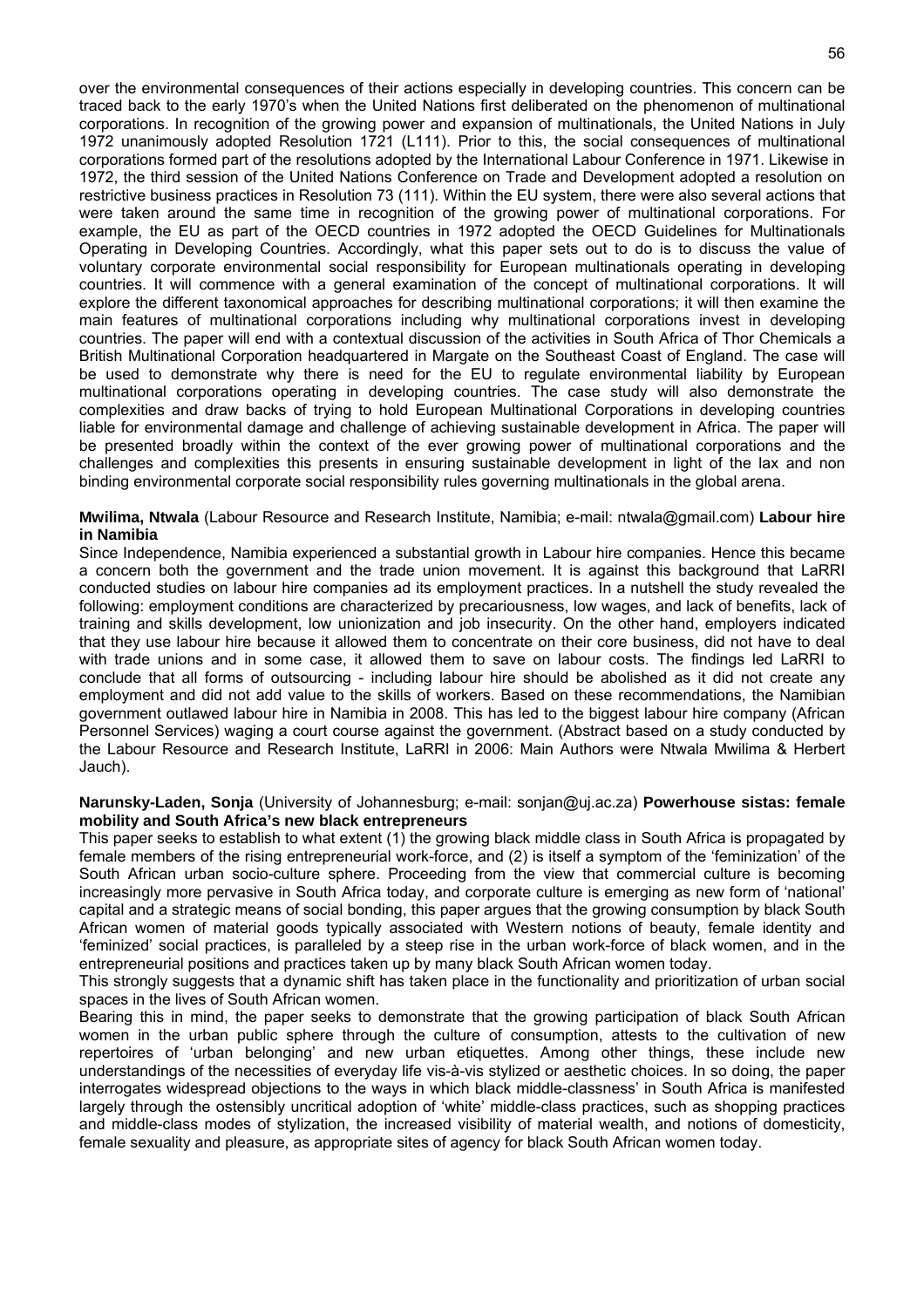**Neocosmos, Michael** (Monash; e-mail: michael.neocosmos@up.ac.za) **Developmental state or postdevelopmental state? Rethinking politics and development in contemporary Africa** 

Today, it is no longer clear what development names in Africa. This was not always so. During the National Liberation Struggles (NLS) and immediately after independence, development was the name of a national liberation project led by the state. Later development became the centrepiece of the construction of a nation. Even though it named a statist project, it probably constituted the main distinctive feature of the postindependence state from the colonial state in that it had a national character, and as such was to become the main plank of what was known as "nation-building". This was also probably true insofar as the states which were mere extensions of imperialism from an early stage (e.g. Zaire, Gabon) were never developmental. As state politics gradually became hegemonic within the nation and popular politics were de-legitimised, development became more and more a state and neo-colonial project whereby the "national" in development was replaced by "compradorial politics", i.e. subservience to empire. By 1980 the collapse of the old neocolonial-statist form of development meant the collapse of the developmental state on the continent. In sum development named three distinct (but frequently overlapping) political processes which followed reasonably chronologically: 1) development as state-led emancipation, 2) development as nation ("state") building and 3) development as neo-colonial project. Each reflected the ascendency of a specific politics. In all cases development was tied to the state so directly that it can be said that the state secured its reproduction through development; it was thus a Adevelopmental state@. Development was therefore not solely (or even primarily given its failure to increase the well-being of the majority of the population) a socio-economic phenomenon, but fundamentally a political one

Today, not only does development no longer name a state project, its status within society is unclear. Given the disappearance of development from hegemonic political discourse, are NGOs and social movements today organised interests within "civil society" - to be considered as the (unique) bearers of a politics of development? Is this politics to be conceived in partnership with the state? Can the universality of development be recaptured, or is development condemned to be thought outside the parameters of state politics within a renewed community (communitarian?) politics? Is it possible today to rethink a "democratic developmental state" which would overcome the problems of its undemocratic predecessor, the developmental state, by being more inclusive? In order to begin to answer these questions among others, the character of the new state, development and social movements in Africa must be thought politically, i.e. in terms of their political prescriptions and statements. In particular, we need to begin by rethinking the developmental state politically rather than in terms of its policies. How is the developmental state to be understood? This is a crucial question as today there is an effort to conceive of a "democratic developmental state" in Africa. The idea for me is to identify the names around which the politics of this state form revolved. For the literature, the "developmental state" is largely understood in terms of state socio-economic policy and administrative capacity, in terms of success as measured by socio-economic indicators, and so on. From the perspective taken here, the idea is rather to identify the ideology/subjectivity of state politics; in this way it becomes possible to assess the state's politics rather than the character of its management or its interest representation.

#### **Ngcebetsha, Thembeka** (University of Fort Hare; e-mail: tngcebetsha@ufh.ac.za) & **Ntsebeza, Lungisile** (University of Cape Town) **Land rights for rural women in South Africa: tension between democracy and traditional authority**

The paper will consider the manner in which recent legislation in South Africa improve the land rights and governance powers of rural women living in areas that fall under the jurisdiction of traditional authorities. South Africa has since its democracy in 1994 made tremendous strides in the realisation of basic human and political rights of its citizens. For instance, the South African Constitution, which is acclaimed as one of the best in the world, recognises the equal human rights of all and outlaws unfair discrimination on the basis of, inter alia, race, gender, sex, marital status, ethnic or social origin, and culture. It also accords all citizens equal access to land. Based on a pilot study that was conducted in the Tshezi communal area, the paper will explore the extent to which the fundamental tensions, if not contradictions in the Constitution impacts on the granting of land rights for women. The paper will contest the extent to which Chapter 12 of the Constitution makes provision for the recognition of the institution of traditional leadership without clarifying its roles, functions and powers in a liberal democracy. Not only is the institution of traditional leadership in South Africa hereditary, and thus perceived as undemocratic and unaccountable, it is also viewed as patriarchal and seen as relegating women for most of the time to subordinate positions on issues of land 'ownership' and governance.

#### **Ngoepe, Kholofelo** (University of the Witwatersrand; kakholo@yahoo.com) **A value chain analysis of the recycling of scrap metal**

The aim of this study was to investigate the forward and backward linkages using a value chain analysis in the recycling of scrap metal. It challenges the conventional approach to value chain analysis by `turning it on its head' in order to examine the particular contribution that workers make to the chain. Furthermore, this study aimed to identify 'atypical' forms of work along this value chain and ways of protecting, through appropriate policies and legislation, the vulnerable workers in the labour market. This contribution has been often overlooked in value chain analysis. In order to identify the contribution of workers this study has developed a Decent Work Deficit index. The findings of this study reveal the asymmetrical relationship between the formal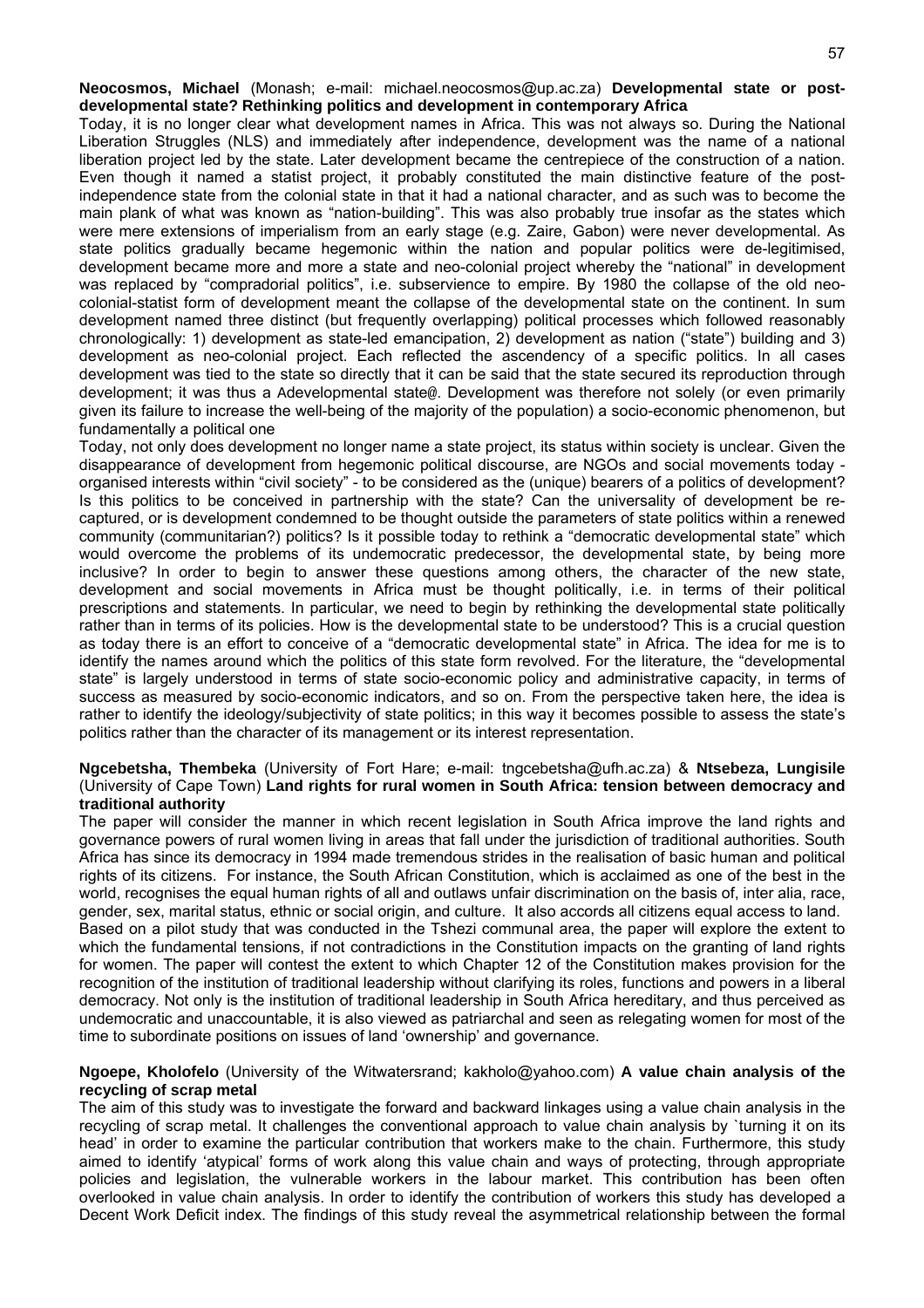and the informal economy through the value chain of recycling scrap metal. The chain begins with the collector's , through to the various intermediaries along the chain , to the big steel companies that even export scrap metal to some countries such as Asia and India. The paper concludes by suggesting ways in which workers conditions could be improved through allowing workers to move up the value chain.

**Ntoanyane, Maseabata** & **Mathobo, Thope** (National University of Lesotho; e-mail: sabbie1600@yahoo.co.uk) **The social and environmental implications of the informal sector in Lesotho** Lesotho is currently experiencing increased rural urban migration as a result of many factors that include persistent drought, which made people who were fully employed in agriculture to move into towns to seek employment; livestock theft; retrenchment of mineworkers and introduction of garment and textile industries that have employed many females who have responded to their husbands' retrenchment from the mines in South Africa. Failure to get jobs in the factories has resulted in the influx of the informal sector where many join street vending as a survival strategy.

 Research has shown that most of the vendors depend on the physical environment for the extraction of medicinal plants which they sell on the streets. Such a strategy has far reaching implications on the environment as it erodes the important biodiversity some of which is endemic and at risk. The informal sector, while it is seen as important for people's livelihoods but it is also degrading the environment in many ways. This has sometimes led to confrontation of the authorities and the street vendors who see their rights being violated in the interest of saving the environment and the tourist industry. There seem to be contradictions in the way different interest groups view the importance of saving the environment and the ways that people engage in order to survive.

The paper discusses the social and environmental implications of the informal sector in Lesotho using data that was gathered from street vendors in Maseru. It shows the dilemma that the government is facing in the effort to protect the environment while at the same time ensuring that Basotho who are participating in the informal sector continue to improve their livelihoods on one hand, and facing the accusations from the same people who are receiving help. Street vendors do not want to be put in places where there is a lot of competition; instead they want to erect their own shacks which are degrading the environment.

It concludes with a strong emphasis on ensuring that the environment gets protected and Environmental Act enforced to manage extraction of medicinal plants while also ensuring that participants in the informal sector receive assistance that will protect their rights while making sure that they also appreciate the importance of saving their own environment. In order to ensure sustainability of this biodiversity and the environment, it is important that individuals and communities establish their own botanical gardens that will provide the medicinal plants. Also to enhance their economic returns, they should hygienically package the medicinal plants instead of just selling them in the open since they lose their vitality.

#### **Nyawasha, Tawanda** (University of Fort Hare; e-mail: nyawasha@gmail.com) **Community discontent, fragmentation and social capital mobilization**

HIV/AIDS policy making in South Africa has been a highly contested terrain, where civil society organizations like the Treatment Action Campaign (TAC) and the Government have assumed contradicting positions over what appropriate government responses to the pandemic ought to be .Central to this crisis is what is commonly known as the 'ANC Elite Discourse'. HIV/AIDS has remained as one of the greatest challenges that South Africa is facing. In this paper, I look at the growing levels of community discontent in South Africa and how such discontent has caused an impasse in the fight against HIV/AIDS. However, it has to be stated that the increasing levels of 'discontent' are not only a product of a single phenomenon but a series of disturbing situations and conditions among them, impossible economic burdens, poor housing, unemployment and rising cost of living.Ashwin Desai (2002) in his book, 'We are the Poors: Community Struggles in Post-Apartheid South Africa' brings to light the growing levels of dissatisfaction in South Africa due to these daily challenges. This paper draws much interest in the way in which local dissatisfaction affect grassroots participation, social capital creation and HIV/AIDS mitigation.

#### **Nyawasha, Tawanda** (University of Fort Hare; e-mail: nyawasha@gmail.com) **Sexual citizenship, eroticism and sexual politics: challenging hegemonic discourses of HIV and AIDS prevention in South Africa**

In this paper, I will locate the relevance of 'sexual citizenship' in HIV and AIDS prevention work. The central purpose of this discussion is to look at the heuristic derivatives of the concept that can help in the drive towards the mitigation of HIV and AIDS in the context of rural South Africa. The emergence of 'sexual relationship' as a discourse can be attributed to the deficiency of the broader conceptualization of the notion of 'citizenship' in its broader context. It has been argued that citizenship in its broader sense denotes the 'political'. It refers to political obligations, rights, expectations and even freedom. In contrast, the concept of sexual citizenship " extends beyond a rights- versus –obligation polarity, highlighting the biophysical realities of sex, recognizing the spaces in which sex and sexuality"(Brown, 2006;875).The concept of sexual citizenship revolves around the obligations of the 'sexual citizen', and the notion of membership in a community. Since, sex is all about biophysical processes, social relations that are undeniably power relations, the paper critiques the interrelations between gender, social capital and HIV and AIDS. Sexual citizenship has to fully and carefully explicate the obligations of sexual citizens in the drive towards HIV and AIDS mitigation. In this discussion, I concur with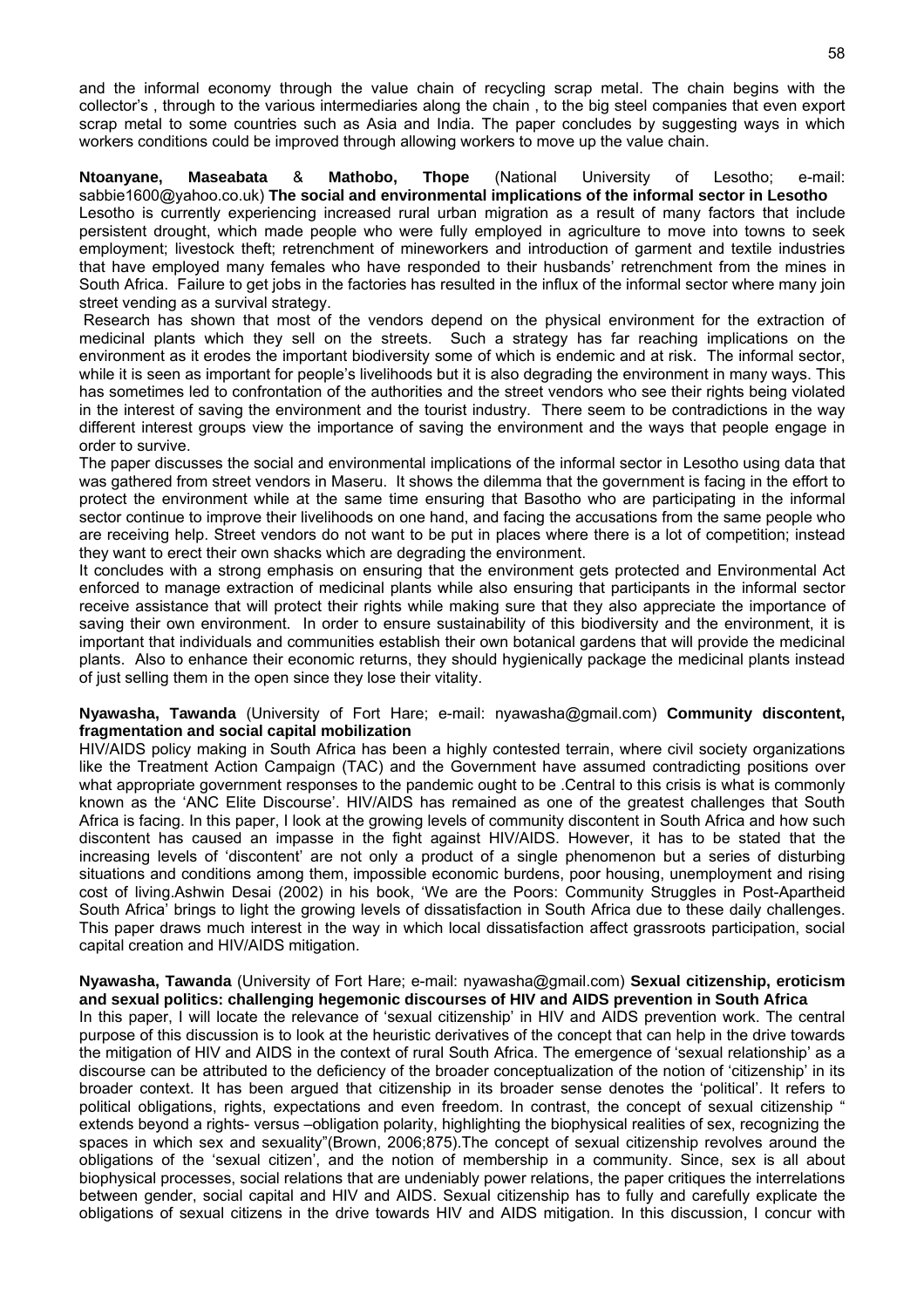several feminist debates which suggest that citizenship must encompass more than formal political rights, acknowledging that universal inclusion does not exist because in reality citizenship is based on power exercised through social, economic and political structures that perpetuate the exclusion of certain social groups such as women and poor people. Civil and political rights are necessary but not a sufficient precondition for full and equal citizenship for women. Thus, the definition of citizenship in South Africa need to be broadened beyond formal participation in community activities to include actions practiced by people of specific identities in the community. I argue that a challenge for South Africa is to create 'a sexual citizenship grounded in a caring, relational, and sound notion of obligation and one sensitive to the political ecologies of disease'.

#### **Nyirenda, James** (International School of Lusaka; e-mail: jamesnyirenda@hotmail.com) **Exploring traditional African methodologies of teaching**

James Nyirenda is a Grade Six teacher at the International School of Lusaka. He is a graduate of the University of Zambia and the College of New Jersey (USA). He has presented papers on culture and education at the Southern African Educational Conference in Johannesburg, South Africa. In the 2001, he presented a paper on Folk tales and Creativity at Northwood University in Michigan. In 2003, Northwood University invited him again to make a presentation. He also won an Outstanding Alumnus Award from The College of New Jersey in the same year. James has a Masters degree in education. He has been a part time lecturer at the University of Zambia's school of Education. He has an interest in special needs. Two of his articles have appeared in NEWSLINKS, an international journal. Three years ago he presented a paper during the AISA conference in Lusaka, Zambia. In July, 2006 he presented a paper at the World Congress of Sociology, in Durban, South Africa. In November 2007, the University of Iowa named him as a Templeton International Fellow. For the next one year, he will be working on Gifted education in Zambia. PROPOSAL Most educational experts agree that the rapid changes in the society require constant review of the curriculum. In this era of diversity, it is strange to observe that very little of African culture is reflected in the curriculum. Before the colonial school system came to Africa, there was an educational system that used a different approach. Most lessons were conducted using methodologies that are not being employed today. One such technique was teaching themes by using folktales and stories. Probably the greatest strength of tales is their ability to keep children focussed on the subject matter. Pat Wolfe (1997) discovered that the brain loves stories. Most students understand the subject matter well when presented with the story that is linked with the concept. It is not possible to have folk tales for every concept that is being introduced. It may be logical sometimes to create tales that may go along with the topic. As a class teacher and university lecturer, I have observed that the level of motivation is very high when I use a folk tale to teach. New brain research validates this point. When we travel back in time, we see that ancient African educators understood it\'s value. The folk tales are interdisciplinary and can be integrated into all subject areas. It was always felt that one cannot teach effectively in an abstract manner. Learning has to be meaningful. The traditional African teaching methodologies recommend that students start by observation. It is not advisable to ask children to memorise definitions of concepts in early elementary school. Though not perfect, the African lessons offered more in terms of exploration, observation and participation.

#### **Obioha, Emeka E.** (National University of Lesotho, Lesotho; e-mail: eeobioha@yahoo.com) **Climatic variety and indigenous adaptation systems for food production in Lesotho.**

In the recent times, due to the increasing rate of global warming, the Southern African region, especially, Lesotho has been experiencing continuous climatic change characterized by drastic reduction in rainfall, increase in the rate of dryness and heat, with depletion of the amount of water, flora and fauna resources. This situation has been on for years without much questions and answers with regard to how it affects food production and security in the country. Against this background, this paper investigates the chain of interactions between climatic change, expressed in the rate of rainfall and draught condition, the indigenous adaptation mechanisms and food production in Lesotho. The paper addresses the estimate of drought condition in Lesotho, Southern Africa, the nature of food production activities in the area and the extent to which continuous climatic change has affected the state of food production. The paper also examines the indigenous and formal institutional frameworks in addressing the situation for assured food security in Lesotho.

#### **Obioha, Emeka E.** (National University of Lesotho, Lesotho; e-mail: eeobioha@yahoo.com) **Climate variability and indigenous adaptation systems for food production in Lesotho**

In most societies, inhabitants exhibit various types of lifestyle, which they may not know the environmental impact. It is taken for granted that people's life style can only constitute a danger to their health, but much consideration is not given to other aspects of our social life and physical environment, including the neighborhoods. A discourse in the direction of the environmental impact of people's social lifestyle will contribute towards our understanding of the potential interrelationship between the two, especially in societies where precarious lifestyle like drinking is prominent. Against this background, this paper presents the incidence of alcohol drinking, the attitudes of the people towards drinking habit and the impact of drinking social lifestyle in relation to the use of disposable bottles in the suburban environment of Roma. The paper further discusses the practical solution to the degradation problem.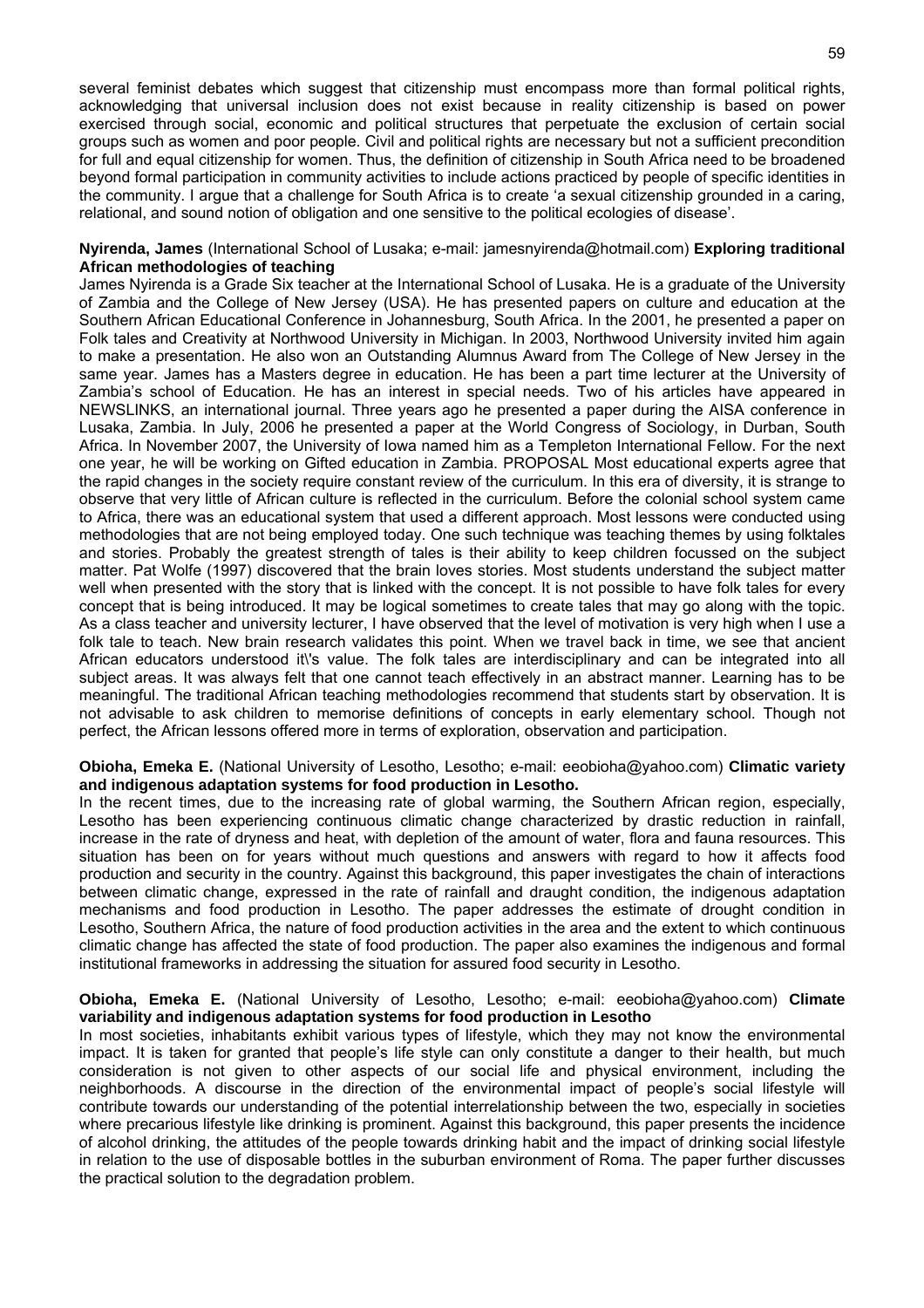#### **Obioha, Emeka E.** (National University of Lesotho) **Religion, worldviews and the interpretations of climatic conditions in African societies: examining the scientific and religious dichotomy**

The world had gone through series of climate epochs, which include the ice age, and consequently, the ice recessions among others. These scenarios and changes do in most cases have different practical interpretation, depending on the dichotomous understanding between science and belief systems. Science has established that the earth has become warmer over the last century as a result of various scientific explanations, including the anthropocentric impact. However, the extent to which this view differs from the religious belief is the main motivation for this paper. Against this background, this paper examines the African indigenous conceptions and notions of climate change or climate conditions and environment change in the society. Specifically, the paper presents the scenarios of climate change and its effect on human livelihood in different societies of Africa; the indigenous beliefs attached to different climatic conditions as they exist in the people's religious beliefs, world views and language. The paper also makes a comparison between what exists in African religious belief and other religions in the world, such as Christianity as documented in the Bible with regard to the influence of an invisible hand in climatic conditions.

#### **Oettlé, Noel** (Environmental Monitoring Group, SA; e-mail: dryland@global.co.za); **Koelle, Bettina** (Indigo development & change, SA); **Archer, Emma** (University of the Witwatersrand); **Malgas, Rhoda** (Indigo development & change, SA) & **Tadross, Mark** (University of Cape Town) **Climate change and small scale rooibos farming in marginal environments in arid western South Africa**

This paper reflects conditions and challenges experienced by small scale rooibos farmers in the arid Suid Bokkeveld region of South Africa, and processes that they have engaged in to increase their resilience in the face of climate change. Through the application of participatory research methods and biophysical monitoring of rooibos tea (*Aspalathus linearis*), local adaptive capacity has been enhanced. This paper reflects current and projected impacts of climate variability and climate change, and reflects on shortcomings in, or constraints to, farmers' ability to adapt. The paper concludes with reflections on on-going processes to extend and enable adaptation strategies applied by farmers. Given growing concern around climate change projections for this area, the study is intended to contribute to the all too common challenge in southern Africa of enabling adaptation in a marginal environment in a realistic and sustainable way.

#### **Okolocha, Chike** (University of Benin, Benin; e-mail: cokolocha@yahoo.com) **Environmental degradation and sanitation: an ontology of African urban dilemma**

This study is based on the author's practical experience as the head of a Task Force appointed by government for the beautification and environmental sanitation of a principal city in southern Nigeria. The terms of reference of the Task Force are presented as a rational framework for the achievement of the desired objectives of a clean and beautiful city. A work plan and specific interventions actions for achieving stated objectives are presented and achievements are discussed. But there are several structural (sociocultural?) constraints directly antithetical to the stated objectives of the Task Force. The essay is concluded with a discussion of theoretical dilemmas in African underdevelopment. For example, are the observed constraints a function of the proverbial polarity between traditional society and modern urbanism in Africa? Are local traditional forms not compatible with modern urban forms? Is urban sycretism possible in Africa?

#### **Omar, Rahmat** (University of the Western Cape, e-mail: raomar@uwc.ac.za) **Call centres: a new contested terrain for unions in South Africa?**

Call centres have played a central role in the restructuring of many companies and industries in South Africa. Traditional service and sales activities have been transformed through the introduction of call centres, which have integrated telephone and computer-based technologies to facilitate the delivery of sales and services to customers in remote locations. In the process, the nature of working life has been radically altered, presenting particular challenges and possibilities for trade unions. Organising call centre workers demands a focus on the day to day issues facing call centre workers and an understanding of the the working environment and work cultures in call centres. By demonstrating the relevance of trade unions to call centre workers, trade unions can also identify (and redefine) their role in the twenty first century.

#### **Omomowo, Kolawole** (University of Pretoria; e-mail: kola.omomowo@up.ac.za) **Subcontracting of work and workers protection in post-apartheid South Africa: a case study of cleaning services workers**

Workers' protection to a large extent can be achieved through legislations and workers organization. The changing nature of work, it could be argued, is undermining workers protection. In the context of the prevailing regime of flexible accumulation standard employment relationships are increasingly being replaced by atypical employment relationships such as outsourcing/subcontracting work, casualisation, part-time and temporary employment. Working from the régulationist's theoretical orientation, this paper investigates how labour laws are used as a mode of regulation to perpetuate the stability of the prevailing capitalist regime of accumulation. The extent to which the interests of workers are protected under the new regime of accumulation was investigated. The post-apartheid labour legislation in South Africa (particularly the Labour Relations Act and the Basic Conditions of Employment Act) was critically assessed to uncover the extent of their application and effectiveness as a tool to achieve workers protection. The impact of the changing nature of work on workers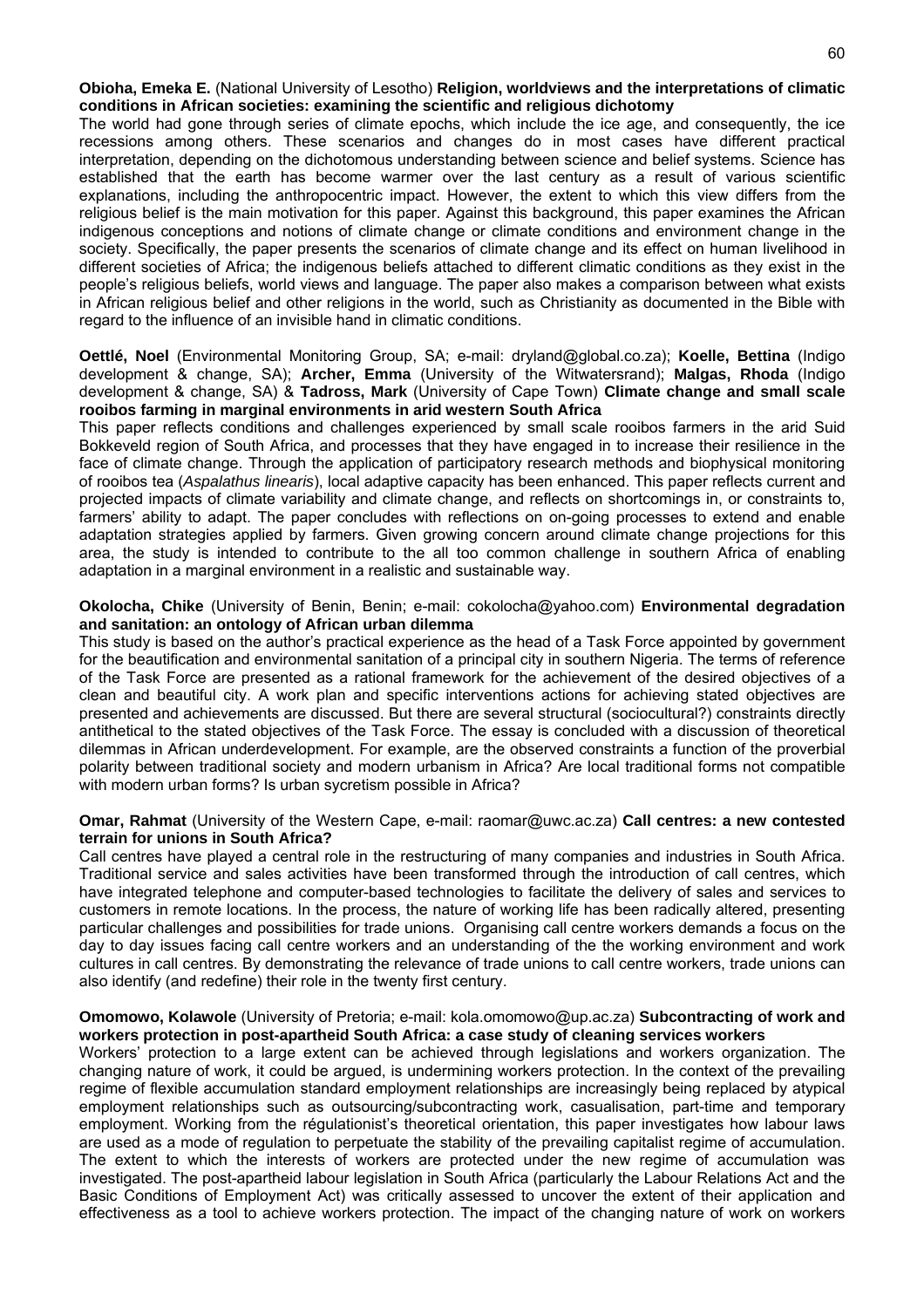protection is analysed, and the extent to which labour legislation serves the interest of workers protection, or otherwise becomes an instrument of regulation to maintain the status quo of capitalist work relation will be considered theoretically from the perspective of Marxist régulation theory.

#### **Park, Yoon Jung** & **Ying Chen, Anna** (University of Johannesburg, e-mail: yoon@tiscali.co.za) **Intersections of race, class and power: Chinese in post-apartheid Free State**

Chinese throughout the various colonies and states of early South Africa met with fear and hatred; there were, however, regional differences in the treatment accorded to the Chinese. Of all the colonies, the Orange Free State was the most exclusionary: from as early as 1854 OFS law prohibited the settlement of 'Asiatics'. Indians and Chinese were prevented from owning property or becoming citizens; these were 'rights' reserved for whites only. In 1891 another OFS law further prohibited any 'Asiatic' from living within the province and transiting 'Asiatics' were permitted within the borders for only 72 hours (at the time). In the late 1970s and into the 1980s the apartheid government strengthened its ties to Taiwan. There were exchanges for ministers and a significant increase in trade. The South African apartheid government provided tremendous incentives to Taiwanese investors and industrialists to build factories, mostly in the textile industry, in and near former homeland areas as a strategy to prevent further black Africans from migrating to urban areas. The Free State, too, played host to several such factories. In order to accommodate their new investor/guests, the Free State finally overturned the 1891 law and in 1986 Chinese were permitted, for the first time in its history, to settle and live in the province. Today, there are reports that approximately 5,000 people of Chinese descent live in the Free State. While Bloemfontein, Welkom, and Virigina host the vast majority of these numbers, there are reports of Chinese shops in almost every small 'dorpie' across the Free State. Who are these Chinese people? Where do they come from? How did they end up in these small towns in the one province that prohibited them? How do the intersections of race, class, and power impact on how they are perceived by locals? And how do the Chinese position themselves in terms of race and class?

**Pattman, Rob** (University of Kwazulu-Natal; e-mail: pattman@ukzn.ac.za) **Talking dirty: interviewing particular young men in Zimbabwe and South Africa, and setting agendas for HIV and AIDS education**  The paper investigates the ways children and adults participating in specific group discussions conducted in South Africa, Zimbabwe and Zambia address issues and concerns relating to gender and sexuality. Referring to these discussions it explores the significance participants attach to gender and sexuality, how they introduce these and what sorts of themes, issues and emotions they address and display when talking about gender and sexuality. The paper understands these discussions not simply as instruments for eliciting information from the participants but as particular social settings which influence how the participants relate to each other, present themselves and talk about gender and sexuality. With this in mind the paper examines how participants negotiate their identities in relation to the ways they talk about gender and sexuality against a background of stigma, taboos and particular kinds of power relations. On the basis of how the participants talk about and position themselves in relation to gender and sexuality and in relation to the other participants, key concerns are identified which, the paper argues, need to inform appropriate forms of support and education in the context of HIV and AIDS.

#### **Pattman, Rob** (University of KwaZulu-Natal; e-mail: pattman@ukzn.ac.za) **Urinating in food and 'pissing in the wind'. How should we investigate 'race' and student relations at the University of KwaZulu-Natal in the light of the video at the University of Free State?**

The recent video made by white students at the University of Free State (UFS) has prompted Vice Chancellors to engage in critical reflexive discussions about 'race' and student relations in their universities. Suddenly, propelled by this incident, universities are taking seriously possibilities of racism on their campuses. But the implication is that university leaders may not have given this adequate consideration before, and, if this is so, how can we expect them to know what to investigate and how to do so? The question I want to raise in this paper is, if the incident at UFS has become the reference point for an investigation into 'race' relations in other universities, what exactly does this mean and what should such an investigation address. Will such an investigation only explore possible 'racial' hostilities and levels of integration in terms of peaceful co-existence or will it also examine whether students of difference 'races' engage and socialise with each other? What the investigation focuses upon will, of course, crucially affect the outcome. I argue that the extent of cross 'racial' engagements and friendships must take a central place in any investigation of 'race' and student relations. However, I also suggest that this is unlikely mainly because of the tendency in post-apartheid South Africa to take the absence of such kinds of relations as the norm and therefore to take this absence for granted. And if this happens any investigation will be like 'pissing in the wind' and will conclude that there is little to worry about. In this paper I draw on research, conducted at the University of KwaZulu-Natal (UKZN) which explores the extent of cross 'racial' mixing and socialising on campus and students' views of this. I conclude that in terms of this criteria 'race' relations between students at UKZN are problematic, and point (briefly) to ways of encouraging forms of integration. How this research challenges taken for granted assumptions about 'race' and 'race' relations (in terms of methodology and findings) is a key theme in the paper.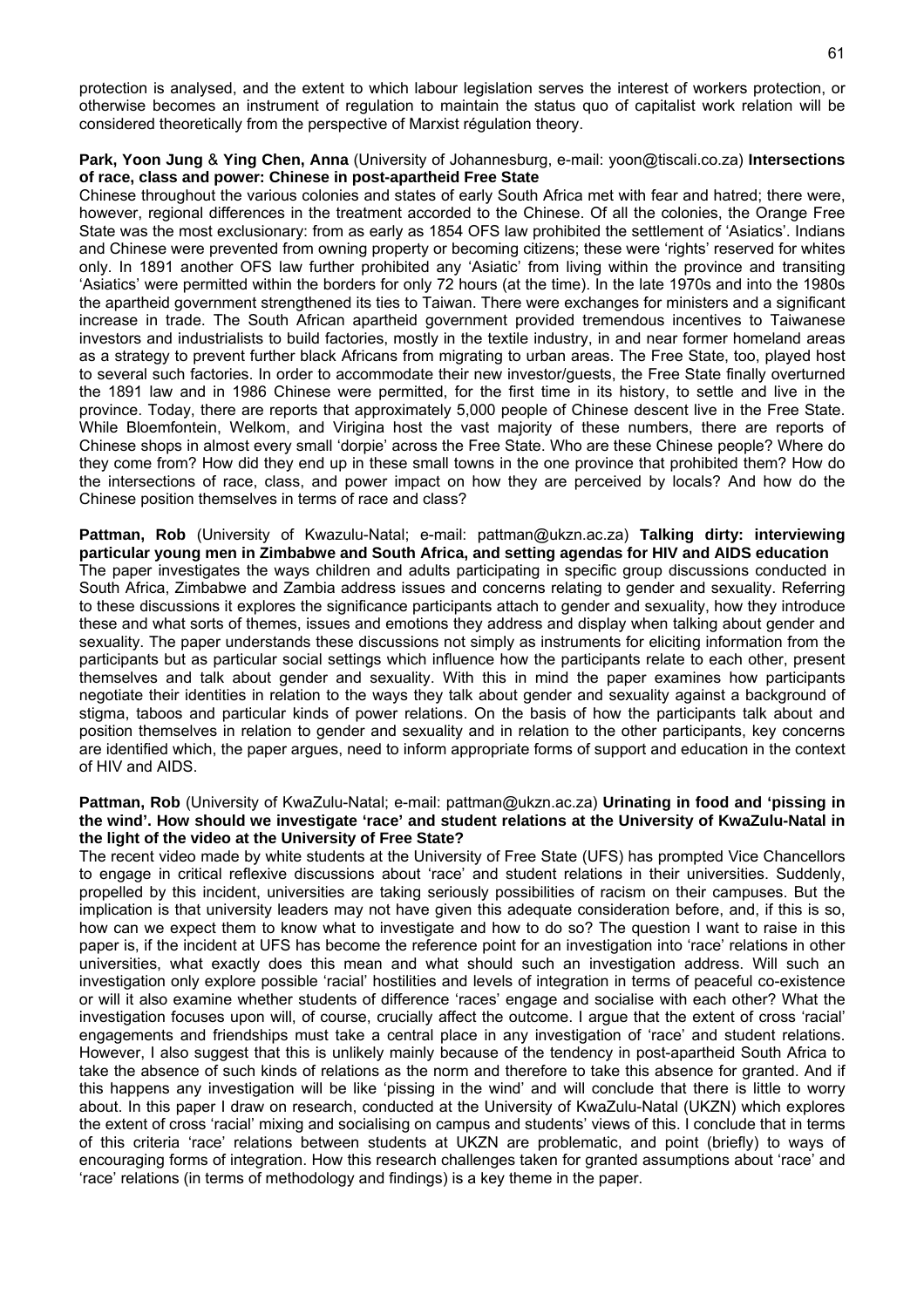**Phadi, Mosa** & **Ceruti, Claire** (University of Johannesburg; e-mail: mmphadi@uj.ac.za) **Class identities in Soweto after apartheid** 

How do people see class in Soweto after Apartheid? Pockets of poverty have sprung up alongside acres of commercial 'bond houses' in this township on the outskirts of Johannesburg. Political organisation has altered, unemployment has rocketed. The paper considers two questions. First, how have popular models of class responded? In our 60 qualitative interviews, the dominant deprived/middle/upper model was described with a keen eye for the details of respondents' lives and their neighbours' (such as using a shopping trolley or a basket). Second, how do these models relate to people's existence? For example, 60% of respondents in our survey of 2400 Sowetans called themselves middle class, although half of those live on less than \$70 a month. What makes them see themselves as middle class? Housing type, for example, turns out to be related to class identity though not always as one would expect. People who called themselves poor are more likely to live in shacks as expected but people who call themselves middle class are most likely to live in renovated council housing, not the new bond houses. The paper uses the survey data to further investigate associations between people's class identities (they may have more than one) and their opinions, lifestyles, living standards, and even their diet.

#### **Prozesky, Heidi** (Stellenbosch University; e-mail: hep@sun.ac.za) **Qualifying the gender gap in publication productivity: a review of the international literature.**

More than three decades ago, Cynthia Epstein (1971) wrote in her seminal work, *Woman's Place: Options and Limits in Professional Careers*, that "We tentatively suppose that women's contributions are not promoted equally with men's… When their work is good, it may get even greater notice than that of men who perform at the same level of competence. If they perform badly, the same is unfortunately true; they will stand out". Two years after, the first findings were published on sex difference in terms of the qualitative dimensions of men and women's scientific publications (Cole & Cole 1973), and since then a number of studies have investigated how women, although less productive in terms of number of papers produced, compare with men in terms of the "quality" of papers produced. Because women are known to publish less than men, the expectation is that they are cited less than men, *ceteris paribus*. This paper is aimed at providing for the first time a coherent overview of the findings of more than three decades of research on sex differences in citations to scientific papers authored by women and men, in order to determine to what extent this is true, and whether Epstein's supposition can be considered valid.

#### **Puttergill, Charles** (University of Pretoria; e-mail: Charles.Puttergill@up.ac.za) **Identity and social transformation: reflections of middle-class white South Africans in a rural community**

Transformation from apartheid to an inclusive democracy in the South African society foregrounds questions on identity. This paper reflects on how middle-class white South Africans, who historically benefited from a privileged position, reflect on the change they face in their community in as well as their sense of belonging to the broader South African society. The loss of control over institutionalised power in society undermines white privilege. The extent to which these white middle-class South Africans adapt to changing material circumstances and subscribe to a broader more inclusive South African identity is considered in the paper.

#### **Qingqua, Siniko** (University of Johannesburg; e-mail: qingqwas@gmail.com) **Funerals for the living in Soweto**

Are funerals used to demonstrate the status and class of the living family members? Funerals in Soweto have become big occasions where people, especially families, see them as opportunity to gain and sometimes to prove their status and class identification. In some cases funerals are populated by the newly emerging middle class who take pleasure of attending township funerals. Besides high levels of poverty and unemployment in Soweto, there seems to be a contradiction. People, including the very poor, cough up large amounts of money and some even indebt themselves just to cover funeral costs.

This paper focuses on the continuous booming funeral industry in South African townships, Soweto in particular. Using three key informant interviews from the funeral parlours, ten observations which will be followed by ten interviews, and quantitative data from Classifying Soweto Project, this paper attempts to discover the following. Firstly it aims to investigate the meaning attached to funerals in Soweto and whether these funerals indeed demonstrate the status and class of the family. Secondly, the paper also aims to establish whether there is a relationship between the nature of the funeral and the economic status of family. Lastly, the paper interrogates whether funerals are used as reproductive social events where people rediscovers themselves away from the stressful workplaces and suburbs.

#### **Randall, Estelle** (Biowatch, SA; e-mail: estelle@biowatch.org.za) **How much of the mountain you see, depends on where you stand: revisiting the regulatory imperatives and discourses around genetically modified crops in South Africa**

South Africa is one of the most biologically diverse countries in the world. This valuable natural environment provides an important basis for development. Not surprisingly, considerable effort has been devoted to conserve and promote the sustainable use of biological diversity and South Africa is considered to be among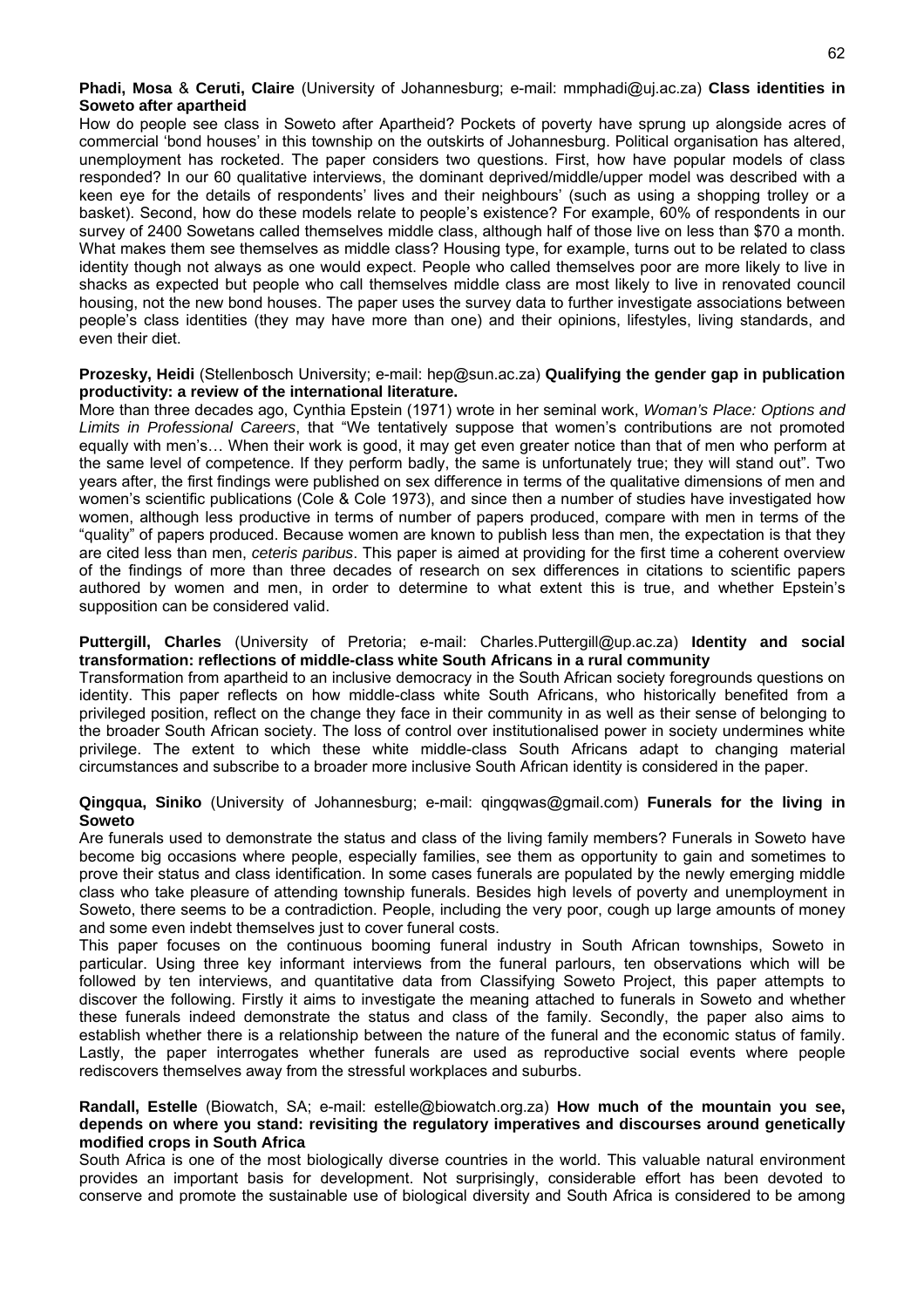the leaders in the field of involving business in the mainstreaming of biological diversity conservation into their programmes and strategies.

Innovative projects have been launched to eradicate well-known invasive alien plants, considered to be a key threat to biodiversity loss. But there is a class of radically novel alien plants that have been genetically modified to include artificially inserted genes from unrelated species. These have been allowed to flourish on farmlands, although their long-term effects on the environment and human health are unknown.

The paper examines the circumstances under which genetically modified crops were introduced into South Africa, the interests served in introducing these crops, the ways in which business and society have responded to related threats and challenges, and options for changes in how these crops are regulated and introduced. Specific case studies are discussed, including the proposed introduction of genetic modification in the wine industry, and the challenges in obtaining access to information about genetically modified crops in South Africa.

#### **Roodt, Monty** (Rhodes University; e-mail: m.roodt@ru.ac.za) **Impediments to the delivery of socioeconomic rights in South Africa**

Many countries, such as South Africa, proclaim their support for human rights, but not as many manage to turn these rights into social and economic resources necessary for life for the majority of the population. A number of basic requirements are necessary in order to achieve this. The first of these is an adequate legislative framework. The operation of formal institutions tasked with the enforcement and delivery of rights are often mediated in a negative way by powerful informal institutions. Courts often operate to maintain the status quo. Beyond the unreformed nature of the legal system is the limitation imposed by the lack of capacity within appropriate institutions whose task it is to advise, deliver and support those that are attempting to gain access to their rights. Another requirement for the effective delivery of socio-economic rights is an efficient state administration, at national regional and local level, with decisive political leadership and efficient management within the civil service. This is the weakest link in the Second and Third generation rights delivery chain in South Africa. In situations where state administrations act in an arbitrary and uncaring manner, are inefficient and corrupt, a lack of remedy is often due to a lack of willingness on the part of political leadership to act decisively and due to a lack of experienced and efficient management within the administration itself. There are increasing signs that the government and the state that it presides over are being challenged by institutions of civil society, through a variety of strategies. These range from attempts at collaboration, strikes, protest marches, court action and open acts of defiance. The paper looks at the failure of socio-economic rights contained within the Constitution to translate into access to resources by poor South Africans.

#### **Rowe, Kelley** (University of KwaZulu-Natal; e-mail: rowe@ukzn.ac.za) **Bottlenecks and constraints within the local labour market for engineers in the petrochemical industry sector: a case study of Engen Refinery, Wentworth**

Given the emergence of global markets and global production, this paper is linked to the literature that investigates the broader problems of skills shortages within two main overarching themes of the 'economics of local labour markets' and 'globalisation'. Substantial emphasis has been placed on the current shortage of professional skills within the South African labour market, with engineering as one of the most affected 'highskilled' professions. Approached from the premise that 'skills shortages' within labour markets do not occur because of one factor, this paper interrogates claims that the decline skilled formal sector employment trend is a direct result of globalisation. This is achieved through the use of Engen Refinery (Wentworth – Durban) as the case study, which investigates the increased mobility of highly skilled professionals, i.e.: Engineers, from the local labour market – abroad. Specifically, I examine these labour market dynamics through in-depth semistructured interviews with engineers currently employed at Engen Refinery, together with 'exit engineers' (those previously employed at the refinery) working both locally and abroad. The main objective of this paper is to identify and examine the key labour market constraints for engineers, contributing towards the declining trend of professional engineers in the local labour market of the Petrochemical Industry. South Africa is a particularly interesting case study for examining some of the key issues within this debate.

#### **Rudigi-Rukema, Joseph** (University of KwaZulu-Natal; e-mail: 201512624@ukzn.ac.za) **Exploring communities and government response strategies to drought in South Africa: the case studies of Umsinga and Nquthu area in KwaZulu-Natal province**

Drought is a global phenomenon that affects every country both developed and developing. However, the degree of vulnerably to drought varies significantly from one nation to another. The highest degree of vulnerability to drought has been recorded in developing countries, especially those in Africa, because of the lack of proper preparedness and mitigation programmes (Agalo, 1992). Timberlake and Blaikie drawing examples from different countries of Africa have concluded that drought problems that are affecting the communities are product of 'bad' political and managerial decisions (Anglin, 1988:549). Wilhite and Glantz (1987 quoted in Agalo, 1992) indicated that "drought is not generally given the prominence which the other natural hazards have received, because of its gradual and cumulative process" (Agalo, 1992). Drought gives rise to many economic and social problems especially in rural communities. The negative impacts of drought on rural communities include loss of water for every kind of domestic use, production losses, such as farmers' losses of crops and livestock, all of which are vital part of rural communities (Vogel, 1992:5).In Africa, drought is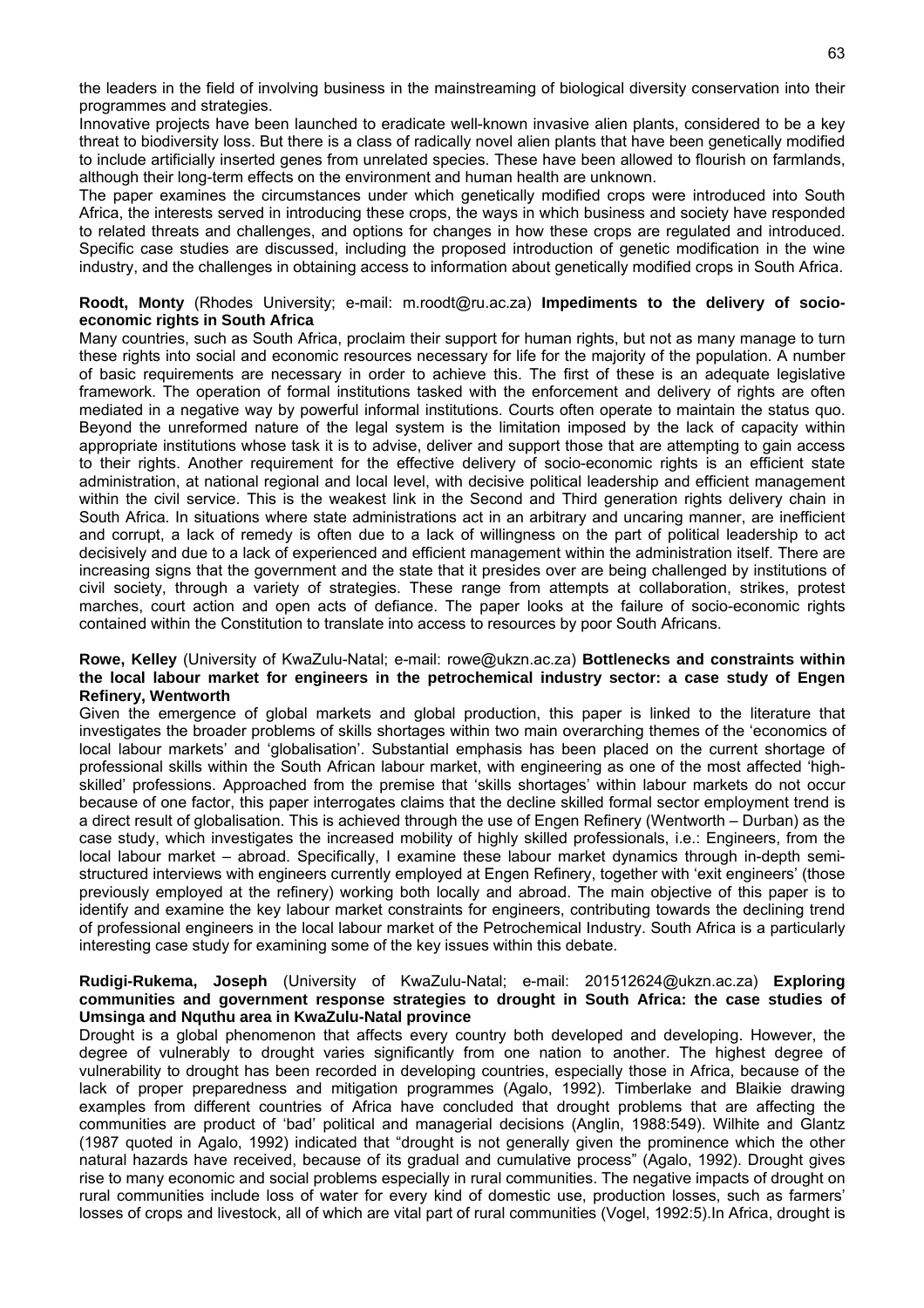a serious natural disaster that brings many other societal problems, which include the exacerbation of poverty and the creation of impediments to all social services, educational, medical, and administration.

Therefore, South Africa is not immune from the consequences of drought as it is within the African continent. In the last two to three decades South Africa experienced severe droughts in many parts of the country, KwaZulu-Natal included.

Therefore, this study investigates the phenomenon of drought in the present day South Africa where specific attention is drawn to its, socio-economic outcome, and response strategies, both community-based and from external agencies such as government polices, and their effectiveness. This is done through the case studies of Umsinga and Nquthu village communities in the northern parts of KwaZulu-Natal Province, paying specific attention to the droughts that have been recorded in these areas between 1990 and 2004.

#### **Rugunanan, Pragna** (University of Johannesburg; e-mail: prugunanan@uj.ac.za) **Self, identity and culture: the case for South African Indian women: what is their sense of self and identity?**

This paper proposes to look at the experiences of professional Indian women in South Africa who have made exceptional achievements and advancements in their chosen fields. The study will document their experiences in terms of their achievement for themselves and within the Indian community, to investigate what recognition they may have achieved, if any; what impact did it make on their family and extended family and how this recognition or lack of it, forms their sense of Self and Identity.

The study is situated within the context of Identity and culture of the South African Indian and the role of the Indian women. They are seen as primary caregivers; before they are recognized as professionals in their field.

The motivation for the research is that very little recognition is awarded to professional Indian women in the Indian community and by their families. The supposition is that Indian community still views women in a traditional sense and does neither celebrate nor recognize the achievements of Indian women. What then is their sense of Self and Identity and how is this formed?

#### **Sakaria, I. E.** (University of the Witwatersrand; e-mail: Iipumbu.Sakaria@students.wits.ac.za) **The contract labour system and its effects on families in Namibia**

The contract labour system in Namibia started in the early days of German occupation of the territory. After exterminating about 80% of the Nama and 60% of the Ovaherero people in 1904 the, white German colonialist settlers found themselves short of labour for the newly established mines of Tsumeb, the diamond mine of Oranjemund and for the building of the railway from Otjiwarongo to Outjo. At first the German settlers thought it wise to import labour all the way from Togo which was one of their colonies. This though never materialised and they thought it better to organise labour from the northern part of Namibia, then known as Ovamboland.

The migrant contract labour system uprooted thousands of young able – bodied men from their homes to go work in far away places like farms, mines work in towns. As families and children were not allowed to accompany the workers (migrant contract workers) to their respectful workplaces, men couldn't be fathers and husbands anymore and literally became strangers to their wives and especially their kids. Through the system of contract labour men a forfeited their rightful roles in their communities while leaving the raising of children solely to the mothers that remained at home while women were now also left to do the chores that were usually left to the men. All this left mothers emotionally drained.. Some stayed away for many years while others never returned back home thus creating more emotional suffering to the wives back at home. Our Ovambo cultures demands that a man be close to his pregnant wife and be close to her. Due to the absence of the fathers, this vital and emotional period had to be endured without the support of the husbands. This absence of fathers, thus, contributed greatly to the cultural and social disintegration of families which were largely based in rural areas.

This separation of families, the long time periods and the distance between the families tore them slowly but surely apart from each other as husbands found themselves girlfriends in the townships straining the relationship with the family left back home.

My paper will thus identify the social effects on families after fathers left for work, mainly through the contract labour system taking into account the social effects of an Ovambo household before men were uprooted and taken to far places to work.

#### **Saramandif, Marie** (University of KwaZulu-Natal; e-mail: virginiereunion@hotmail.com) **Cultural plurality and the notion of feminine beauty in the 21st century in South Africa: a comparative analysis of two magazines namely 'Cosmopolitan' and 'True Love'**

My research is focused in that I look at feminine beauty not only specifically in relation to different cultures but also in the context of 21st Century South Africa. It could be argued that the 21st Century is when South Africa has received the full effects of globalization, also as it affects ideas of cultural plurality and feminine beauty. South Africa being the ideal setting for information about cultural plurality and feminine beauty because it is a racialized society holding a diversity of cultures. Hence, I am interested in investigating whether contemporary South African society reflects a rich diversity of local ideas and beliefs in relation to feminine beauty and cultural plurality or whether a specific notion of feminine beauty dominates as an ideal. In order to do my research, I am comparing Cosmopolitan and True love since 2001 onwards, two beauty magazines in present-day South Africa, although comparisons will also be made with previous research in the 20th Century. My research will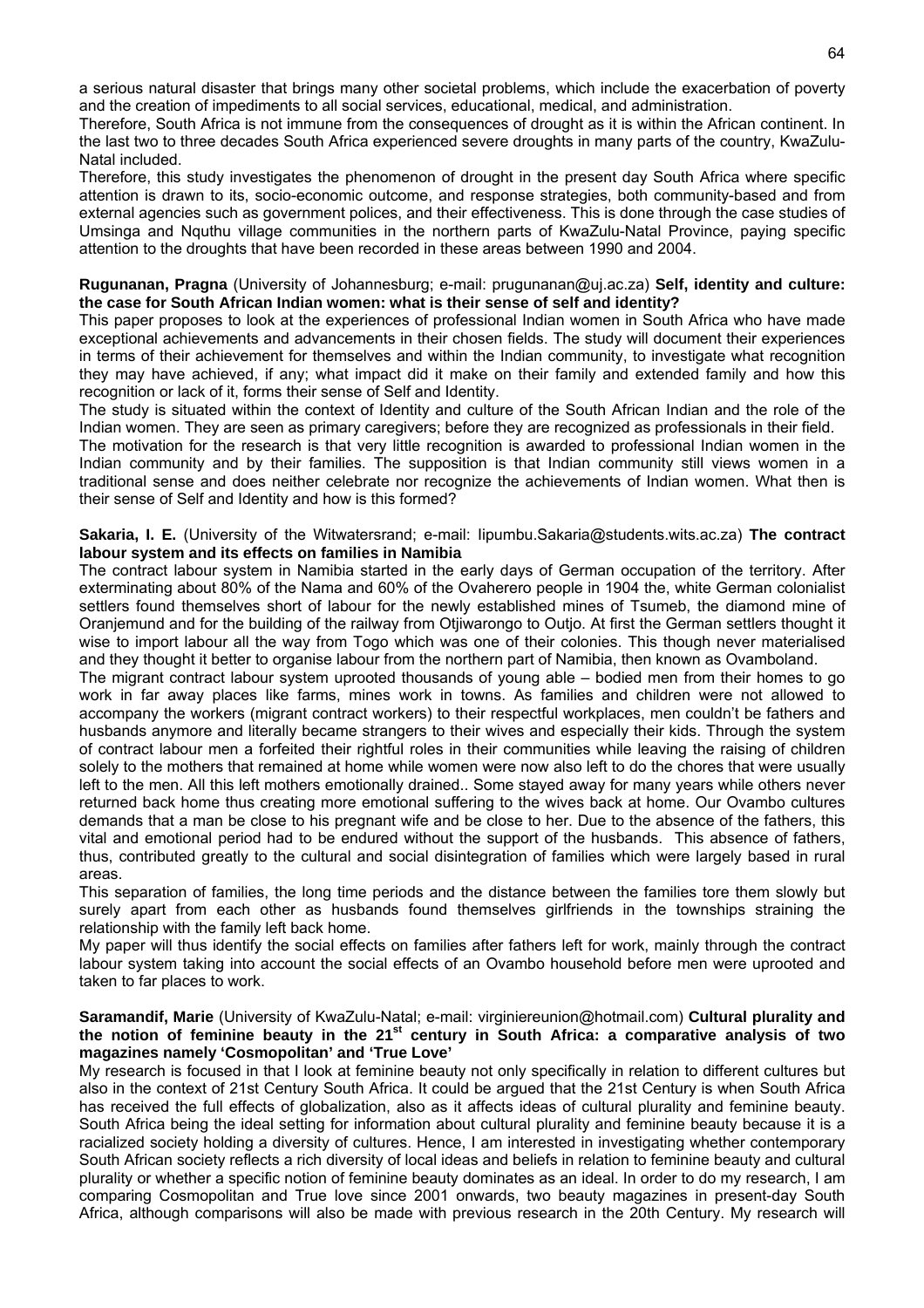focus firstly, on Cosmopolitan. I choose this particular magazine rather than others because I am intrigued to find out whether the meaning of the word 'cosmopolitan' chosen as a title for its magazines was representing the essence of this notion in the magazines, which means "group of persons belonging, to many or all parts of the world". In addition, since Cosmopolitan being a franchise originally from the United States bought by Associated magazines (Pty) Ltd / and Jane Raphaely and Associates (Pty) Ltd (the publisher), I want to find out the degree of its direct influence by Western standards and notions of feminine beauty, which are locally disseminated. Secondly, I will focus on True love magazine as a result of being, in contrast, a locally produced South African magazine. True love, a magazine owned by Media24, more specifically under the leadership of Busisiwe Mahlaba, the editor, will serve as a comparative template in opposition to Cosmopolitan since it has a local influence as well as, at the same time, being affected by a much broader trend of globalization in terms of feminine beauty. Hence, I am looking at cultural plurality and the notion of feminine beauty in the 21st Century in South Africa to evaluate the differences and/or similarities of visual images of and reflections on female beauty in terms of cultural plurality in both magazines, as presented to and perceived by readers. These beauty magazines may act as an influence or a challenge to the way women, the readership, in South Africa themselves construct, contest or accept culturally specific notions of feminine beauty.

#### **Schalekamp, Cecilia** (University of Johannesburg; e-mail: cjvzschalekamp@uj.ac.za) **Food in an urban black community in South Africa**

A survey was conducted in the black township of Daveyton towards the end of 2007. A part of the questionnaire focused on food-related issues, partly to explore class and gender differences in food-related behaviour.

Respondents were asked questions about "typical" food consumption, food at weddings, funerals, food for guests, fast food, as well as what is regarded as "luxury" food and healthy food.

Decision-making and the division of labour regarding food shopping and preparation were examined, as well as patterns of food allocation in families.

Some questions dealt with food that is not eaten and the reasons for the avoidance of certain foods: health, religious, cultural, etc.

#### **Seekings, Jeremy** (University of Cape Town; e-mail: jeremy.seekings@ucta.c.za) **Theory and method in the analysis of class in contemporary South Africa**

The end of apartheid was accompanied by the disappearance of class analysis from South African social science, but ever-increasing inequalities of income and opportunity within the African population has once again put class on the research agenda. The new availability of survey data, access to computing power, and improved statistical techniques and skills, together make it much easier than ever before to conduct empirical research into the size and shape of South Africa's class structure. But the empirical project of measuring class – and its consequences – depends on careful analysis of the appropriate categories to be used. South Africa has rich historical and sociological traditions of examining qualitatively the complex relationships between race, culture, occupation, earnings and status. These traditions weakened with the end of apartheid, and are yet to engage with the possibilities arising from quantitative analysis. In this paper, I draw on these South African traditions, as well as the challenges posed by revisionist European scholars of class (especially Pierre Bourdieu and Ulrich Beck), and combine these with available quantitative and qualitative evidence on contemporary South Africa to propose categories for class analysis that are appropriate to the contemporary South African context. The analysis pays much more attention to issues of culture (and taste) and risk than the preliminary analysis set out in chapters 7 and 8 of Class, Race and Inequality in South Africa (2005). It also draws on quantitative and qualitative research with young men and women in Cape Town between 2002-2008, to illustrate how an 'indigenous' (South African) concept of class might be constructed and used.

#### **Selikow, Terry-Ann** (University of the Witwatersrand; e-mail: tselikow@wits.ac.za) **'Ka wena kamina, kamina ka wena': a case study of relations of exchange amongst youth in an urban township in Gauteng**

"ka wena kamina, kamina ka wena." Literally translated this means "what is yours is mine, what is mine is yours." However, as a young male explained to me, in the context of relationships and sex, this idiom refers to the fact that underlying all sexual relations is an understanding, (sometimes overt and sometimes more tacit) that sex is "not for free; nothing is for nothing," and that there is always an element of reciprocity; "you give and you expect something back." A young female reaffirmed this and added a gendered dimension: "you get involved for a particular reason these days; boys and girls are the same."

In order to explore these "relations of exchange," I engaged with 70 youth in an urban township in Gauteng. These young people shared their "philosophy of love" with me, giving me insights into the complexities of the "relations of exchange." In this paper, I ask the critical question of what implications these "exchanges" have for HIV transmission.

#### **Serote, Abraham** (University of Cape Town; e-mail: chupe.serote@uct.ac.za) **In black and white: racial discourse in the South African academy**

The South African academy has made great strides in the post-apartheid period despite teething challenges during the formative years of the multi-party constitutional state. In one part, some of the gains could be attributed to an inevitable realignment process (or rather, a process of self correction) while on the other, it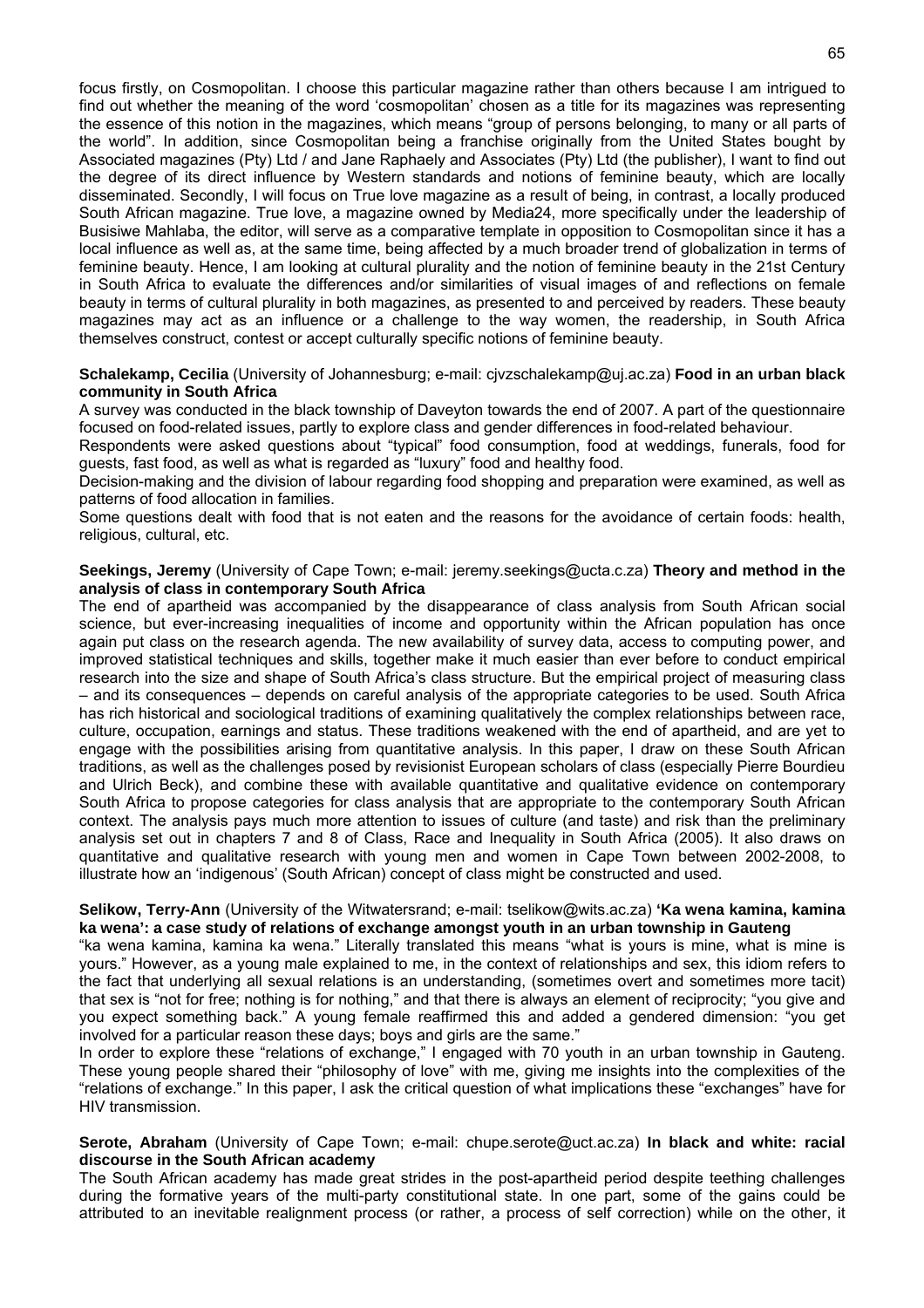could be argued that the sweeping discourse of change at the time championed by the politburo of the new state also might have had some effect. As a result for example, the system saw an upsurge of African student enrolment in the early 1990's, while at the same period, there also was a trickle of Africans into faculty ranks, especially at those institutions which have been hitherto predominantly white, (suffice it to mention however that the numbers have since levelled off on this front). In the context of the new constitutional state whose chief ethos, *inter alia*, include respect for basic human rights (and semi organs of the state such as public universities have had to be the standard bearers in that respect), racial discourse in the academy (especially in predominantly white environs) has had to also mutate from what previously may have been a *blatant bigoted racial discourse* to what others might refer to as *colour-blind racial discourse.* In this paper, the author first explores colour-blindness as a racial ideology. Secondly, with specific reference to the South African academy, and through discourse analysis of, among others, 15 in-depth interviews conducted with members of academic staff at a predominantly white university, the researcher evaluates this new phase in racial discourse that draws disproportionately on the dominant frame of colour-blindness through which race talk at the institution is mediated.

#### **Simelane, Xolani** (Human Sciences Research Council/University of the Witwatersrand; e-mail: xsimelane@hsrc.ac.za) **In trust for the Swazi-Nation: land, tradition and despots**

Feudal and semi-feudal societies are often characterized by distinct power relations whereby slaves and serfs work the land on behalf of the landlords. The slaves leave their entire lives on the land but they never get to own the land, thus they always remain at the mercy of the landlord. Similarly, in Swaziland power relations are often characterized by the royal aristocracy and the king in particular owning all the land 'in trust for the Swazi nation'. This is supposed to mean that the king overseas the land on behalf of the people, but in essence he leases it out and the people pay for it through tribute labour. The consequence of this is that Swazis do not only remain subjects in their own country, but they also remain squatters at the mercy of the king and chiefs. Therefore, land in the Swazi context is not only an economic issue but also a handy political instrument for the tinkhundla regime that can be used to discipline dissenting subjects. This paper therefore explores the extent to which land ownership and governance are intertwined in the Swazi political environment. In other words, it interrogates the question as to whether the monarchy, which presents itself as a custodian of tradition and culture, has reinvented itself as the local bourgeoisie. Linked to this, is an exploration of the extent to which the current land relations in Swaziland impact on the system of governance and the 'traditional' class characterization of the society. Furthermore, the paper engages the notion of 'in trust for the Swazi nation' regarding land ownership and argues that this have a negative impact on state-society relations. Finally, the paper discusses the way in which the monarchy been able to entrench its hegemony in the face of globalization and a modernizing world, and how the institution of the monarchy has been able to position itself between the notions of modernity and tradition.

#### **Smart, Alastair** (Central University of Technology; e-mail: asmart@cut.ac.za) **The use of e-learning in sociology: exploratory notes on South Africa.**

During the last plenary session of SASA 2007 on sociology education, uproar was caused by the revelation that the University of Stellenbosch uses multiple choice questions in their assessment due to large student numbers (more than 1000). This together with my studies in higher education led me to ask the question "how do sociologists use e-learning in their teaching?" SASA has a website with discussion forums and abstracts are submitted electronically. In SASA council meetings it has been suggested to use some blogs to get higher participation of students in the organisation. Band width and some university restrictions put stop to this before it could start. The paper is very much a working document to explore this terrain. The author will aim to get feedback from five universities based on quantitative and qualitative questions. Focus will be on what is used and how it is used. Problems and limitations as experienced will receive special attention. The paper can form the basis of a project that not only networks current users, but creates awareness of possibilities and limitations e-learning can add to sociology teaching.

#### **Smuts, Letitia** (University of Johannesburg; e-mail: lsmuts@uj.ac.za) **Managing South African lesbian identities in the presence of stigma**

Constructing a lesbian identity is a social affair and various factors come into play in this process. The new South African Constitution is committed to uphold and acknowledge the human rights of lesbians, but stigma still persists in some areas in society making it difficult to be a lesbian within certain contexts. The presence of stigma has an affect on the ways in which lesbians construct their lesbian identity. The purpose of this paper is to discuss how lesbians in South Africa construct their sexual identities as informed by Castells and Jenkins's work on social identity. Furthermore, the paper explores how lesbians manage their sexual identities as informed by Erving Goffman. The findings are based on a qualitative study where 20 lesbians in Johannesburg, South Africa, were interviewed. In order to gain understanding of a lesbian identity for the respondent, the researcher gathered data through a series of life history interviews. This research is significant as it illustrates the different ways in which South African lesbians manage their sexual identities in the light of stigma. It also shows that the way in which a lesbian experiences her sexual identity varies depending on factors such as age, culture, context, time and the person's profession.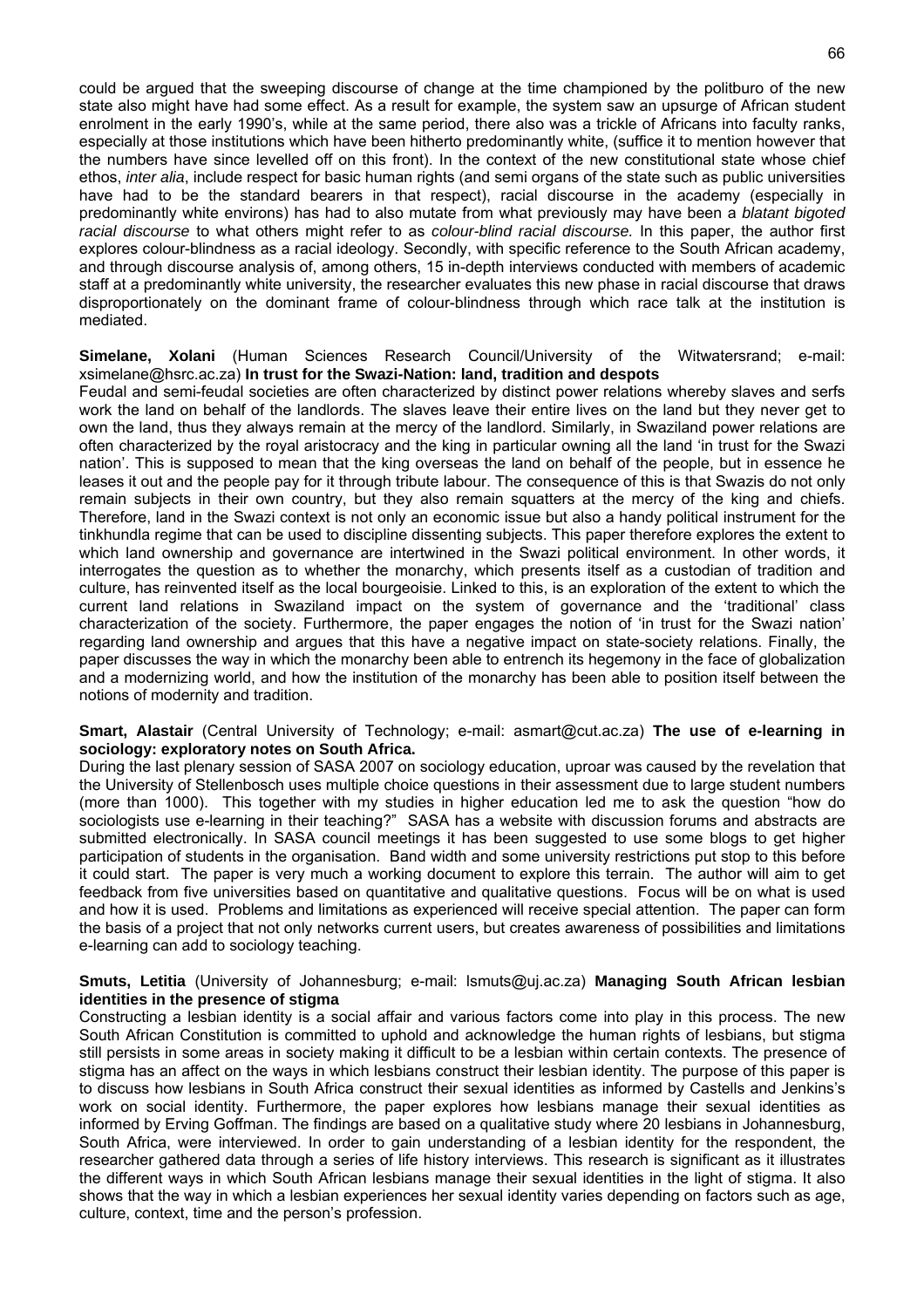**Snyman, Mariana** (University of Pretoria; e-mail: mariana.snyman@up.ac.za) **The social epidemiology of diabetes mellitus: an application of conceptual frameworks for prevention and self-care management** The social epidemiology of Diabetes Mellitus investigates the social determinants and health outcomes of health behaviours and self-care management. Prevention programmes and self-care management programme implementation poses challenges to programme managers, health care staff and human and financial resources. The classic epidemiological triangle of host, agent and social environment, the heuristic framework of social epidemiology and Irwin Rosenstock's (1966) health belief model contribute to an understanding of the psycho-socio-environmental factors that determine the health behaviour of people. These frameworks or models have been well documented over the past decades as powerful tools to bring an understanding to preventative behaviour and self-care management. Research has found significant differences between people from different socio-economic status, as well as between men and women in preventative health care. An exploration of the interrelationships between the socio-economic factors and the socio-cultural construct of gender may help to identify factors that should be considered when developing effective interventions for diabetes prevention and self-care management. Research into the social and organisational dynamics of diabetes prevention and self-care programmes in the initial phase of implementation is crucial to identify both positive and negative consequences of current processes and systems, with a view to sustaining and improving service delivery. This qualitative study explores the social determinants relevant to the implementation and sustainability of selected diabetes prevention and self-care programmes. The application of the abovementioned frameworks will be utilised to explore the interrelationships between socio-economic status, gender and the social-psychological factors with the aim to establish the critical transition to preventive health action. This paper briefly examines some of the problems and possible challenges facing the application of frameworks for diabetes mellitus prevention and self-care programmes. The paper is based on preliminary work and is focused on research in progress.

#### **Spiegel, Andrew**; **Winter, Kevin; Armitage, Neil; Kruger, Elizabeth; Carden, Kirsty; Dyani, Ntobeko** & **Mngqibisi, Ncedo** (University of Cape Town; e-mail: mugsy.spiegel@uct.ac.za) **Toxic tribulations: greywater management in two small town Western Cape shack settlements and the role of street committees, elected councillors and local authorities**

Many South African urban shack settlements have been supplied in recent years with standpipes from which residents are able to draw increasingly large quantities of potable water. But given the poverty of those settlements' residents, and the inadequacy of local resources for the installation of sewerage, the wastewater they generate is disposed of on the ground near their dwellings and frequently flows between and sometimes through their predominantly shack-type structures. Such wastewater runoffs all too often then merge with other effluent flows, potentially threatening public health, both in the settlements and in neighbouring areas that may include agricultural lands. Based on data gathered during a participatory action research programme in two Western Cape shack settlements, the paper outlines the extent of the problem, documenting how residents attempt to manage the wastewater they generate. It then discusses the roles of three primary players in the process: local street committees, elected ward councillors and the local authority structures which technically should be responsible for managing wastewater and other effluent disposal. It documents the myriad constraints faced by street committees that are not formally elected and lack the resources or capacity to engage directly with local authority structures or to influence ward councillors. It shows how ward councillors too are constrained, all too often by ideological positions they have to hold and commitments they must make in order to remain in office. And it shows that the local authority structures lack technical capacity as well as the understanding needed of local level social dynamics to be able successfully, and with very limited financial resources, to address the problem. In conclusion, the paper shows that these various constraints produce a toxic mix not only of wastewater but of wholly inadequate greywater and other effluent management. It does that in order to comment critically on the character of local level power relations, both within the shack settlements and between them and the local authority structures upon which they should ideally be able to depend.

#### **Stone, Lee** & **Erasmus, Yvonne** (University of KwaZulu-Natal; e-mail: erasmusy@ukzn.ac.za) **Race thinking and the law in post-1994 South Africa**

Although nearly all apartheid legislation resting on notions of race distinction have been abolished, the post-1994 dispensation has again, within the parameters of the Constitution, introduced a number of legislative measures that depend on the existence and acceptance of racial categories. The aim of this paper is to take stock of current race-based legislation and to critically reflect on the implications of the legislation for the way we construct and use race in contemporary South Africa. The paper argues that the current legislative framework has particular implications for how we think about race and determines who belongs to what category; and where decisions on racial membership are made.

#### **Stuurman, Sonwabo** (Rhodes University; e-mail: g02s0220@campus.ru.ac.za) **Ward committees as interface between local government and community: a case study of Makana Municipality**

The Ward Committee System was introduced in South Africa in 2001 as a tool to bring government closer to the people. However, research on Local Government indicates that these structures have not been effective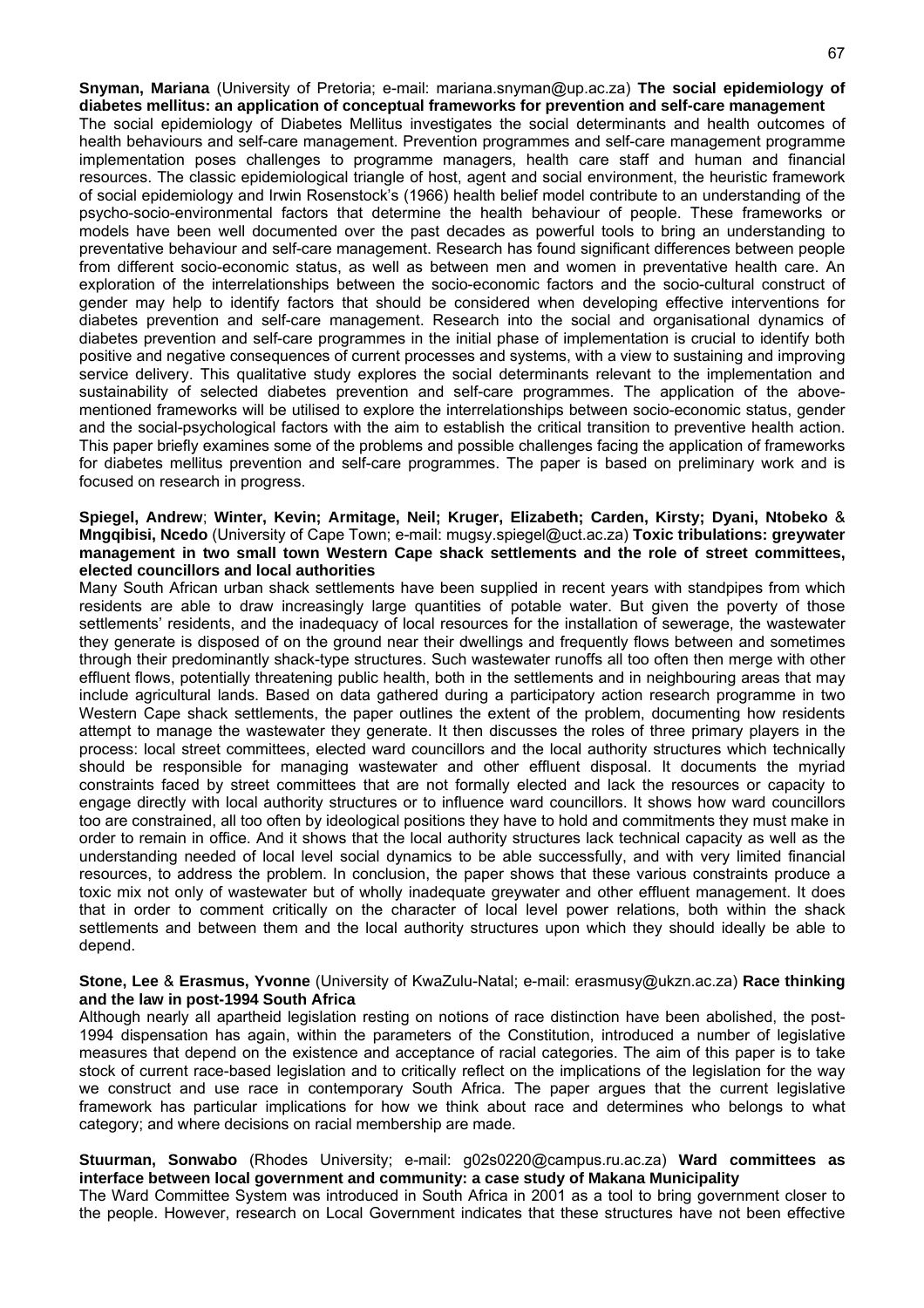and successful, apparently due to the lack of resources to sustain them. This study was interested in furthering such research, using the Makana Municipality as case study during which unstructured, in-depth interviews and focus group discussions were conducted with Ward Councilors, Ward Committee Members and selected community members. The aim of the research was to identify the ways in which the notion of participatory democracy, as entailed in ward committees, is promoted, and how the grass root development has been enhanced by local government. Preliminary findings from both the respondents and the observations indicate that in addition to the possible lack of resources, the underutilization of the Ward Committee System has a negative impact on service delivery.

#### **Tanga, Pius** (University of Lesotho; e-mail: tanga8\_2000@yahoo.co.uk) **Gender and utilization of natural resources as a local livelihood strategy in Lesotho**

The most viable opportunities for a majority of Basotho have been in the agricultural sector as well as the mining and textile industries. However, over the past years Lesotho was faced with a critical situation of food insecurity and crop failure due to poor rains and adverse weather conditions. Remittances from miners employed in South Africa have also been declining with falling employment due to restructuring in the South African mines resulting from the high value of the rand and the plunging price of gold in the world market. The textile and clothing industries were also retrenching and some winding-up because of high competition resulting from the end of AGOA in 2005. This triggered the already unemployment rate to rise to almost 40 percent. The situation has also been compounded by the high HIV/AIDS prevalence rate of about 30 percent and the scourging poverty that is plaguing the country. This has necessitated many poor people in the rural areas to be engaged in using natural resources at their disposal as means of livelihood. This paper is based on a study that was conducted in Lesotho in 2007. It examines the involvement of men and women in the use of different types of natural resources in order to survive in the face of high unemployment. The findings show that more women were involved in the use of natural resources than men, most of who wanted to be miners in South Africa or involved in herding and initiation schools. The most important of the natural resources were found to be grass and mohair which are used by women in the fabrication of a variety of items for tourists. The paper concludes that there are lots of untapped skills amongst the Basotho, especially women that government needs to explore and encourage through grants and other incentives.

#### **Treptow, Reinhold** (Stellenbosch University; e-mail: 13951866@sun.ac.za) **Aspirations and life goals of youth offenders at Lindelani Place of Safety**

The Western Cape is the province in South Africa that has the largest number of youth offenders (Maughan, Cape Times, 27 March 2008). What are the reasons for the high percentage of violent crimes committed by youth in the Western Cape and on what should programmes focus to neutralize this trend? (Sub)cultural theories and the risk factor prevention paradigm guided the development of the study. Deviant and criminal behaviour are learnt and arise out of an environment conducive to crime. Many youths in the Western Cape come from broken homes where they suffer violence and abuse. Schools do not have adequate resources and many youths have left school altogether. Furthermore youths grow up in poor neighbourhoods that are infested with drugs, gangs, lack social infrastructure and consist of high crime rates. In order to avoid the development of a negative life course youth need to focus on life goals and aspirations that help them rise above negative factors impacting their development. Youth need aspirations and life goals that are congruent with socially sanctioned behaviour. This study explores the current life situation and the future life aspirations and life goals of youth offenders. The results indicate that youth aspire to worthwhile pursuits and these aspirations can be focused upon to motivate youth to desist from criminal activities. The importance of family, education, occupation and religion feature in the narratives of these youths.

#### **Tsoeu, Mariane** (University of the Witwatersrand; e-mail: iammatintitsoeu@yahoo.co.uk) **Establishing the links between the formal and the informal economy: the case study of South African Breweries and shebeens**

A significant proportion of South African Breweries (SAB) products (82%) are distributed in informal businesses such as illegal shebeens in the townships. South African Breweries is the ideal formal economy enterprise (a multinational company) that has profited from the typical informal economy enterprises – shebeens. Thus, these economies are intrinsically intertwined one cannot survive without the other. Nonetheless, the power is central in linking both these economies together, they are not equal but rather asymmetrical. The main claim of this thesis is that the formal economy and informal economy are extreme ends of one continuum. I used the value chain analysis to prove this assumption. Through the use of producer driven-value I found that SAB as formal enterprise drives the chain and exerts overt and covert power over all other phases of the chain.

My second claim is that the informal economy is characterised by heterogeneity, whereby individuals are engaged in all kinds of informal activities but not necessarily employed, but engaged in productive work. Mosoetsa (2005) argues that the dichotomy between employment and unemployment marginalises the social and economic activities that take place in the household particularly in the informal economy. Thus, this simplified dichotomy ignores the contributions of household members that are not employed but are contributing towards the household income. Thus, there is a need to broaden the definition of work to include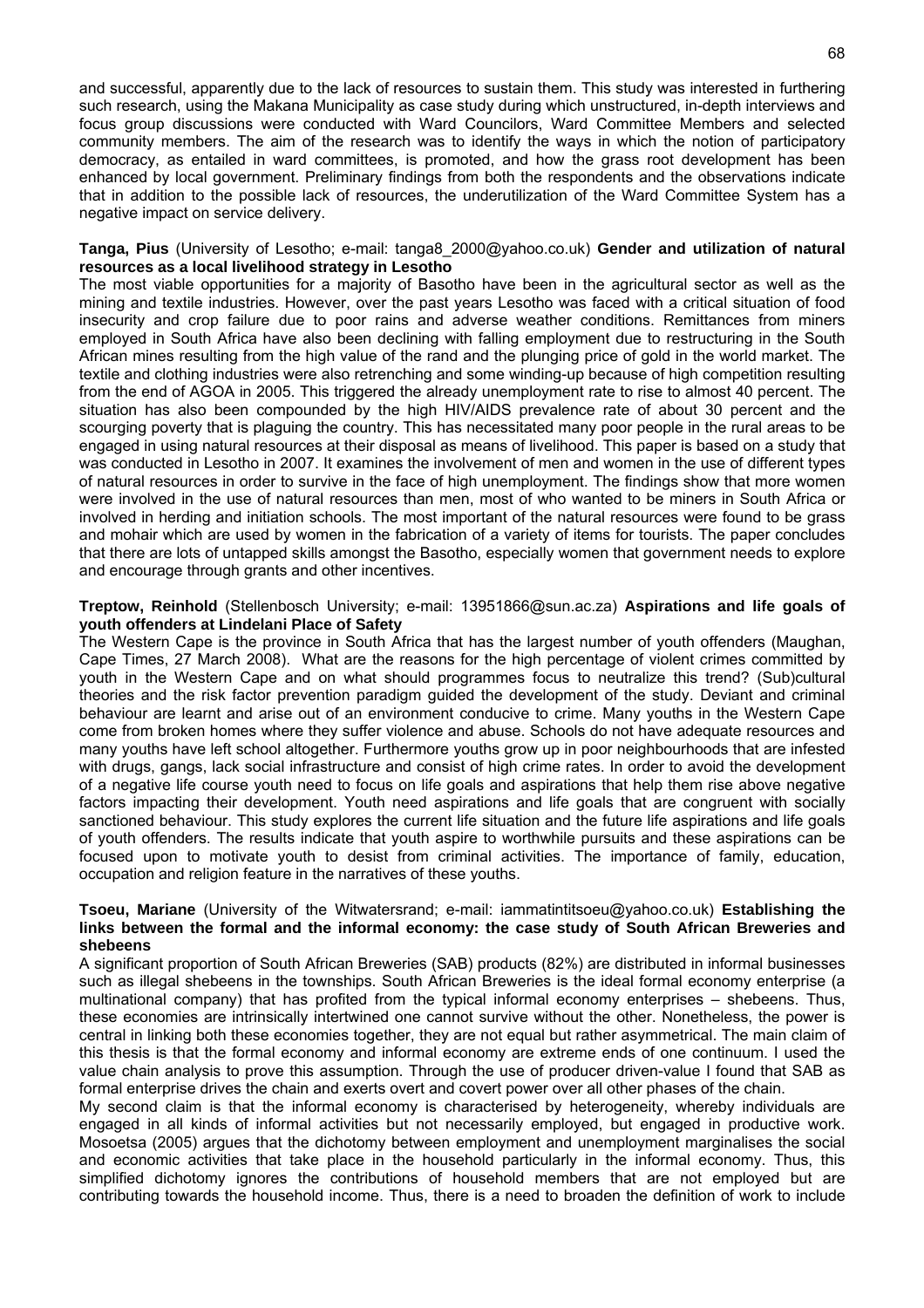these activities. Finally, this paper seeks to measure the decent work of informal workers working in taverns and shebeens which are part of the hospitality sector using the Decent Work Index.

#### **Udjo, Eric** (University of South Africa; e-mail: udjoe@unisa.ac.za) **Modelling the impact of increasing retirement age on the size of the labour force in an organization**

The size of the labour force in any organisation at any given point is determined by a number of factors including the initial size of the labour force, new entrants (i.e. new appointments) into the labour force and attrition in the labour force. The components of labour force attrition include mortality, resignation and retirement. Exogenous and endogenous forces in a particular organisation determine each of these components. Retirement age may be considered an attrition endogenous variable in the sense that there is no general retirement age in South Africa since a set retirement age is often agreed upon after negotiation between employees and employers. According to Serow (1981), future population trends and the economic consequence of those trends have implications for policies relating to compulsory retirement. This study provides a model for assessing the impact of retirement age on the future size of the labour force in an organization. The data requirements for the application of the model as well as application to simulated data are described.

#### **Umejesi, Ikechukwu** & **Akpan Wilson** (University of Fort Hare; e-mail: iumejesi@ufh.ac.za) **A paradox of economic diversification? Coal sector revitalisation and the resurgence of social justice controversies in Nigeria's mining towns**

In 2007 the Nigerian Government concessioned nine coal mines (among others in the "solid minerals" sector) to private firms in a bid to diversify an economy that has for over four decades been dependent on oil. Agriculture, manufacturing and tourism are other sectors similarly targeted for revitalisation in a drive the government hopes will help to place Nigeria among the world's 20 leading economies by 2020. This article examines how the privatisation of the mines resonates with the mining communities, especially with regard to land use. The paper retraces the history of colonial-era land "dispossessions" and highlights the implications of the current mine privatisation on communal sentiments. Preliminary field data from one of the major coal mining communities in South-eastern Nigeria indicate that despite the putative economic benefits of current economic revitalisation efforts by the Nigerian government, such efforts could be at variance with what local communities believe to be socio-historically sensitive. The results point to a paradox in which economic revitalisation becomes an explanation for conflict between mining communities and private mining firms, and indeed, between local communities and the Nigerian state.

The paper is a product of an ethnographic study conducted in the premier coal-mining town of Enugu-Ngwo (in Southeastern Nigeria) between November 2007 and March 2008.

#### **Van der Waag, Ian** (Stellenbosch University; e-mail: ian@ma2.sun.ac.za) **Life in a South African household, 1902-1923: changing patterns in leisure and servitude**

This paper will explore patterns of life in one early-twentieth-century household in Johannesburg. This particular assemblage of family and servants will be used as a vehicle through which to range a variety of domestic experiences enacted throughout South Africa at this time, ranging from family leisure to the often difficult relationships between family and servants, and will also address the variety of influences that affected their interactions. The paper proposed will be based upon current literature as well as a wide reading of archival material.

#### **Van Driel, Maria** (University of the Witwatersrand; e-mail: maria.vandriel@gmail.com) **The social grants and black women in South Africa: a case study of Bophelong township, Gauteng**

The paper focuses on the significance of the social grants and the position of black women in post apartheid SA. Since the first democratic elections in 1994, 12.4 million people receive social grants; and poverty and inequality has increased, especially amongst black people. Unemployment increased to 40%, with 70% being young people under 30 years (Makgetla: 2004). Black women are adversely affected, and the historic patterns of colour, class and gender remain stubborn indices of the apartheid legacy (ibid), reinforced by the SA Government's neoliberal Growth Employment and Redistribution strategy, implemented since 1996. The paper is based on primary and secondary resources – interviews with black women grant recipients between March and June 2007, a small scale survey of 5% of the population in Bophelong in November 2007, and the relevant literature. The principle of triangulation is used to validate research findings. The significance of the social grants is discussed in relation to dependency, food security, survival strategies, the specific needs of and for, a neoliberal workforce and the role of black women in social reproduction. Through the particular form and nature of the social grants in SA, the state reinforces black women's conventional domestic roles, and their oppression. While the grants make a difference in many black people's lives – women, children, the aged, the unemployed and the infirmed – they do not, and cannot, enable recipients to break the cycle of poverty and inequality. The dependence on grants is the specific form of social reproduction of a substantial section of black working people, in SA. Social reproduction in SA is still largely based on the unpaid domestic labour, including emotional and care work, of black women. Despite far-reaching democratic and constitutional rights for women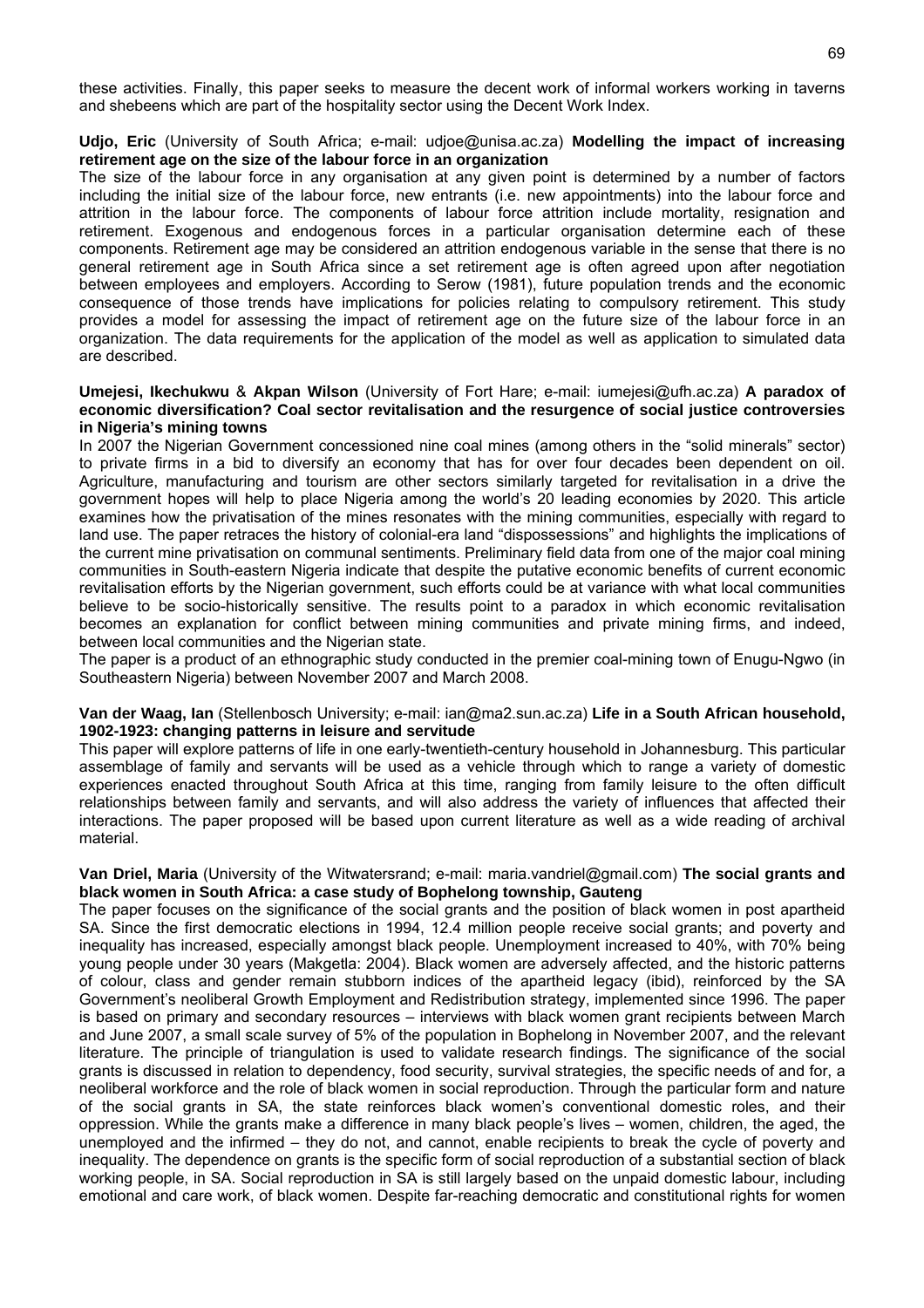in post apartheid SA, black women's human potential, (to the extent that it exists), is still sacrificed in the interests of neoliberal patterns of accumulation.

#### **Venter, Anita** (University of the Free State; e-mail: ventera.ekw@ufs.ac.za) **Housing policy discourse in South Africa: theoretical and methodological considerations for future analysis**

Although housing policy forms a part of the greater urban debate, this paper focuses on theoretical concerns specifically applicable to the housing policy discourse. Publications on housing policy in South Africa predominantly turn to political economy theories and interrelated development paradigms to explain housing policy phenomena. The aim of the paper is not to introduce 'new' theories to the housing policy field, but to reflect on recent theoretical developments on discourse analysis in the international housing policy research field. This paper briefly considers the political economy theories that dominate the South African housing literature before international developments in discourse analysis are discussed. Firstly, different welfare state theories used in housing policy context are explained. Theoretical developments in the comparative research field are then reviewed. Finally the place of historical analysis and its corresponding theories in policy research are elaborated on. The main argument advanced in this paper is that theoretical discussions on housing policy in the South African context prove to be disappointing compared to international discourse development. Accordingly, I argue that the incorporation of these international theoretical and methodological frameworks can be a useful tool to enrich conceptual thinking and encourage scholarship on housing policy in South Africa.

#### **Visser, Margareet** (University of Cape Town; e-mail: margareet.visser@uct.ac.za) **'Dial 0 for complaints': taking a closer look at the quality of call centre work in South Africa**

There has been a tremendous growth in the number of call centres worldwide, also in South Africa. These centres have been hailed as one of the service economy's new outposts of job creation, because, it is argued, hordes of call centre agents have to be employed to provide remote customer assistance by phone, fax or email. The South African government, like governments elsewhere, has instituted an incentive scheme to lure overseas call centre business to our shores. But will this strategy work? Do call centre indeed create net new employment? This is the first question that the paper ponders. Secondly, even if new employment is being created, what is the quality of work in call centres? The second part of the paper measures the quality of work in South African call centres by focusing on three key dimensions of the ILO's concept of Decent Work: job security, freedom of association and worker voice. It is argued that these three dimensions are interrelated.

#### **Vreÿ, Francois** & **van der Waag, Ian** (Stellenbosch University; e-mail: francois@ma2.sun.ac.za) **Conflict, degradation and food insecurity in Africa**

Conflict, degradation and food (in)security are phenomena that show a relationship. In Africa this nexus appears particularly salient. This paper, a product of research in progress, seeks to outline this cycle on the continent and suggest a more cycical approach to this complex of phenomena. It appears that the literature on this is somewhat dated and this paper attempts to establish some contours of this cycle and, in the process, tentatively update the debate with regard to more contemporary events in Africa.

#### **Wale, Kim** (University of Johannesburg; e-mail: elarsen@vodamail.co.za) **Intersecting discourses, identities and systems of power - unfolding the 'power complex' of the discourse of betrayal**

This paper is based on research conducted in 2007 on the life story narratives of a group of five former antiapartheid activists who formed part of the .Khayelitsha Internal Forces. Key findings demonstrate that these excombatants mobilize a .discourse of betrayal. to construct their experience of post-apartheid South Africa. Recent studies conducted on former combatant identity in post-apartheid South Africa (Gear, 2002; Everatt & Jennings, 2006 & Swarts, 2007) as well as research on the resistant factions of the South African poor (Ballard, Habib & Valodia, 2006; Desai & Pithouse, 2004; Gibson, 2006) confirm that this discourse of betrayal is emerging within a broader environment of resistance to continued experiences of poverty and oppression in postapartheid South Africa. On the surface, the discourse of betrayal acts as a counter-hegemonic discourse to the popular ANC discourse of racial nationalism. However, by developing and applying an intersectional approach to the discourse of betrayal, this paper demonstrates the complex and contradictory ways in which this discourse is operating within broader systems of power and privilege. By teasing out the different ways in which discourse, identity and systems of privilege intersect through the discourse of betrayal, a picture emerges of the covert ways in which intersecting systems of whiteness/capitalism influence these terrains of struggle.

#### **Walker, Cherryl** (Stellenbosch University; e-mail: cjwalker@sun.ac.za) & **Aliber, Michael** (University of the Western Cape) **Women's property rights, HIV/AIDS and domestic violence in Amajuba District, KZN**

This paper presents findings from a research project conducted in Amajuba District, KwaZulu-Natal, that examined the linkages between women's access to property rights, vulnerability to HIV/AIDS and risk of domestic violence. The study involved in-depth qualitative interviews with 60 women in a variety of tenure situations in a predominantly peri-urban context; approximately half the women were affected by HIV/AIDS and half not. The study found that women's subjective sense of secure tenure was not dependent on registered rights (e.g. formal title). The study also found evidence that the opportunity for women to acquire their 'own place' – which did not necessarily equate with registered rights to property - could mitigate the social